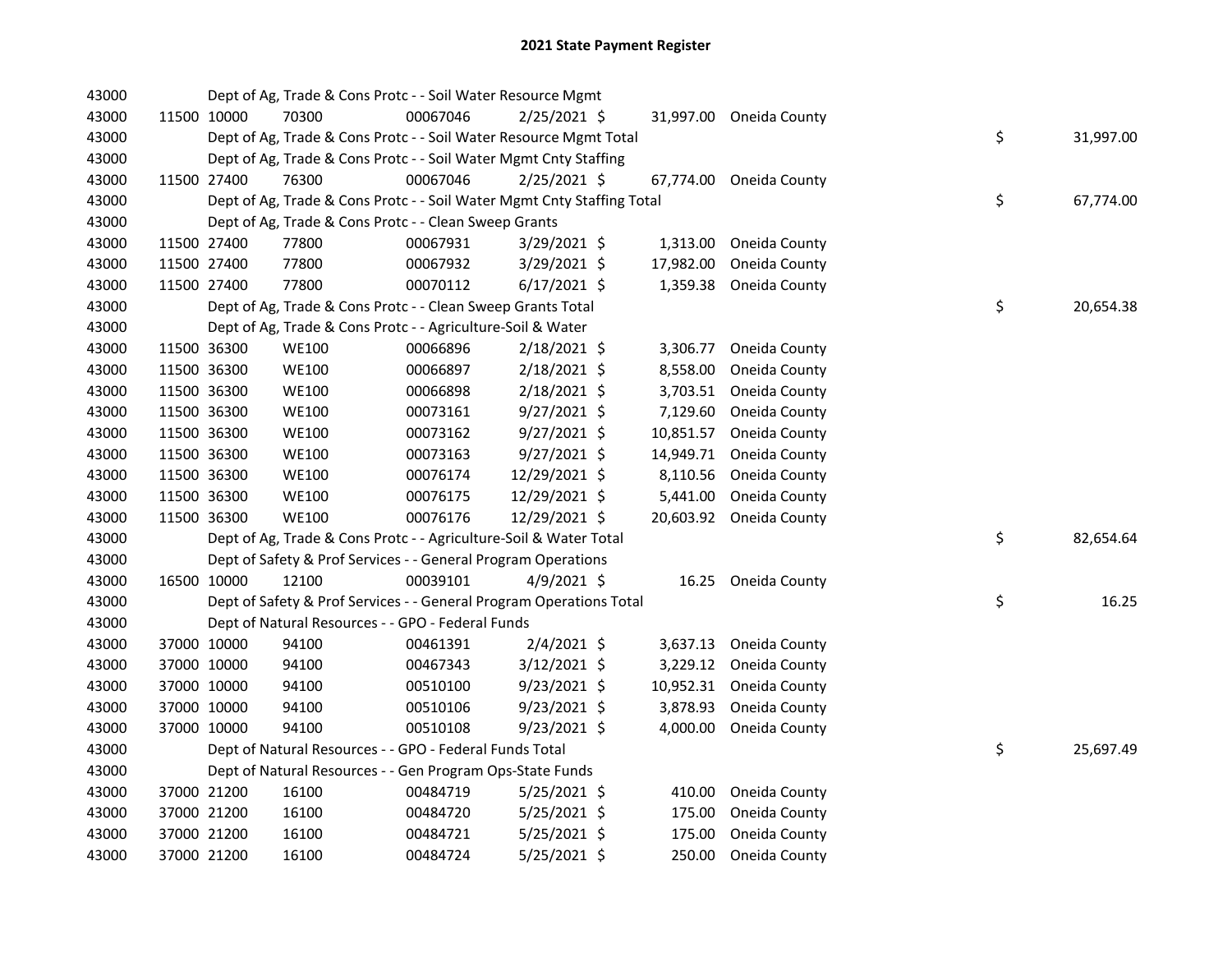| 43000 |             | Dept of Natural Resources - - Gen Program Ops-State Funds Total<br>Dept of Natural Resources - - Taxes & Assessmts-Conserv Fund |          |                |  |        |                          |  | \$<br>1,010.00   |
|-------|-------------|---------------------------------------------------------------------------------------------------------------------------------|----------|----------------|--|--------|--------------------------|--|------------------|
| 43000 |             |                                                                                                                                 |          |                |  |        |                          |  |                  |
| 43000 | 37000 21200 | 16900                                                                                                                           | 00467334 | 3/15/2021 \$   |  |        | 0.54 Oneida County       |  |                  |
| 43000 |             | Dept of Natural Resources - - Taxes & Assessmts-Conserv Fund Total                                                              |          |                |  |        |                          |  | \$<br>0.54       |
| 43000 |             | Dept of Natural Resources - - General Program Operations --                                                                     |          |                |  |        |                          |  |                  |
| 43000 | 37000 21200 | 25400                                                                                                                           | 00466516 | 3/10/2021 \$   |  | 2.00   | Oneida County            |  |                  |
| 43000 | 37000 21200 | 25400                                                                                                                           | 00475078 | 4/30/2021 \$   |  | 3.00   | Oneida County            |  |                  |
| 43000 | 37000 21200 | 25400                                                                                                                           | 00478349 | 4/30/2021 \$   |  | 2.00   | Oneida County            |  |                  |
| 43000 | 37000 21200 | 25400                                                                                                                           | 00494574 | 7/28/2021 \$   |  | 30.00  | Oneida County            |  |                  |
| 43000 | 37000 21200 | 25400                                                                                                                           | 00507911 | 10/1/2021 \$   |  | 586.50 | Oneida County            |  |                  |
| 43000 |             | Dept of Natural Resources - - General Program Operations -- Total                                                               |          |                |  |        |                          |  | \$<br>623.50     |
| 43000 |             | Dept of Natural Resources - - GPO -Federal Funds                                                                                |          |                |  |        |                          |  |                  |
| 43000 | 37000 21200 | 38100                                                                                                                           | 00466870 | 3/12/2021 \$   |  |        | 2,352.83 Oneida County   |  |                  |
| 43000 |             | Dept of Natural Resources - - GPO -Federal Funds Total                                                                          |          |                |  |        |                          |  | \$<br>2,352.83   |
| 43000 |             | Dept of Natural Resources - - Ra- Utv Prj Aids, Gas Tax Pymt                                                                    |          |                |  |        |                          |  |                  |
| 43000 | 37000 21200 | 54800                                                                                                                           | 00526407 | 12/30/2021 \$  |  |        | 145,856.25 Oneida County |  |                  |
| 43000 |             | Dept of Natural Resources - - Ra- Utv Prj Aids, Gas Tax Pymt Total                                                              |          |                |  |        |                          |  | \$<br>145,856.25 |
| 43000 |             | Dept of Natural Resources - - Venison Processing                                                                                |          |                |  |        |                          |  |                  |
| 43000 | 37000 21200 | 54900                                                                                                                           | 00468671 | 3/18/2021 \$   |  |        | 1,555.00 Oneida County   |  |                  |
| 43000 |             | Dept of Natural Resources - - Venison Processing Total                                                                          |          |                |  |        |                          |  | \$<br>1,555.00   |
| 43000 |             | Dept of Natural Resources - - Enf A - Boating Enforcement                                                                       |          |                |  |        |                          |  |                  |
| 43000 | 37000 21200 | 55000                                                                                                                           | 00466870 | $3/12/2021$ \$ |  |        | 4,846.96 Oneida County   |  |                  |
| 43000 |             | Dept of Natural Resources - - Enf A - Boating Enforcement Total                                                                 |          |                |  |        |                          |  | \$<br>4,846.96   |
| 43000 |             | Dept of Natural Resources - - Enf A - Atv & Utv Enforcement                                                                     |          |                |  |        |                          |  |                  |
| 43000 | 37000 21200 | 55100                                                                                                                           | 00509164 | $9/16/2021$ \$ |  |        | 13,562.49 Oneida County  |  |                  |
| 43000 |             | Dept of Natural Resources - - Enf A - Atv & Utv Enforcement Total                                                               |          |                |  |        |                          |  | \$<br>13,562.49  |
| 43000 |             | Dept of Natural Resources - - Enf A - Snow Enforcement                                                                          |          |                |  |        |                          |  |                  |
| 43000 | 37000 21200 | 55200                                                                                                                           | 00509626 | 9/20/2021 \$   |  |        | 21,098.78 Oneida County  |  |                  |
| 43000 |             | Dept of Natural Resources - - Enf A - Snow Enforcement Total                                                                    |          |                |  |        |                          |  | \$<br>21,098.78  |
| 43000 |             | Dept of Natural Resources - - Wildlife Damage Claims & Abat                                                                     |          |                |  |        |                          |  |                  |
| 43000 | 37000 21200 | 55300                                                                                                                           | 00468671 | 3/18/2021 \$   |  |        | 26,743.14 Oneida County  |  |                  |
| 43000 |             | Dept of Natural Resources - - Wildlife Damage Claims & Abat Total                                                               |          |                |  |        |                          |  | \$<br>26,743.14  |
| 43000 |             | Dept of Natural Resources - - Ra- Fish, WI & Forestry                                                                           |          |                |  |        |                          |  |                  |
| 43000 | 37000 21200 | 56400                                                                                                                           | 00469781 | $3/25/2021$ \$ |  |        | 3,873.52 Oneida County   |  |                  |
| 43000 |             | Dept of Natural Resources - - Ra- Fish, WI & Forestry Total                                                                     |          |                |  |        |                          |  | \$<br>3,873.52   |
| 43000 |             | Dept of Natural Resources - - Resaids - Forest CropInd & Mfl                                                                    |          |                |  |        |                          |  |                  |
| 43000 | 37000 21200 | 56600                                                                                                                           | 00509478 | $9/17/2021$ \$ |  |        | 82,408.24 Oneida County  |  |                  |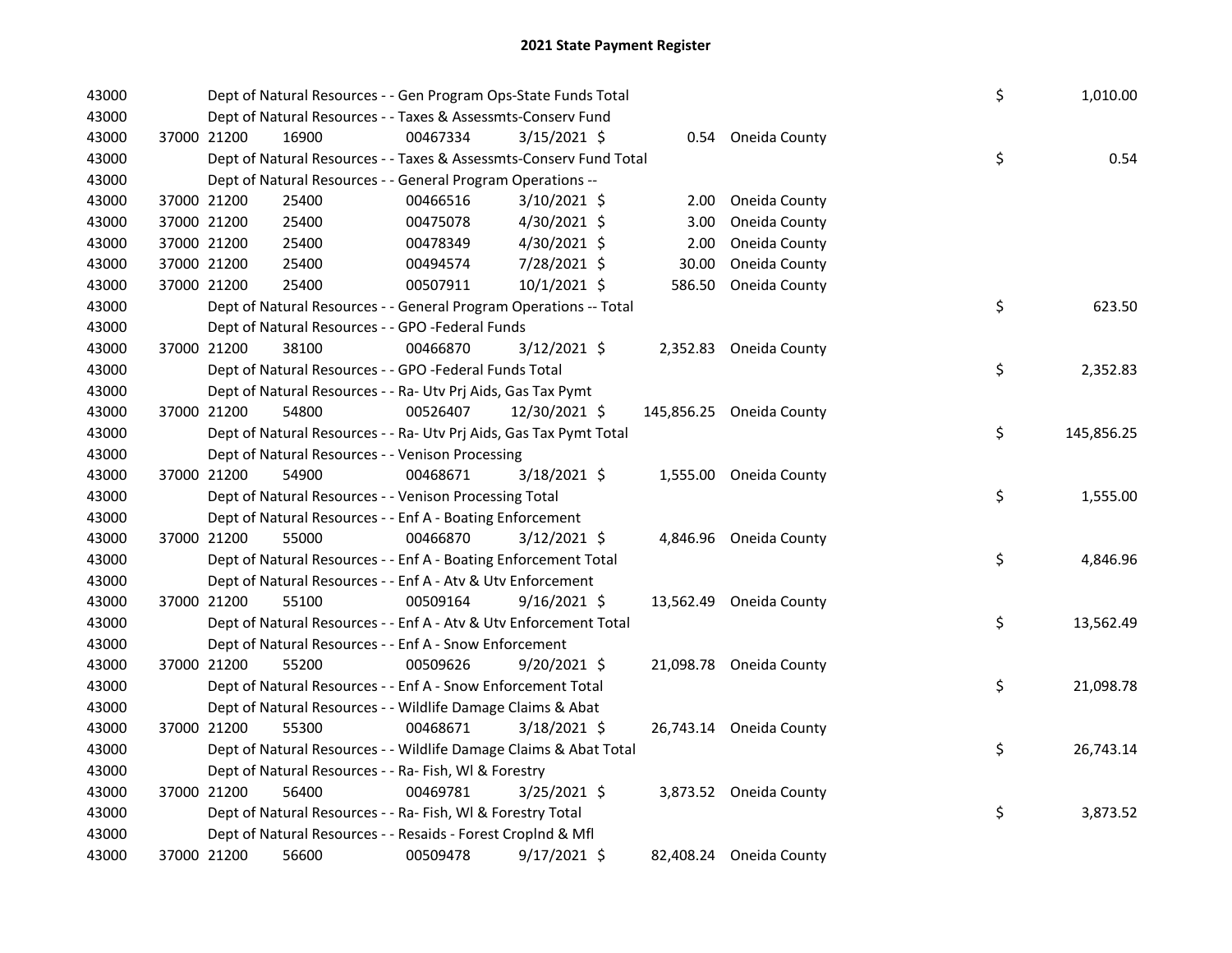| 43000 |             | Dept of Natural Resources - - Resaids - Forest CropInd & Mfl Total                                                        |          |                |  |            |                         |  |    | 82,408.24  |
|-------|-------------|---------------------------------------------------------------------------------------------------------------------------|----------|----------------|--|------------|-------------------------|--|----|------------|
| 43000 |             | Dept of Natural Resources - - Ra- Suppl Snow Trail Aids<br>56900<br>00464469<br>$3/1/2021$ \$<br>124,050.00 Oneida County |          |                |  |            |                         |  |    |            |
| 43000 | 37000 21200 |                                                                                                                           |          |                |  |            |                         |  |    |            |
| 43000 |             | Dept of Natural Resources - - Ra- Suppl Snow Trail Aids Total                                                             |          |                |  |            |                         |  | \$ | 124,050.00 |
| 43000 |             | Dept of Natural Resources - - Resaids - Cnty Forst & Admin                                                                |          |                |  |            |                         |  |    |            |
| 43000 | 37000 21200 | 57200                                                                                                                     | 00458633 | $1/26/2021$ \$ |  |            | 1,896.01 Oneida County  |  |    |            |
| 43000 | 37000 21200 | 57200                                                                                                                     | 00462961 | $2/18/2021$ \$ |  |            | 61,106.11 Oneida County |  |    |            |
| 43000 |             | Dept of Natural Resources - - Resaids - Cnty Forst & Admin Total                                                          |          |                |  |            |                         |  | \$ | 63,002.12  |
| 43000 |             | Dept of Natural Resources - - Ra- Cnty Snow Trail & Area Aid                                                              |          |                |  |            |                         |  |    |            |
| 43000 | 37000 21200 | 57400                                                                                                                     | 00467180 | $3/11/2021$ \$ |  |            | 4,087.98 Oneida County  |  |    |            |
| 43000 | 37000 21200 | 57400                                                                                                                     | 00469684 | 3/24/2021 \$   |  | 105,037.50 | Oneida County           |  |    |            |
| 43000 | 37000 21200 | 57400                                                                                                                     | 00471389 | 4/2/2021 \$    |  | 66,795.00  | Oneida County           |  |    |            |
| 43000 |             | Dept of Natural Resources - - Ra- Cnty Snow Trail & Area Aid Total                                                        |          |                |  |            |                         |  | \$ | 175,920.48 |
| 43000 |             | Dept of Natural Resources - - Ra- Snowmobile Trail Areas                                                                  |          |                |  |            |                         |  |    |            |
| 43000 | 37000 21200 | 57500                                                                                                                     | 00505976 | $9/1/2021$ \$  |  |            | 64,065.00 Oneida County |  |    |            |
| 43000 | 37000 21200 | 57500                                                                                                                     | 00510032 | $9/27/2021$ \$ |  |            | 75,372.41 Oneida County |  |    |            |
| 43000 |             | Dept of Natural Resources - - Ra- Snowmobile Trail Areas Total                                                            |          |                |  |            |                         |  | \$ | 139,437.41 |
| 43000 |             | Dept of Natural Resources - - Ra- Atv Prj Aids, Gas Tax Pymt                                                              |          |                |  |            |                         |  |    |            |
| 43000 | 37000 21200 | 57600                                                                                                                     | 00505936 | $9/1/2021$ \$  |  | 17,200.00  | Oneida County           |  |    |            |
| 43000 | 37000 21200 | 57600                                                                                                                     | 00505996 | $9/1/2021$ \$  |  | 17,200.00  | Oneida County           |  |    |            |
| 43000 | 37000 21200 | 57600                                                                                                                     | 00508994 | $9/15/2021$ \$ |  | 2,307.88   | Oneida County           |  |    |            |
| 43000 |             | Dept of Natural Resources - - Ra- Atv Prj Aids, Gas Tax Pymt Total                                                        |          |                |  |            |                         |  | \$ | 36,707.88  |
| 43000 |             | Dept of Natural Resources - - Ra- Atv Project Aids                                                                        |          |                |  |            |                         |  |    |            |
| 43000 | 37000 21200 | 57700                                                                                                                     | 00507442 | $9/8/2021$ \$  |  |            | 4,606.50 Oneida County  |  |    |            |
| 43000 |             | Dept of Natural Resources - - Ra- Atv Project Aids Total                                                                  |          |                |  |            |                         |  | \$ | 4,606.50   |
| 43000 |             | Dept of Natural Resources - - Resaids - Nat Forest Income                                                                 |          |                |  |            |                         |  |    |            |
| 43000 | 37000 21200 | 58200                                                                                                                     | 00475046 | $4/22/2021$ \$ |  |            | 11,533.98 Oneida County |  |    |            |
| 43000 |             | Dept of Natural Resources - - Resaids - Nat Forest Income Total                                                           |          |                |  |            |                         |  | \$ | 11,533.98  |
| 43000 |             | Dept of Natural Resources - - Resaids - Pymt In Lieu Tax Fed                                                              |          |                |  |            |                         |  |    |            |
| 43000 | 37000 21200 | 58400                                                                                                                     | 00510762 | 9/29/2021 \$   |  |            | 34.41 Oneida County     |  |    |            |
| 43000 |             | Dept of Natural Resources - - Resaids - Pymt In Lieu Tax Fed Total                                                        |          |                |  |            |                         |  | \$ | 34.41      |
| 43000 |             | Dept of Natural Resources - - Ea - Lake Protection                                                                        |          |                |  |            |                         |  |    |            |
| 43000 | 37000 21200 | 66300                                                                                                                     | 00472269 | $4/8/2021$ \$  |  |            | 750.00 Oneida County    |  |    |            |
| 43000 |             | Dept of Natural Resources - - Ea - Lake Protection Total                                                                  |          |                |  |            |                         |  | \$ | 750.00     |
| 43000 |             | Dept of Natural Resources - - Ea - River Protect, Cons Fund                                                               |          |                |  |            |                         |  |    |            |
| 43000 | 37000 21200 | 67500                                                                                                                     | 00472292 | $4/9/2021$ \$  |  |            | 6,750.00 Oneida County  |  |    |            |
| 43000 |             | Dept of Natural Resources - - Ea - River Protect, Cons Fund Total                                                         |          |                |  |            |                         |  | \$ | 6,750.00   |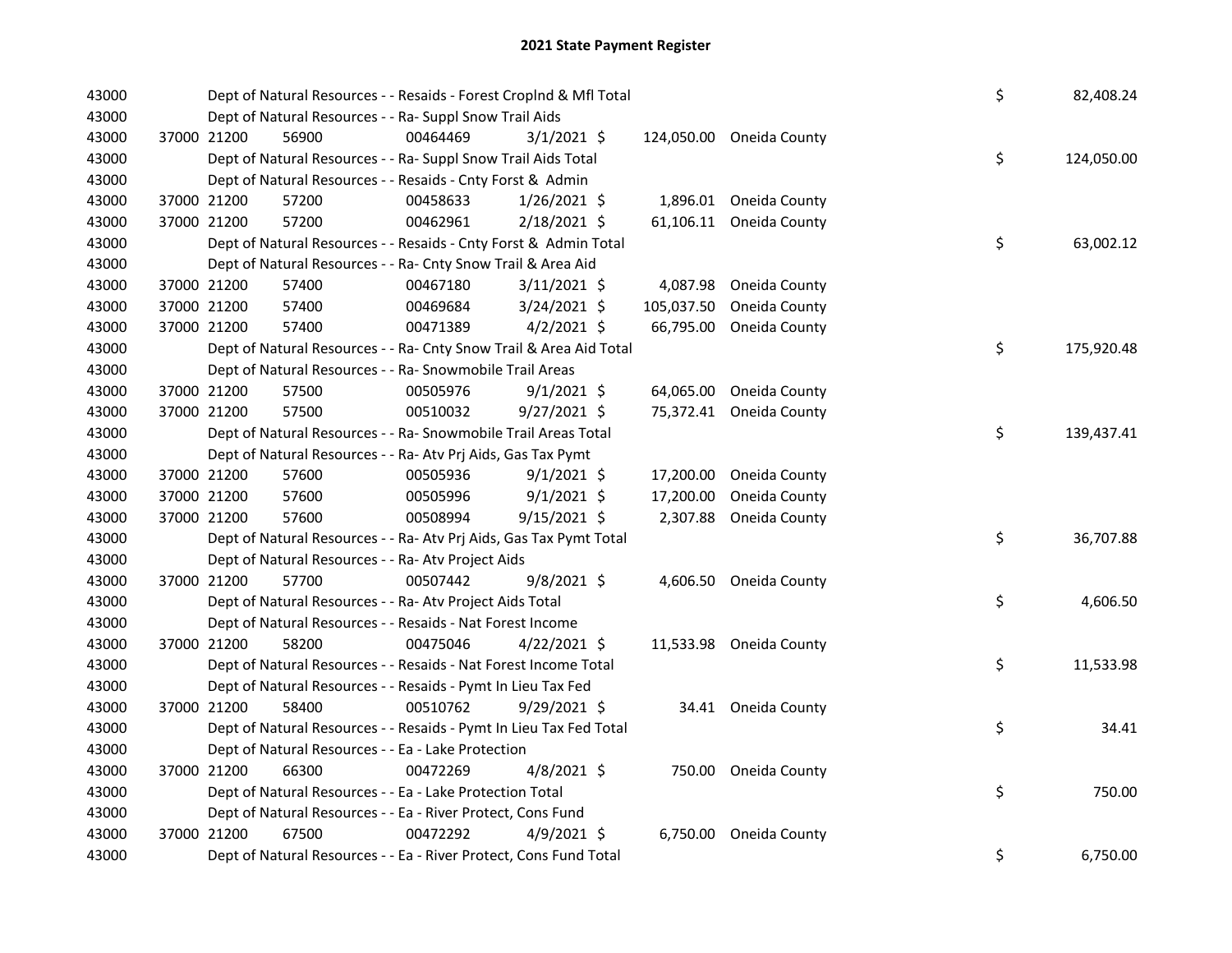| 43000 |             | Dept of Natural Resources - - Ea - Invasive Aqu & Lake Mon         |          |                |            |                          |    |            |
|-------|-------------|--------------------------------------------------------------------|----------|----------------|------------|--------------------------|----|------------|
| 43000 | 37000 21200 | 67800                                                              | 00460129 | 1/29/2021 \$   |            | 28,127.52 Oneida County  |    |            |
| 43000 | 37000 21200 | 67800                                                              | 00469729 | 3/25/2021 \$   | 9,901.49   | Oneida County            |    |            |
| 43000 |             | Dept of Natural Resources - - Ea - Invasive Aqu & Lake Mon Total   |          |                |            |                          | \$ | 38,029.01  |
| 43000 |             | Dept of Natural Resources - - GPO--State Funds                     |          |                |            |                          |    |            |
| 43000 | 37000 21200 | 86100                                                              | 00515179 | 10/18/2021 \$  | 15.00      | Oneida County            |    |            |
| 43000 | 37000 21200 | 86100                                                              | 00523530 | 12/7/2021 \$   | 15.00      | Oneida County            |    |            |
| 43000 |             | Dept of Natural Resources - - GPO--State Funds Total               |          |                |            |                          | \$ | 30.00      |
| 43000 |             | Dept of Natural Resources - - Fin Asst For Responsible Units       |          |                |            |                          |    |            |
| 43000 | 37000 27400 | 67000                                                              | 00483663 | $5/21/2021$ \$ |            | 79,250.58 Oneida County  |    |            |
| 43000 |             | Dept of Natural Resources - - Fin Asst For Responsible Units Total |          |                |            |                          | \$ | 79,250.58  |
| 43000 |             | Dept of Natural Resources - - Recycling Consolidation Grants       |          |                |            |                          |    |            |
| 43000 | 37000 27400 | 67300                                                              | 00483663 | $5/21/2021$ \$ | 6,960.48   | Oneida County            |    |            |
| 43000 |             | Dept of Natural Resources - - Recycling Consolidation Grants Total |          |                |            |                          | \$ | 6,960.48   |
| 43000 |             | Dept of Natural Resources - - Land Acquisition                     |          |                |            |                          |    |            |
| 43000 | 37000 36300 | <b>TA100</b>                                                       | 00514445 | 10/12/2021 \$  |            | 16,480.00 Oneida County  |    |            |
| 43000 |             | Dept of Natural Resources - - Land Acquisition Total               |          |                |            |                          | \$ | 16,480.00  |
| 43000 |             | Dept of Natural Resources - - GPO - Sd Water Loan Prog, Fed        |          |                |            |                          |    |            |
| 43000 | 37000 57300 | 48200                                                              | 00455550 | 1/13/2021 \$   | 13,509.50  | Oneida County            |    |            |
| 43000 | 37000 57300 | 48200                                                              | 00469686 | 3/31/2021 \$   | 12,773.00  | Oneida County            |    |            |
| 43000 | 37000 57300 | 48200                                                              | 00492041 | 7/16/2021 \$   | 12,773.00  | Oneida County            |    |            |
| 43000 | 37000 57300 | 48200                                                              | 00515531 | 11/12/2021 \$  | 12,773.00  | Oneida County            |    |            |
| 43000 |             | Dept of Natural Resources - - GPO - Sd Water Loan Prog, Fed Total  |          |                |            |                          | \$ | 51,828.50  |
| 43000 |             | WI Dept of Transportation - - Eldly&Disa Co/Aid Sf                 |          |                |            |                          |    |            |
| 43000 | 39500 21100 | 16800                                                              | 00664193 | 3/15/2021 \$   |            | 128,906.00 Oneida County |    |            |
| 43000 |             | WI Dept of Transportation - - Eldly&Disa Co/Aid Sf Total           |          |                |            |                          | \$ | 128,906.00 |
| 43000 |             | WI Dept of Transportation - - County Forest Aids                   |          |                |            |                          |    |            |
| 43000 | 39500 21100 | 17000                                                              | 00658078 | $3/9/2021$ \$  |            | 13,616.97 Oneida County  |    |            |
| 43000 |             | WI Dept of Transportation - - County Forest Aids Total             |          |                |            |                          | \$ | 13,616.97  |
| 43000 |             | WI Dept of Transportation - - Hwy Sfty Loc Aid Ffd                 |          |                |            |                          |    |            |
| 43000 | 39500 21100 | 18500                                                              | 00666236 | 3/18/2021 \$   |            | 2,382.76 Oneida County   |    |            |
| 43000 | 39500 21100 | 18500                                                              | 00776398 | 11/22/2021 \$  | 7,458.78   | Oneida County            |    |            |
| 43000 |             | WI Dept of Transportation - - Hwy Sfty Loc Aid Ffd Total           |          |                |            |                          | \$ | 9,841.54   |
| 43000 |             | WI Dept of Transportation - - Trans Aids To Co.-Sf                 |          |                |            |                          |    |            |
| 43000 | 39500 21100 | 19000                                                              | 00631642 | $1/4/2021$ \$  | 270,279.04 | Oneida County            |    |            |
| 43000 | 39500 21100 | 19000                                                              | 00710737 | $7/6/2021$ \$  | 540,558.08 | Oneida County            |    |            |
| 43000 | 39500 21100 | 19000                                                              | 00751296 | 10/4/2021 \$   | 270,279.07 | Oneida County            |    |            |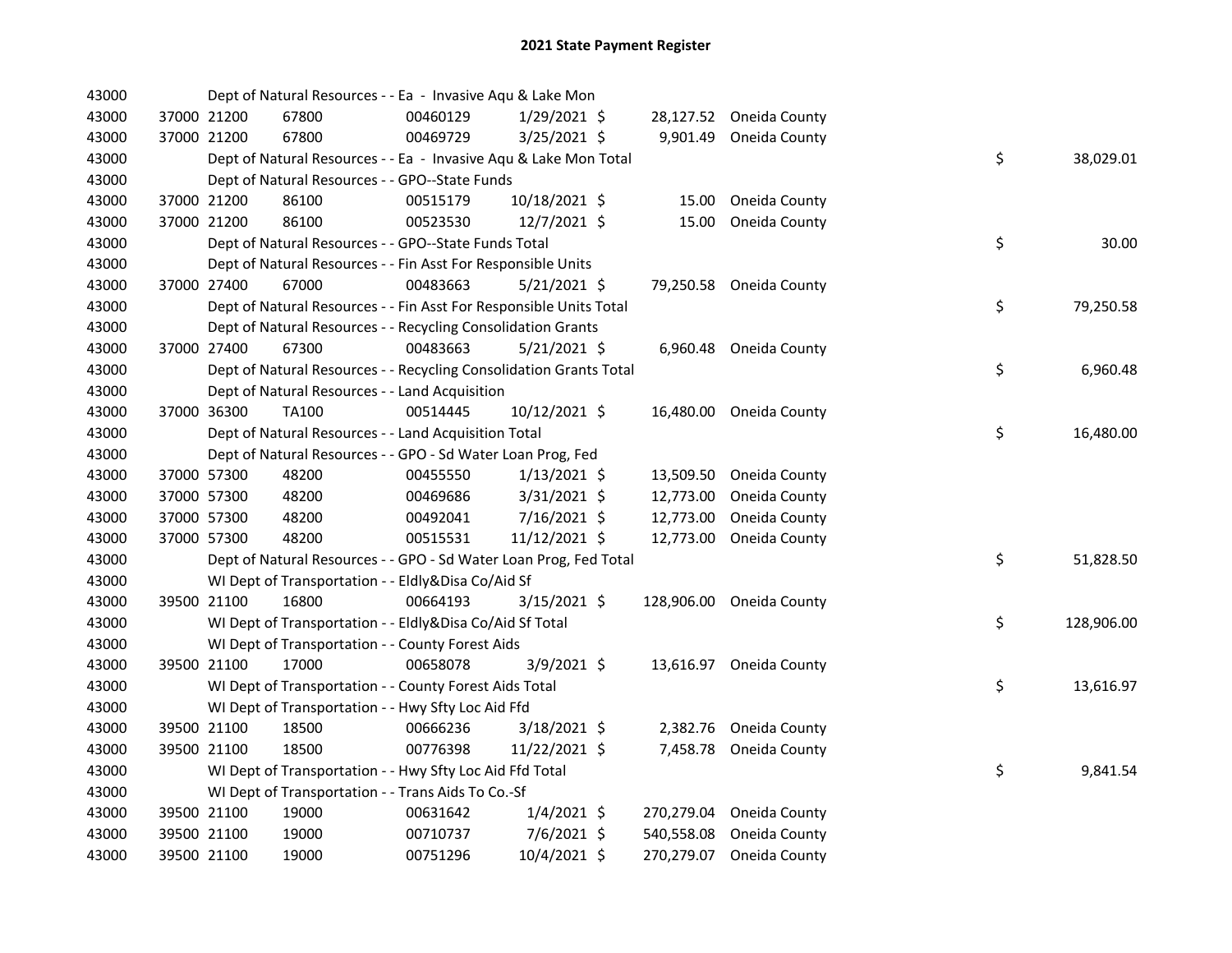| 43000 |             | WI Dept of Transportation - - Trans Aids To Co.-Sf Total<br>WI Dept of Transportation - - Aero Assistance Sfd |          |                |  |            |                          |  |    | 1,081,116.19 |
|-------|-------------|---------------------------------------------------------------------------------------------------------------|----------|----------------|--|------------|--------------------------|--|----|--------------|
| 43000 |             |                                                                                                               |          |                |  |            |                          |  |    |              |
| 43000 | 39500 21100 | 26400                                                                                                         | 00676839 | $4/12/2021$ \$ |  | 31,542.23  | Oneida County            |  |    |              |
| 43000 | 39500 21100 | 26400                                                                                                         | 00704116 | $6/10/2021$ \$ |  | 23,648.00  | Oneida County            |  |    |              |
| 43000 |             | WI Dept of Transportation - - Aero Assistance Sfd Total                                                       |          |                |  |            |                          |  | \$ | 55,190.23    |
| 43000 |             | WI Dept of Transportation - - Local Rds, Grants Sf                                                            |          |                |  |            |                          |  |    |              |
| 43000 | 39500 21100 | 27000                                                                                                         | 00785424 | 12/21/2021 \$  |  |            | 149,041.43 Oneida County |  |    |              |
| 43000 |             | WI Dept of Transportation - - Local Rds, Grants Sf Total                                                      |          |                |  |            |                          |  | \$ | 149,041.43   |
| 43000 |             | WI Dept of Transportation - - Aero Assistance Lfd                                                             |          |                |  |            |                          |  |    |              |
| 43000 | 39500 21100 | 27400                                                                                                         | 00676839 | $4/12/2021$ \$ |  | 7,885.55   | Oneida County            |  |    |              |
| 43000 | 39500 21100 | 27400                                                                                                         | 00704116 | $6/10/2021$ \$ |  | 5,912.00   | Oneida County            |  |    |              |
| 43000 |             | WI Dept of Transportation - - Aero Assistance Lfd Total                                                       |          |                |  |            |                          |  | \$ | 13,797.55    |
| 43000 |             | WI Dept of Transportation - - Loc Rd Imp Prg St Fd                                                            |          |                |  |            |                          |  |    |              |
| 43000 | 39500 21100 | 27800                                                                                                         | 00777351 | 12/1/2021 \$   |  | 5,842.96   | Oneida County            |  |    |              |
| 43000 | 39500 21100 | 27800                                                                                                         | 00785421 | 12/21/2021 \$  |  | 108,211.33 | Oneida County            |  |    |              |
| 43000 |             | WI Dept of Transportation - - Loc Rd Imp Prg St Fd Total                                                      |          |                |  |            |                          |  | \$ | 114,054.29   |
| 43000 |             | WI Dept of Transportation - - St Hwy Rehab, Sf                                                                |          |                |  |            |                          |  |    |              |
| 43000 | 39500 21100 | 36300                                                                                                         | 00644691 | $1/25/2021$ \$ |  | 19.00      | Oneida County            |  |    |              |
| 43000 | 39500 21100 | 36300                                                                                                         | 00708938 | $6/18/2021$ \$ |  | 16.00      | Oneida County            |  |    |              |
| 43000 | 39500 21100 | 36300                                                                                                         | 00724979 | 7/23/2021 \$   |  | 13.00      | Oneida County            |  |    |              |
| 43000 | 39500 21100 | 36300                                                                                                         | 00736418 | 8/19/2021 \$   |  | 30.00      | Oneida County            |  |    |              |
| 43000 |             | WI Dept of Transportation - - St Hwy Rehab, Sf Total                                                          |          |                |  |            |                          |  | \$ | 78.00        |
| 43000 |             | WI Dept of Transportation - - Hwy Mgmt & Opers Sf                                                             |          |                |  |            |                          |  |    |              |
| 43000 | 39500 21100 | 36500                                                                                                         | 00640363 | $1/14/2021$ \$ |  | 1,296.00   | Oneida County            |  |    |              |
| 43000 | 39500 21100 | 36500                                                                                                         | 00661210 | $3/17/2021$ \$ |  | 621.00     | Oneida County            |  |    |              |
| 43000 | 39500 21100 | 36500                                                                                                         | 00673584 | $4/2/2021$ \$  |  | 621.00     | Oneida County            |  |    |              |
| 43000 | 39500 21100 | 36500                                                                                                         | 00691208 | $5/10/2021$ \$ |  | 621.00     | Oneida County            |  |    |              |
| 43000 | 39500 21100 | 36500                                                                                                         | 00702764 | $6/4/2021$ \$  |  | 594.00     | Oneida County            |  |    |              |
| 43000 | 39500 21100 | 36500                                                                                                         | 00704121 | $6/9/2021$ \$  |  | 1,045.00   | Oneida County            |  |    |              |
| 43000 | 39500 21100 | 36500                                                                                                         | 00717892 | $7/7/2021$ \$  |  | 702.00     | Oneida County            |  |    |              |
| 43000 | 39500 21100 | 36500                                                                                                         | 00732179 | 8/10/2021 \$   |  | 702.00     | Oneida County            |  |    |              |
| 43000 | 39500 21100 | 36500                                                                                                         | 00740627 | 9/24/2021 \$   |  | 675.00     | Oneida County            |  |    |              |
| 43000 | 39500 21100 | 36500                                                                                                         | 00749989 | 9/24/2021 \$   |  | 621.00     | Oneida County            |  |    |              |
| 43000 | 39500 21100 | 36500                                                                                                         | 00770611 | 11/5/2021 \$   |  | 621.00     | Oneida County            |  |    |              |
| 43000 | 39500 21100 | 36500                                                                                                         | 00782080 | 12/9/2021 \$   |  | 638.07     | Oneida County            |  |    |              |
| 43000 |             | WI Dept of Transportation - - Hwy Mgmt & Opers Sf Total                                                       |          |                |  |            |                          |  | \$ | 8,757.07     |
| 43000 |             | WI Dept of Transportation - - Routine Maint Sf                                                                |          |                |  |            |                          |  |    |              |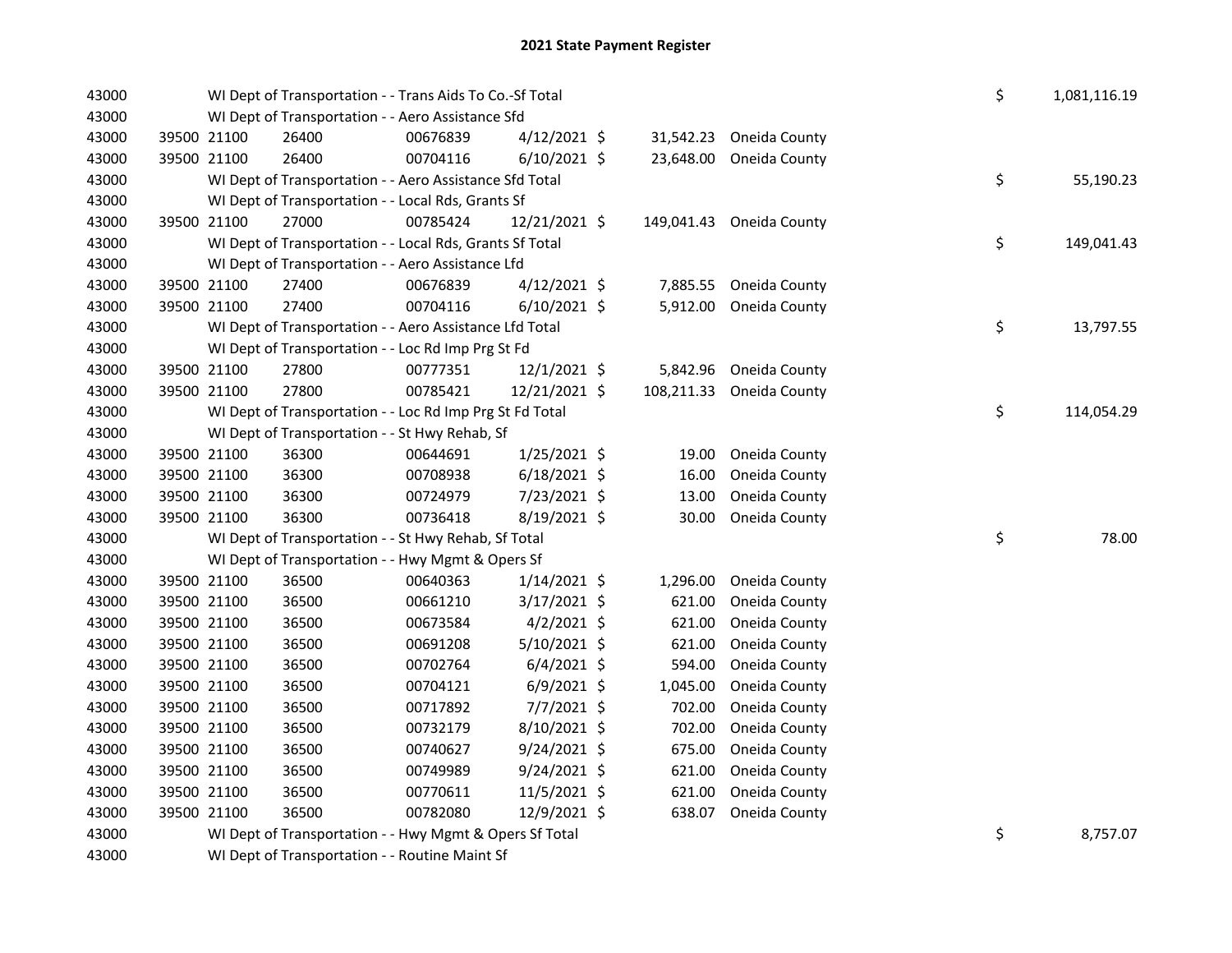| 43000 |             | 39500 21100 | 36800                                                | 00640363 | $1/14/2021$ \$ | 312.27     | Oneida County           |    |              |
|-------|-------------|-------------|------------------------------------------------------|----------|----------------|------------|-------------------------|----|--------------|
| 43000 | 39500 21100 |             | 36800                                                | 00641529 | 1/20/2021 \$   | 76,679.30  | Oneida County           |    |              |
| 43000 |             | 39500 21100 | 36800                                                | 00641530 | $1/20/2021$ \$ | 15,912.45  | Oneida County           |    |              |
| 43000 | 39500 21100 |             | 36800                                                | 00641531 | 1/20/2021 \$   | 5,120.19   | Oneida County           |    |              |
| 43000 | 39500 21100 |             | 36800                                                | 00641532 | $1/20/2021$ \$ | 4,337.70   | Oneida County           |    |              |
| 43000 | 39500 21100 |             | 36800                                                | 00644018 | $1/22/2021$ \$ | 12,831.15  | Oneida County           |    |              |
| 43000 | 39500 21100 |             | 36800                                                | 00645661 | 1/27/2021 \$   | 180,649.03 | Oneida County           |    |              |
| 43000 | 39500 21100 |             | 36800                                                | 00647574 | $2/2/2021$ \$  | 30,810.00  | Oneida County           |    |              |
| 43000 | 39500 21100 |             | 36800                                                | 00648781 | $2/3/2021$ \$  | 7,003.98   | Oneida County           |    |              |
| 43000 | 39500 21100 |             | 36800                                                | 00650621 | $3/17/2021$ \$ | (6,695.21) | Oneida County           |    |              |
| 43000 | 39500 21100 |             | 36800                                                | 00661210 | 3/17/2021 \$   | 526.03     | Oneida County           |    |              |
| 43000 | 39500 21100 |             | 36800                                                | 00666218 | $3/17/2021$ \$ | 100,824.49 | Oneida County           |    |              |
| 43000 |             | 39500 21100 | 36800                                                | 00666219 | $3/18/2021$ \$ | 156,512.24 | Oneida County           |    |              |
| 43000 | 39500 21100 |             | 36800                                                | 00673584 | $4/2/2021$ \$  | 120.96     | Oneida County           |    |              |
| 43000 | 39500 21100 |             | 36800                                                | 00684482 | $4/27/2021$ \$ | 111,373.33 | Oneida County           |    |              |
| 43000 | 39500 21100 |             | 36800                                                | 00691208 | $5/10/2021$ \$ | 4,124.73   | Oneida County           |    |              |
| 43000 | 39500 21100 |             | 36800                                                | 00702764 | $6/4/2021$ \$  | 429.67     | Oneida County           |    |              |
| 43000 |             | 39500 21100 | 36800                                                | 00715714 | $7/1/2021$ \$  | 107,541.44 | Oneida County           |    |              |
| 43000 |             | 39500 21100 | 36800                                                | 00715715 | $7/1/2021$ \$  | 52,775.48  | Oneida County           |    |              |
| 43000 | 39500 21100 |             | 36800                                                | 00717892 | 7/7/2021 \$    | 469.53     | Oneida County           |    |              |
| 43000 | 39500 21100 |             | 36800                                                | 00720556 | 7/15/2021 \$   | 122,254.14 | Oneida County           |    |              |
| 43000 | 39500 21100 |             | 36800                                                | 00732179 | 8/10/2021 \$   | 791.57     | Oneida County           |    |              |
| 43000 | 39500 21100 |             | 36800                                                | 00735303 | $8/18/2021$ \$ | 91,514.05  | Oneida County           |    |              |
| 43000 | 39500 21100 |             | 36800                                                | 00740627 | 9/24/2021 \$   | 1,430.27   | Oneida County           |    |              |
| 43000 | 39500 21100 |             | 36800                                                | 00749989 | $9/24/2021$ \$ | 3,229.57   | Oneida County           |    |              |
| 43000 | 39500 21100 |             | 36800                                                | 00755389 | 9/29/2021 \$   | 96,961.38  | Oneida County           |    |              |
| 43000 | 39500 21100 |             | 36800                                                | 00761513 | 10/13/2021 \$  | 32,458.26  | Oneida County           |    |              |
| 43000 | 39500 21100 |             | 36800                                                | 00770611 | 11/5/2021 \$   | 1,315.90   | Oneida County           |    |              |
| 43000 | 39500 21100 |             | 36800                                                | 00774782 | 11/17/2021 \$  | 66,020.53  | Oneida County           |    |              |
| 43000 | 39500 21100 |             | 36800                                                | 00782080 | 12/9/2021 \$   | 575.52     | Oneida County           |    |              |
| 43000 | 39500 21100 |             | 36800                                                | 00783832 | 12/15/2021 \$  |            | 71,366.43 Oneida County |    |              |
| 43000 |             |             | WI Dept of Transportation - - Routine Maint Sf Total |          |                |            |                         | \$ | 1,349,576.38 |
| 43000 |             |             | WI Dept of Transportation - - Hwy Mgmt & Opers Lf    |          |                |            |                         |    |              |
| 43000 |             | 39500 21100 | 37500                                                | 00640363 | 1/14/2021 \$   | 307.67     | Oneida County           |    |              |
| 43000 | 39500 21100 |             | 37500                                                | 00661210 | 3/17/2021 \$   | 83.94      | Oneida County           |    |              |
| 43000 |             | 39500 21100 | 37500                                                | 00717892 | $7/7/2021$ \$  | 90.33      | Oneida County           |    |              |
| 43000 |             | 39500 21100 | 37500                                                | 00740627 | $9/24/2021$ \$ | 150.69     | Oneida County           |    |              |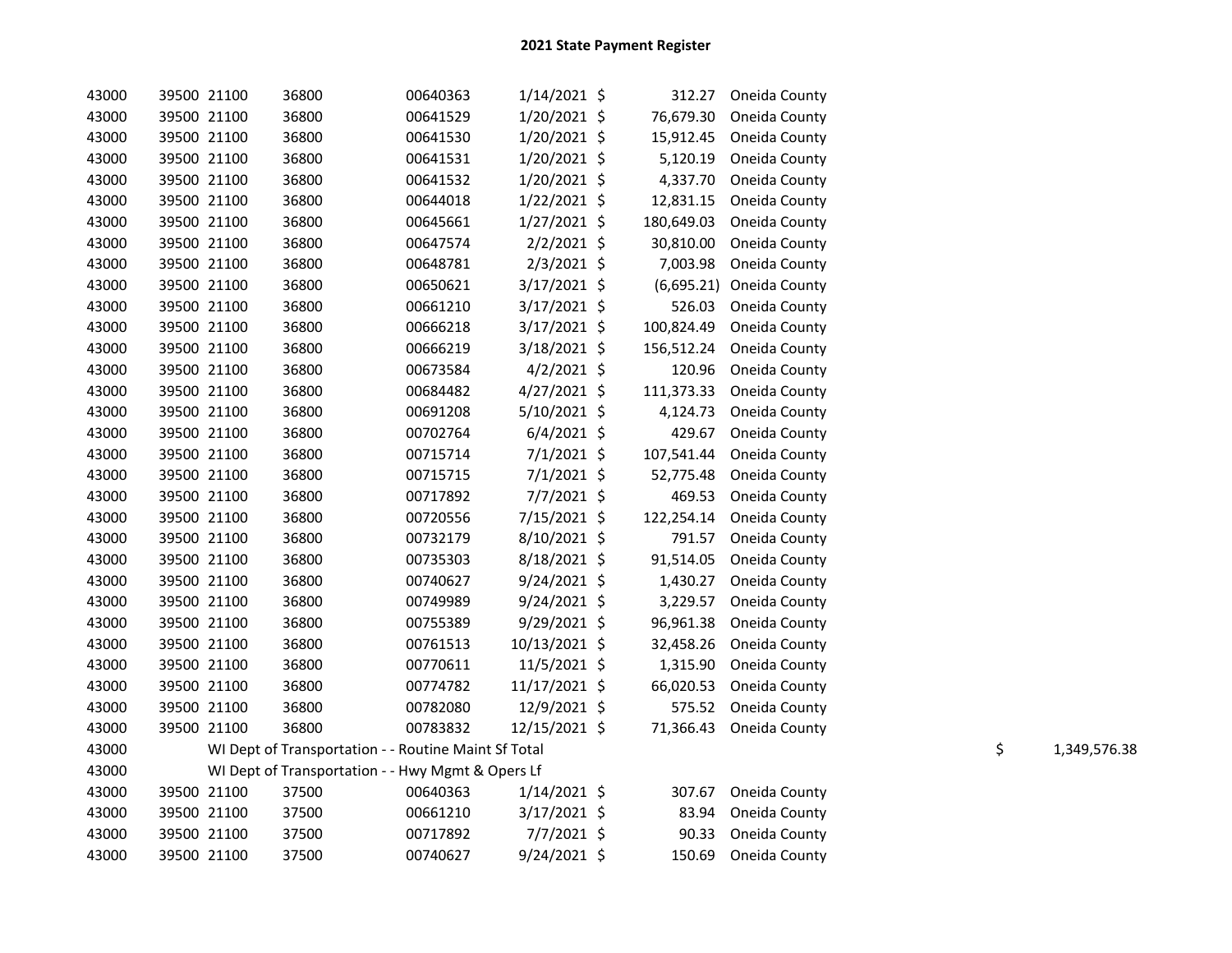| 43000 |             | WI Dept of Transportation - - Hwy Mgmt & Opers Lf Total      | \$       | 632.63         |            |                          |    |          |
|-------|-------------|--------------------------------------------------------------|----------|----------------|------------|--------------------------|----|----------|
| 43000 |             | WI Dept of Transportation - - Hwy Mgmt & Opers Ff            |          |                |            |                          |    |          |
| 43000 | 39500 21100 | 38500                                                        | 00704121 | $6/9/2021$ \$  |            | 1,045.00 Oneida County   |    |          |
| 43000 |             | WI Dept of Transportation - - Hwy Mgmt & Opers Ff Total      |          |                |            |                          | \$ | 1,045.00 |
| 43000 |             | Department of Corrections - - Corrections Contracts And Agre |          |                |            |                          |    |          |
| 43000 | 41000 10000 | 11400                                                        | 00402917 | $1/7/2021$ \$  |            | 1,337.96 Oneida County   |    |          |
| 43000 | 41000 10000 | 11400                                                        | 00406153 | $1/27/2021$ \$ |            | 2,264.24 Oneida County   |    |          |
| 43000 | 41000 10000 | 11400                                                        | 00406477 | $1/26/2021$ \$ | 144,859.90 | Oneida County            |    |          |
| 43000 | 41000 10000 | 11400                                                        | 00406478 | $1/26/2021$ \$ | 1,080.66   | Oneida County            |    |          |
| 43000 | 41000 10000 | 11400                                                        | 00406479 | 1/26/2021 \$   | 720.44     | Oneida County            |    |          |
| 43000 | 41000 10000 | 11400                                                        | 00411735 | 2/23/2021 \$   | 13,842.74  | Oneida County            |    |          |
| 43000 | 41000 10000 | 11400                                                        | 00411742 | $2/23/2021$ \$ | 8,387.98   | Oneida County            |    |          |
| 43000 | 41000 10000 | 11400                                                        | 00412185 | $2/26/2021$ \$ | 3,602.20   | Oneida County            |    |          |
| 43000 | 41000 10000 | 11400                                                        | 00412309 | 2/26/2021 \$   |            | 9,674.48 Oneida County   |    |          |
| 43000 | 41000 10000 | 11400                                                        | 00413286 | 3/2/2021 \$    | 132,097.82 | Oneida County            |    |          |
| 43000 | 41000 10000 | 11400                                                        | 00415961 | $3/15/2021$ \$ | 19,451.88  | Oneida County            |    |          |
| 43000 | 41000 10000 | 11400                                                        | 00416921 | $3/23/2021$ \$ | 103,743.36 | Oneida County            |    |          |
| 43000 | 41000 10000 | 11400                                                        | 00419057 | $4/8/2021$ \$  | 5,660.60   | Oneida County            |    |          |
| 43000 | 41000 10000 | 11400                                                        | 00419247 | $4/23/2021$ \$ | 109,301.04 | Oneida County            |    |          |
| 43000 | 41000 10000 | 11400                                                        | 00419251 | $4/23/2021$ \$ | 2,675.92   | Oneida County            |    |          |
| 43000 | 41000 10000 | 11400                                                        | 00420740 | $4/15/2021$ \$ | 4,940.16   | Oneida County            |    |          |
| 43000 | 41000 10000 | 11400                                                        | 00421018 | $4/14/2021$ \$ | 19,040.20  | Oneida County            |    |          |
| 43000 | 41000 10000 | 11400                                                        | 00424871 | 5/7/2021 \$    | 6,381.04   | Oneida County            |    |          |
| 43000 | 41000 10000 | 11400                                                        | 00426277 | $5/13/2021$ \$ | 24,443.50  | Oneida County            |    |          |
| 43000 | 41000 10000 | 11400                                                        | 00427319 | $5/21/2021$ \$ | 106,625.12 | Oneida County            |    |          |
| 43000 | 41000 10000 | 11400                                                        | 00427320 | $5/21/2021$ \$ | 1,440.88   | Oneida County            |    |          |
| 43000 | 41000 10000 | 11400                                                        | 00431055 | $6/9/2021$ \$  | 6,020.82   | Oneida County            |    |          |
| 43000 | 41000 10000 | 11400                                                        | 00431288 | $6/8/2021$ \$  | 360.22     | Oneida County            |    |          |
| 43000 | 41000 10000 | 11400                                                        | 00432514 | $6/15/2021$ \$ |            | 24,855.18 Oneida County  |    |          |
| 43000 | 41000 10000 | 11400                                                        | 00432672 | $6/23/2021$ \$ | 111,050.68 | Oneida County            |    |          |
| 43000 | 41000 10000 | 11400                                                        | 00432677 | $6/23/2021$ \$ |            | 3,190.52 Oneida County   |    |          |
| 43000 | 41000 10000 | 11400                                                        | 00435350 | $6/29/2021$ \$ | 27,119.42  | Oneida County            |    |          |
| 43000 | 41000 10000 | 11400                                                        | 00436980 | 7/8/2021 \$    |            | 4,991.62 Oneida County   |    |          |
| 43000 | 41000 10000 | 11400                                                        | 00438769 | 7/15/2021 \$   |            | 109,403.96 Oneida County |    |          |
| 43000 | 41000 10000 | 11400                                                        | 00438776 | 7/15/2021 \$   | 3,087.60   | Oneida County            |    |          |
| 43000 | 41000 10000 | 11400                                                        | 00438783 | 7/15/2021 \$   |            | 2,367.16 Oneida County   |    |          |
| 43000 | 41000 10000 | 11400                                                        | 00439097 | 7/15/2021 \$   | 23,928.90  | Oneida County            |    |          |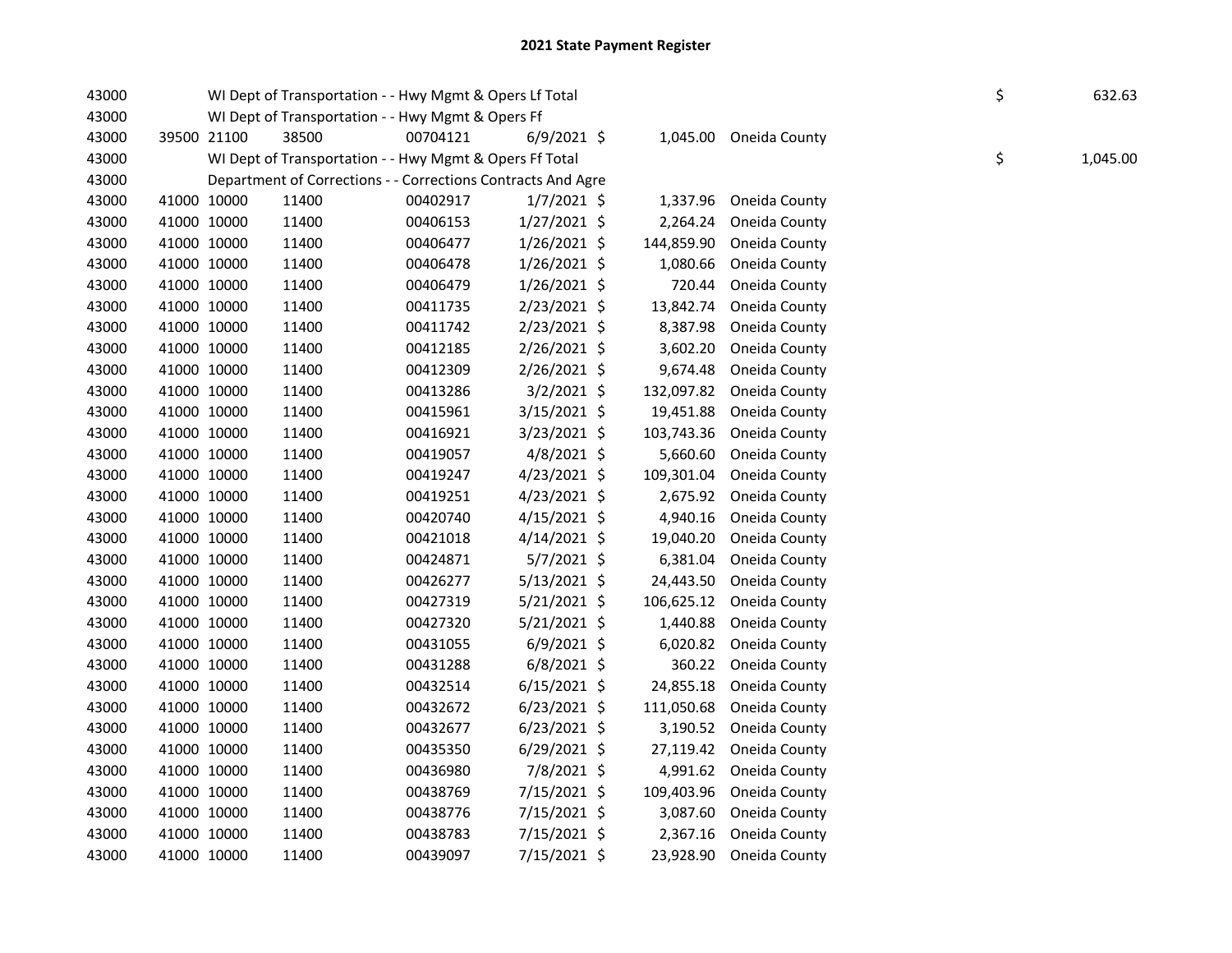| 43000 | 41000 10000 |             | 11400                                                                                                   | 00443487 | 8/11/2021 \$   |            | 5,866.44 Oneida County                                                                                        |                    |
|-------|-------------|-------------|---------------------------------------------------------------------------------------------------------|----------|----------------|------------|---------------------------------------------------------------------------------------------------------------|--------------------|
| 43000 |             | 41000 10000 | 11400                                                                                                   | 00444094 | 8/23/2021 \$   | 117,277.34 | Oneida County                                                                                                 |                    |
| 43000 |             | 41000 10000 | 11400                                                                                                   | 00444105 | 8/23/2021 \$   | 3,190.52   | Oneida County                                                                                                 |                    |
| 43000 | 41000 10000 |             | 11400                                                                                                   | 00448862 | 9/9/2021 \$    | 9,571.56   | Oneida County                                                                                                 |                    |
| 43000 | 41000 10000 |             | 11400                                                                                                   | 00449653 | 9/23/2021 \$   | 110,639.00 | Oneida County                                                                                                 |                    |
| 43000 | 41000 10000 |             | 11400                                                                                                   | 00449658 | $9/24/2021$ \$ | 3,190.52   | Oneida County                                                                                                 |                    |
| 43000 | 41000 10000 |             | 11400                                                                                                   | 00449660 | $9/23/2021$ \$ | 102.92     | Oneida County                                                                                                 |                    |
| 43000 | 41000 10000 |             | 11400                                                                                                   | 00454528 | 10/7/2021 \$   | 8,490.90   | Oneida County                                                                                                 |                    |
| 43000 |             | 41000 10000 | 11400                                                                                                   | 00455555 | 10/12/2021 \$  | 1,183.58   | Oneida County                                                                                                 |                    |
| 43000 |             | 41000 10000 | 11400                                                                                                   | 00457075 | 10/22/2021 \$  | 75,646.20  | Oneida County                                                                                                 |                    |
| 43000 |             | 41000 10000 | 11400                                                                                                   | 00457173 | 10/22/2021 \$  | 2,573.00   | Oneida County                                                                                                 |                    |
| 43000 |             | 41000 10000 | 11400                                                                                                   | 00461304 | 11/10/2021 \$  | 5,094.54   | Oneida County                                                                                                 |                    |
| 43000 |             | 41000 10000 | 11400                                                                                                   | 00461308 | 11/10/2021 \$  | 18,268.30  | Oneida County                                                                                                 |                    |
| 43000 |             | 41000 10000 | 11400                                                                                                   | 00461561 | 11/12/2021 \$  | 8,439.44   | Oneida County                                                                                                 |                    |
| 43000 |             | 41000 10000 | 11400                                                                                                   | 00466799 | 12/14/2021 \$  | 7,204.40   | Oneida County                                                                                                 |                    |
| 43000 |             | 41000 10000 | 11400                                                                                                   | 00466807 | 12/9/2021 \$   | 11,063.90  | Oneida County                                                                                                 |                    |
| 43000 | 41000 10000 |             | 11400                                                                                                   | 00467133 | 12/10/2021 \$  |            | 11,269.74 Oneida County                                                                                       |                    |
| 43000 |             |             | Department of Corrections - - Corrections Contracts And Agre Total                                      |          |                |            |                                                                                                               | \$<br>1,437,020.50 |
| 43000 |             |             | Department of Corrections - - Reimbursing Counties For Probation, Extended Supervision And Parole Holds |          |                |            |                                                                                                               |                    |
|       |             |             |                                                                                                         |          |                |            |                                                                                                               |                    |
| 43000 |             | 41000 10000 | 11600                                                                                                   | 00459655 | 10/29/2021 \$  |            | 12,120.00 Oneida County                                                                                       |                    |
| 43000 |             |             |                                                                                                         |          |                |            | Department of Corrections - - Reimbursing Counties For Probation, Extended Supervision And Parole Holds Total | \$<br>12,120.00    |
| 43000 |             |             | Department of Health Services - - State/Federal Aids                                                    |          |                |            |                                                                                                               |                    |
| 43000 |             | 43500 10000 | 00000                                                                                                   | 92106    | $1/4/2021$ \$  | 277,176.00 | Oneida County                                                                                                 |                    |
| 43000 |             | 43500 10000 | 00000                                                                                                   | 92107    | $2/1/2021$ \$  | 147,121.00 | Oneida County                                                                                                 |                    |
| 43000 |             | 43500 10000 | 00000                                                                                                   | 92108    | $3/1/2021$ \$  | 138,004.00 | Oneida County                                                                                                 |                    |
| 43000 |             | 43500 10000 | 00000                                                                                                   | 92109    | $4/1/2021$ \$  | 200,534.00 | Oneida County                                                                                                 |                    |
| 43000 | 43500 10000 |             | 00000                                                                                                   | 92110    | 5/3/2021 \$    | 122,410.00 | Oneida County                                                                                                 |                    |
| 43000 | 43500 10000 |             | 00000                                                                                                   | 92111    | $6/1/2021$ \$  | 235,657.00 | Oneida County                                                                                                 |                    |
| 43000 |             | 43500 10000 | 00000                                                                                                   | 92200    | $7/1/2021$ \$  | 67,655.00  | Oneida County                                                                                                 |                    |
| 43000 |             | 43500 10000 | 00000                                                                                                   | 92201    | 8/2/2021 \$    | 627,296.00 | Oneida County                                                                                                 |                    |
| 43000 |             | 43500 10000 | 00000                                                                                                   | 92202    | $9/1/2021$ \$  | 133,904.00 | Oneida County                                                                                                 |                    |
| 43000 |             | 43500 10000 | 00000                                                                                                   | 92204    | $10/1/2021$ \$ | 154,425.00 | Oneida County                                                                                                 |                    |
| 43000 | 43500 10000 |             | 00000                                                                                                   | 92206    | $11/1/2021$ \$ | 319,196.00 | Oneida County                                                                                                 |                    |
| 43000 | 43500 10000 |             | 00000                                                                                                   | 92207    | 12/1/2021 \$   | 383,811.00 | Oneida County                                                                                                 |                    |
| 43000 |             |             | Department of Health Services - - State/Federal Aids Total                                              |          |                |            |                                                                                                               | \$<br>2,807,189.00 |
| 43000 |             |             | Department of Health Services - - Public Health Dispensaries And<br>10700                               |          | 11/18/2021 \$  |            |                                                                                                               |                    |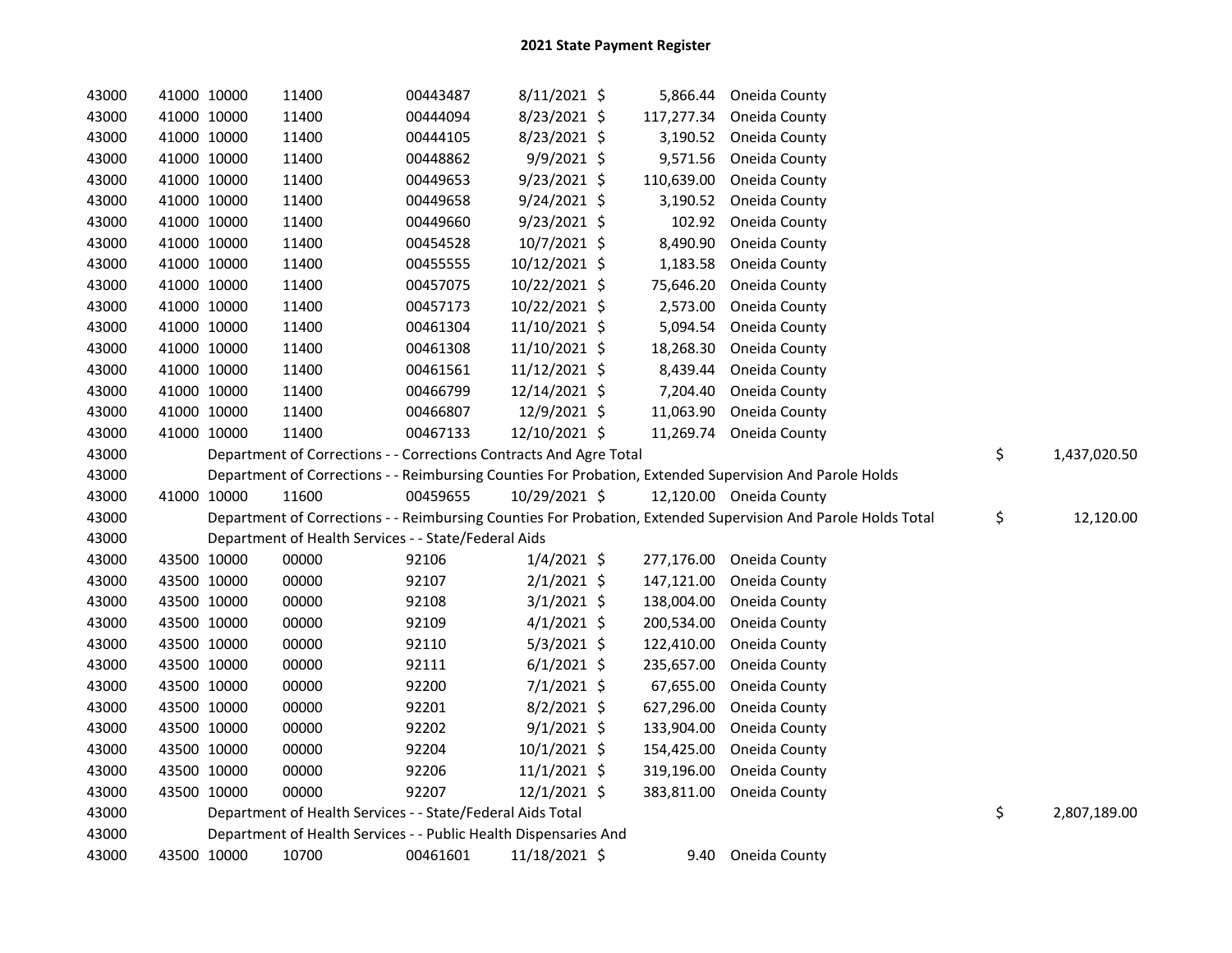| 43000 | 43500 10000 | 10700                                                                  | 00461606 | 11/18/2021 \$  | 18.80      | Oneida County          |    |          |
|-------|-------------|------------------------------------------------------------------------|----------|----------------|------------|------------------------|----|----------|
| 43000 | 43500 10000 | 10700                                                                  | 00461608 | 11/18/2021 \$  | 9.40       | Oneida County          |    |          |
| 43000 | 43500 10000 | 10700                                                                  | 00461612 | 11/18/2021 \$  | 242.57     | Oneida County          |    |          |
| 43000 | 43500 10000 | 10700                                                                  | 00461613 | 11/18/2021 \$  | 272.95     | Oneida County          |    |          |
| 43000 | 43500 10000 | 10700                                                                  | 00461616 | 11/18/2021 \$  | 263.55     | Oneida County          |    |          |
| 43000 |             | Department of Health Services - - Public Health Dispensaries And Total |          |                |            |                        | \$ | 816.67   |
| 43000 |             | Department of Health Services - - Emergency Medical Services, Ai       |          |                |            |                        |    |          |
| 43000 | 43500 10000 | 11900                                                                  | 00439432 | 7/19/2021 \$   |            | 6,033.74 Oneida County |    |          |
| 43000 |             | Department of Health Services - - Emergency Medical Services, Ai Total |          |                |            |                        | \$ | 6,033.74 |
| 43000 |             | Department of Health Services - - Emergency Dispatcher Cardiopul       |          |                |            |                        |    |          |
| 43000 | 43500 10000 | 18500                                                                  | 00436718 | 7/28/2021 \$   |            | 4,077.60 Oneida County |    |          |
| 43000 |             | Department of Health Services - - Emergency Dispatcher Cardiopul Total |          |                |            |                        | \$ | 4,077.60 |
| 43000 |             | Department of Health Services - - Sand Ridge Secure Treatment Ce       |          |                |            |                        |    |          |
| 43000 | 43500 10000 | 20300                                                                  | 00436008 | 7/23/2021 \$   | 65.00      | Oneida County          |    |          |
| 43000 |             | Department of Health Services - - Sand Ridge Secure Treatment Ce Total |          |                |            |                        | \$ | 65.00    |
| 43000 |             | Department of Health Services - - Administrative And Support-Fis       |          |                |            |                        |    |          |
| 43000 | 43500 10000 | 82100                                                                  | 00422126 | 4/19/2021 \$   |            | 5.00 Oneida County     |    |          |
| 43000 |             | Department of Health Services - - Administrative And Support-Fis Total |          |                |            |                        | \$ | 5.00     |
| 43000 |             | Dept of Children and Families - - Fees For Administrative Servic       |          |                |            |                        |    |          |
| 43000 | 43700 10000 | 23100                                                                  | 00080582 | $2/16/2021$ \$ | 40.00      | Oneida County          |    |          |
| 43000 | 43700 10000 | 23100                                                                  | 00083438 | 4/20/2021 \$   | 40.00      | Oneida County          |    |          |
| 43000 | 43700 10000 | 23100                                                                  | 00087321 | 7/23/2021 \$   | 10.00      | Oneida County          |    |          |
| 43000 | 43700 10000 | 23100                                                                  | 00090936 | 11/2/2021 \$   | 25.00      | Oneida County          |    |          |
| 43000 |             | Dept of Children and Families - - Fees For Administrative Servic Total |          |                |            |                        | \$ | 115.00   |
| 43000 |             | Dept of Children and Families - - General Aids                         |          |                |            |                        |    |          |
| 43000 | 43700 10000 | 99000                                                                  | 00079016 | $1/5/2021$ \$  | 21,976.98  | Oneida County          |    |          |
| 43000 | 43700 10000 | 99000                                                                  | 00079769 | 1/28/2021 \$   | 3,305.14   | Oneida County          |    |          |
| 43000 | 43700 10000 | 99000                                                                  | 00079770 | $1/29/2021$ \$ | 97,333.67  | Oneida County          |    |          |
| 43000 | 43700 10000 | 99000                                                                  | 00079771 | 1/29/2021 \$   | 10,089.62  | Oneida County          |    |          |
| 43000 | 43700 10000 | 99000                                                                  | 00079953 | $2/1/2021$ \$  | 119.37     | Oneida County          |    |          |
| 43000 | 43700 10000 | 99000                                                                  | 00080172 | $2/5/2021$ \$  | 11,134.92  | Oneida County          |    |          |
| 43000 | 43700 10000 | 99000                                                                  | 00080282 | $2/5/2021$ \$  | 228.04     | Oneida County          |    |          |
| 43000 | 43700 10000 | 99000                                                                  | 00080283 | $2/5/2021$ \$  | 3,327.32   | Oneida County          |    |          |
| 43000 | 43700 10000 | 99000                                                                  | 00081171 | $3/3/2021$ \$  | 1,733.45   | Oneida County          |    |          |
| 43000 | 43700 10000 | 99000                                                                  | 00081198 | $3/4/2021$ \$  | 662.28     | Oneida County          |    |          |
| 43000 | 43700 10000 | 99000                                                                  | 00081246 | $3/5/2021$ \$  | 283,119.79 | Oneida County          |    |          |
| 43000 | 43700 10000 | 99000                                                                  | 00081326 | $3/5/2021$ \$  | 288.33     | Oneida County          |    |          |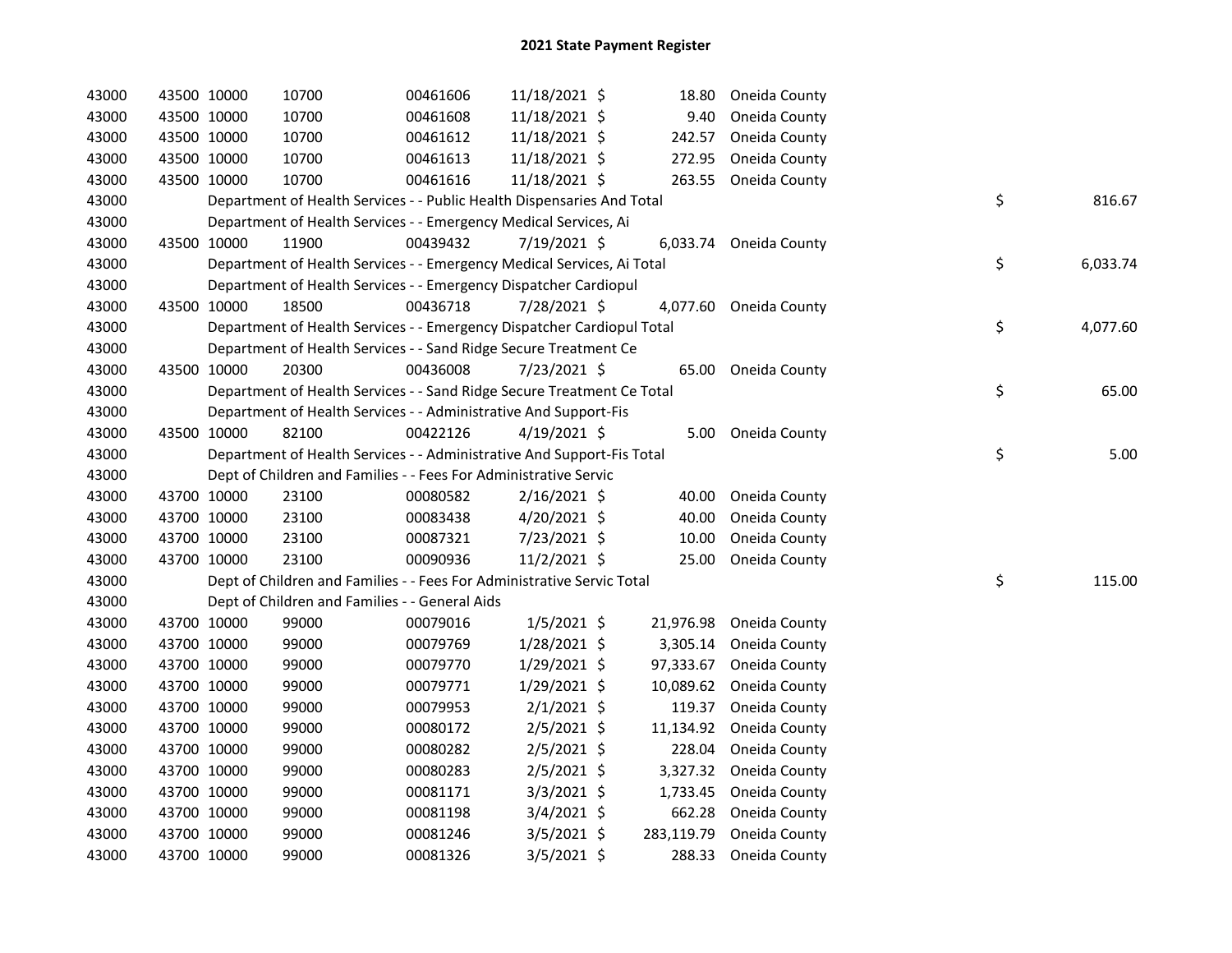| 43000 | 43700 10000 | 99000                                                | 00081408 | 3/8/2021 \$    | 8,775.00   | Oneida County           |    |              |
|-------|-------------|------------------------------------------------------|----------|----------------|------------|-------------------------|----|--------------|
| 43000 | 43700 10000 | 99000                                                | 00081859 | 3/17/2021 \$   | 48.62      | Oneida County           |    |              |
| 43000 | 43700 10000 | 99000                                                | 00082229 | 3/29/2021 \$   | 12,788.27  | Oneida County           |    |              |
| 43000 | 43700 10000 | 99000                                                | 00082657 | $4/5/2021$ \$  | 109,021.74 | Oneida County           |    |              |
| 43000 | 43700 10000 | 99000                                                | 00083903 | 4/30/2021 \$   | 128,922.37 | Oneida County           |    |              |
| 43000 | 43700 10000 | 99000                                                | 00084032 | 4/30/2021 \$   | 7,228.30   | Oneida County           |    |              |
| 43000 | 43700 10000 | 99000                                                | 00084055 | $5/3/2021$ \$  | 11,741.09  | Oneida County           |    |              |
| 43000 | 43700 10000 | 99000                                                | 00084119 | 5/5/2021 \$    | 108,777.76 | Oneida County           |    |              |
| 43000 | 43700 10000 | 99000                                                | 00084931 | 5/18/2021 \$   | 19,544.77  | Oneida County           |    |              |
| 43000 | 43700 10000 | 99000                                                | 00085446 | $6/1/2021$ \$  | 97,603.35  | Oneida County           |    |              |
| 43000 | 43700 10000 | 99000                                                | 00085632 | $6/7/2021$ \$  | 85,484.36  | Oneida County           |    |              |
| 43000 | 43700 10000 | 99000                                                | 00086564 | $7/1/2021$ \$  | 1,659.00   | Oneida County           |    |              |
| 43000 | 43700 10000 | 99000                                                | 00086692 | 7/8/2021 \$    | 44,178.85  | Oneida County           |    |              |
| 43000 | 43700 10000 | 99000                                                | 00086923 | 7/9/2021 \$    | 1,971.00   | Oneida County           |    |              |
| 43000 | 43700 10000 | 99000                                                | 00087068 | 7/16/2021 \$   | 15,274.83  | Oneida County           |    |              |
| 43000 | 43700 10000 | 99000                                                | 00087567 | 7/30/2021 \$   | 96,684.20  | Oneida County           |    |              |
| 43000 | 43700 10000 | 99000                                                | 00087702 | 7/30/2021 \$   | 23,459.00  | Oneida County           |    |              |
| 43000 | 43700 10000 | 99000                                                | 00087759 | 8/4/2021 \$    | 6,044.09   | Oneida County           |    |              |
| 43000 | 43700 10000 | 99000                                                | 00087937 | 8/5/2021 \$    | 23,217.62  | Oneida County           |    |              |
| 43000 | 43700 10000 | 99000                                                | 00087983 | 8/6/2021 \$    | 10,298.12  | Oneida County           |    |              |
| 43000 | 43700 10000 | 99000                                                | 00088177 | $8/13/2021$ \$ | 2,369.39   | Oneida County           |    |              |
| 43000 | 43700 10000 | 99000                                                | 00088941 | $9/7/2021$ \$  | 784,819.03 | Oneida County           |    |              |
| 43000 | 43700 10000 | 99000                                                | 00089120 | 9/10/2021 \$   | 24,717.60  | Oneida County           |    |              |
| 43000 | 43700 10000 | 99000                                                | 00089859 | $10/1/2021$ \$ | 1,668.67   | Oneida County           |    |              |
| 43000 | 43700 10000 | 99000                                                | 00089913 | 10/5/2021 \$   | 80,115.87  | Oneida County           |    |              |
| 43000 | 43700 10000 | 99000                                                | 00090761 | 10/29/2021 \$  | 109,560.22 | Oneida County           |    |              |
| 43000 | 43700 10000 | 99000                                                | 00090883 | 11/3/2021 \$   | 85.56      | Oneida County           |    |              |
| 43000 | 43700 10000 | 99000                                                | 00091029 | $11/5/2021$ \$ | 64,113.63  | Oneida County           |    |              |
| 43000 | 43700 10000 | 99000                                                | 00091962 | 12/2/2021 \$   | 1,388.38   | Oneida County           |    |              |
| 43000 | 43700 10000 | 99000                                                | 00091983 | 12/2/2021 \$   | 9,340.34   | Oneida County           |    |              |
| 43000 | 43700 10000 | 99000                                                | 00092121 | 12/3/2021 \$   | 21,158.38  | Oneida County           |    |              |
| 43000 | 43700 10000 | 99000                                                | 00092223 | 12/6/2021 \$   |            | 26,381.73 Oneida County |    |              |
| 43000 |             | Dept of Children and Families - - General Aids Total |          |                |            |                         | \$ | 2,371,760.05 |
| 43000 |             | Dept of Workforce Development - - Auxiliary Services |          |                |            |                         |    |              |
| 43000 | 44500 10000 | 13000                                                | 00310362 | $1/4/2021$ \$  | 40.00      | Oneida County           |    |              |
| 43000 | 44500 10000 | 13000                                                | 00313451 | $2/2/2021$ \$  | 50.00      | Oneida County           |    |              |
| 43000 | 44500 10000 | 13000                                                | 00317081 | 3/2/2021 \$    | 55.00      | Oneida County           |    |              |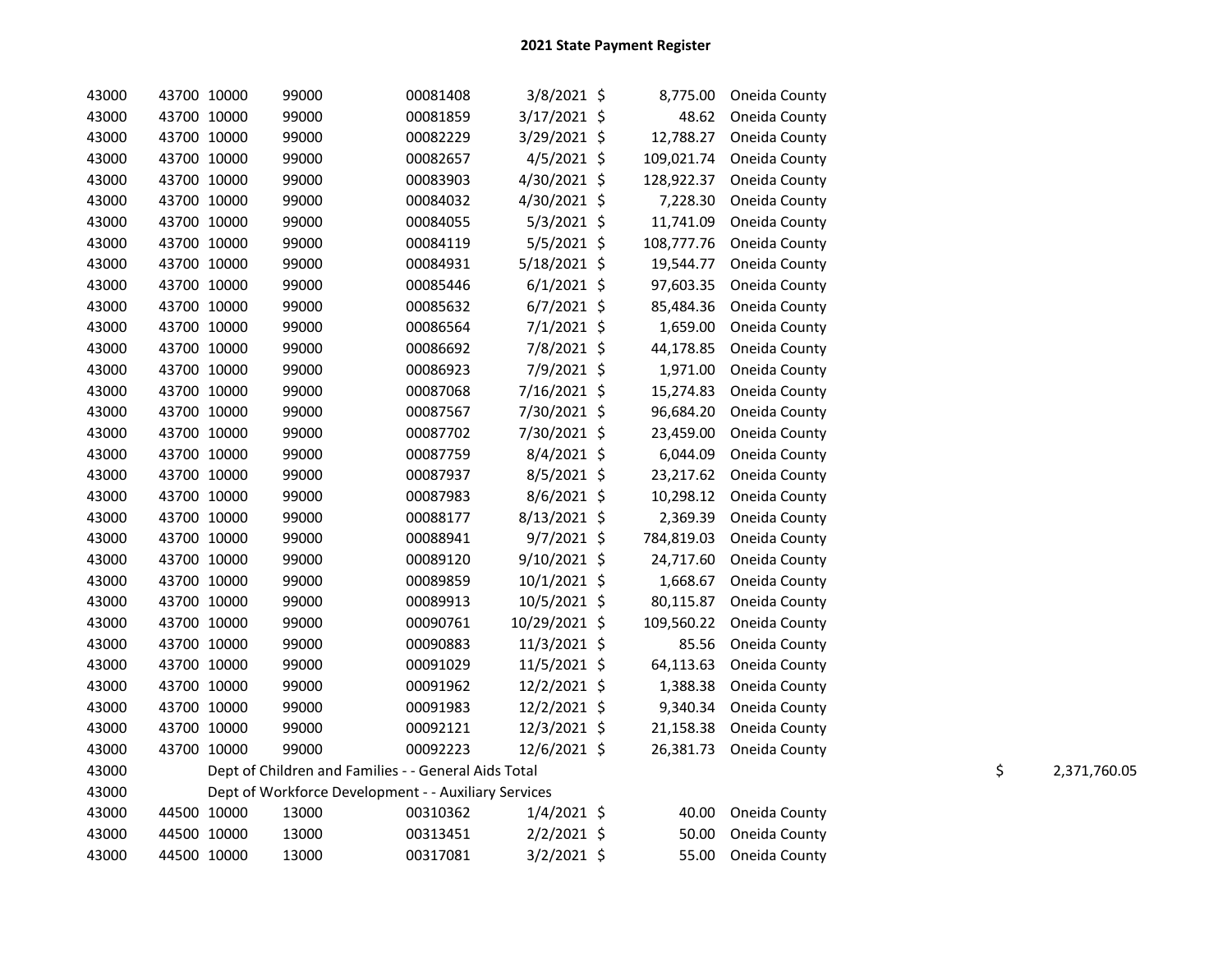| 43000 | 44500 10000 | 13000                                                                 | 00320889 | $4/2/2021$ \$  | 75.00     | Oneida County           |    |           |
|-------|-------------|-----------------------------------------------------------------------|----------|----------------|-----------|-------------------------|----|-----------|
| 43000 | 44500 10000 | 13000                                                                 | 00324434 | 5/4/2021 \$    | 35.00     | Oneida County           |    |           |
| 43000 | 44500 10000 | 13000                                                                 | 00327627 | $6/2/2021$ \$  | 5.00      | Oneida County           |    |           |
| 43000 | 44500 10000 | 13000                                                                 | 00331411 | $7/2/2021$ \$  | 10.00     | Oneida County           |    |           |
| 43000 | 44500 10000 | 13000                                                                 | 00335310 | 8/3/2021 \$    | 25.00     | Oneida County           |    |           |
| 43000 | 44500 10000 | 13000                                                                 | 00339103 | $9/2/2021$ \$  | 50.00     | Oneida County           |    |           |
| 43000 | 44500 10000 | 13000                                                                 | 00343091 | 10/4/2021 \$   | 20.00     | Oneida County           |    |           |
| 43000 | 44500 10000 | 13000                                                                 | 00347130 | 11/2/2021 \$   | 40.00     | Oneida County           |    |           |
| 43000 | 44500 10000 | 13000                                                                 | 00350776 | 12/2/2021 \$   | 25.00     | Oneida County           |    |           |
| 43000 |             | Dept of Workforce Development - - Auxiliary Services Total            |          |                |           |                         | \$ | 430.00    |
| 43000 |             | Dept of Workforce Development - - Wc Ops Uninsured Emplyr Admin       |          |                |           |                         |    |           |
| 43000 | 44500 22700 | 17700                                                                 | 00315975 | 2/23/2021 \$   | 40.00     | Oneida County           |    |           |
| 43000 | 44500 22700 | 17700                                                                 | 00315977 | 2/23/2021 \$   | 10.00     | Oneida County           |    |           |
| 43000 | 44500 22700 | 17700                                                                 | 00336278 | 8/13/2021 \$   | 15.00     | Oneida County           |    |           |
| 43000 | 44500 22700 | 17700                                                                 | 00336279 | 8/13/2021 \$   | 20.00     | Oneida County           |    |           |
| 43000 |             | Dept of Workforce Development - - Wc Ops Uninsured Emplyr Admin Total |          |                |           |                         | \$ | 85.00     |
| 43000 |             | Department of Justice - - Drug Trafficking Resp Grants                |          |                |           |                         |    |           |
| 43000 | 45500 10000 | 20800                                                                 | 00094373 | $2/19/2021$ \$ | 12,627.00 | Oneida County           |    |           |
| 43000 | 45500 10000 | 20800                                                                 | 00097843 | $5/13/2021$ \$ | 7,870.00  | Oneida County           |    |           |
| 43000 | 45500 10000 | 20800                                                                 | 00101348 | 8/30/2021 \$   | 809.68    | Oneida County           |    |           |
| 43000 |             | Department of Justice - - Drug Trafficking Resp Grants Total          |          |                |           |                         | \$ | 21,306.68 |
| 43000 |             | Department of Justice - - Officer training reimbursement              |          |                |           |                         |    |           |
| 43000 | 45500 10000 | 21400                                                                 | 00105886 | 11/24/2021 \$  | 8,480.00  | Oneida County           |    |           |
| 43000 |             | Department of Justice - - Officer training reimbursement Total        |          |                |           |                         | \$ | 8,480.00  |
| 43000 |             | Department of Justice - - Crime Laboratories, Dna                     |          |                |           |                         |    |           |
| 43000 | 45500 10000 | 22100                                                                 | 00100361 | 7/14/2021 \$   |           | 1,050.00 Oneida County  |    |           |
| 43000 |             | Department of Justice - - Crime Laboratories, Dna Total               |          |                |           |                         | \$ | 1,050.00  |
| 43000 |             | Department of Justice - - Drug Crimes Enforcement, Local              |          |                |           |                         |    |           |
| 43000 | 45500 10000 | 22500                                                                 | 00094189 | $2/9/2021$ \$  |           | 20,967.00 Oneida County |    |           |
| 43000 |             | Department of Justice - - Drug Crimes Enforcement, Local Total        |          |                |           |                         | \$ | 20,967.00 |
| 43000 |             | Department of Justice - - County Law Enforcement Service              |          |                |           |                         |    |           |
| 43000 | 45500 10000 | 22600                                                                 | 00093428 | $1/20/2021$ \$ |           | 32,105.00 Oneida County |    |           |
| 43000 |             | Department of Justice - - County Law Enforcement Service Total        |          |                |           |                         | \$ | 32,105.00 |
| 43000 |             | Department of Justice - - Federal Aid, Local Assistance               |          |                |           |                         |    |           |
| 43000 | 45500 10000 | 25100                                                                 | 00094238 | $2/8/2021$ \$  | 1,572.16  | Oneida County           |    |           |
| 43000 | 45500 10000 | 25100                                                                 | 00094542 | 2/19/2021 \$   | 49,572.29 | Oneida County           |    |           |
| 43000 | 45500 10000 | 25100                                                                 | 00097457 | 4/30/2021 \$   | 5,214.64  | Oneida County           |    |           |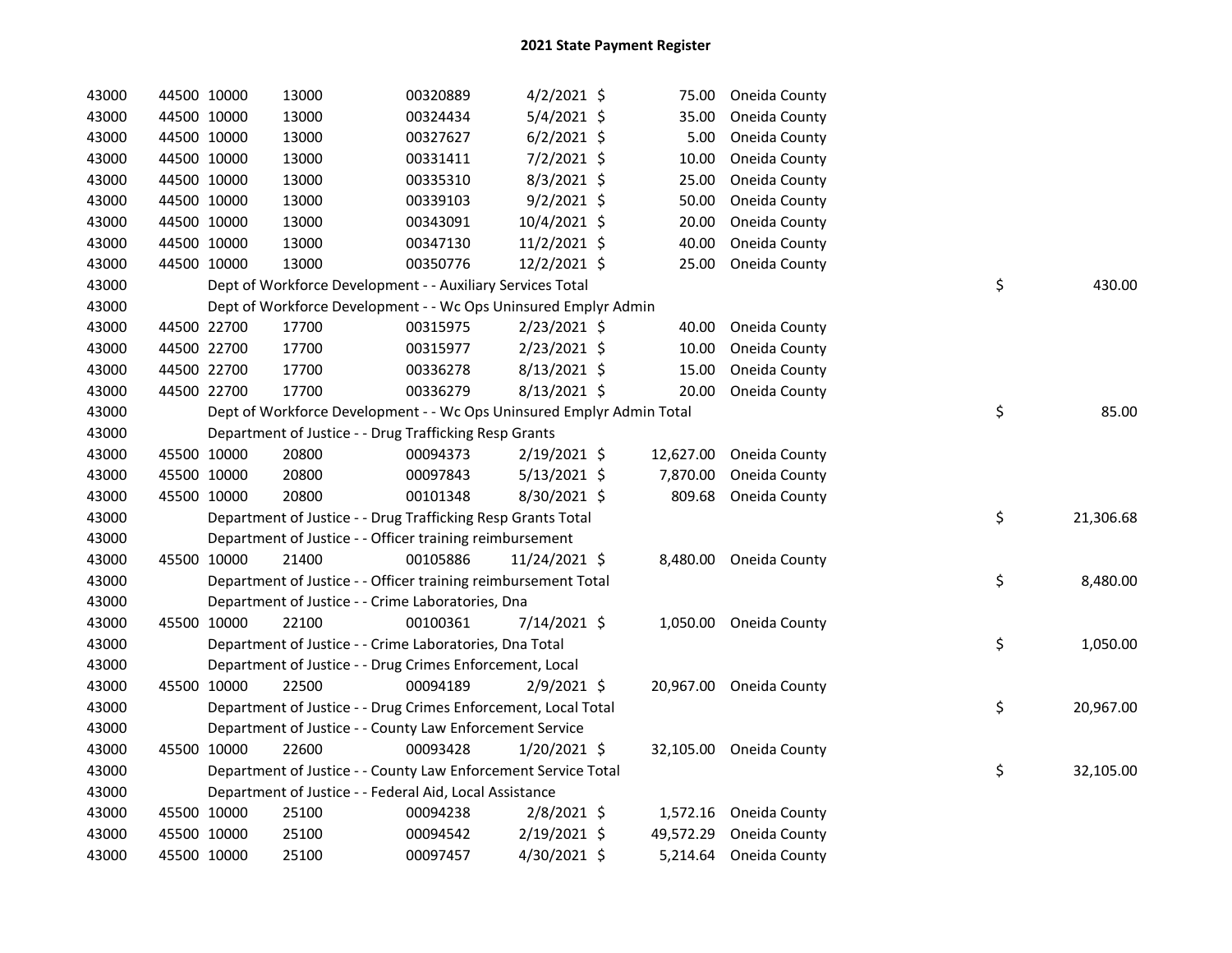| 43000 | 45500 10000 | 25100                                                                   | 00098228 | 5/18/2021 \$   | 18,237.00 | Oneida County          |    |            |
|-------|-------------|-------------------------------------------------------------------------|----------|----------------|-----------|------------------------|----|------------|
| 43000 | 45500 10000 | 25100                                                                   | 00101195 | 8/11/2021 \$   | 7,461.56  | Oneida County          |    |            |
| 43000 | 45500 10000 | 25100                                                                   | 00101220 | 8/24/2021 \$   | 20,000.00 | Oneida County          |    |            |
| 43000 | 45500 10000 | 25100                                                                   | 00101574 | 8/27/2021 \$   | 6,079.00  | Oneida County          |    |            |
| 43000 | 45500 10000 | 25100                                                                   | 00104634 | 11/5/2021 \$   | 1,512.26  | Oneida County          |    |            |
| 43000 | 45500 10000 | 25100                                                                   | 00106193 | 12/8/2021 \$   | 1,087.16  | Oneida County          |    |            |
| 43000 |             | Department of Justice - - Federal Aid, Local Assistance Total           |          |                |           |                        | \$ | 110,736.07 |
| 43000 |             | Department of Justice - - Internet Crimes Against Childr                |          |                |           |                        |    |            |
| 43000 | 45500 10000 | 28400                                                                   | 00094984 | 2/25/2021 \$   | 528.43    | Oneida County          |    |            |
| 43000 | 45500 10000 | 28400                                                                   | 00098654 | $6/1/2021$ \$  | 399.13    | Oneida County          |    |            |
| 43000 | 45500 10000 | 28400                                                                   | 00098659 | $6/1/2021$ \$  | 2,018.90  | Oneida County          |    |            |
| 43000 | 45500 10000 | 28400                                                                   | 00098671 | $6/2/2021$ \$  | 460.12    | Oneida County          |    |            |
| 43000 | 45500 10000 | 28400                                                                   | 00098834 | $6/3/2021$ \$  | 741.10    | Oneida County          |    |            |
| 43000 | 45500 10000 | 28400                                                                   | 00099039 | $6/10/2021$ \$ | 967.30    | Oneida County          |    |            |
| 43000 | 45500 10000 | 28400                                                                   | 00099625 | $7/1/2021$ \$  | 952.99    | Oneida County          |    |            |
| 43000 | 45500 10000 | 28400                                                                   | 00100190 | 7/8/2021 \$    | 402.08    | Oneida County          |    |            |
| 43000 | 45500 10000 | 28400                                                                   | 00101448 | 8/12/2021 \$   | 3,456.04  | Oneida County          |    |            |
| 43000 | 45500 10000 | 28400                                                                   | 00102594 | $9/24/2021$ \$ | 1,750.00  | Oneida County          |    |            |
| 43000 | 45500 10000 | 28400                                                                   | 00104797 | 11/10/2021 \$  | 1,650.86  | Oneida County          |    |            |
| 43000 | 45500 10000 | 28400                                                                   | 00106599 | 12/10/2021 \$  | 749.40    | Oneida County          |    |            |
| 43000 |             | Department of Justice - - Internet Crimes Against Childr Total          |          |                |           |                        | \$ | 14,076.35  |
| 43000 |             | Department of Justice - - Crime Victim Witness Assist                   |          |                |           |                        |    |            |
| 43000 | 45500 10000 | 53200                                                                   | 00095457 | $3/5/2021$ \$  | 10,180.55 | Oneida County          |    |            |
| 43000 | 45500 10000 | 53200                                                                   | 00100551 | 7/15/2021 \$   | 17,009.29 | Oneida County          |    |            |
| 43000 |             | Department of Justice - - Crime Victim Witness Assist Total             |          |                |           |                        | \$ | 27,189.84  |
| 43000 |             | Department of Military Affairs - - Regional Emergency Response Tm       |          |                |           |                        |    |            |
| 43000 | 46500 10000 | 30600                                                                   | 00088869 | 1/28/2021 \$   | 5,836.93  | Oneida County          |    |            |
| 43000 | 46500 10000 | 30600                                                                   | 00094027 | $5/14/2021$ \$ | 5,836.93  | Oneida County          |    |            |
| 43000 | 46500 10000 | 30600                                                                   | 00097544 | 7/15/2021 \$   | 5,836.93  | Oneida County          |    |            |
| 43000 | 46500 10000 | 30600                                                                   | 00101866 | 10/25/2021 \$  | 5,836.93  | Oneida County          |    |            |
| 43000 |             | Department of Military Affairs - - Regional Emergency Response Tm Total |          |                |           |                        | \$ | 23,347.72  |
| 43000 |             | Department of Military Affairs - - Emergency Response Equipment         |          |                |           |                        |    |            |
| 43000 | 46500 10000 | 30800                                                                   | 00088054 | $1/19/2021$ \$ | 7,335.79  | Oneida County          |    |            |
| 43000 |             | Department of Military Affairs - - Emergency Response Equipment Total   |          |                |           |                        | \$ | 7,335.79   |
| 43000 |             | Department of Military Affairs - - Federal Aid, Local Assistance        |          |                |           |                        |    |            |
| 43000 | 46500 10000 | 34200                                                                   | 00089176 | $2/4/2021$ \$  | 43,992.66 | Oneida County          |    |            |
| 43000 | 46500 10000 | 34200                                                                   | 00090995 | 3/10/2021 \$   |           | 1,279.71 Oneida County |    |            |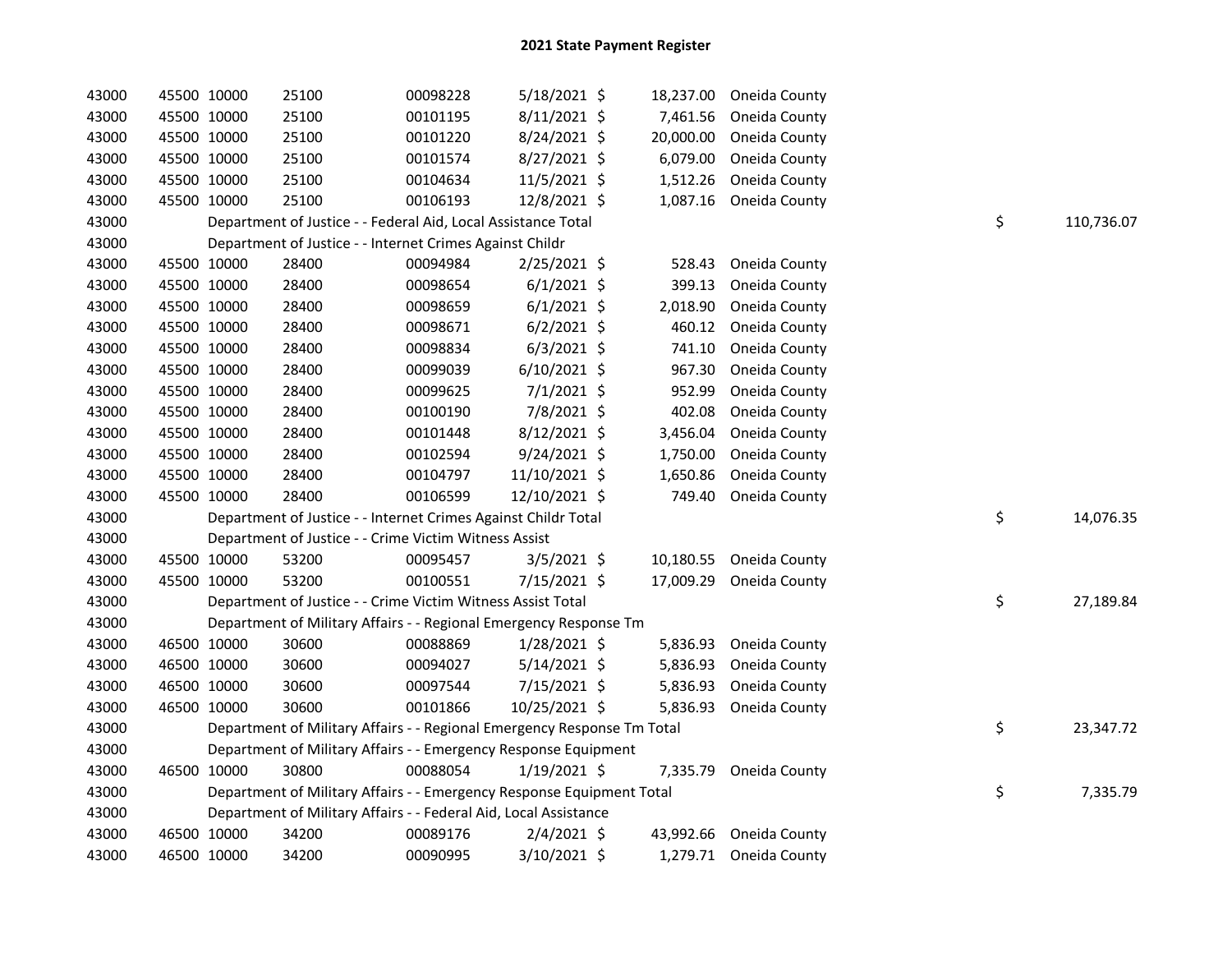| 43000 | 46500 10000 | 34200                                                                   | 00093620 | 5/10/2021 \$   |           | 23,840.97 Oneida County |    |           |
|-------|-------------|-------------------------------------------------------------------------|----------|----------------|-----------|-------------------------|----|-----------|
| 43000 |             | Department of Military Affairs - - Federal Aid, Local Assistance Total  |          |                |           |                         | \$ | 69,113.34 |
| 43000 |             | Department of Military Affairs - - Federal Aid, Homeland Security       |          |                |           |                         |    |           |
| 43000 | 46500 10000 | 35000                                                                   | 00089645 | $2/11/2021$ \$ | 20,000.00 | Oneida County           |    |           |
| 43000 | 46500 10000 | 35000                                                                   | 00097620 | 7/22/2021 \$   | 67,158.42 | Oneida County           |    |           |
| 43000 | 46500 10000 | 35000                                                                   | 00099556 | $9/1/2021$ \$  | 1,600.00  | Oneida County           |    |           |
| 43000 |             | Department of Military Affairs - - Federal Aid, Homeland Security Total |          |                |           |                         | \$ | 88,758.42 |
| 43000 |             | Department of Military Affairs - - St Emerg Response Bd Grant Pif       |          |                |           |                         |    |           |
| 43000 | 46500 27200 | 36400                                                                   | 00090176 | 2/23/2021 \$   |           | 7,250.14 Oneida County  |    |           |
| 43000 |             | Department of Military Affairs - - St Emerg Response Bd Grant Pif Total |          |                |           |                         | \$ | 7,250.14  |
| 43000 |             | Department of Veterans Affairs - - County Grants                        |          |                |           |                         |    |           |
| 43000 | 48500 58200 | 26700                                                                   | 00091447 | 3/12/2021 \$   |           | 10,000.00 Oneida County |    |           |
| 43000 |             | Department of Veterans Affairs - - County Grants Total                  |          |                |           |                         | \$ | 10,000.00 |
| 43000 |             | Department of Administration - - Low-Income Assistance Grants           |          |                |           |                         |    |           |
| 43000 | 50500 23500 | 37100                                                                   | 00138399 | $1/15/2021$ \$ | 11,126.00 | Oneida County           |    |           |
| 43000 | 50500 23500 | 37100                                                                   | 00140930 | 2/17/2021 \$   | 7,902.00  | Oneida County           |    |           |
| 43000 | 50500 23500 | 37100                                                                   | 00141651 | $3/2/2021$ \$  | 7,069.00  | Oneida County           |    |           |
| 43000 | 50500 23500 | 37100                                                                   | 00143179 | 3/30/2021 \$   | 7,618.00  | Oneida County           |    |           |
| 43000 | 50500 23500 | 37100                                                                   | 00145240 | 5/7/2021 \$    | 8,216.68  | Oneida County           |    |           |
| 43000 | 50500 23500 | 37100                                                                   | 00146462 | $6/1/2021$ \$  | 7,851.98  | Oneida County           |    |           |
| 43000 | 50500 23500 | 37100                                                                   | 00147836 | $6/29/2021$ \$ | 6,003.76  | Oneida County           |    |           |
| 43000 | 50500 23500 | 37100                                                                   | 00149881 | $8/5/2021$ \$  | 4,919.18  | Oneida County           |    |           |
| 43000 | 50500 23500 | 37100                                                                   | 00151232 | 8/31/2021 \$   | 8,963.70  | Oneida County           |    |           |
| 43000 | 50500 23500 | 37100                                                                   | 00153275 | 10/15/2021 \$  | 5,056.70  | Oneida County           |    |           |
| 43000 | 50500 23500 | 37100                                                                   | 00155356 | 11/30/2021 \$  | 12,232.63 | Oneida County           |    |           |
| 43000 | 50500 23500 | 37100                                                                   | 00157305 | 12/29/2021 \$  | 12,946.62 | Oneida County           |    |           |
| 43000 |             | Department of Administration - - Low-Income Assistance Grants Total     |          |                |           |                         | \$ | 99,906.25 |
| 43000 |             | Department of Administration - - Land Information Program; Loca         |          |                |           |                         |    |           |
| 43000 | 50500 26900 | 17300                                                                   | 00138490 | $1/29/2021$ \$ | 1,000.00  | Oneida County           |    |           |
| 43000 | 50500 26900 | 17300                                                                   | 00139582 | $4/6/2021$ \$  | 192.00    | Oneida County           |    |           |
| 43000 | 50500 26900 | 17300                                                                   | 00145545 | $6/9/2021$ \$  | 25,000.00 | Oneida County           |    |           |
| 43000 | 50500 26900 | 17300                                                                   | 00155167 | 11/23/2021 \$  | 20,000.00 | Oneida County           |    |           |
| 43000 |             | Department of Administration - - Land Information Program; Loca Total   |          |                |           |                         | \$ | 46,192.00 |
| 43000 |             | Commissioners of Public Lands - - General Program Operations            |          |                |           |                         |    |           |
| 43000 | 50700 10000 | 10100                                                                   | 00003719 | $6/29/2021$ \$ | 30.00     | Oneida County           |    |           |
| 43000 | 50700 10000 | 10100                                                                   | 00003878 | 10/25/2021 \$  | 242.16    | Oneida County           |    |           |
| 43000 |             | Commissioners of Public Lands - - General Program Operations Total      |          |                |           |                         | \$ | 272.16    |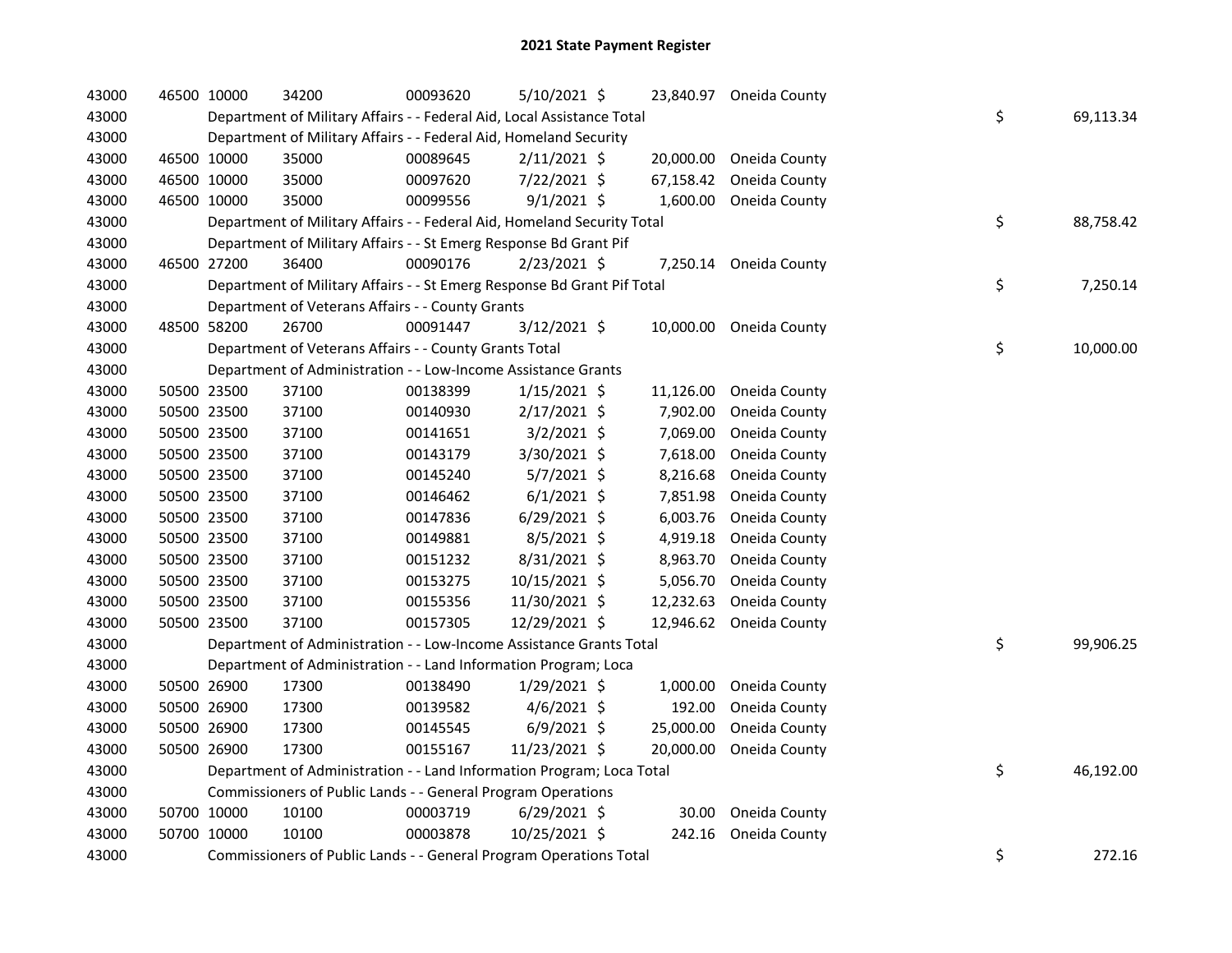| 43000 |             | Public Defender Board - - Trial Representation             |          |                |           |                                                                                                         |                |
|-------|-------------|------------------------------------------------------------|----------|----------------|-----------|---------------------------------------------------------------------------------------------------------|----------------|
| 43000 | 55000 10000 | 10300                                                      | 00293657 | $6/9/2021$ \$  | 1.40      | Oneida County                                                                                           |                |
| 43000 | 55000 10000 | 10300                                                      | 00293693 | $6/24/2021$ \$ | 12.00     | Oneida County                                                                                           |                |
| 43000 | 55000 10000 | 10300                                                      | 00305896 | $9/22/2021$ \$ | 5.40      | Oneida County                                                                                           |                |
| 43000 | 55000 10000 | 10300                                                      | 00312250 | 12/1/2021 \$   | 12.00     | Oneida County                                                                                           |                |
| 43000 |             | Public Defender Board - - Trial Representation Total       |          |                |           |                                                                                                         | \$<br>30.80    |
| 43000 |             |                                                            |          |                |           | Public Defender Board - - Transcript, Discovery and Records Provided to the Public Defender Board       |                |
| 43000 | 55000 10000 | 10600                                                      | 00287740 | $4/30/2021$ \$ |           | 128.00 Oneida County                                                                                    |                |
| 43000 | 55000 10000 | 10600                                                      | 00299533 | 7/1/2021 \$    | 160.00    | Oneida County                                                                                           |                |
| 43000 | 55000 10000 | 10600                                                      | 00311732 | 11/5/2021 \$   | 12.60     | Oneida County                                                                                           |                |
| 43000 | 55000 10000 | 10600                                                      | 00317369 | 12/30/2021 \$  |           | 482.00 Oneida County                                                                                    |                |
| 43000 |             |                                                            |          |                |           | Public Defender Board - - Transcript, Discovery and Records Provided to the Public Defender Board Total | \$<br>782.60   |
| 43000 |             | Department of Revenue - - GPR Earned                       |          |                |           |                                                                                                         |                |
| 43000 | 56600 10000 | 100GE                                                      | 00212813 | $8/13/2021$ \$ |           | 3.00 Oneida County                                                                                      |                |
| 43000 |             | Department of Revenue - - GPR Earned Total                 |          |                |           |                                                                                                         | \$<br>3.00     |
| 43000 |             | Department of Revenue - - Warrants and Satisfactions       |          |                |           |                                                                                                         |                |
| 43000 | 56600 10000 | 10100                                                      | 00190565 | 2/12/2021 \$   | 860.00    | Oneida County                                                                                           |                |
| 43000 | 56600 10000 | 10100                                                      | 00213056 | $9/3/2021$ \$  | 650.00    | Oneida County                                                                                           |                |
| 43000 |             | Department of Revenue - - Warrants and Satisfactions Total |          |                |           |                                                                                                         | \$<br>1,510.00 |
| 43000 |             | Department of Revenue - - Misc Revenue Holding Clearing    |          |                |           |                                                                                                         |                |
| 43000 | 56600 10000 | 99500                                                      | 00188919 | $1/8/2021$ \$  | 93.06     | Oneida County                                                                                           |                |
| 43000 | 56600 10000 | 99500                                                      | 00188920 | $1/8/2021$ \$  | 488.65    | Oneida County                                                                                           |                |
| 43000 | 56600 10000 | 99500                                                      | 00188922 | $1/8/2021$ \$  | 8,112.74  | Oneida County                                                                                           |                |
| 43000 | 56600 10000 | 99500                                                      | 00190988 | $2/5/2021$ \$  | 221.54    | Oneida County                                                                                           |                |
| 43000 | 56600 10000 | 99500                                                      | 00190989 | $2/5/2021$ \$  | 5,251.91  | Oneida County                                                                                           |                |
| 43000 | 56600 10000 | 99500                                                      | 00190991 | $2/5/2021$ \$  | 14,080.94 | Oneida County                                                                                           |                |
| 43000 | 56600 10000 | 99500                                                      | 00192026 | 2/22/2021 \$   | 1,117.55  | Oneida County                                                                                           |                |
| 43000 | 56600 10000 | 99500                                                      | 00192794 | $3/1/2021$ \$  | 632.80    | Oneida County                                                                                           |                |
| 43000 | 56600 10000 | 99500                                                      | 00192795 | $3/1/2021$ \$  | 1,245.00  | Oneida County                                                                                           |                |
| 43000 | 56600 10000 | 99500                                                      | 00193597 | $3/5/2021$ \$  | 584.38    | Oneida County                                                                                           |                |
| 43000 | 56600 10000 | 99500                                                      | 00193598 | $3/5/2021$ \$  | 2,825.55  | Oneida County                                                                                           |                |
| 43000 | 56600 10000 | 99500                                                      | 00193600 | $3/5/2021$ \$  | 42,607.14 | Oneida County                                                                                           |                |
| 43000 | 56600 10000 | 99500                                                      | 00194208 | 3/8/2021 \$    | 2,022.65  | Oneida County                                                                                           |                |
| 43000 | 56600 10000 | 99500                                                      | 00195063 | $3/15/2021$ \$ | 75.00     | Oneida County                                                                                           |                |
| 43000 | 56600 10000 | 99500                                                      | 00195064 | 3/15/2021 \$   | 3,310.19  | Oneida County                                                                                           |                |
| 43000 | 56600 10000 | 99500                                                      | 00195892 | 3/22/2021 \$   | 25.50     | Oneida County                                                                                           |                |
| 43000 | 56600 10000 | 99500                                                      | 00196566 | 3/29/2021 \$   | 378.00    | Oneida County                                                                                           |                |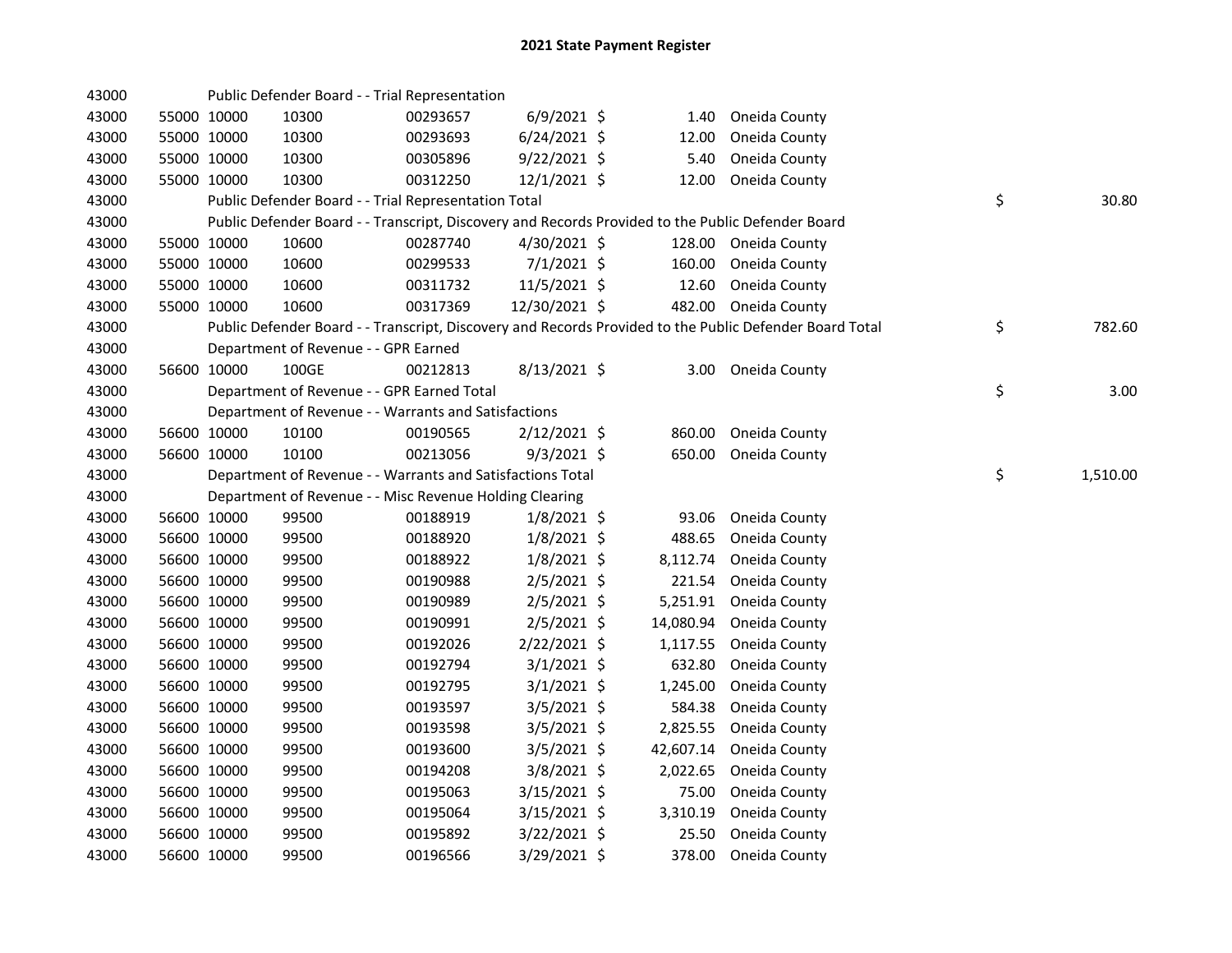| 43000 | 56600 10000 |       | 99500 | 00197879 | 4/7/2021 \$   |     | 2,217.64  | Oneida County |
|-------|-------------|-------|-------|----------|---------------|-----|-----------|---------------|
| 43000 | 56600 10000 |       | 99500 | 00197880 | 4/7/2021      | -\$ | 750.62    | Oneida County |
| 43000 | 56600 10000 |       | 99500 | 00197882 | 4/7/2021 \$   |     | 35,562.75 | Oneida County |
| 43000 | 56600 10000 |       | 99500 | 00198514 | 4/12/2021 \$  |     | 19.79     | Oneida County |
| 43000 | 56600 10000 |       | 99500 | 00199248 | 4/20/2021 \$  |     | 1,705.50  | Oneida County |
| 43000 | 56600 10000 |       | 99500 | 00200481 | 5/3/2021      | \$  | 286.97    | Oneida County |
| 43000 | 56600 10000 |       | 99500 | 00201241 | 5/7/2021 \$   |     | 5,259.76  | Oneida County |
| 43000 | 56600 10000 |       | 99500 | 00201242 | 5/7/2021 \$   |     | 290.00    | Oneida County |
| 43000 | 56600 10000 |       | 99500 | 00201244 | 5/7/2021 \$   |     | 28,278.61 | Oneida County |
| 43000 | 56600 10000 |       | 99500 | 00201679 | 5/10/2021     | -\$ | 24.00     | Oneida County |
| 43000 | 56600 10000 |       | 99500 | 00201680 | 5/10/2021 \$  |     | 419.00    | Oneida County |
| 43000 | 56600 10000 |       | 99500 | 00204466 | $6/7/2021$ \$ |     | 5,274.25  | Oneida County |
| 43000 | 56600 10000 |       | 99500 | 00204467 | $6/7/2021$ \$ |     | 517.67    | Oneida County |
| 43000 | 56600 10000 |       | 99500 | 00204469 | $6/7/2021$ \$ |     | 21,455.57 | Oneida County |
| 43000 | 56600 10000 |       | 99500 | 00205402 | 6/14/2021 \$  |     | 78.03     | Oneida County |
| 43000 | 56600 10000 |       | 99500 | 00209040 | 7/8/2021 \$   |     | 2,065.54  | Oneida County |
| 43000 | 56600 10000 |       | 99500 | 00209041 | 7/8/2021 \$   |     | 1,418.59  | Oneida County |
| 43000 | 56600 10000 |       | 99500 | 00209043 | 7/8/2021      | -\$ | 30,076.94 | Oneida County |
| 43000 | 56600 10000 |       | 99500 | 00211786 | 8/6/2021 \$   |     | 940.11    | Oneida County |
| 43000 | 56600 10000 |       | 99500 | 00211787 | 8/6/2021 \$   |     | 358.23    | Oneida County |
| 43000 | 56600       | 10000 | 99500 | 00211789 | 8/6/2021      | \$  | 13,213.57 | Oneida County |
| 43000 | 56600 10000 |       | 99500 | 00212171 | 8/9/2021 \$   |     | 33.00     | Oneida County |
| 43000 | 56600 10000 |       | 99500 | 00212172 | 8/9/2021 \$   |     | 303.00    | Oneida County |
| 43000 | 56600 10000 |       | 99500 | 00214399 | 9/8/2021      | \$  | 258.29    | Oneida County |
| 43000 | 56600       | 10000 | 99500 | 00214400 | 9/8/2021 \$   |     | 200.00    | Oneida County |
| 43000 | 56600 10000 |       | 99500 | 00214402 | 9/8/2021 \$   |     | 12,560.50 | Oneida County |
| 43000 | 56600 10000 |       | 99500 | 00216651 | 10/7/2021 \$  |     | 1,332.37  | Oneida County |
| 43000 | 56600 10000 |       | 99500 | 00216652 | 10/7/2021     | \$  | 471.32    | Oneida County |
| 43000 | 56600       | 10000 | 99500 | 00216654 | 10/7/2021     | \$  | 22,061.39 | Oneida County |
| 43000 | 56600 10000 |       | 99500 | 00219239 | 11/5/2021     | \$  | 782.23    | Oneida County |
| 43000 | 56600 10000 |       | 99500 | 00219240 | 11/5/2021     | \$  | 1,109.57  | Oneida County |
| 43000 | 56600 10000 |       | 99500 | 00219242 | 11/5/2021     | \$  | 9,905.27  | Oneida County |
| 43000 | 56600 10000 |       | 99500 | 00221390 | 12/7/2021     | \$  | 3,304.21  | Oneida County |
| 43000 | 56600 10000 |       | 99500 | 00221391 | 12/7/2021 \$  |     | 1,130.28  | Oneida County |
| 43000 | 56600 10000 |       | 99500 | 00221393 | 12/7/2021 \$  |     | 18,685.65 | Oneida County |

43000 Department of Revenue - - Misc Revenue Holding Clearing Total 305,422.82 \$ \$ 305,422.82 \$ 305,422.82 \$ \$

43000 Circuit Courts - - Circuit Court Costs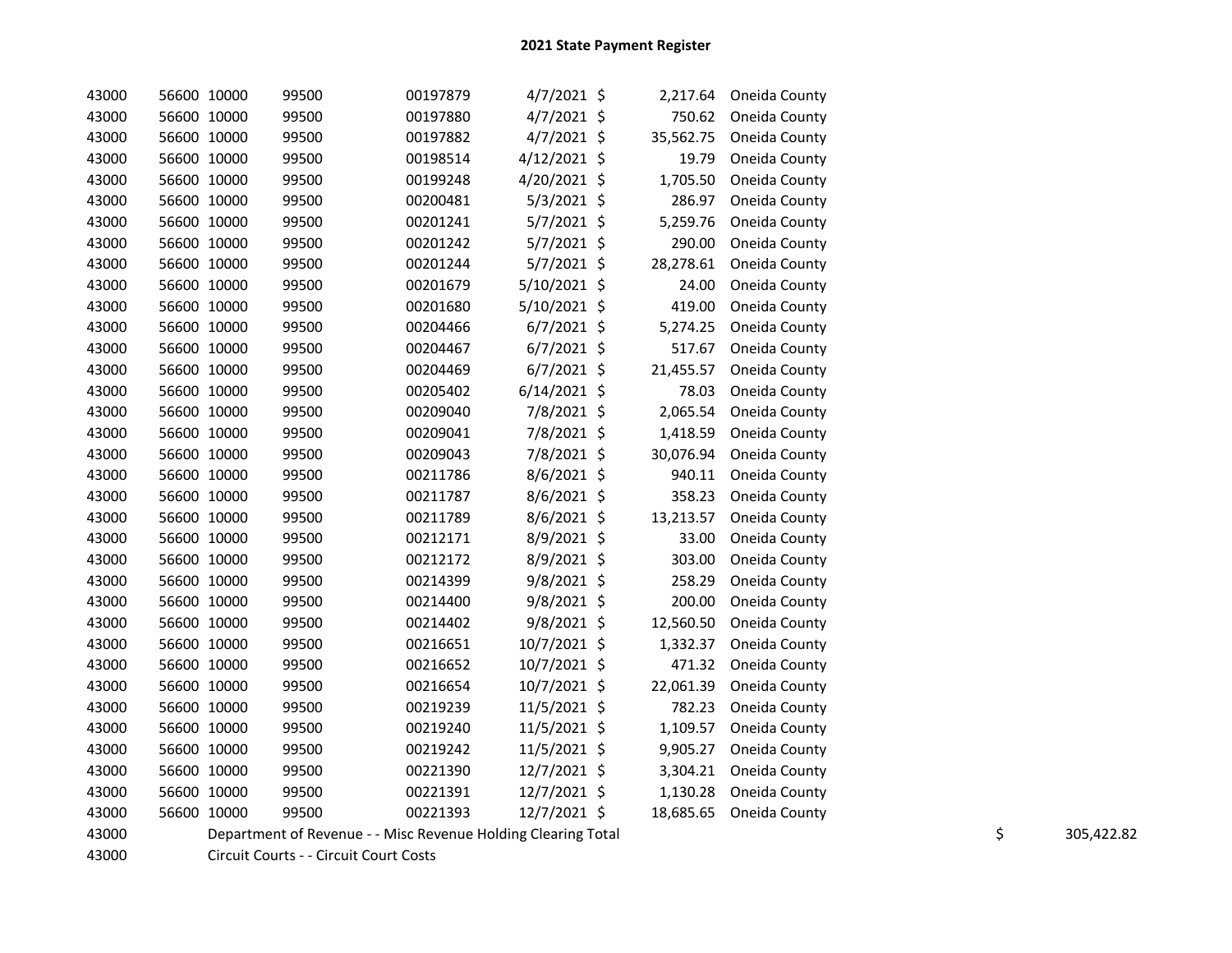| 43000 | 62500 10000 |             | 10500                                                                 | 00002120 | $2/1/2021$ \$  |              | 70,506.00 Oneida County    |    |               |
|-------|-------------|-------------|-----------------------------------------------------------------------|----------|----------------|--------------|----------------------------|----|---------------|
| 43000 | 62500 10000 |             | 10500                                                                 | 00002253 | 7/26/2021 \$   |              | 125,575.00 Oneida County   |    |               |
| 43000 |             |             | Circuit Courts - - Circuit Court Costs Total                          |          |                |              |                            | \$ | 196,081.00    |
| 43000 |             |             | Shared Revenue and Tax Relief - - County And Municipal Aid            |          |                |              |                            |    |               |
| 43000 | 83500 10000 |             | 10500                                                                 | 00081854 | 7/26/2021 \$   | 6,533.57     | Oneida County              |    |               |
| 43000 | 83500 10000 |             | 10500                                                                 | 00088956 | 11/15/2021 \$  | 22,641.09    | Oneida County              |    |               |
| 43000 |             |             | Shared Revenue and Tax Relief - - County And Municipal Aid Total      |          |                |              |                            | \$ | 29,174.66     |
| 43000 |             |             | Shared Revenue and Tax Relief - - Exempt Computer Aid                 |          |                |              |                            |    |               |
| 43000 | 83500 10000 |             | 10900                                                                 | 00083357 | 7/26/2021 \$   |              | 15,851.77 Oneida County    |    |               |
| 43000 |             |             | Shared Revenue and Tax Relief - - Exempt Computer Aid Total           |          |                |              |                            | \$ | 15,851.77     |
| 43000 |             |             | Shared Revenue and Tax Relief - - Utility Aid                         |          |                |              |                            |    |               |
| 43000 | 83500 10000 |             | 11000                                                                 | 00081854 | 7/26/2021 \$   | 17,964.04    | Oneida County              |    |               |
| 43000 |             | 83500 10000 | 11000                                                                 | 00088956 | 11/15/2021 \$  | 116,575.86   | Oneida County              |    |               |
| 43000 |             |             | Shared Revenue and Tax Relief - - Utility Aid Total                   |          |                |              |                            | \$ | 134,539.90    |
| 43000 |             |             | Shared Revenue and Tax Relief - - Personal Property Aid               |          |                |              |                            |    |               |
| 43000 | 83500 10000 |             | 11100                                                                 | 00076543 | $5/3/2021$ \$  |              | 73,709.34 Oneida County    |    |               |
| 43000 |             |             | Shared Revenue and Tax Relief - - Personal Property Aid Total         |          |                |              |                            | \$ | 73,709.34     |
| 43000 |             |             | Shared Revenue and Tax Relief - - School Lvy Tx/First Dollar Cr       |          |                |              |                            |    |               |
| 43000 | 83500 10000 |             | 30200                                                                 | 00082710 | 7/26/2021 \$   | 9,663,651.96 | Oneida County              |    |               |
| 43000 |             | 83500 10000 | 30200                                                                 | 00086106 | 7/26/2021 \$   | 1,614,331.48 | Oneida County              |    |               |
| 43000 |             |             | Shared Revenue and Tax Relief - - School Lvy Tx/First Dollar Cr Total |          |                |              |                            | \$ | 11,277,983.44 |
| 43000 |             |             | Shared Revenue and Tax Relief - - County Sales Tax Reptd/Distd        |          |                |              |                            |    |               |
| 43000 | 83500 10000 |             | 43100                                                                 | 00073900 | $1/29/2021$ \$ | 420,899.43   | Oneida County              |    |               |
| 43000 | 83500 10000 |             | 43100                                                                 | 00073988 | 2/26/2021 \$   | 440,389.78   | Oneida County              |    |               |
| 43000 | 83500 10000 |             | 43100                                                                 | 00074701 | $3/31/2021$ \$ | 337,383.21   | Oneida County              |    |               |
| 43000 | 83500 10000 |             | 43100                                                                 | 00079144 | 4/30/2021 \$   | 440,683.79   | Oneida County              |    |               |
| 43000 | 83500 10000 |             | 43100                                                                 | 00079948 | 5/28/2021 \$   | 445,714.55   | Oneida County              |    |               |
| 43000 | 83500 10000 |             | 43100                                                                 | 00080679 | $6/30/2021$ \$ | 533,259.39   | Oneida County              |    |               |
| 43000 | 83500 10000 |             | 43100                                                                 | 00086221 | 7/30/2021 \$   | 618,908.03   | Oneida County              |    |               |
| 43000 | 83500 10000 |             | 43100                                                                 | 00086784 | $8/31/2021$ \$ | 565,100.01   | Oneida County              |    |               |
| 43000 | 83500 10000 |             | 43100                                                                 | 00087086 | 9/30/2021 \$   | 703,929.95   | Oneida County              |    |               |
| 43000 | 83500 10000 |             | 43100                                                                 | 00087775 | 10/29/2021 \$  | 544,833.11   | Oneida County              |    |               |
| 43000 | 83500 10000 |             | 43100                                                                 | 00089785 | 11/30/2021 \$  | 475,999.68   | Oneida County              |    |               |
| 43000 | 83500 10000 |             | 43100                                                                 | 00089869 | 12/30/2021 \$  |              | 587,321.52 Oneida County   |    |               |
| 43000 |             |             | Shared Revenue and Tax Relief - - County Sales Tax Reptd/Distd Total  |          |                |              |                            | \$ | 6,114,422.45  |
| 43000 |             |             | Shared Revenue and Tax Relief - - Lottery & Gaming Credit             |          |                |              |                            |    |               |
| 43000 | 83500 52100 |             | 36300                                                                 | 00074589 | 3/22/2021 \$   |              | 1,608,122.50 Oneida County |    |               |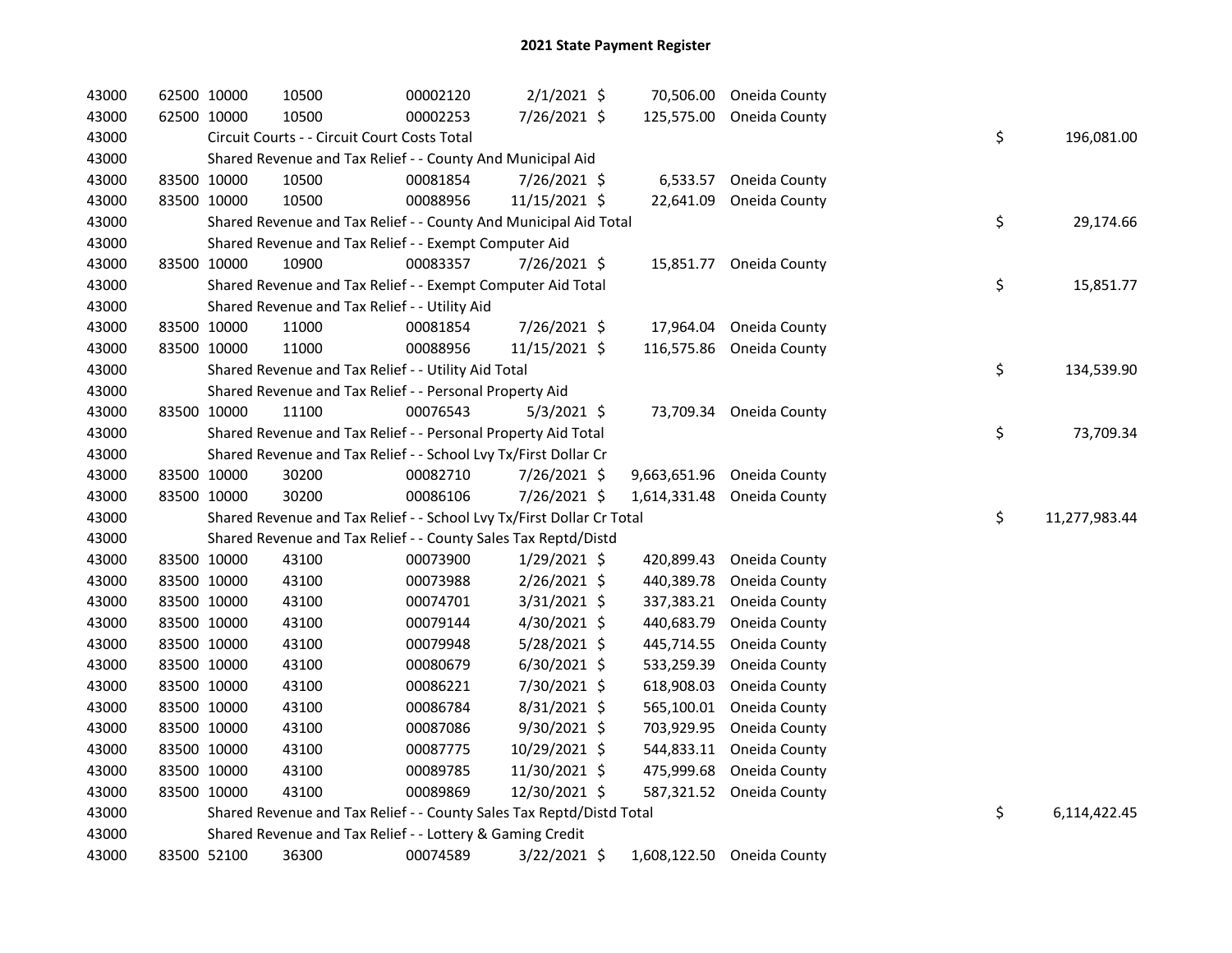| 43000       | Shared Revenue and Tax Relief - - Lottery & Gaming Credit Total | 1,608,122.50  |
|-------------|-----------------------------------------------------------------|---------------|
| 43000 Total |                                                                 | 31,199,188.24 |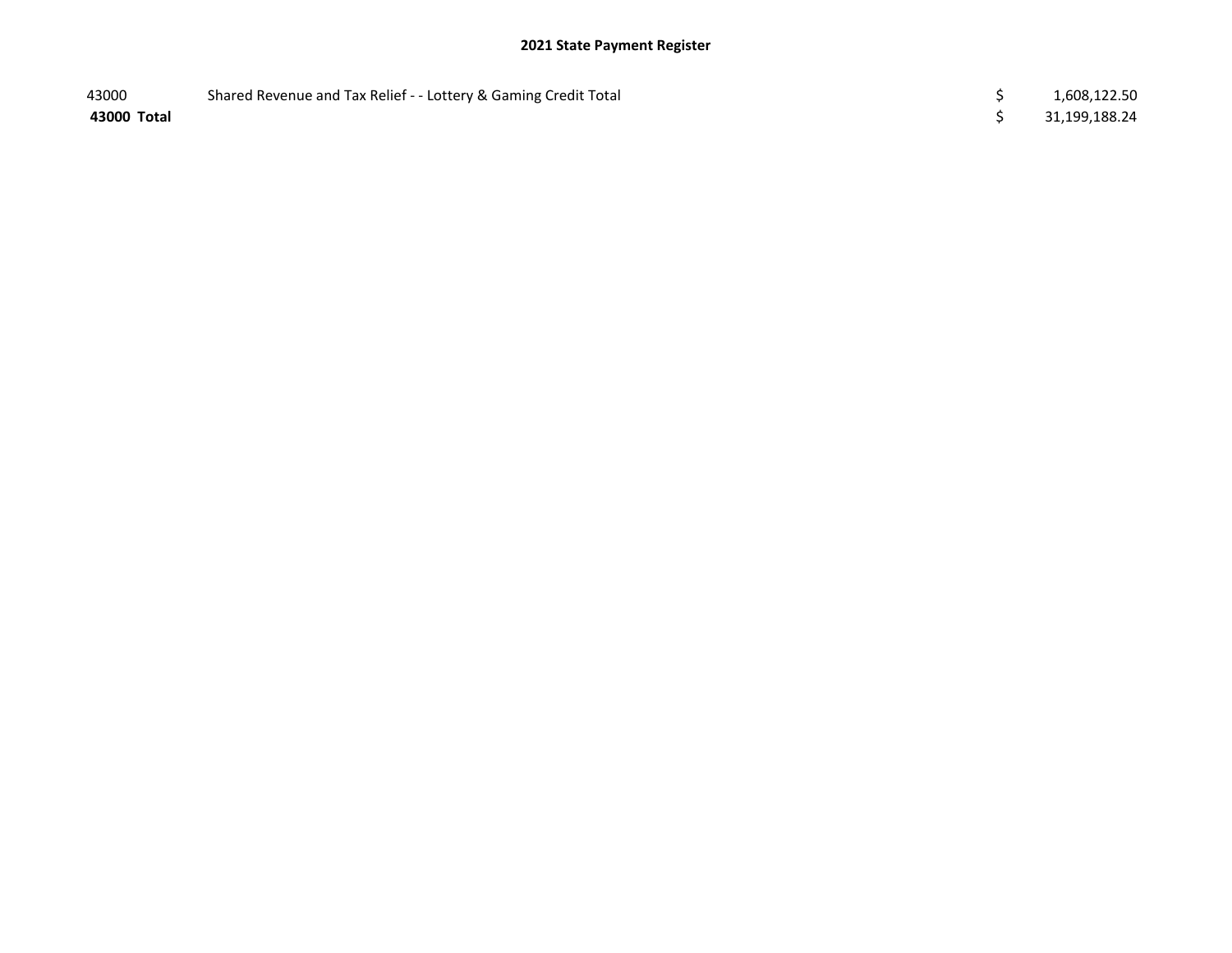| 43002 |             | Dept of Safety & Prof Services - - Fire Dues Distribution          |          |                |        |                           |    |            |
|-------|-------------|--------------------------------------------------------------------|----------|----------------|--------|---------------------------|----|------------|
| 43002 | 16500 10000 | 22500                                                              | 00041307 | 7/16/2021 \$   |        | 7,135.13 Town Of Cassian  |    |            |
| 43002 |             | Dept of Safety & Prof Services - - Fire Dues Distribution Total    |          |                |        |                           | \$ | 7,135.13   |
| 43002 |             | Dept of Natural Resources - - Aids In Lieu Of Taxes - Gener        |          |                |        |                           |    |            |
| 43002 | 37000 10000 | 50300                                                              | 00460088 | $1/29/2021$ \$ |        | 14,800.95 Town Of Cassian |    |            |
| 43002 | 37000 10000 | 50300                                                              | 00460089 | $1/29/2021$ \$ |        | 12,439.93 Town Of Cassian |    |            |
| 43002 | 37000 10000 | 50300                                                              | 00460090 | 1/29/2021 \$   |        | 707.83 Town Of Cassian    |    |            |
| 43002 | 37000 10000 | 50300                                                              | 00460091 | $1/29/2021$ \$ |        | 18,139.49 Town Of Cassian |    |            |
| 43002 | 37000 10000 | 50300                                                              | 00476885 | $4/21/2021$ \$ | 192.26 | Town Of Cassian           |    |            |
| 43002 | 37000 10000 | 50300                                                              | 00476886 | $4/21/2021$ \$ |        | 111.48 Town Of Cassian    |    |            |
| 43002 |             | Dept of Natural Resources - - Aids In Lieu Of Taxes - Gener Total  |          |                |        |                           | \$ | 46,391.94  |
| 43002 |             | Dept of Natural Resources - - Seg Earned                           |          |                |        |                           |    |            |
| 43002 | 37000 21200 | 100SE                                                              | 00514574 | 10/12/2021 \$  |        | 2,913.59 Town Of Cassian  |    |            |
| 43002 |             | Dept of Natural Resources - - Seg Earned Total                     |          |                |        |                           | \$ | 2,913.59   |
| 43002 |             | Dept of Natural Resources - - General Program Operations --        |          |                |        |                           |    |            |
| 43002 | 37000 21200 | 25400                                                              | 00492513 | $6/25/2021$ \$ |        | 306.25 Town Of Cassian    |    |            |
| 43002 |             | Dept of Natural Resources - - General Program Operations -- Total  |          |                |        |                           | \$ | 306.25     |
| 43002 |             | Dept of Natural Resources - - Resaids - Cnty Forst, Cl & Mfl       |          |                |        |                           |    |            |
| 43002 | 37000 21200 | 57100                                                              | 00488110 | $6/14/2021$ \$ |        | 4,340.33 Town Of Cassian  |    |            |
| 43002 |             | Dept of Natural Resources - - Resaids - Cnty Forst, Cl & Mfl Total |          |                |        |                           | \$ | 4,340.33   |
| 43002 |             | Dept of Natural Resources - - Aids In Lieu Of Taxes - Sum S        |          |                |        |                           |    |            |
| 43002 | 37000 21200 | 57900                                                              | 00476887 | $4/21/2021$ \$ |        | 105.60 Town Of Cassian    |    |            |
| 43002 | 37000 21200 | 57900                                                              | 00476888 | $4/21/2021$ \$ | 8.67   | Town Of Cassian           |    |            |
| 43002 | 37000 21200 | 57900                                                              | 00476889 | $4/21/2021$ \$ |        | 2.96 Town Of Cassian      |    |            |
| 43002 |             | Dept of Natural Resources - - Aids In Lieu Of Taxes - Sum S Total  |          |                |        |                           | \$ | 117.23     |
| 43002 |             | Dept of Natural Resources - - Resaids - Pymt In Lieu Tax Fed       |          |                |        |                           |    |            |
| 43002 | 37000 21200 | 58400                                                              | 00510820 | 9/28/2021 \$   |        | 1,476.96 Town Of Cassian  |    |            |
| 43002 |             | Dept of Natural Resources - - Resaids - Pymt In Lieu Tax Fed Total |          |                |        |                           | \$ | 1,476.96   |
| 43002 |             | WI Dept of Transportation - - Trns Aids To Mnc.-Sf                 |          |                |        |                           |    |            |
| 43002 | 39500 21100 | 19100                                                              | 00632754 | $1/4/2021$ \$  |        | 59,451.93 Town Of Cassian |    |            |
| 43002 | 39500 21100 | 19100                                                              | 00668361 | $4/5/2021$ \$  |        | 59,451.93 Town Of Cassian |    |            |
| 43002 | 39500 21100 | 19100                                                              | 00711849 | 7/6/2021 \$    |        | 59,451.93 Town Of Cassian |    |            |
| 43002 | 39500 21100 | 19100                                                              | 00752408 | $10/4/2021$ \$ |        | 59,451.93 Town Of Cassian |    |            |
| 43002 |             | WI Dept of Transportation - - Trns Aids To Mnc.-Sf Total           |          |                |        |                           | \$ | 237,807.72 |
| 43002 |             | Commissioners of Public Lands - - General Program Operations       |          |                |        |                           |    |            |
| 43002 | 50700 10000 | 10100                                                              | 00003511 | $1/29/2021$ \$ | 773.86 | Town Of Cassian           |    |            |
| 43002 | 50700 10000 | 10100                                                              | 00003683 | $6/10/2021$ \$ |        | 9.20 Town Of Cassian      |    |            |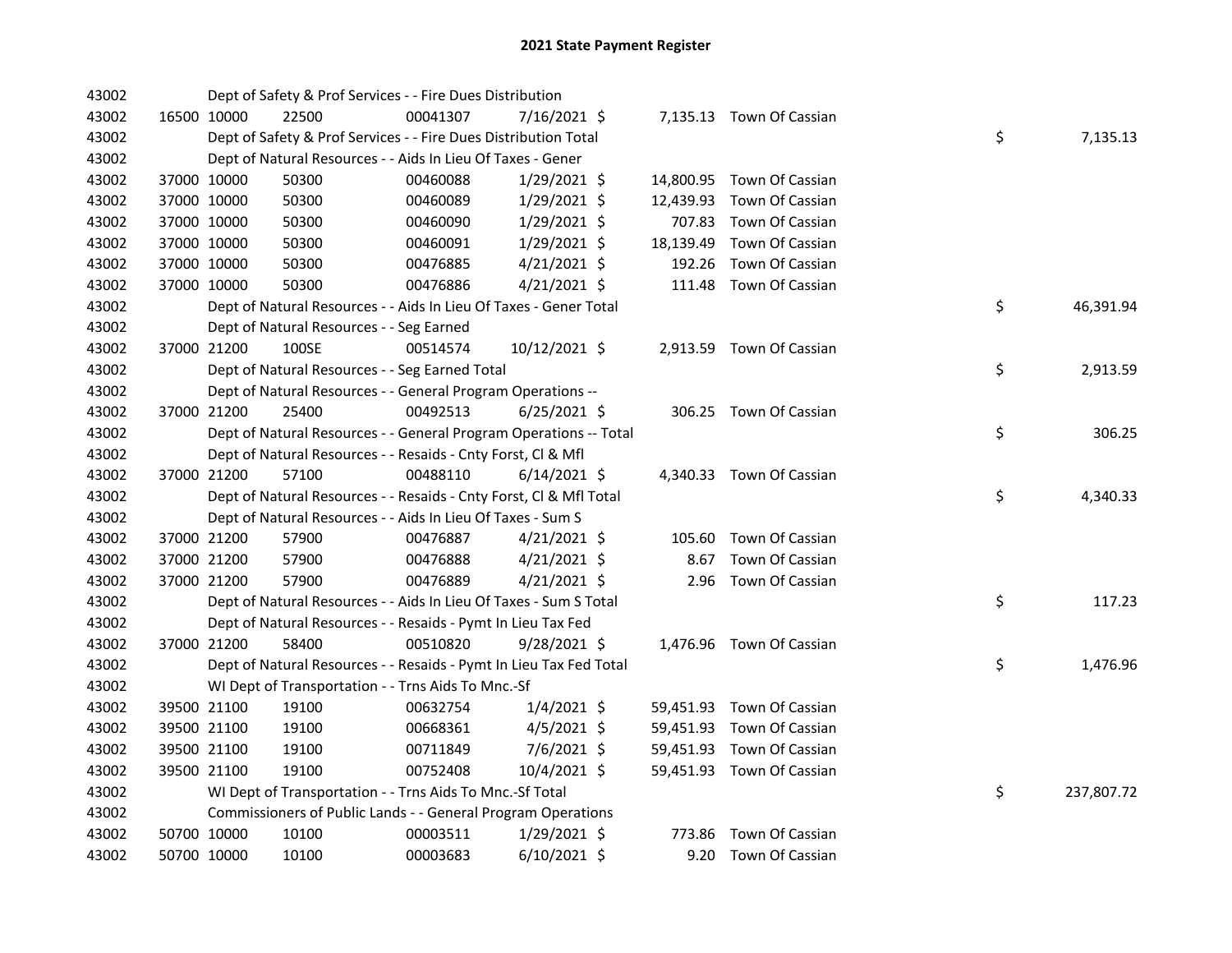| 43002       |             |             | Commissioners of Public Lands - - General Program Operations Total | 783.06                                                           |               |           |                 |            |  |
|-------------|-------------|-------------|--------------------------------------------------------------------|------------------------------------------------------------------|---------------|-----------|-----------------|------------|--|
| 43002       |             |             |                                                                    | Department of Revenue - - Gifts And Grants                       |               |           |                 |            |  |
| 43002       |             | 56600 10000 | 12100                                                              | 00211980                                                         | $8/9/2021$ \$ | 51.287.59 | Town Of Cassian |            |  |
| 43002       |             |             |                                                                    | Department of Revenue - - Gifts And Grants Total                 |               |           |                 | 51,287.59  |  |
| 43002       |             |             | Shared Revenue and Tax Relief - - County And Municipal Aid         |                                                                  |               |           |                 |            |  |
| 43002       | 83500 10000 |             | 10500                                                              | 00081833                                                         | 7/26/2021 \$  | 2.882.46  | Town Of Cassian |            |  |
| 43002       |             | 83500 10000 | 10500                                                              | 00088935                                                         | 11/15/2021 \$ | 16,333.92 | Town Of Cassian |            |  |
| 43002       |             |             |                                                                    | Shared Revenue and Tax Relief - - County And Municipal Aid Total |               |           |                 | 19,216.38  |  |
| 43002       |             |             |                                                                    | Shared Revenue and Tax Relief - - Personal Property Aid          |               |           |                 |            |  |
| 43002       | 83500 10000 |             | 11100                                                              | 00077585                                                         | $5/3/2021$ \$ | 324.77    | Town Of Cassian |            |  |
| 43002       |             |             |                                                                    | Shared Revenue and Tax Relief - - Personal Property Aid Total    |               |           |                 | 324.77     |  |
| 43002 Total |             |             |                                                                    |                                                                  |               |           |                 | 372.100.95 |  |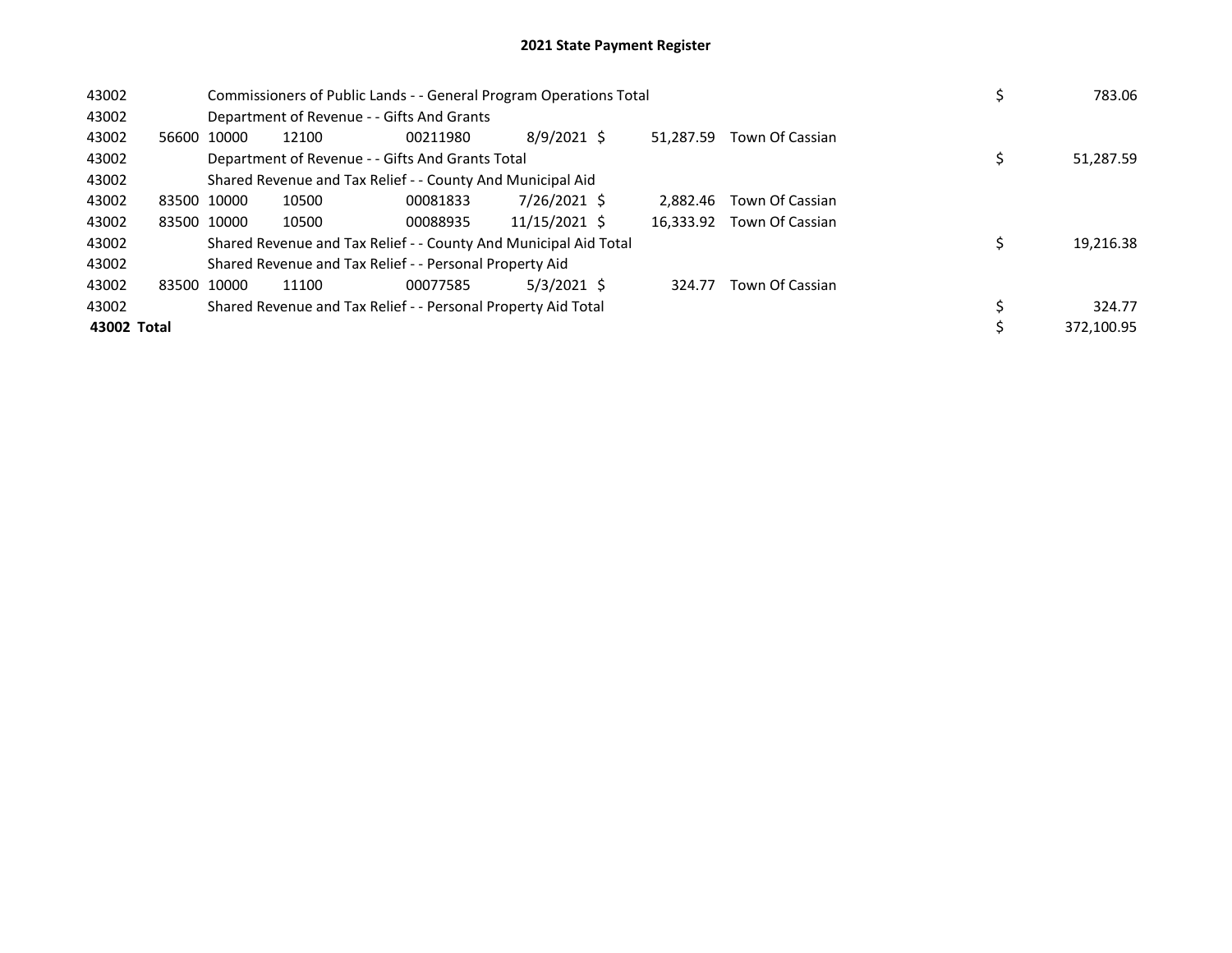| 43004 |             | Dept of Safety & Prof Services - - Fire Dues Distribution          |          |                |  |                             |    |            |
|-------|-------------|--------------------------------------------------------------------|----------|----------------|--|-----------------------------|----|------------|
| 43004 | 16500 10000 | 22500                                                              | 00041308 | 7/16/2021 \$   |  | 8,837.30 Town Of Crescent   |    |            |
| 43004 |             | Dept of Safety & Prof Services - - Fire Dues Distribution Total    |          |                |  |                             | \$ | 8,837.30   |
| 43004 |             | Dept of Natural Resources - - Aids In Lieu Of Taxes - Gener        |          |                |  |                             |    |            |
| 43004 | 37000 10000 | 50300                                                              | 00459938 | $1/29/2021$ \$ |  | 2,423.64 Town Of Crescent   |    |            |
| 43004 |             | Dept of Natural Resources - - Aids In Lieu Of Taxes - Gener Total  |          |                |  |                             | \$ | 2,423.64   |
| 43004 |             | Dept of Natural Resources - - Resaids - Cnty Forst, Cl & Mfl       |          |                |  |                             |    |            |
| 43004 | 37000 21200 | 57100                                                              | 00488111 | $6/14/2021$ \$ |  | 750.04 Town Of Crescent     |    |            |
| 43004 |             | Dept of Natural Resources - - Resaids - Cnty Forst, Cl & Mfl Total |          |                |  |                             | \$ | 750.04     |
| 43004 |             | Dept of Natural Resources - - Aids In Lieu Of Taxes - Sum S        |          |                |  |                             |    |            |
| 43004 | 37000 21200 | 57900                                                              | 00475302 | $4/21/2021$ \$ |  | 1.96 Town Of Crescent       |    |            |
| 43004 |             | Dept of Natural Resources - - Aids In Lieu Of Taxes - Sum S Total  |          |                |  |                             | \$ | 1.96       |
| 43004 |             | Dept of Natural Resources - - Resaids - Pymt In Lieu Tax Fed       |          |                |  |                             |    |            |
| 43004 | 37000 21200 | 58400                                                              | 00510821 | $9/28/2021$ \$ |  | 547.77 Town Of Crescent     |    |            |
| 43004 |             | Dept of Natural Resources - - Resaids - Pymt In Lieu Tax Fed Total |          |                |  |                             | \$ | 547.77     |
| 43004 |             | WI Dept of Transportation - - Trns Aids To Mnc.-Sf                 |          |                |  |                             |    |            |
| 43004 | 39500 21100 | 19100                                                              | 00632755 | $1/4/2021$ \$  |  | 32,488.65 Town Of Crescent  |    |            |
| 43004 | 39500 21100 | 19100                                                              | 00668362 | $4/5/2021$ \$  |  | 32,488.65 Town Of Crescent  |    |            |
| 43004 | 39500 21100 | 19100                                                              | 00711850 | 7/6/2021 \$    |  | 32,488.65 Town Of Crescent  |    |            |
| 43004 | 39500 21100 | 19100                                                              | 00752409 | 10/4/2021 \$   |  | 32,488.65 Town Of Crescent  |    |            |
| 43004 |             | WI Dept of Transportation - - Trns Aids To Mnc.-Sf Total           |          |                |  |                             | \$ | 129,954.60 |
| 43004 |             | WI Dept of Transportation - - Loc Rd Imp Prg St Fd                 |          |                |  |                             |    |            |
| 43004 | 39500 21100 | 27800                                                              | 00778582 | 11/29/2021 \$  |  | 25,810.35 Town Of Crescent  |    |            |
| 43004 |             | WI Dept of Transportation - - Loc Rd Imp Prg St Fd Total           |          |                |  |                             | \$ | 25,810.35  |
| 43004 |             | Department of Revenue - - Gifts And Grants                         |          |                |  |                             |    |            |
| 43004 | 56600 10000 | 12100                                                              | 00207172 | $6/25/2021$ \$ |  | 105,453.57 Town Of Crescent |    |            |
| 43004 |             | Department of Revenue - - Gifts And Grants Total                   |          |                |  |                             | \$ | 105,453.57 |
| 43004 |             | Shared Revenue and Tax Relief - - County And Municipal Aid         |          |                |  |                             |    |            |
| 43004 | 83500 10000 | 10500                                                              | 00081834 | 7/26/2021 \$   |  | 4,276.06 Town Of Crescent   |    |            |
| 43004 | 83500 10000 | 10500                                                              | 00088936 | 11/15/2021 \$  |  | 24,231.02 Town Of Crescent  |    |            |
| 43004 |             | Shared Revenue and Tax Relief - - County And Municipal Aid Total   |          |                |  |                             | \$ | 28,507.08  |
| 43004 |             | Shared Revenue and Tax Relief - - Exempt Computer Aid              |          |                |  |                             |    |            |
| 43004 | 83500 10000 | 10900                                                              | 00084415 | 7/26/2021 \$   |  | 159.01 Town Of Crescent     |    |            |
| 43004 |             | Shared Revenue and Tax Relief - - Exempt Computer Aid Total        |          |                |  |                             | \$ | 159.01     |
| 43004 |             | Shared Revenue and Tax Relief - - Utility Aid                      |          |                |  |                             |    |            |
| 43004 | 83500 10000 | 11000                                                              | 00081834 | 7/26/2021 \$   |  | 5.88 Town Of Crescent       |    |            |
| 43004 | 83500 10000 | 11000                                                              | 00088936 | 11/15/2021 \$  |  | 36.62 Town Of Crescent      |    |            |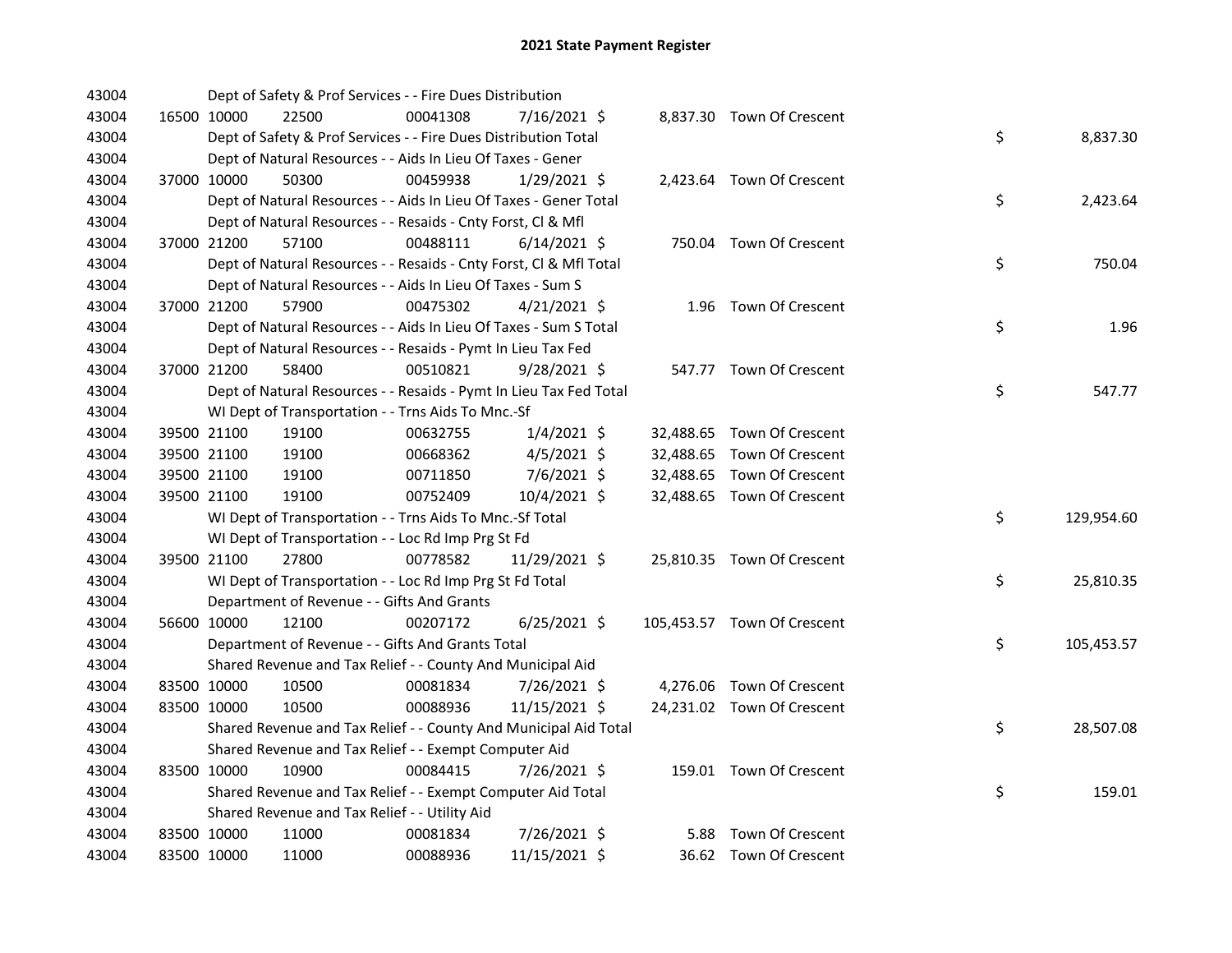| 43004 |                                                         | Shared Revenue and Tax Relief - - Utility Aid Total |                                                             |                                                               | 42.50 |  |  |  |            |  |  |
|-------|---------------------------------------------------------|-----------------------------------------------------|-------------------------------------------------------------|---------------------------------------------------------------|-------|--|--|--|------------|--|--|
| 43004 | Shared Revenue and Tax Relief - - Personal Property Aid |                                                     |                                                             |                                                               |       |  |  |  |            |  |  |
| 43004 | 83500 10000                                             |                                                     | 5/3/2021 \$<br>962.38 Town Of Crescent<br>11100<br>00077586 |                                                               |       |  |  |  |            |  |  |
| 43004 |                                                         |                                                     |                                                             | Shared Revenue and Tax Relief - - Personal Property Aid Total |       |  |  |  | 962.38     |  |  |
|       | 43004 Total                                             |                                                     |                                                             |                                                               |       |  |  |  | 303.450.20 |  |  |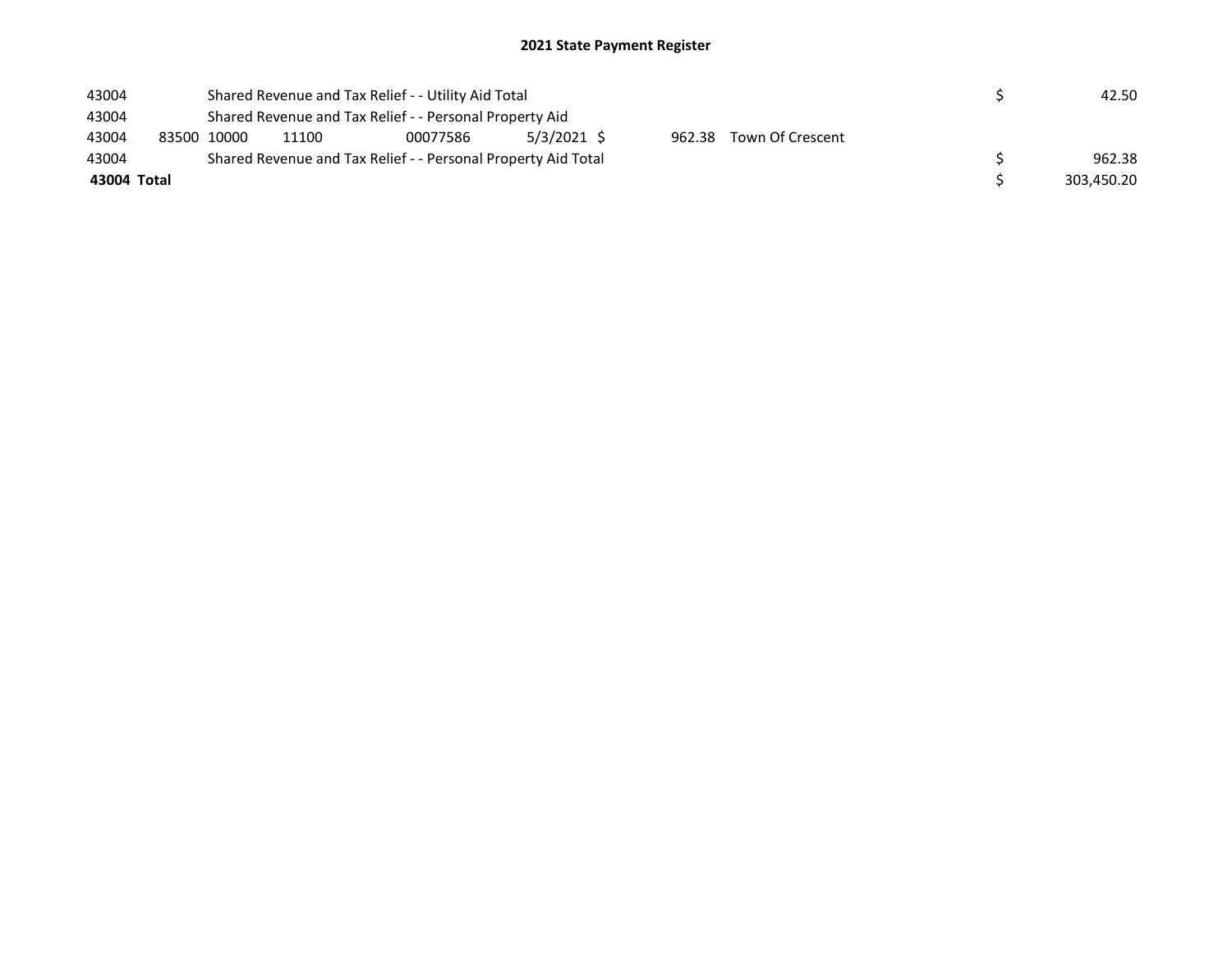| 43006       |             |             | Dept of Safety & Prof Services - - Fire Dues Distribution          |          |                |          |                              |    |           |
|-------------|-------------|-------------|--------------------------------------------------------------------|----------|----------------|----------|------------------------------|----|-----------|
| 43006       |             | 16500 10000 | 22500                                                              | 00041309 | $7/16/2021$ \$ |          | 2,186.69 Town Of Enterprise  |    |           |
| 43006       |             |             | Dept of Safety & Prof Services - - Fire Dues Distribution Total    |          |                |          |                              | \$ | 2,186.69  |
| 43006       |             |             | Dept of Natural Resources - - Aids In Lieu Of Taxes - Gener        |          |                |          |                              |    |           |
| 43006       |             | 37000 10000 | 50300                                                              | 00459962 | $1/29/2021$ \$ | 3,940.20 | Town Of Enterprise           |    |           |
| 43006       |             | 37000 10000 | 50300                                                              | 00475654 | $4/21/2021$ \$ | 11.38    | Town Of Enterprise           |    |           |
| 43006       |             |             | Dept of Natural Resources - - Aids In Lieu Of Taxes - Gener Total  |          |                |          |                              | \$ | 3,951.58  |
| 43006       |             |             | Dept of Natural Resources - - Resaids - Cnty Forst, Cl & Mfl       |          |                |          |                              |    |           |
| 43006       |             | 37000 21200 | 57100                                                              | 00488112 | $6/14/2021$ \$ |          | 7,112.59 Town Of Enterprise  |    |           |
| 43006       |             |             | Dept of Natural Resources - - Resaids - Cnty Forst, Cl & Mfl Total |          |                |          |                              | \$ | 7,112.59  |
| 43006       |             |             | WI Dept of Transportation - - Trns Aids To Mnc.-Sf                 |          |                |          |                              |    |           |
| 43006       |             | 39500 21100 | 19100                                                              | 00632756 | $1/4/2021$ \$  |          | 9,381.96 Town Of Enterprise  |    |           |
| 43006       |             | 39500 21100 | 19100                                                              | 00668363 | $4/5/2021$ \$  | 9,381.96 | Town Of Enterprise           |    |           |
| 43006       |             | 39500 21100 | 19100                                                              | 00711851 | $7/6/2021$ \$  |          | 9,381.96 Town Of Enterprise  |    |           |
| 43006       |             | 39500 21100 | 19100                                                              | 00752410 | 10/4/2021 \$   | 9,381.96 | Town Of Enterprise           |    |           |
| 43006       |             |             | WI Dept of Transportation - - Trns Aids To Mnc.-Sf Total           |          |                |          |                              | \$ | 37,527.84 |
| 43006       |             |             | Department of Revenue - - Gifts And Grants                         |          |                |          |                              |    |           |
| 43006       |             | 56600 10000 | 12100                                                              | 00207173 | $6/25/2021$ \$ |          | 15,857.29 Town Of Enterprise |    |           |
| 43006       |             |             | Department of Revenue - - Gifts And Grants Total                   |          |                |          |                              | \$ | 15,857.29 |
| 43006       |             |             | Shared Revenue and Tax Relief - - County And Municipal Aid         |          |                |          |                              |    |           |
| 43006       | 83500 10000 |             | 10500                                                              | 00081835 | 7/26/2021 \$   | 1,018.52 | Town Of Enterprise           |    |           |
| 43006       | 83500 10000 |             | 10500                                                              | 00088937 | 11/15/2021 \$  |          | 5,771.58 Town Of Enterprise  |    |           |
| 43006       |             |             | Shared Revenue and Tax Relief - - County And Municipal Aid Total   |          |                |          |                              | \$ | 6,790.10  |
| 43006       |             |             | Shared Revenue and Tax Relief - - Exempt Computer Aid              |          |                |          |                              |    |           |
| 43006       | 83500 10000 |             | 10900                                                              | 00084416 | 7/26/2021 \$   |          | 1.03 Town Of Enterprise      |    |           |
| 43006       |             |             | Shared Revenue and Tax Relief - - Exempt Computer Aid Total        |          |                |          |                              | \$ | 1.03      |
| 43006       |             |             | Shared Revenue and Tax Relief - - Personal Property Aid            |          |                |          |                              |    |           |
| 43006       | 83500 10000 |             | 11100                                                              | 00077587 | $5/3/2021$ \$  |          | 22.71 Town Of Enterprise     |    |           |
| 43006       |             |             | Shared Revenue and Tax Relief - - Personal Property Aid Total      |          |                |          |                              | \$ | 22.71     |
| 43006 Total |             |             |                                                                    |          |                |          |                              | \$ | 73,449.83 |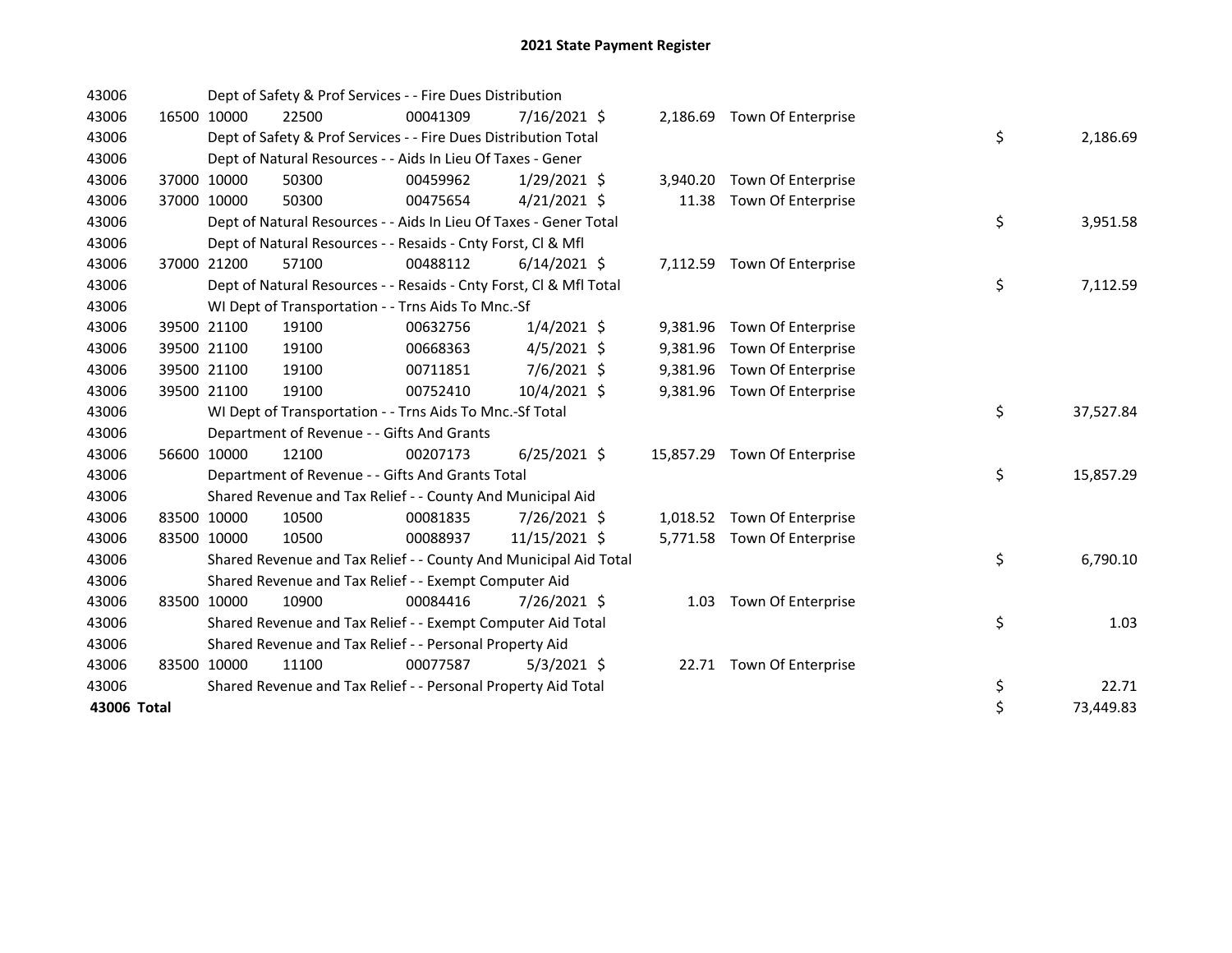| 43008       |             |             | Dept of Safety & Prof Services - - Fire Dues Distribution          |          |                |  |                              |    |            |
|-------------|-------------|-------------|--------------------------------------------------------------------|----------|----------------|--|------------------------------|----|------------|
| 43008       | 16500 10000 |             | 22500                                                              | 00041310 | $7/16/2021$ \$ |  | 11,733.67 Town Of Hazelhurst |    |            |
| 43008       |             |             | Dept of Safety & Prof Services - - Fire Dues Distribution Total    |          |                |  |                              | \$ | 11,733.67  |
| 43008       |             |             | Dept of Natural Resources - - Aids In Lieu Of Taxes - Gener        |          |                |  |                              |    |            |
| 43008       |             | 37000 10000 | 50300                                                              | 00459943 | $1/29/2021$ \$ |  | 1,457.16 Town Of Hazelhurst  |    |            |
| 43008       |             | 37000 10000 | 50300                                                              | 00475400 | $4/21/2021$ \$ |  | 321.06 Town Of Hazelhurst    |    |            |
| 43008       |             |             | Dept of Natural Resources - - Aids In Lieu Of Taxes - Gener Total  |          |                |  |                              | \$ | 1,778.22   |
| 43008       |             |             | Dept of Natural Resources - - Resaids - Cnty Forst, Cl & Mfl       |          |                |  |                              |    |            |
| 43008       |             | 37000 21200 | 57100                                                              | 00488113 | $6/14/2021$ \$ |  | 1,330.58 Town Of Hazelhurst  |    |            |
| 43008       |             |             | Dept of Natural Resources - - Resaids - Cnty Forst, Cl & Mfl Total |          |                |  |                              | \$ | 1,330.58   |
| 43008       |             |             | Dept of Natural Resources - - Aids In Lieu Of Taxes - Sum S        |          |                |  |                              |    |            |
| 43008       |             | 37000 21200 | 57900                                                              | 00475398 | $4/21/2021$ \$ |  | 66.66 Town Of Hazelhurst     |    |            |
| 43008       |             | 37000 21200 | 57900                                                              | 00475399 | $4/21/2021$ \$ |  | 0.55 Town Of Hazelhurst      |    |            |
| 43008       |             |             | Dept of Natural Resources - - Aids In Lieu Of Taxes - Sum S Total  |          |                |  |                              | \$ | 67.21      |
| 43008       |             |             | WI Dept of Transportation - - Trns Aids To Mnc.-Sf                 |          |                |  |                              |    |            |
| 43008       |             | 39500 21100 | 19100                                                              | 00632757 | $1/4/2021$ \$  |  | 33,053.67 Town Of Hazelhurst |    |            |
| 43008       |             | 39500 21100 | 19100                                                              | 00668364 | $4/5/2021$ \$  |  | 33,053.67 Town Of Hazelhurst |    |            |
| 43008       | 39500 21100 |             | 19100                                                              | 00711852 | $7/6/2021$ \$  |  | 33,053.67 Town Of Hazelhurst |    |            |
| 43008       |             | 39500 21100 | 19100                                                              | 00752411 | 10/4/2021 \$   |  | 33,053.67 Town Of Hazelhurst |    |            |
| 43008       |             |             | WI Dept of Transportation - - Trns Aids To Mnc.-Sf Total           |          |                |  |                              | \$ | 132,214.68 |
| 43008       |             |             | Department of Revenue - - Gifts And Grants                         |          |                |  |                              |    |            |
| 43008       |             | 56600 10000 | 12100                                                              | 00207174 | $6/25/2021$ \$ |  | 66,098.19 Town Of Hazelhurst |    |            |
| 43008       |             |             | Department of Revenue - - Gifts And Grants Total                   |          |                |  |                              | \$ | 66,098.19  |
| 43008       |             |             | Shared Revenue and Tax Relief - - County And Municipal Aid         |          |                |  |                              |    |            |
| 43008       |             | 83500 10000 | 10500                                                              | 00081836 | 7/26/2021 \$   |  | 2,038.98 Town Of Hazelhurst  |    |            |
| 43008       |             | 83500 10000 | 10500                                                              | 00088938 | 11/15/2021 \$  |  | 11,554.23 Town Of Hazelhurst |    |            |
| 43008       |             |             | Shared Revenue and Tax Relief - - County And Municipal Aid Total   |          |                |  |                              | \$ | 13,593.21  |
| 43008       |             |             | Shared Revenue and Tax Relief - - Exempt Computer Aid              |          |                |  |                              |    |            |
| 43008       | 83500 10000 |             | 10900                                                              | 00084417 | 7/26/2021 \$   |  | 9.35 Town Of Hazelhurst      |    |            |
| 43008       |             |             | Shared Revenue and Tax Relief - - Exempt Computer Aid Total        |          |                |  |                              | \$ | 9.35       |
| 43008       |             |             | Shared Revenue and Tax Relief - - Personal Property Aid            |          |                |  |                              |    |            |
| 43008       | 83500 10000 |             | 11100                                                              | 00077588 | $5/3/2021$ \$  |  | 144.52 Town Of Hazelhurst    |    |            |
| 43008       |             |             | Shared Revenue and Tax Relief - - Personal Property Aid Total      |          |                |  |                              | \$ | 144.52     |
| 43008 Total |             |             |                                                                    |          |                |  |                              | \$ | 226,969.63 |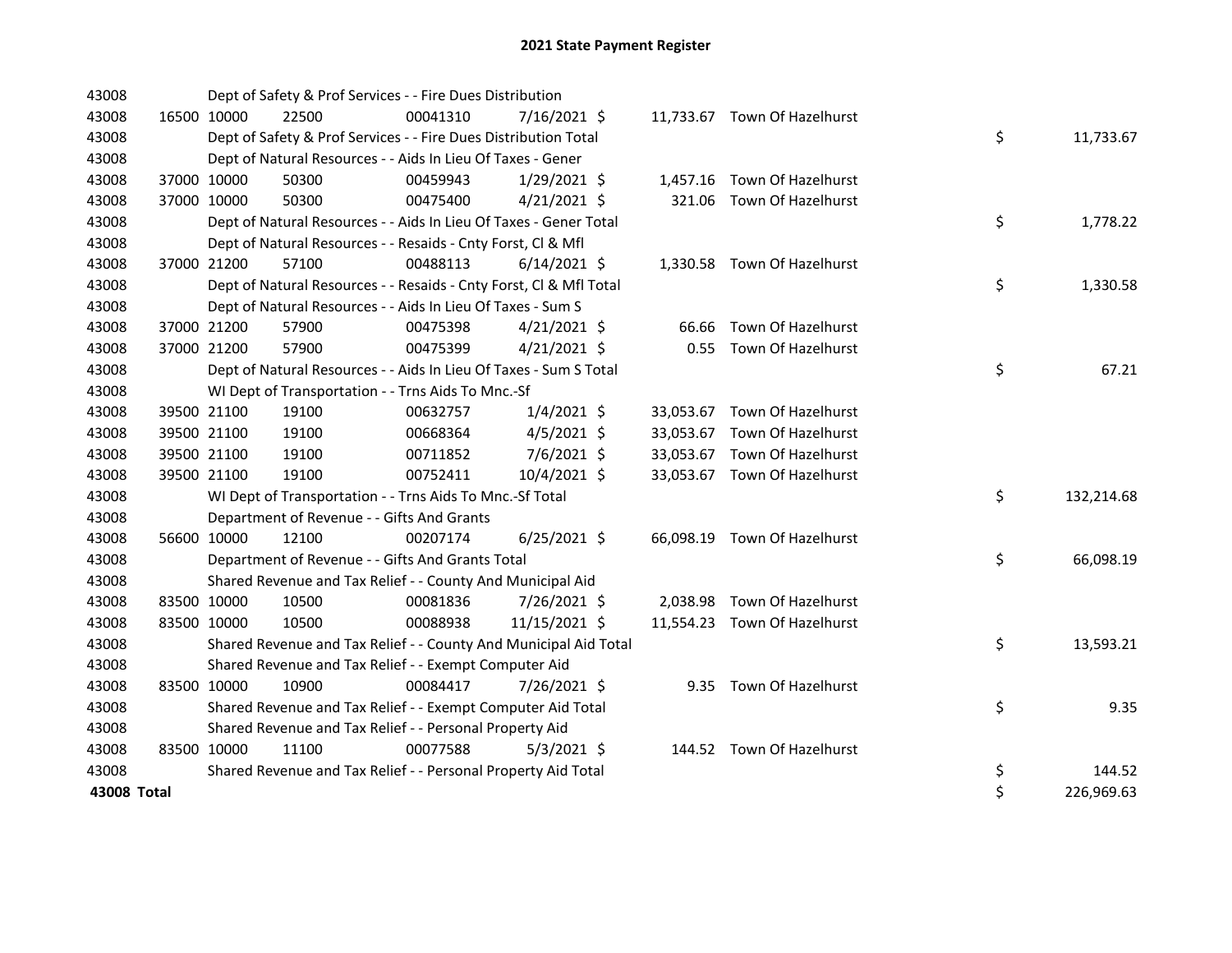| 43010       |             |             | Dept of Safety & Prof Services - - Fire Dues Distribution           |          |                |  |                                 |    |            |
|-------------|-------------|-------------|---------------------------------------------------------------------|----------|----------------|--|---------------------------------|----|------------|
| 43010       | 16500 10000 |             | 22500                                                               | 00041311 | 7/16/2021 \$   |  | 7,766.86 Town Of Lake Tomahawk  |    |            |
| 43010       |             |             | Dept of Safety & Prof Services - - Fire Dues Distribution Total     |          |                |  |                                 | \$ | 7,766.86   |
| 43010       |             |             | Dept of Natural Resources - - Aids In Lieu Of Taxes - Gener         |          |                |  |                                 |    |            |
| 43010       |             | 37000 10000 | 50300                                                               | 00459934 | $1/29/2021$ \$ |  | 42,293.10 Town Of Lake Tomahawk |    |            |
| 43010       |             |             | Dept of Natural Resources - - Aids In Lieu Of Taxes - Gener Total   |          |                |  |                                 | \$ | 42,293.10  |
| 43010       |             |             | Dept of Natural Resources - - Resaids - Cnty Forst, Cl & Mfl        |          |                |  |                                 |    |            |
| 43010       |             | 37000 21200 | 57100                                                               | 00488114 | $6/14/2021$ \$ |  | 670.48 Town Of Lake Tomahawk    |    |            |
| 43010       |             |             | Dept of Natural Resources - - Resaids - Cnty Forst, Cl & Mfl Total  |          |                |  |                                 | \$ | 670.48     |
| 43010       |             |             | Dept of Natural Resources - - Aids In Lieu Of Taxes - Sum S         |          |                |  |                                 |    |            |
| 43010       |             | 37000 21200 | 57900                                                               | 00475254 | $4/21/2021$ \$ |  | 11,255.64 Town Of Lake Tomahawk |    |            |
| 43010       |             |             | Dept of Natural Resources - - Aids In Lieu Of Taxes - Sum S Total   |          |                |  |                                 | \$ | 11,255.64  |
| 43010       |             |             | WI Dept of Transportation - - Trns Aids To Mnc.-Sf                  |          |                |  |                                 |    |            |
| 43010       |             | 39500 21100 | 19100                                                               | 00632758 | $1/4/2021$ \$  |  | 39,794.49 Town Of Lake Tomahawk |    |            |
| 43010       |             | 39500 21100 | 19100                                                               | 00668365 | $4/5/2021$ \$  |  | 39,794.49 Town Of Lake Tomahawk |    |            |
| 43010       |             | 39500 21100 | 19100                                                               | 00711853 | 7/6/2021 \$    |  | 39,794.49 Town Of Lake Tomahawk |    |            |
| 43010       |             | 39500 21100 | 19100                                                               | 00752412 | 10/4/2021 \$   |  | 39,794.49 Town Of Lake Tomahawk |    |            |
| 43010       |             |             | WI Dept of Transportation - - Trns Aids To Mnc.-Sf Total            |          |                |  |                                 | \$ | 159,177.96 |
| 43010       |             |             | WI Dept of Transportation - - Loc Rd Imp Prg St Fd                  |          |                |  |                                 |    |            |
| 43010       |             | 39500 21100 | 27800                                                               | 00667273 | 3/23/2021 \$   |  | 25,810.35 Town Of Lake Tomahawk |    |            |
| 43010       |             |             | WI Dept of Transportation - - Loc Rd Imp Prg St Fd Total            |          |                |  |                                 | \$ | 25,810.35  |
| 43010       |             |             | Department of Revenue - - Gifts And Grants                          |          |                |  |                                 |    |            |
| 43010       |             | 56600 10000 | 12100                                                               | 00207175 | $6/25/2021$ \$ |  | 53,904.31 Town Of Lake Tomahawk |    |            |
| 43010       |             |             | Department of Revenue - - Gifts And Grants Total                    |          |                |  |                                 | \$ | 53,904.31  |
| 43010       |             |             | Shared Revenue and Tax Relief - - County And Municipal Aid          |          |                |  |                                 |    |            |
| 43010       | 83500 10000 |             | 10500                                                               | 00081837 | 7/26/2021 \$   |  | 1,849.96 Town Of Lake Tomahawk  |    |            |
| 43010       |             | 83500 10000 | 10500                                                               | 00088939 | 11/15/2021 \$  |  | 10,483.10 Town Of Lake Tomahawk |    |            |
| 43010       |             |             | Shared Revenue and Tax Relief - - County And Municipal Aid Total    |          |                |  |                                 | \$ | 12,333.06  |
| 43010       |             |             | Shared Revenue and Tax Relief - - Personal Property Aid             |          |                |  |                                 |    |            |
| 43010       |             | 83500 10000 | 11100                                                               | 00077589 | $5/3/2021$ \$  |  | 505.98 Town Of Lake Tomahawk    |    |            |
| 43010       |             |             | Shared Revenue and Tax Relief - - Personal Property Aid Total       |          |                |  |                                 | \$ | 505.98     |
| 43010       |             |             | Shared Revenue and Tax Relief - - Payments For Municipal Svcs       |          |                |  |                                 |    |            |
| 43010       | 83500 10000 |             | 50100                                                               | 00073715 | $2/1/2021$ \$  |  | 344.05 Town Of Lake Tomahawk    |    |            |
| 43010       |             |             | Shared Revenue and Tax Relief - - Payments For Municipal Svcs Total |          |                |  |                                 | \$ | 344.05     |
| 43010 Total |             |             |                                                                     |          |                |  |                                 | \$ | 314,061.79 |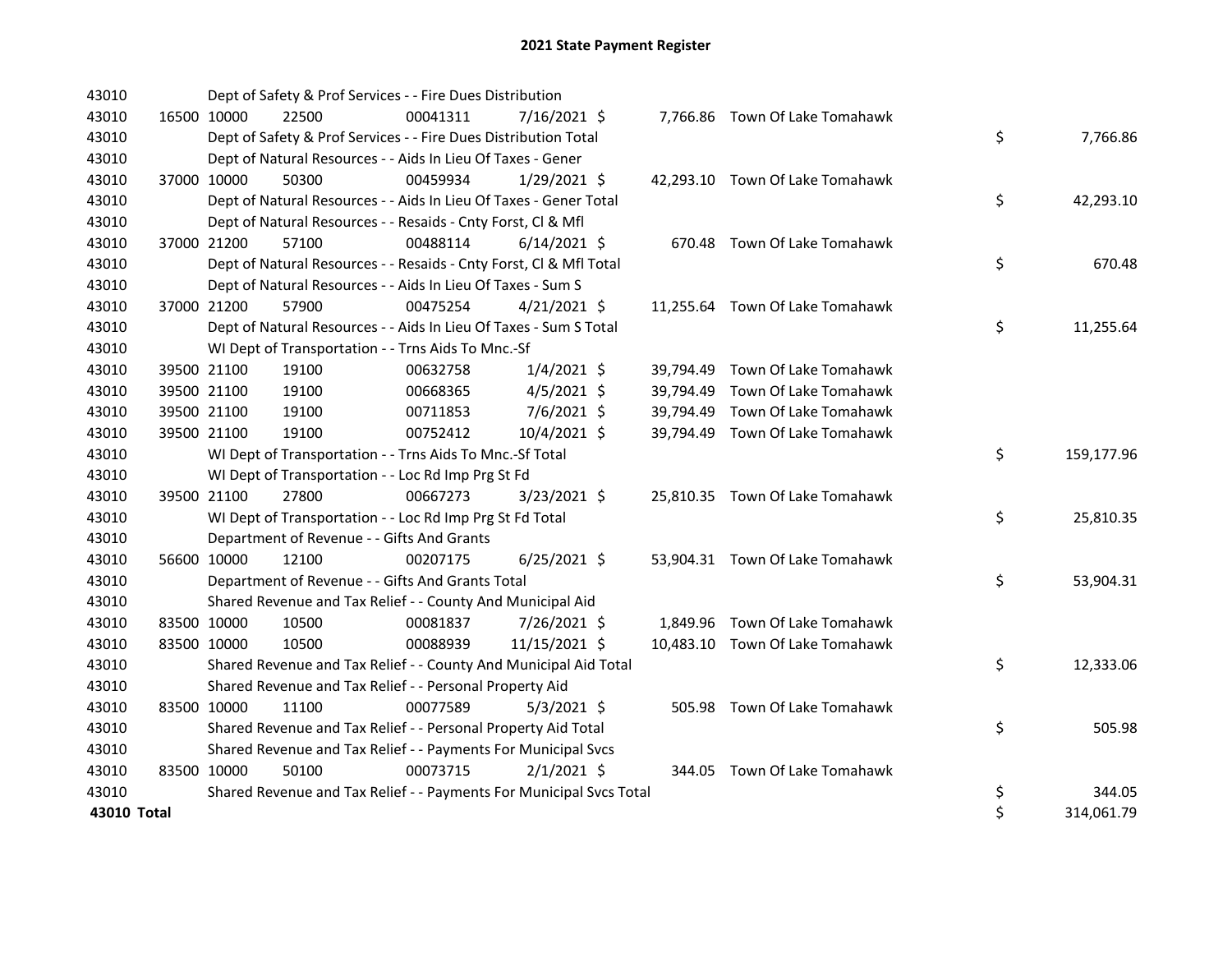| 43012 |             | Dept of Safety & Prof Services - - Fire Dues Distribution          |          |                |        |                                |    |            |
|-------|-------------|--------------------------------------------------------------------|----------|----------------|--------|--------------------------------|----|------------|
| 43012 | 16500 10000 | 22500                                                              | 00041312 | 7/16/2021 \$   |        | 2,227.68 Town Of Little Rice   |    |            |
| 43012 |             | Dept of Safety & Prof Services - - Fire Dues Distribution Total    |          |                |        |                                | \$ | 2,227.68   |
| 43012 |             | Dept of Natural Resources - - Aids In Lieu Of Taxes - Gener        |          |                |        |                                |    |            |
| 43012 | 37000 10000 | 50300                                                              | 00459968 | 1/29/2021 \$   |        | 20,196.76 Town Of Little Rice  |    |            |
| 43012 | 37000 10000 | 50300                                                              | 00459969 | $1/29/2021$ \$ |        | 123,386.67 Town Of Little Rice |    |            |
| 43012 | 37000 10000 | 50300                                                              | 00459970 | $1/29/2021$ \$ |        | 1,324.67 Town Of Little Rice   |    |            |
| 43012 | 37000 10000 | 50300                                                              | 00459971 | $1/29/2021$ \$ |        | 412,954.22 Town Of Little Rice |    |            |
| 43012 |             | Dept of Natural Resources - - Aids In Lieu Of Taxes - Gener Total  |          |                |        |                                | \$ | 557,862.32 |
| 43012 |             | Dept of Natural Resources - - Seg Earned                           |          |                |        |                                |    |            |
| 43012 | 37000 21200 | 100SE                                                              | 00456034 | $1/12/2021$ \$ | 489.89 | Town Of Little Rice            |    |            |
| 43012 | 37000 21200 | 100SE                                                              | 00474011 | 4/15/2021 \$   |        | 1,688.25 Town Of Little Rice   |    |            |
| 43012 |             | Dept of Natural Resources - - Seg Earned Total                     |          |                |        |                                | \$ | 2,178.14   |
| 43012 |             | Dept of Natural Resources - - Resaids - Cnty Forst, Cl & Mfl       |          |                |        |                                |    |            |
| 43012 | 37000 21200 | 57100                                                              | 00488115 | $6/14/2021$ \$ |        | 5,572.63 Town Of Little Rice   |    |            |
| 43012 |             | Dept of Natural Resources - - Resaids - Cnty Forst, CI & Mfl Total |          |                |        |                                | \$ | 5,572.63   |
| 43012 |             | Dept of Natural Resources - - Aids In Lieu Of Taxes - Sum S        |          |                |        |                                |    |            |
| 43012 | 37000 21200 | 57900                                                              | 00475746 | $4/21/2021$ \$ |        | 29.07 Town Of Little Rice      |    |            |
| 43012 | 37000 21200 | 57900                                                              | 00475747 | $4/21/2021$ \$ |        | 0.44 Town Of Little Rice       |    |            |
| 43012 |             | Dept of Natural Resources - - Aids In Lieu Of Taxes - Sum S Total  |          |                |        |                                | \$ | 29.51      |
| 43012 |             | Dept of Natural Resources - - Fin Asst For Responsible Units       |          |                |        |                                |    |            |
| 43012 | 37000 27400 | 67000                                                              | 00483195 | $5/21/2021$ \$ |        | 791.71 Town Of Little Rice     |    |            |
| 43012 |             | Dept of Natural Resources - - Fin Asst For Responsible Units Total |          |                |        |                                | \$ | 791.71     |
| 43012 |             | WI Dept of Transportation - - Trns Aids To Mnc.-Sf                 |          |                |        |                                |    |            |
| 43012 | 39500 21100 | 19100                                                              | 00632759 | $1/4/2021$ \$  |        | 30,281.13 Town Of Little Rice  |    |            |
| 43012 | 39500 21100 | 19100                                                              | 00668366 | $4/5/2021$ \$  |        | 30,281.13 Town Of Little Rice  |    |            |
| 43012 | 39500 21100 | 19100                                                              | 00711854 | 7/6/2021 \$    |        | 30,281.13 Town Of Little Rice  |    |            |
| 43012 | 39500 21100 | 19100                                                              | 00752413 | 10/4/2021 \$   |        | 30,281.13 Town Of Little Rice  |    |            |
| 43012 |             | WI Dept of Transportation - - Trns Aids To Mnc.-Sf Total           |          |                |        |                                | \$ | 121,124.52 |
| 43012 |             | Commissioners of Public Lands - - General Program Operations       |          |                |        |                                |    |            |
| 43012 | 50700 10000 | 10100                                                              | 00003513 | $1/29/2021$ \$ |        | 1,732.06 Town Of Little Rice   |    |            |
| 43012 |             | Commissioners of Public Lands - - General Program Operations Total |          |                |        |                                | \$ | 1,732.06   |
| 43012 |             | Department of Revenue - - Gifts And Grants                         |          |                |        |                                |    |            |
| 43012 | 56600 10000 | 12100                                                              | 00207176 | $6/25/2021$ \$ |        | 15,961.95 Town Of Little Rice  |    |            |
| 43012 |             | Department of Revenue - - Gifts And Grants Total                   |          |                |        |                                | \$ | 15,961.95  |
| 43012 |             | Department of Revenue - - Misc Revenue Holding Clearing            |          |                |        |                                |    |            |
| 43012 | 56600 10000 | 99500                                                              | 00219238 | $11/5/2021$ \$ |        | 81.47 Town Of Little Rice      |    |            |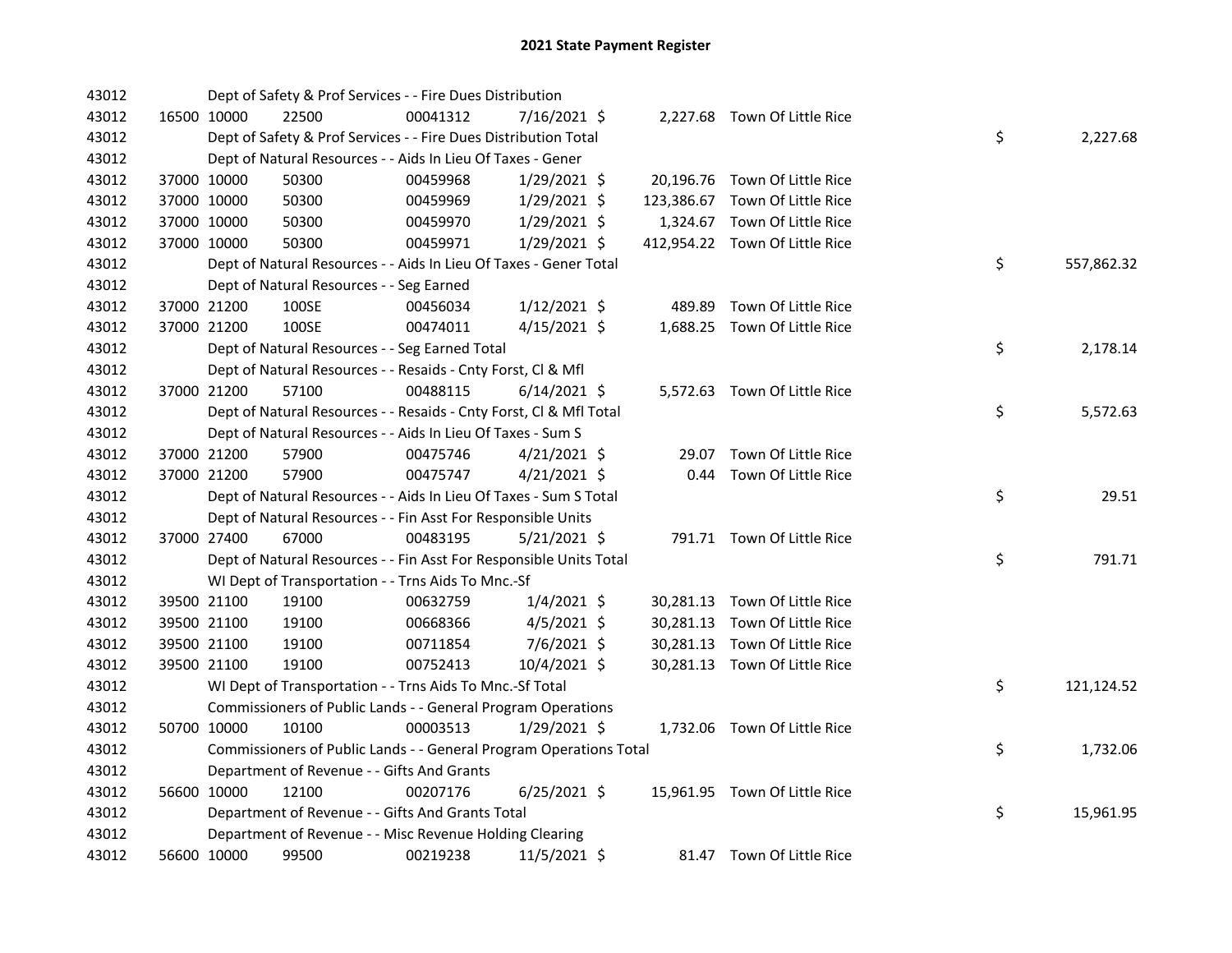| 43012       | 56600 | 10000       | 99500 | 00221389                                                         | 12/7/2021 \$  | 1.50     | Town Of Little Rice |             |
|-------------|-------|-------------|-------|------------------------------------------------------------------|---------------|----------|---------------------|-------------|
| 43012       |       |             |       | Department of Revenue - - Misc Revenue Holding Clearing Total    |               |          |                     | 82.97       |
| 43012       |       |             |       | Shared Revenue and Tax Relief - - County And Municipal Aid       |               |          |                     |             |
| 43012       |       | 83500 10000 | 10500 | 00081838                                                         | 7/26/2021 \$  | 996.82   | Town Of Little Rice |             |
| 43012       |       | 83500 10000 | 10500 | 00088940                                                         | 11/15/2021 \$ | 5.648.62 | Town Of Little Rice |             |
| 43012       |       |             |       | Shared Revenue and Tax Relief - - County And Municipal Aid Total |               |          |                     | 6,645.44    |
| 43012       |       |             |       | Shared Revenue and Tax Relief - - Exempt Computer Aid            |               |          |                     |             |
| 43012       |       | 83500 10000 | 10900 | 00084418                                                         | 7/26/2021 \$  | 2.08     | Town Of Little Rice |             |
| 43012       |       |             |       | Shared Revenue and Tax Relief - - Exempt Computer Aid Total      |               |          |                     | 2.08        |
| 43012       |       |             |       | Shared Revenue and Tax Relief - - Personal Property Aid          |               |          |                     |             |
| 43012       |       | 83500 10000 | 11100 | 00077590                                                         | $5/3/2021$ \$ | 47.46    | Town Of Little Rice |             |
| 43012       |       |             |       | Shared Revenue and Tax Relief - - Personal Property Aid Total    |               |          |                     | \$<br>47.46 |
| 43012 Total |       |             |       |                                                                  |               |          |                     | 714.258.47  |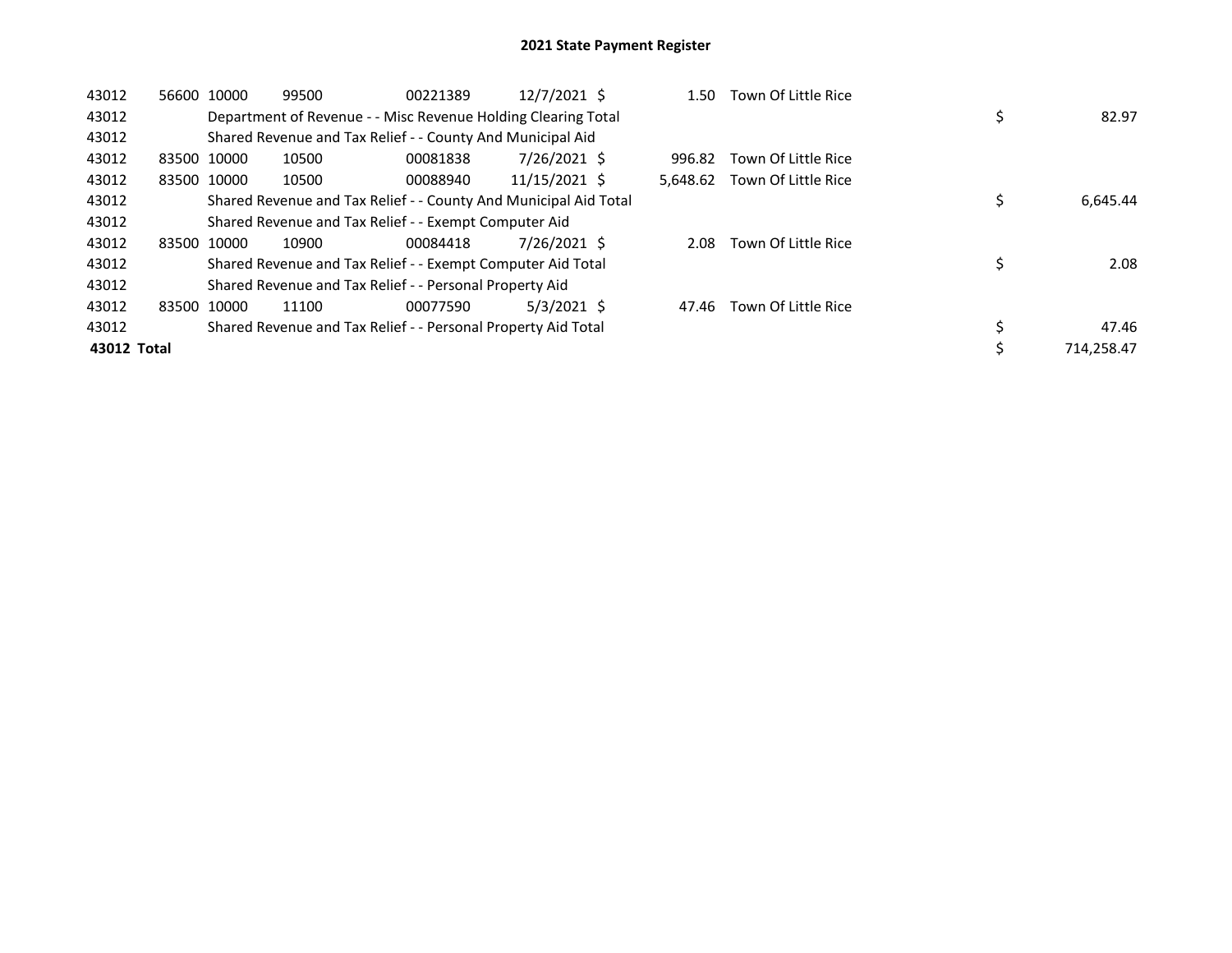| 43014       |             |             | Dept of Safety & Prof Services - - Fire Dues Distribution            |          |                |  |                         |    |            |
|-------------|-------------|-------------|----------------------------------------------------------------------|----------|----------------|--|-------------------------|----|------------|
| 43014       |             | 16500 10000 | 22500                                                                | 00041313 | 7/16/2021 \$   |  | 971.18 Town Of Lynne    |    |            |
| 43014       |             |             | Dept of Safety & Prof Services - - Fire Dues Distribution Total      |          |                |  |                         | \$ | 971.18     |
| 43014       |             |             | Dept of Natural Resources - - Aids In Lieu Of Taxes - Gener          |          |                |  |                         |    |            |
| 43014       |             | 37000 10000 | 50300                                                                | 00460084 | $1/29/2021$ \$ |  | 918.49 Town Of Lynne    |    |            |
| 43014       |             | 37000 10000 | 50300                                                                | 00460085 | 1/29/2021 \$   |  | 54,911.63 Town Of Lynne |    |            |
| 43014       |             |             | Dept of Natural Resources - - Aids In Lieu Of Taxes - Gener Total    |          |                |  |                         | \$ | 55,830.12  |
| 43014       |             |             | Dept of Natural Resources - - General Program Operations --          |          |                |  |                         |    |            |
| 43014       |             | 37000 21200 | 25400                                                                | 00493620 | 7/12/2021 \$   |  | 3,178.13 Town Of Lynne  |    |            |
| 43014       |             |             | Dept of Natural Resources - - General Program Operations -- Total    |          |                |  |                         | \$ | 3,178.13   |
| 43014       |             |             | Dept of Natural Resources - - Resaids - Cnty Forst, Cl & Mfl         |          |                |  |                         |    |            |
| 43014       |             | 37000 21200 | 57100                                                                | 00488116 | $6/14/2021$ \$ |  | 10,963.85 Town Of Lynne |    |            |
| 43014       |             |             | Dept of Natural Resources - - Resaids - Cnty Forst, Cl & Mfl Total   |          |                |  |                         | \$ | 10,963.85  |
| 43014       |             |             | WI Dept of Transportation - - Trns Aids To Mnc.-Sf                   |          |                |  |                         |    |            |
| 43014       |             | 39500 21100 | 19100                                                                | 00632760 | $1/4/2021$ \$  |  | 45,535.56 Town Of Lynne |    |            |
| 43014       |             | 39500 21100 | 19100                                                                | 00668367 | $4/5/2021$ \$  |  | 45,535.56 Town Of Lynne |    |            |
| 43014       |             | 39500 21100 | 19100                                                                | 00711855 | 7/6/2021 \$    |  | 45,535.56 Town Of Lynne |    |            |
| 43014       |             | 39500 21100 | 19100                                                                | 00752414 | 10/4/2021 \$   |  | 45,535.57 Town Of Lynne |    |            |
| 43014       |             |             | WI Dept of Transportation - - Trns Aids To Mnc.-Sf Total             |          |                |  |                         | \$ | 182,142.25 |
| 43014       |             |             | WI Dept of Transportation - - Supplemental Transportation Aids       |          |                |  |                         |    |            |
| 43014       |             | 39500 21100 | 19600                                                                | 00633695 | $1/4/2021$ \$  |  | 32,142.75 Town Of Lynne |    |            |
| 43014       |             |             | WI Dept of Transportation - - Supplemental Transportation Aids Total |          |                |  |                         | \$ | 32,142.75  |
| 43014       |             |             | Department of Revenue - - Gifts And Grants                           |          |                |  |                         |    |            |
| 43014       |             | 56600 10000 | 12100                                                                | 00207177 | $6/25/2021$ \$ |  | 7,431.47 Town Of Lynne  |    |            |
| 43014       |             |             | Department of Revenue - - Gifts And Grants Total                     |          |                |  |                         | \$ | 7,431.47   |
| 43014       |             |             | Shared Revenue and Tax Relief - - County And Municipal Aid           |          |                |  |                         |    |            |
| 43014       |             | 83500 10000 | 10500                                                                | 00081839 | 7/26/2021 \$   |  | 1,356.66 Town Of Lynne  |    |            |
| 43014       |             | 83500 10000 | 10500                                                                | 00088941 | 11/15/2021 \$  |  | 7,687.77 Town Of Lynne  |    |            |
| 43014       |             |             | Shared Revenue and Tax Relief - - County And Municipal Aid Total     |          |                |  |                         | \$ | 9,044.43   |
| 43014       |             |             | Shared Revenue and Tax Relief - - Exempt Computer Aid                |          |                |  |                         |    |            |
| 43014       | 83500 10000 |             | 10900                                                                | 00084419 | 7/26/2021 \$   |  | 17.67 Town Of Lynne     |    |            |
| 43014       |             |             | Shared Revenue and Tax Relief - - Exempt Computer Aid Total          |          |                |  |                         | \$ | 17.67      |
| 43014       |             |             | Shared Revenue and Tax Relief - - Personal Property Aid              |          |                |  |                         |    |            |
| 43014       | 83500 10000 |             | 11100                                                                | 00077591 | $5/3/2021$ \$  |  | 3.93 Town Of Lynne      |    |            |
| 43014       |             |             | Shared Revenue and Tax Relief - - Personal Property Aid Total        |          |                |  |                         | \$ | 3.93       |
| 43014 Total |             |             |                                                                      |          |                |  |                         | \$ | 301,725.78 |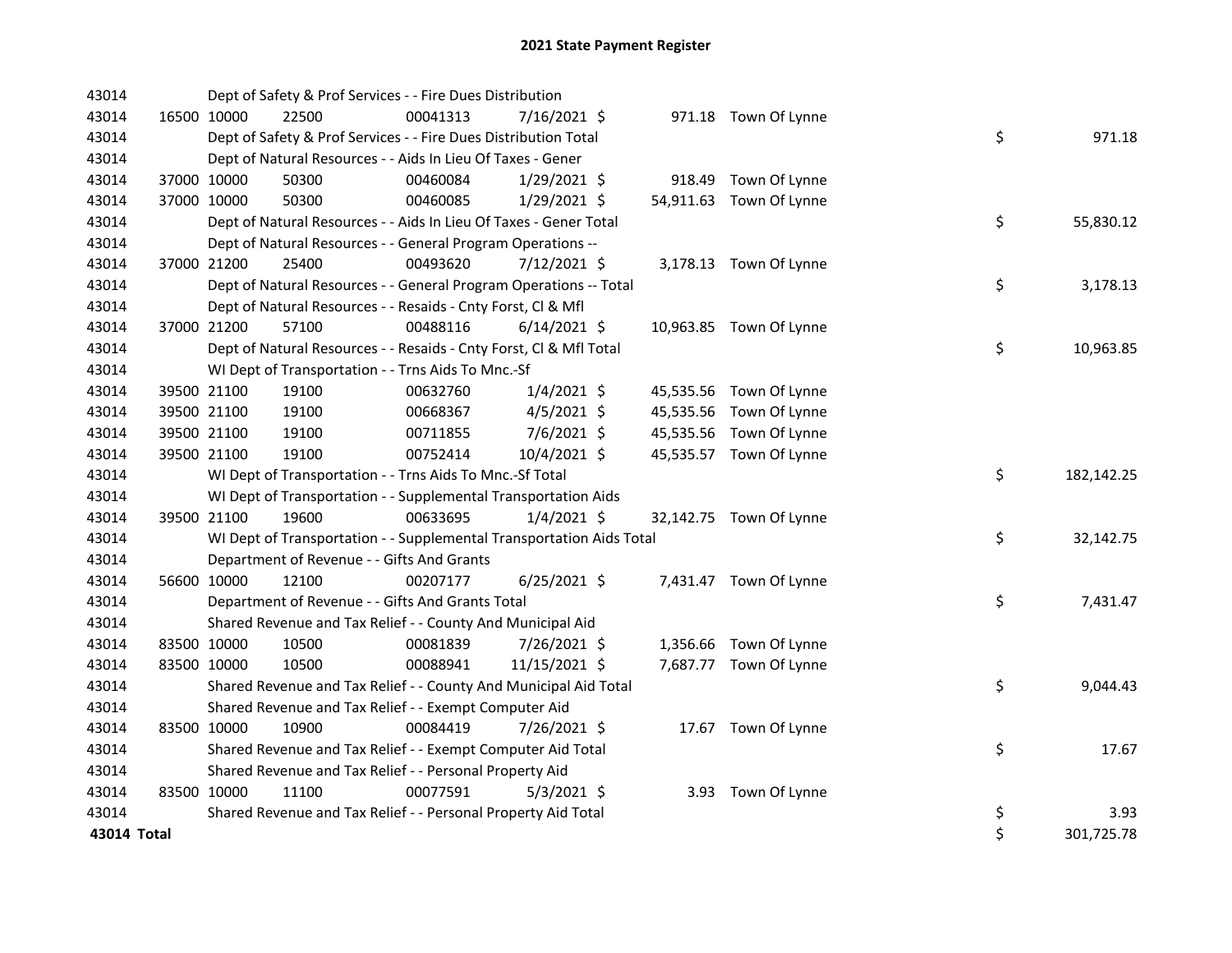| 43016 |             |                                          | Dept of Safety & Prof Services - - Fire Dues Distribution          |                |           |                            |    |            |
|-------|-------------|------------------------------------------|--------------------------------------------------------------------|----------------|-----------|----------------------------|----|------------|
| 43016 | 16500 10000 | 22500                                    | 00041314                                                           | 7/15/2021 \$   |           | 55,381.62 Town Of Minocqua |    |            |
| 43016 |             |                                          | Dept of Safety & Prof Services - - Fire Dues Distribution Total    |                |           |                            | \$ | 55,381.62  |
| 43016 |             |                                          | Dept of Natural Resources - - Aids In Lieu Of Taxes - Gener        |                |           |                            |    |            |
| 43016 | 37000 10000 | 50300                                    | 00460024                                                           | 1/28/2021 \$   |           | 195.23 Town Of Minocqua    |    |            |
| 43016 | 37000 10000 | 50300                                    | 00460025                                                           | $1/28/2021$ \$ | 55,998.17 | Town Of Minocqua           |    |            |
| 43016 | 37000 10000 | 50300                                    | 00460026                                                           | 1/28/2021 \$   |           | 18,389.92 Town Of Minocqua |    |            |
| 43016 | 37000 10000 | 50300                                    | 00460027                                                           | $1/28/2021$ \$ |           | 55,643.17 Town Of Minocqua |    |            |
| 43016 | 37000 10000 | 50300                                    | 00476344                                                           | $4/21/2021$ \$ | 108.14    | Town Of Minocqua           |    |            |
| 43016 | 37000 10000 | 50300                                    | 00476345                                                           | $4/21/2021$ \$ | 935.69    | Town Of Minocqua           |    |            |
| 43016 | 37000 10000 | 50300                                    | 00476346                                                           | $4/21/2021$ \$ |           | 0.48 Town Of Minocqua      |    |            |
| 43016 |             |                                          | Dept of Natural Resources - - Aids In Lieu Of Taxes - Gener Total  |                |           |                            | \$ | 131,270.80 |
| 43016 |             | Dept of Natural Resources - - Seg Earned |                                                                    |                |           |                            |    |            |
| 43016 | 37000 21200 | 100SE                                    | 00456035                                                           | $1/12/2021$ \$ |           | 30,220.68 Town Of Minocqua |    |            |
| 43016 | 37000 21200 | 100SE                                    | 00497494                                                           | 7/15/2021 \$   |           | 20,525.15 Town Of Minocqua |    |            |
| 43016 | 37000 21200 | 100SE                                    | 00514575                                                           | 10/12/2021 \$  |           | 33,378.58 Town Of Minocqua |    |            |
| 43016 |             |                                          | Dept of Natural Resources - - Seg Earned Total                     |                |           |                            | \$ | 84,124.41  |
| 43016 |             |                                          | Dept of Natural Resources - - Taxes & Assessmts-Conserv Fund       |                |           |                            |    |            |
| 43016 | 37000 21200 | 16900                                    | 00461917                                                           | $2/8/2021$ \$  |           | 35.00 Town Of Minocqua     |    |            |
| 43016 |             |                                          | Dept of Natural Resources - - Taxes & Assessmts-Conserv Fund Total |                |           |                            | \$ | 35.00      |
| 43016 |             |                                          | Dept of Natural Resources - - GPO -Federal Funds                   |                |           |                            |    |            |
| 43016 | 37000 21200 | 38100                                    | 00466861                                                           | $3/12/2021$ \$ |           | 3,971.84 Town Of Minocqua  |    |            |
| 43016 |             |                                          | Dept of Natural Resources - - GPO -Federal Funds Total             |                |           |                            | \$ | 3,971.84   |
| 43016 |             |                                          | Dept of Natural Resources - - Enf A - Boating Enforcement          |                |           |                            |    |            |
| 43016 | 37000 21200 | 55000                                    | 00466861                                                           | 3/12/2021 \$   |           | 8,182.17 Town Of Minocqua  |    |            |
| 43016 |             |                                          | Dept of Natural Resources - - Enf A - Boating Enforcement Total    |                |           |                            | \$ | 8,182.17   |
| 43016 |             |                                          | Dept of Natural Resources - - Resaids - Cnty Forst, Cl & Mfl       |                |           |                            |    |            |
| 43016 | 37000 21200 | 57100                                    | 00488117                                                           | $6/14/2021$ \$ |           | 8,706.51 Town Of Minocqua  |    |            |
| 43016 |             |                                          | Dept of Natural Resources - - Resaids - Cnty Forst, Cl & Mfl Total |                |           |                            | \$ | 8,706.51   |
| 43016 |             |                                          | Dept of Natural Resources - - Aids In Lieu Of Taxes - Sum S        |                |           |                            |    |            |
| 43016 | 37000 21200 | 57900                                    | 00476342                                                           | $4/21/2021$ \$ |           | 11.47 Town Of Minocqua     |    |            |
| 43016 | 37000 21200 | 57900                                    | 00476343                                                           | $4/21/2021$ \$ |           | 288.42 Town Of Minocqua    |    |            |
| 43016 | 37000 21200 | 57900                                    | 00476347                                                           | $4/21/2021$ \$ |           | 62.81 Town Of Minocqua     |    |            |
| 43016 |             |                                          | Dept of Natural Resources - - Aids In Lieu Of Taxes - Sum S Total  |                |           |                            | \$ | 362.70     |
| 43016 |             |                                          | Dept of Natural Resources - - Rec & Resource Aids, Fed             |                |           |                            |    |            |
| 43016 | 37000 21200 | 58300                                    | 00480711                                                           | $5/19/2021$ \$ |           | 2,856.55 Town Of Minocqua  |    |            |
| 43016 |             |                                          | Dept of Natural Resources - - Rec & Resource Aids, Fed Total       |                |           |                            | \$ | 2,856.55   |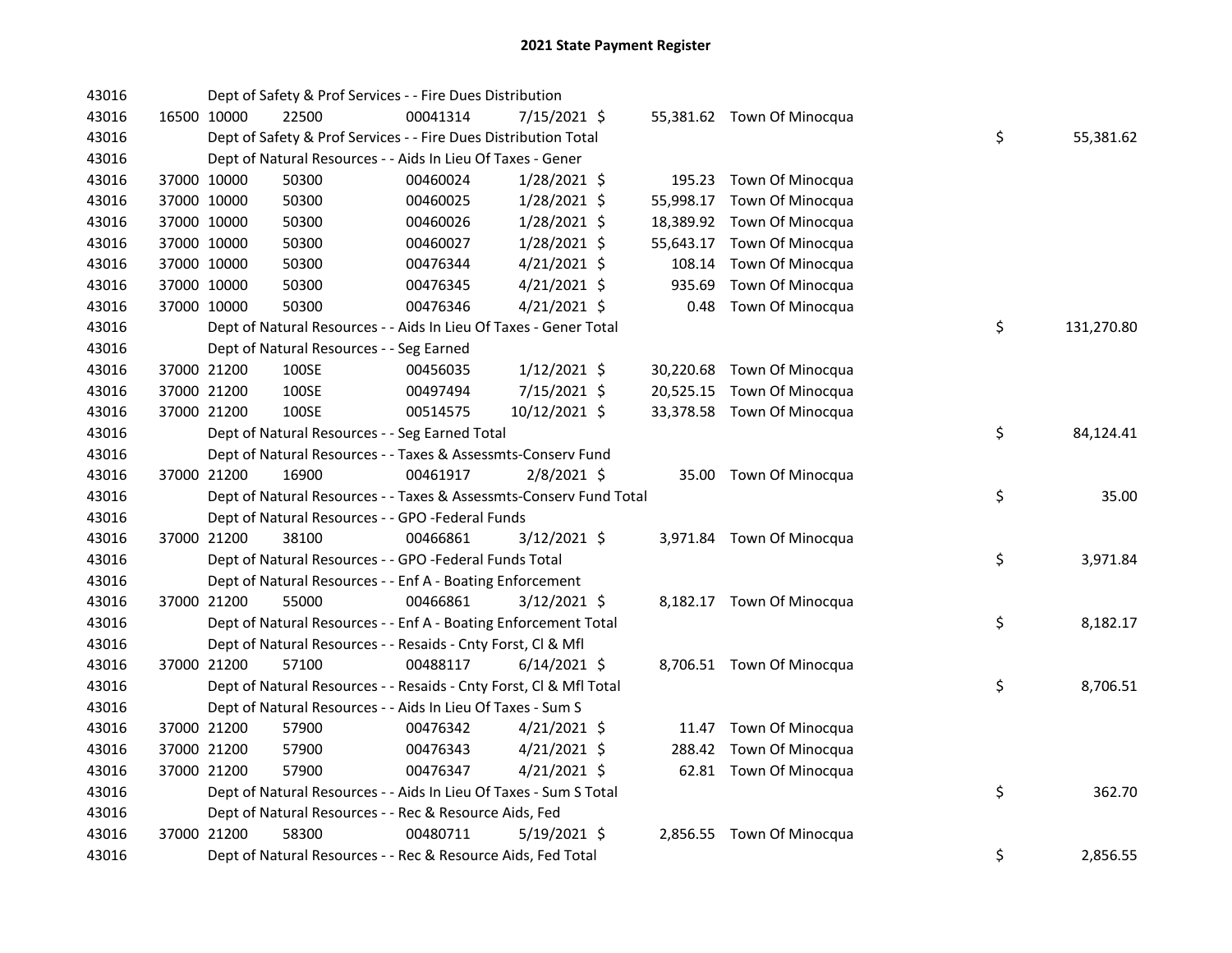| 43016 |             | WI Dept of Transportation - - Trns Aids To Mnc.-Sf                     |          |                |  |                             |    |            |
|-------|-------------|------------------------------------------------------------------------|----------|----------------|--|-----------------------------|----|------------|
| 43016 | 39500 21100 | 19100                                                                  | 00632761 | $1/4/2021$ \$  |  | 127,070.37 Town Of Minocqua |    |            |
| 43016 | 39500 21100 | 19100                                                                  | 00668368 | $4/5/2021$ \$  |  | 127,070.37 Town Of Minocqua |    |            |
| 43016 | 39500 21100 | 19100                                                                  | 00711856 | $7/6/2021$ \$  |  | 127,070.37 Town Of Minocqua |    |            |
| 43016 | 39500 21100 | 19100                                                                  | 00752415 | 10/4/2021 \$   |  | 127,070.37 Town Of Minocqua |    |            |
| 43016 |             | WI Dept of Transportation - - Trns Aids To Mnc.-Sf Total               |          |                |  |                             | \$ | 508,281.48 |
| 43016 |             | Department of Justice - - Officer training reimbursement               |          |                |  |                             |    |            |
| 43016 | 45500 10000 | 21400                                                                  | 00105609 | 11/18/2021 \$  |  | 1,760.00 Town Of Minocqua   |    |            |
| 43016 |             | Department of Justice - - Officer training reimbursement Total         |          |                |  |                             | \$ | 1,760.00   |
| 43016 |             | Department of Military Affairs - - Federal Aid, Local Assistance       |          |                |  |                             |    |            |
| 43016 | 46500 10000 | 34200                                                                  | 00097941 | 7/28/2021 \$   |  | 65,244.23 Town Of Minocqua  |    |            |
| 43016 |             | Department of Military Affairs - - Federal Aid, Local Assistance Total |          |                |  |                             | \$ | 65,244.23  |
| 43016 |             | Commissioners of Public Lands - - General Program Operations           |          |                |  |                             |    |            |
| 43016 | 50700 10000 | 10100                                                                  | 00003501 | $1/29/2021$ \$ |  | 2,181.00 Town Of Minocqua   |    |            |
| 43016 |             | Commissioners of Public Lands - - General Program Operations Total     |          |                |  |                             | \$ | 2,181.00   |
| 43016 |             | Public Defender Board - - Trial Representation                         |          |                |  |                             |    |            |
| 43016 | 55000 10000 | 10300                                                                  | 00303572 | 8/4/2021 \$    |  | 8.25 Town Of Minocqua       |    |            |
| 43016 |             | Public Defender Board - - Trial Representation Total                   |          |                |  |                             | \$ | 8.25       |
| 43016 |             | Department of Revenue - - Gifts And Grants                             |          |                |  |                             |    |            |
| 43016 | 56600 10000 | 12100                                                                  | 00207178 | $6/25/2021$ \$ |  | 231,579.18 Town Of Minocqua |    |            |
| 43016 |             | Department of Revenue - - Gifts And Grants Total                       |          |                |  |                             | \$ | 231,579.18 |
| 43016 |             | Shared Revenue and Tax Relief - - County And Municipal Aid             |          |                |  |                             |    |            |
| 43016 | 83500 10000 | 10500                                                                  | 00081840 | 7/26/2021 \$   |  | 7,672.82 Town Of Minocqua   |    |            |
| 43016 | 83500 10000 | 10500                                                                  | 00088942 | 11/15/2021 \$  |  | 43,479.28 Town Of Minocqua  |    |            |
| 43016 |             | Shared Revenue and Tax Relief - - County And Municipal Aid Total       |          |                |  |                             | \$ | 51,152.10  |
| 43016 |             | Shared Revenue and Tax Relief - - Exempt Computer Aid                  |          |                |  |                             |    |            |
| 43016 | 83500 10000 | 10900                                                                  | 00084420 | 7/26/2021 \$   |  | 8,073.97 Town Of Minocqua   |    |            |
| 43016 |             | Shared Revenue and Tax Relief - - Exempt Computer Aid Total            |          |                |  |                             | \$ | 8,073.97   |
| 43016 |             | Shared Revenue and Tax Relief - - Utility Aid                          |          |                |  |                             |    |            |
| 43016 | 83500 10000 | 11000                                                                  | 00081840 | 7/26/2021 \$   |  | 471.96 Town Of Minocqua     |    |            |
| 43016 | 83500 10000 | 11000                                                                  | 00088942 | 11/15/2021 \$  |  | 2,776.67 Town Of Minocqua   |    |            |
| 43016 |             | Shared Revenue and Tax Relief - - Utility Aid Total                    |          |                |  |                             | \$ | 3,248.63   |
| 43016 |             | Shared Revenue and Tax Relief - - Personal Property Aid                |          |                |  |                             |    |            |
| 43016 | 83500 10000 | 11100                                                                  | 00077592 | $5/3/2021$ \$  |  | 13,912.25 Town Of Minocqua  |    |            |
| 43016 |             | Shared Revenue and Tax Relief - - Personal Property Aid Total          |          |                |  |                             | \$ | 13,912.25  |
| 43016 |             | Shared Revenue and Tax Relief - - Payments For Municipal Svcs          |          |                |  |                             |    |            |
| 43016 | 83500 10000 | 50100                                                                  | 00073716 | $2/1/2021$ \$  |  | 3,389.82 Town Of Minocqua   |    |            |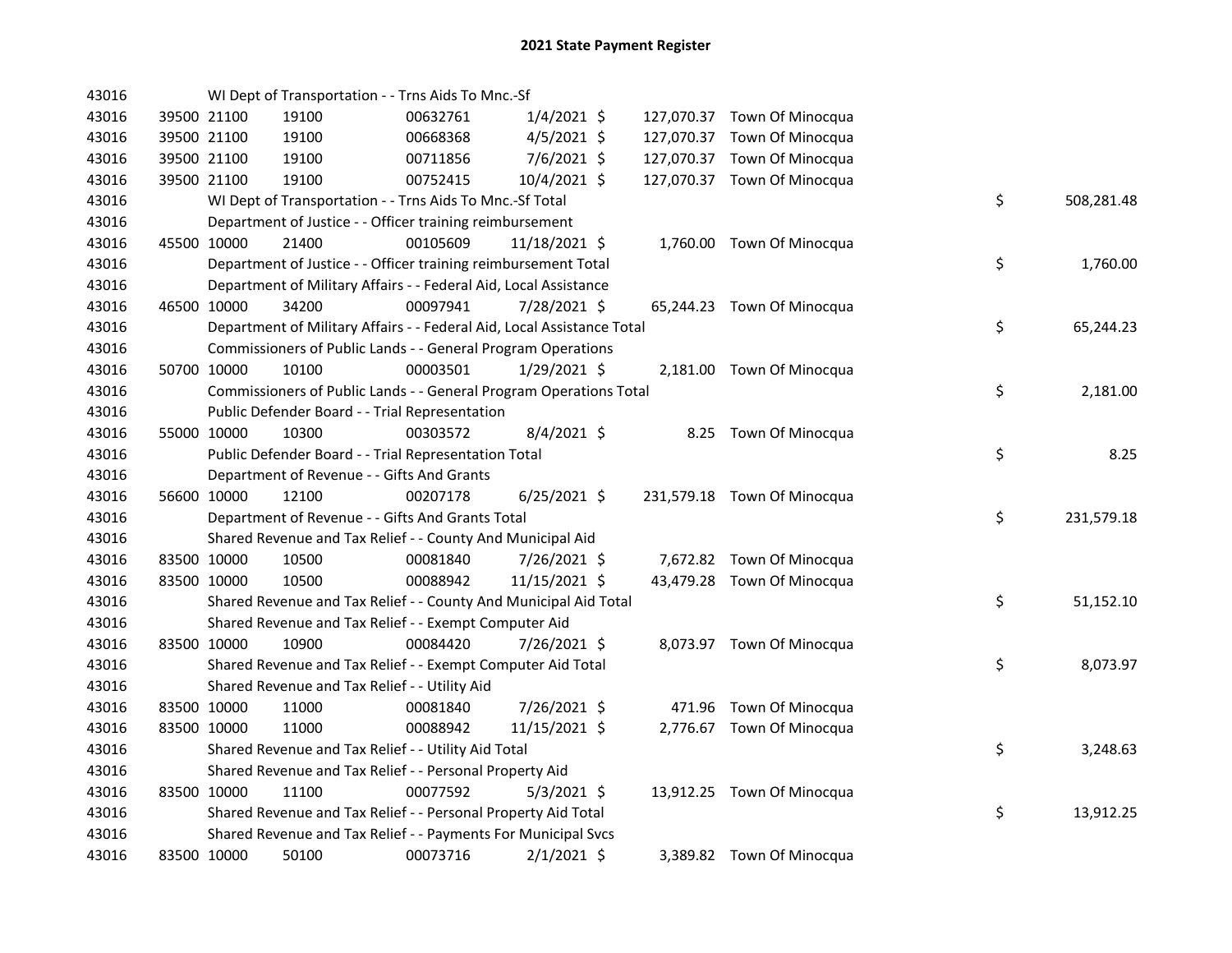| 43016       | Shared Revenue and Tax Relief - - Payments For Municipal Svcs Total | 3,389.82     |
|-------------|---------------------------------------------------------------------|--------------|
| 43016 Total |                                                                     | 1,183,722.51 |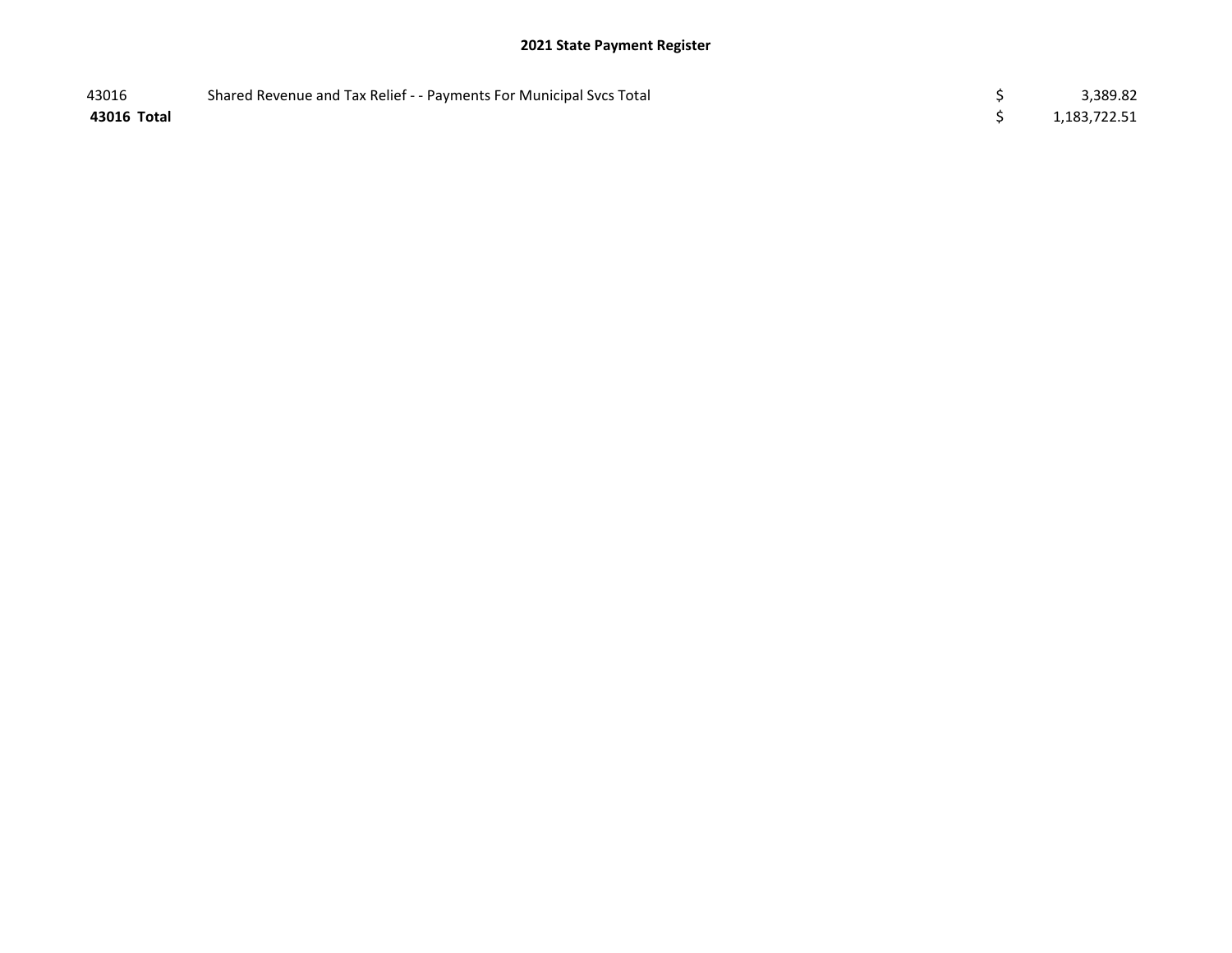| 43018       |             | Dept of Safety & Prof Services - - Fire Dues Distribution          |          |                |           |                          |    |            |
|-------------|-------------|--------------------------------------------------------------------|----------|----------------|-----------|--------------------------|----|------------|
| 43018       | 16500 10000 | 22500                                                              | 00041315 | $7/16/2021$ \$ |           | 866.53 Town Of Monico    |    |            |
| 43018       |             | Dept of Safety & Prof Services - - Fire Dues Distribution Total    |          |                |           |                          | \$ | 866.53     |
| 43018       |             | Dept of Natural Resources - - Resaids - Cnty Forst, Cl & Mfl       |          |                |           |                          |    |            |
| 43018       | 37000 21200 | 57100                                                              | 00488118 | $6/14/2021$ \$ |           | 5,834.28 Town Of Monico  |    |            |
| 43018       |             | Dept of Natural Resources - - Resaids - Cnty Forst, Cl & Mfl Total |          |                |           |                          | \$ | 5,834.28   |
| 43018       |             | WI Dept of Transportation - - Trns Aids To Mnc.-Sf                 |          |                |           |                          |    |            |
| 43018       | 39500 21100 | 19100                                                              | 00632762 | $1/4/2021$ \$  |           | 14,316.03 Town Of Monico |    |            |
| 43018       | 39500 21100 | 19100                                                              | 00668369 | $4/5/2021$ \$  | 14,316.03 | Town Of Monico           |    |            |
| 43018       | 39500 21100 | 19100                                                              | 00711857 | 7/6/2021 \$    |           | 14,316.03 Town Of Monico |    |            |
| 43018       | 39500 21100 | 19100                                                              | 00752416 | 10/4/2021 \$   | 14,316.03 | Town Of Monico           |    |            |
| 43018       |             | WI Dept of Transportation - - Trns Aids To Mnc.-Sf Total           |          |                |           |                          | \$ | 57,264.12  |
| 43018       |             | Department of Revenue - - Gifts And Grants                         |          |                |           |                          |    |            |
| 43018       | 56600 10000 | 12100                                                              | 00207179 | $6/25/2021$ \$ |           | 15,647.95 Town Of Monico |    |            |
| 43018       |             | Department of Revenue - - Gifts And Grants Total                   |          |                |           |                          | \$ | 15,647.95  |
| 43018       |             | Shared Revenue and Tax Relief - - County And Municipal Aid         |          |                |           |                          |    |            |
| 43018       | 83500 10000 | 10500                                                              | 00081841 | 7/26/2021 \$   |           | 3,864.14 Town Of Monico  |    |            |
| 43018       | 83500 10000 | 10500                                                              | 00088943 | 11/15/2021 \$  |           | 21,896.79 Town Of Monico |    |            |
| 43018       |             | Shared Revenue and Tax Relief - - County And Municipal Aid Total   |          |                |           |                          | \$ | 25,760.93  |
| 43018       |             | Shared Revenue and Tax Relief - - Exempt Computer Aid              |          |                |           |                          |    |            |
| 43018       | 83500 10000 | 10900                                                              | 00084421 | 7/26/2021 \$   |           | 22.86 Town Of Monico     |    |            |
| 43018       |             | Shared Revenue and Tax Relief - - Exempt Computer Aid Total        |          |                |           |                          | \$ | 22.86      |
| 43018       |             | Shared Revenue and Tax Relief - - Utility Aid                      |          |                |           |                          |    |            |
| 43018       | 83500 10000 | 11000                                                              | 00081841 | 7/26/2021 \$   |           | 1,277.29 Town Of Monico  |    |            |
| 43018       | 83500 10000 | 11000                                                              | 00088943 | 11/15/2021 \$  |           | 13,998.39 Town Of Monico |    |            |
| 43018       |             | Shared Revenue and Tax Relief - - Utility Aid Total                |          |                |           |                          | \$ | 15,275.68  |
| 43018       |             | Shared Revenue and Tax Relief - - Personal Property Aid            |          |                |           |                          |    |            |
| 43018       | 83500 10000 | 11100                                                              | 00077593 | $5/3/2021$ \$  |           | 180.56 Town Of Monico    |    |            |
| 43018       |             | Shared Revenue and Tax Relief - - Personal Property Aid Total      |          |                |           |                          | \$ | 180.56     |
| 43018 Total |             |                                                                    |          |                |           |                          | \$ | 120,852.91 |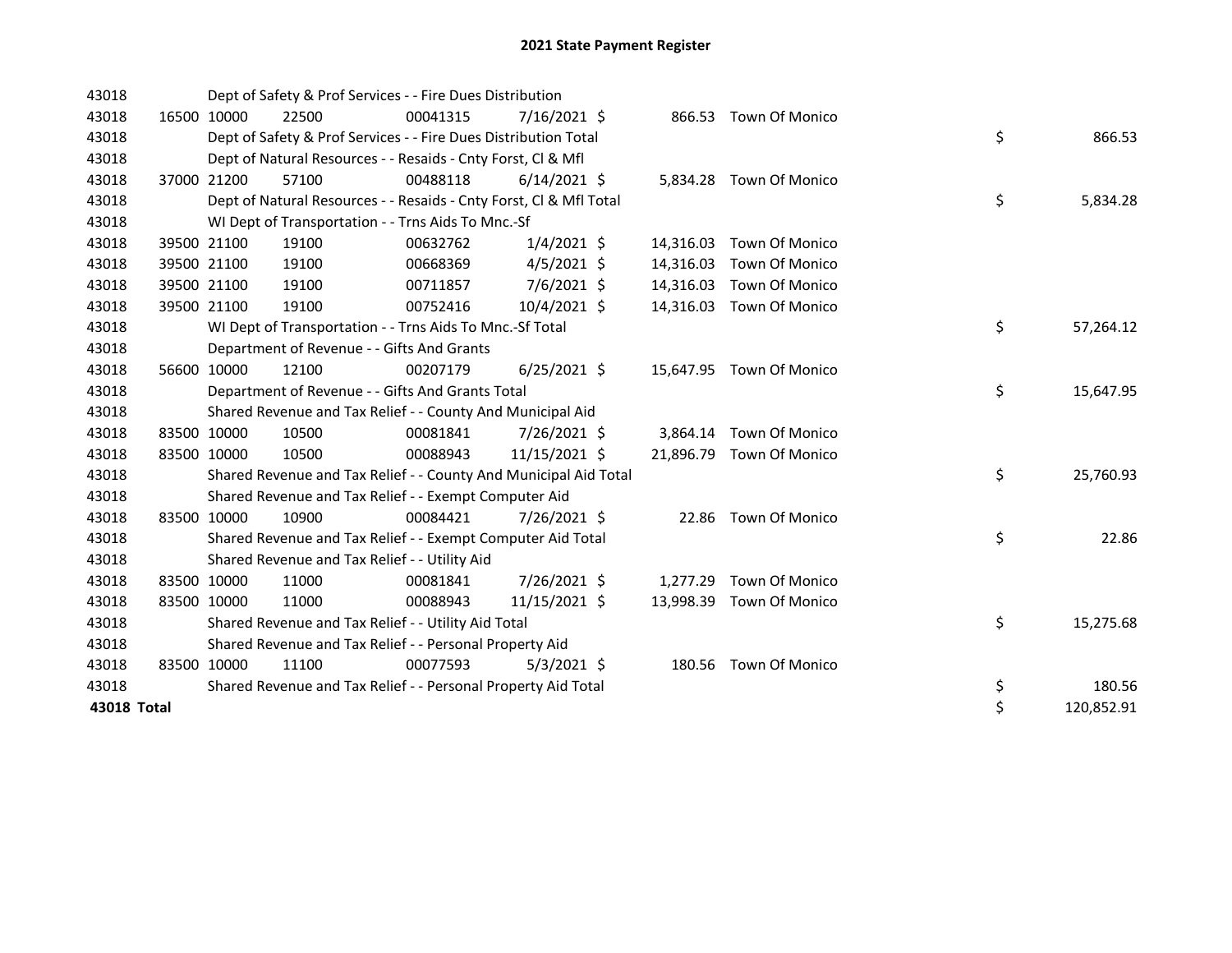| 43020 |             | Dept of Safety & Prof Services - - Fire Dues Distribution          |          |                |           |                            |    |            |
|-------|-------------|--------------------------------------------------------------------|----------|----------------|-----------|----------------------------|----|------------|
| 43020 | 16500 10000 | 22500                                                              | 00041316 | 7/16/2021 \$   |           | 17,142.20 Town Of Newbold  |    |            |
| 43020 |             | Dept of Safety & Prof Services - - Fire Dues Distribution Total    |          |                |           |                            | \$ | 17,142.20  |
| 43020 |             | Dept of Natural Resources - - Aids In Lieu Of Taxes - Gener        |          |                |           |                            |    |            |
| 43020 | 37000 10000 | 50300                                                              | 00460030 | 1/29/2021 \$   |           | 159.13 Town Of Newbold     |    |            |
| 43020 | 37000 10000 | 50300                                                              | 00460031 | $1/29/2021$ \$ | 80,238.40 | Town Of Newbold            |    |            |
| 43020 | 37000 10000 | 50300                                                              | 00476355 | $4/21/2021$ \$ | 42.78     | Town Of Newbold            |    |            |
| 43020 | 37000 10000 | 50300                                                              | 00476356 | $4/21/2021$ \$ | 20.29     | Town Of Newbold            |    |            |
| 43020 |             | Dept of Natural Resources - - Aids In Lieu Of Taxes - Gener Total  |          |                |           |                            | \$ | 80,460.60  |
| 43020 |             | Dept of Natural Resources - - Seg Earned                           |          |                |           |                            |    |            |
| 43020 | 37000 21200 | 100SE                                                              | 00456036 | $1/12/2021$ \$ |           | 519.19 Town Of Newbold     |    |            |
| 43020 |             | Dept of Natural Resources - - Seg Earned Total                     |          |                |           |                            | \$ | 519.19     |
| 43020 |             | Dept of Natural Resources - - Resaids - Fire Suppress Grant        |          |                |           |                            |    |            |
| 43020 | 37000 21200 | 54500                                                              | 00480692 | $5/18/2021$ \$ |           | 7,107.50 Town Of Newbold   |    |            |
| 43020 |             | Dept of Natural Resources - - Resaids - Fire Suppress Grant Total  |          |                |           |                            | \$ | 7,107.50   |
| 43020 |             | Dept of Natural Resources - - Resaids - Cnty Forst, Cl & Mfl       |          |                |           |                            |    |            |
| 43020 | 37000 21200 | 57100                                                              | 00488119 | $6/14/2021$ \$ |           | 792.97 Town Of Newbold     |    |            |
| 43020 |             | Dept of Natural Resources - - Resaids - Cnty Forst, Cl & Mfl Total |          |                |           |                            | \$ | 792.97     |
| 43020 |             | Dept of Natural Resources - - Aids In Lieu Of Taxes - Sum S        |          |                |           |                            |    |            |
| 43020 | 37000 21200 | 57900                                                              | 00476357 | $4/21/2021$ \$ |           | 15,375.89 Town Of Newbold  |    |            |
| 43020 |             | Dept of Natural Resources - - Aids In Lieu Of Taxes - Sum S Total  |          |                |           |                            | \$ | 15,375.89  |
| 43020 |             | Dept of Natural Resources - - Ea - Invasive Aqu & Lake Mon         |          |                |           |                            |    |            |
| 43020 | 37000 21200 | 67800                                                              | 00462276 | $2/11/2021$ \$ |           | 1,000.00 Town Of Newbold   |    |            |
| 43020 | 37000 21200 | 67800                                                              | 00526658 | 12/29/2021 \$  |           | 3,000.00 Town Of Newbold   |    |            |
| 43020 |             | Dept of Natural Resources - - Ea - Invasive Aqu & Lake Mon Total   |          |                |           |                            | \$ | 4,000.00   |
| 43020 |             | WI Dept of Transportation - - Trns Aids To Mnc.-Sf                 |          |                |           |                            |    |            |
| 43020 | 39500 21100 | 19100                                                              | 00632763 | $1/4/2021$ \$  |           | 74,083.32 Town Of Newbold  |    |            |
| 43020 | 39500 21100 | 19100                                                              | 00668370 | $4/5/2021$ \$  |           | 74,083.32 Town Of Newbold  |    |            |
| 43020 | 39500 21100 | 19100                                                              | 00711858 | $7/6/2021$ \$  |           | 74,083.32 Town Of Newbold  |    |            |
| 43020 | 39500 21100 | 19100                                                              | 00752417 | $10/4/2021$ \$ |           | 74,083.32 Town Of Newbold  |    |            |
| 43020 |             | WI Dept of Transportation - - Trns Aids To Mnc.-Sf Total           |          |                |           |                            | \$ | 296,333.28 |
| 43020 |             | Department of Revenue - - Gifts And Grants                         |          |                |           |                            |    |            |
| 43020 | 56600 10000 | 12100                                                              | 00207180 | $6/25/2021$ \$ |           | 141,982.89 Town Of Newbold |    |            |
| 43020 |             | Department of Revenue - - Gifts And Grants Total                   |          |                |           |                            | \$ | 141,982.89 |
| 43020 |             | Shared Revenue and Tax Relief - - County And Municipal Aid         |          |                |           |                            |    |            |
| 43020 | 83500 10000 | 10500                                                              | 00081842 | 7/26/2021 \$   |           | 5,970.98 Town Of Newbold   |    |            |
| 43020 | 83500 10000 | 10500                                                              | 00088944 | 11/15/2021 \$  |           | 33,835.52 Town Of Newbold  |    |            |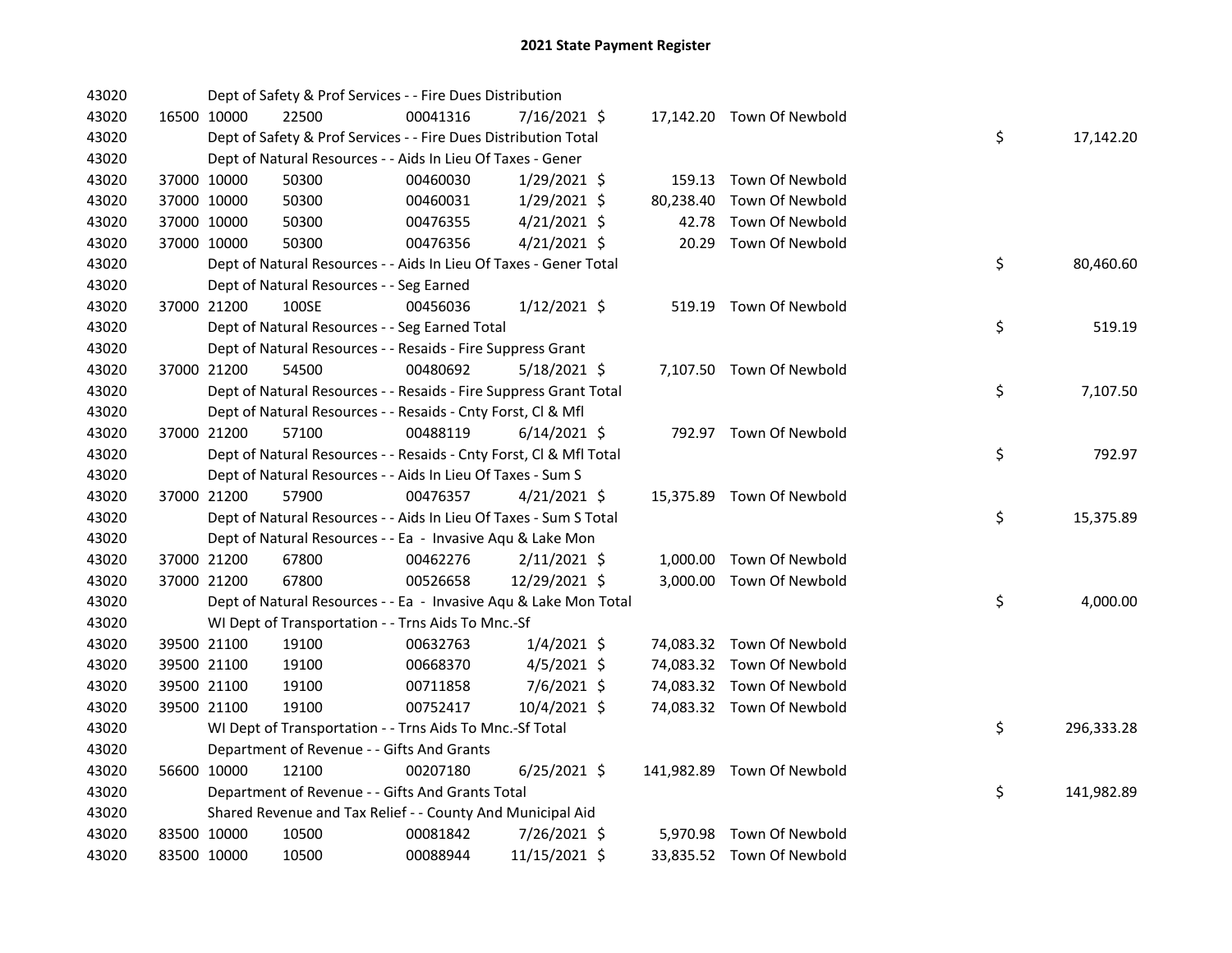| 43020       |             |             |       | Shared Revenue and Tax Relief - - County And Municipal Aid Total |               |          |                 |  | 39,806.50  |
|-------------|-------------|-------------|-------|------------------------------------------------------------------|---------------|----------|-----------------|--|------------|
| 43020       |             |             |       | Shared Revenue and Tax Relief - - Exempt Computer Aid            |               |          |                 |  |            |
| 43020       |             | 83500 10000 | 10900 | 00084422                                                         | 7/26/2021 \$  | 194.34   | Town Of Newbold |  |            |
| 43020       |             |             |       | Shared Revenue and Tax Relief - - Exempt Computer Aid Total      |               |          |                 |  | 194.34     |
| 43020       |             |             |       | Shared Revenue and Tax Relief - - Utility Aid                    |               |          |                 |  |            |
| 43020       | 83500 10000 |             | 11000 | 00081842                                                         | 7/26/2021 \$  | 667.62   | Town Of Newbold |  |            |
| 43020       |             | 83500 10000 | 11000 | 00088944                                                         | 11/15/2021 \$ | 3.769.70 | Town Of Newbold |  |            |
| 43020       |             |             |       | Shared Revenue and Tax Relief - - Utility Aid Total              |               |          |                 |  | 4,437.32   |
| 43020       |             |             |       | Shared Revenue and Tax Relief - - Personal Property Aid          |               |          |                 |  |            |
| 43020       | 83500 10000 |             | 11100 | 00077594                                                         | $5/3/2021$ \$ | 2.012.91 | Town Of Newbold |  |            |
| 43020       |             |             |       | Shared Revenue and Tax Relief - - Personal Property Aid Total    |               |          |                 |  | 2.012.91   |
| 43020 Total |             |             |       |                                                                  |               |          |                 |  | 610.165.59 |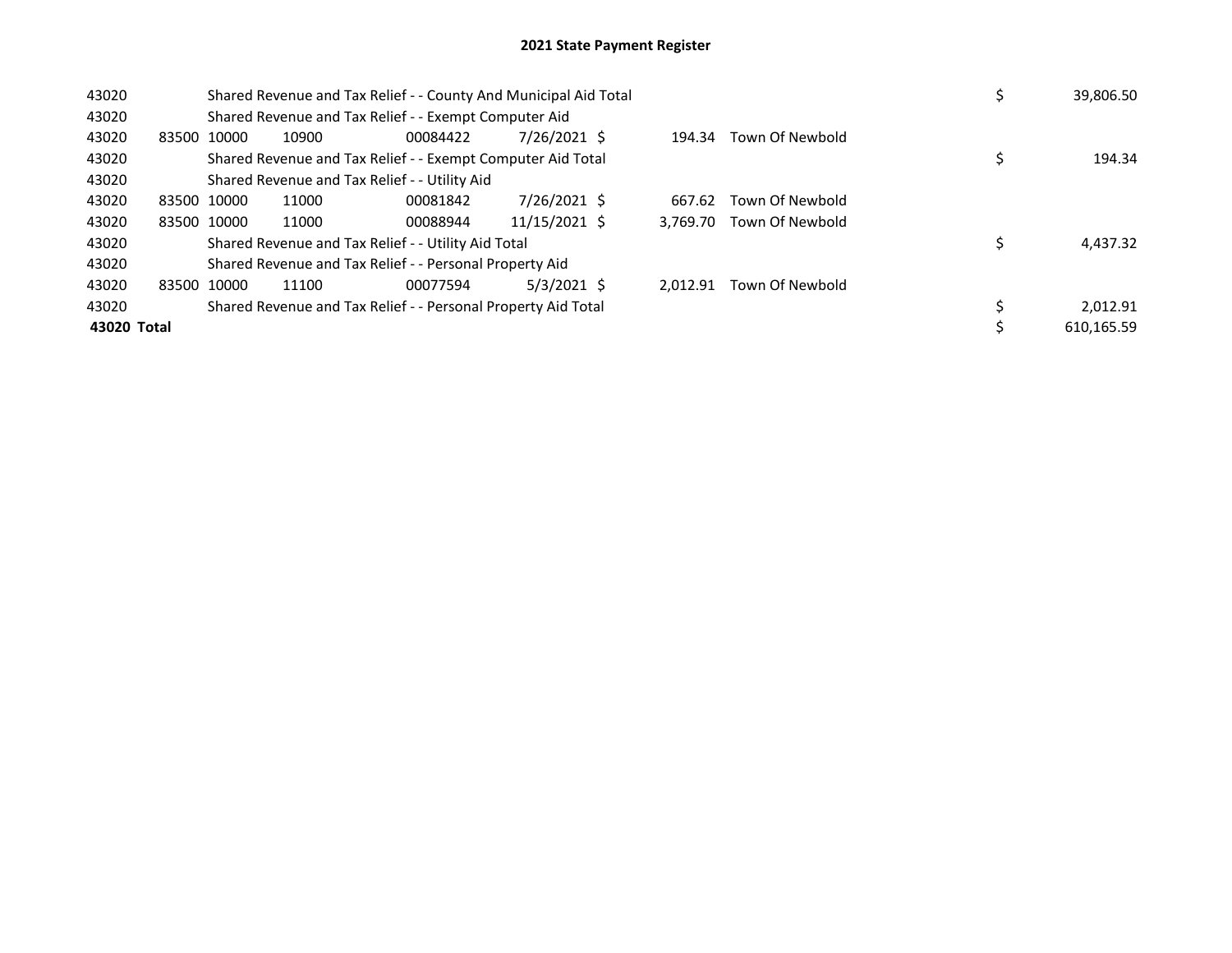| 43022 |             | Dept of Safety & Prof Services - - Fire Dues Distribution          |          |                |           |                           |    |            |
|-------|-------------|--------------------------------------------------------------------|----------|----------------|-----------|---------------------------|----|------------|
| 43022 | 16500 10000 | 22500                                                              | 00041317 | $7/15/2021$ \$ |           | 8,830.43 Town Of Nokomis  |    |            |
| 43022 |             | Dept of Safety & Prof Services - - Fire Dues Distribution Total    |          |                |           |                           | \$ | 8,830.43   |
| 43022 |             | Dept of Natural Resources - - Aids In Lieu Of Taxes - Gener        |          |                |           |                           |    |            |
| 43022 | 37000 10000 | 50300                                                              | 00459986 | $1/28/2021$ \$ |           | 1,788.71 Town Of Nokomis  |    |            |
| 43022 | 37000 10000 | 50300                                                              | 00459987 | 1/28/2021 \$   | 72,212.18 | Town Of Nokomis           |    |            |
| 43022 | 37000 10000 | 50300                                                              | 00475863 | 4/21/2021 \$   | 20.48     | Town Of Nokomis           |    |            |
| 43022 | 37000 10000 | 50300                                                              | 00475864 | $4/21/2021$ \$ | 87.69     | Town Of Nokomis           |    |            |
| 43022 |             | Dept of Natural Resources - - Aids In Lieu Of Taxes - Gener Total  |          |                |           |                           | \$ | 74,109.06  |
| 43022 |             | Dept of Natural Resources - - Seg Earned                           |          |                |           |                           |    |            |
| 43022 | 37000 21200 | 100SE                                                              | 00514576 | 10/12/2021 \$  |           | 30,345.28 Town Of Nokomis |    |            |
| 43022 |             | Dept of Natural Resources - - Seg Earned Total                     |          |                |           |                           | \$ | 30,345.28  |
| 43022 |             | Dept of Natural Resources - - General Program Operations --        |          |                |           |                           |    |            |
| 43022 | 37000 21200 | 25400                                                              | 00478124 | 4/29/2021 \$   |           | 1,224.75 Town Of Nokomis  |    |            |
| 43022 | 37000 21200 | 25400                                                              | 00492511 | $6/25/2021$ \$ | 1,269.75  | Town Of Nokomis           |    |            |
| 43022 | 37000 21200 | 25400                                                              | 00515598 | 11/5/2021 \$   | 2,305.00  | Town Of Nokomis           |    |            |
| 43022 | 37000 21200 | 25400                                                              | 00518094 | 11/8/2021 \$   |           | 500.00 Town Of Nokomis    |    |            |
| 43022 |             | Dept of Natural Resources - - General Program Operations -- Total  |          |                |           |                           | \$ | 5,299.50   |
| 43022 |             | Dept of Natural Resources - - Resaids - Cnty Forst, Cl & Mfl       |          |                |           |                           |    |            |
| 43022 | 37000 21200 | 57100                                                              | 00488120 | $6/14/2021$ \$ |           | 1,682.78 Town Of Nokomis  |    |            |
| 43022 |             | Dept of Natural Resources - - Resaids - Cnty Forst, Cl & Mfl Total |          |                |           |                           | \$ | 1,682.78   |
| 43022 |             | Dept of Natural Resources - - Aids In Lieu Of Taxes - Sum S        |          |                |           |                           |    |            |
| 43022 | 37000 21200 | 57900                                                              | 00475865 | $4/21/2021$ \$ |           | 34.99 Town Of Nokomis     |    |            |
| 43022 |             | Dept of Natural Resources - - Aids In Lieu Of Taxes - Sum S Total  |          |                |           |                           | \$ | 34.99      |
| 43022 |             | Dept of Natural Resources - - Rec & Resource Aids, Fed             |          |                |           |                           |    |            |
| 43022 | 37000 21200 | 58300                                                              | 00472377 | $4/12/2021$ \$ |           | 1,175.19 Town Of Nokomis  |    |            |
| 43022 |             | Dept of Natural Resources - - Rec & Resource Aids, Fed Total       |          |                |           |                           | \$ | 1,175.19   |
| 43022 |             | WI Dept of Transportation - - Trns Aids To Mnc.-Sf                 |          |                |           |                           |    |            |
| 43022 | 39500 21100 | 19100                                                              | 00632764 | $1/4/2021$ \$  |           | 34,880.13 Town Of Nokomis |    |            |
| 43022 | 39500 21100 | 19100                                                              | 00668371 | $4/5/2021$ \$  |           | 34,880.13 Town Of Nokomis |    |            |
| 43022 | 39500 21100 | 19100                                                              | 00711859 | 7/6/2021 \$    |           | 34,880.13 Town Of Nokomis |    |            |
| 43022 | 39500 21100 | 19100                                                              | 00752418 | 10/4/2021 \$   |           | 34,880.13 Town Of Nokomis |    |            |
| 43022 |             | WI Dept of Transportation - - Trns Aids To Mnc.-Sf Total           |          |                |           |                           | \$ | 139,520.52 |
| 43022 |             | Department of Revenue - - Gifts And Grants                         |          |                |           |                           |    |            |
| 43022 | 56600 10000 | 12100                                                              | 00207181 | $6/25/2021$ \$ |           | 71,488.62 Town Of Nokomis |    |            |
| 43022 |             | Department of Revenue - - Gifts And Grants Total                   |          |                |           |                           | \$ | 71,488.62  |
| 43022 |             | Shared Revenue and Tax Relief - - County And Municipal Aid         |          |                |           |                           |    |            |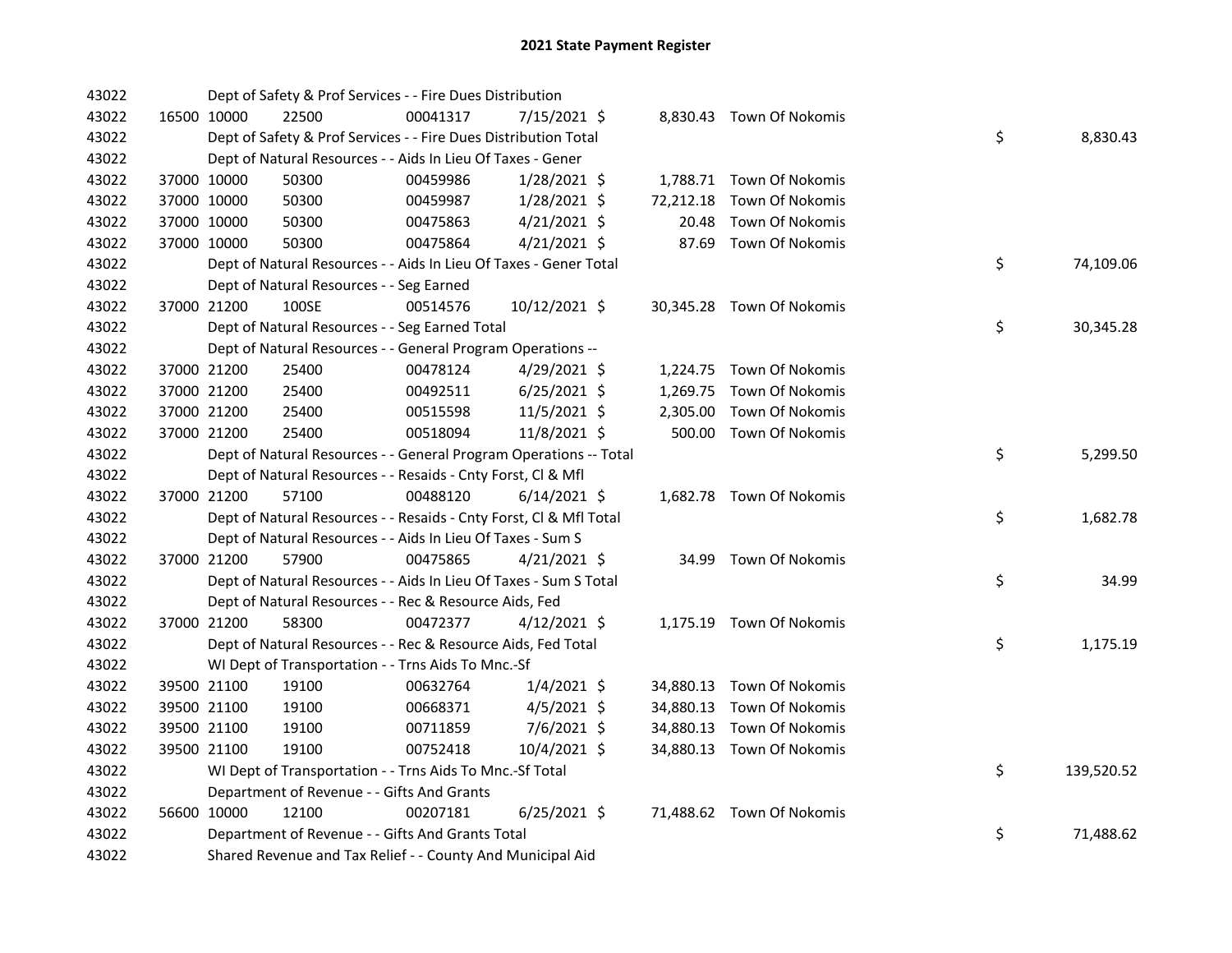| 43022       | 83500 10000 | 10500 | 00081843                                                         | 7/26/2021 \$  | 2.323.05  | Town Of Nokomis |            |
|-------------|-------------|-------|------------------------------------------------------------------|---------------|-----------|-----------------|------------|
| 43022       | 83500 10000 | 10500 | 00088945                                                         | 11/15/2021 \$ | 13.163.92 | Town Of Nokomis |            |
| 43022       |             |       | Shared Revenue and Tax Relief - - County And Municipal Aid Total |               |           |                 | 15,486.97  |
| 43022       |             |       | Shared Revenue and Tax Relief - - Exempt Computer Aid            |               |           |                 |            |
| 43022       | 83500 10000 | 10900 | 00084423                                                         | 7/26/2021 \$  | 18.70     | Town Of Nokomis |            |
| 43022       |             |       | Shared Revenue and Tax Relief - - Exempt Computer Aid Total      |               |           |                 | 18.70      |
| 43022       |             |       | Shared Revenue and Tax Relief - - Personal Property Aid          |               |           |                 |            |
| 43022       | 83500 10000 | 11100 | 00077595                                                         | $5/3/2021$ \$ | 636.98    | Town Of Nokomis |            |
| 43022       |             |       | Shared Revenue and Tax Relief - - Personal Property Aid Total    |               |           |                 | 636.98     |
| 43022 Total |             |       |                                                                  |               |           |                 | 348.629.02 |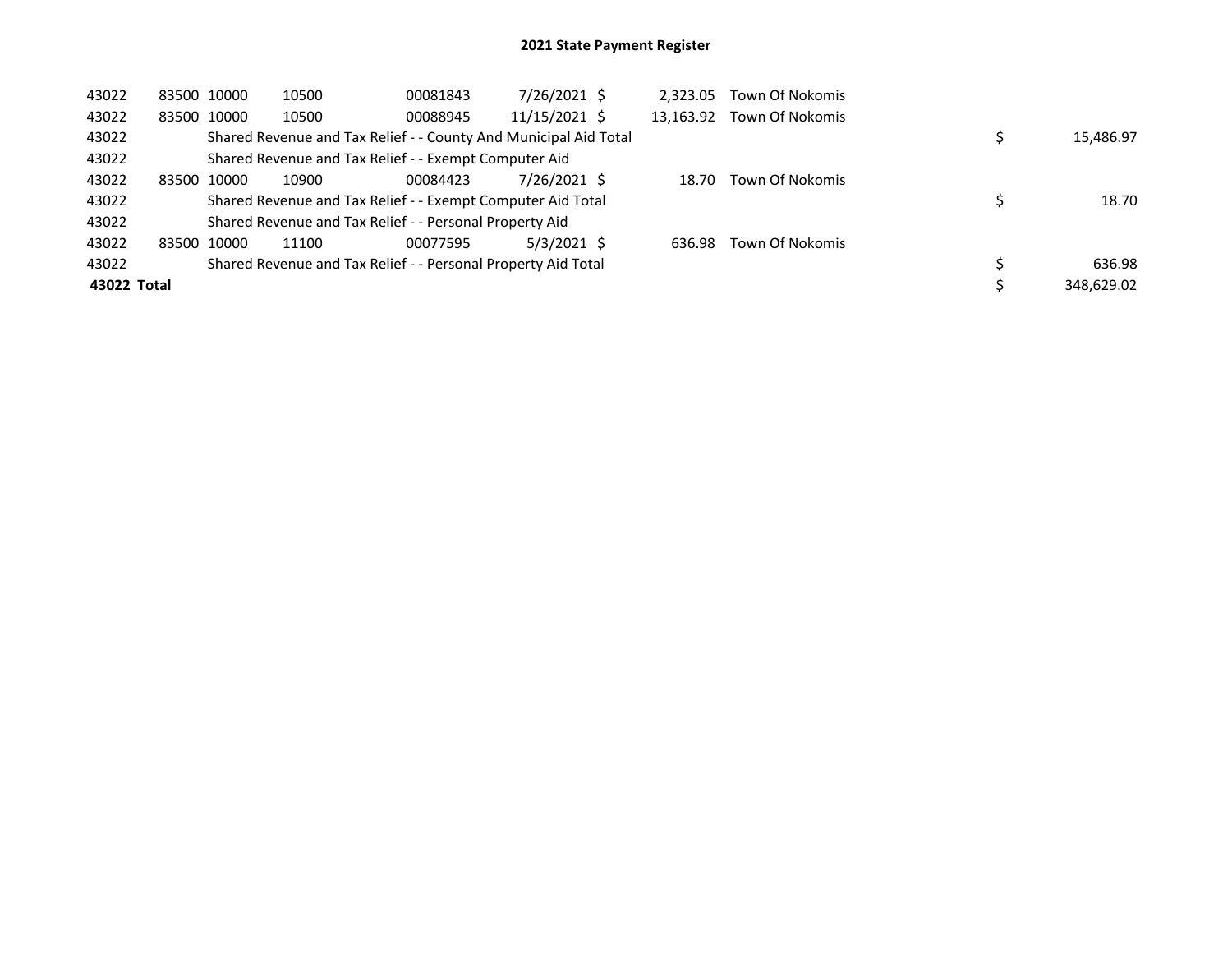| 43024 |             | Dept of Safety & Prof Services - - Fire Dues Distribution          |          |                |  |                            |    |            |
|-------|-------------|--------------------------------------------------------------------|----------|----------------|--|----------------------------|----|------------|
| 43024 | 16500 10000 | 22500                                                              | 00041318 | 7/16/2021 \$   |  | 10,148.30 Town Of Pelican  |    |            |
| 43024 |             | Dept of Safety & Prof Services - - Fire Dues Distribution Total    |          |                |  |                            | \$ | 10,148.30  |
| 43024 |             | Dept of Natural Resources - - Aids In Lieu Of Taxes - Gener        |          |                |  |                            |    |            |
| 43024 | 37000 10000 | 50300                                                              | 00476388 | $4/21/2021$ \$ |  | 17.43 Town Of Pelican      |    |            |
| 43024 |             | Dept of Natural Resources - - Aids In Lieu Of Taxes - Gener Total  |          |                |  |                            | \$ | 17.43      |
| 43024 |             | Dept of Natural Resources - - Seg Earned                           |          |                |  |                            |    |            |
| 43024 | 37000 21200 | 100SE                                                              | 00456037 | $1/12/2021$ \$ |  | 938.28 Town Of Pelican     |    |            |
| 43024 | 37000 21200 | 100SE                                                              | 00514577 | 10/12/2021 \$  |  | 1,146.35 Town Of Pelican   |    |            |
| 43024 |             | Dept of Natural Resources - - Seg Earned Total                     |          |                |  |                            | \$ | 2,084.63   |
| 43024 |             | Dept of Natural Resources - - Resaids - Cnty Forst, Cl & Mfl       |          |                |  |                            |    |            |
| 43024 | 37000 21200 | 57100                                                              | 00488121 | $6/14/2021$ \$ |  | 1,898.05 Town Of Pelican   |    |            |
| 43024 |             | Dept of Natural Resources - - Resaids - Cnty Forst, Cl & Mfl Total |          |                |  |                            | \$ | 1,898.05   |
| 43024 |             | Dept of Natural Resources - - Aids In Lieu Of Taxes - Sum S        |          |                |  |                            |    |            |
| 43024 | 37000 21200 | 57900                                                              | 00476387 | $4/21/2021$ \$ |  | 6.51 Town Of Pelican       |    |            |
| 43024 |             | Dept of Natural Resources - - Aids In Lieu Of Taxes - Sum S Total  |          |                |  |                            | \$ | 6.51       |
| 43024 |             | WI Dept of Transportation - - Trns Aids To Mnc.-Sf                 |          |                |  |                            |    |            |
| 43024 | 39500 21100 | 19100                                                              | 00632765 | $1/4/2021$ \$  |  | 47,560.23 Town Of Pelican  |    |            |
| 43024 | 39500 21100 | 19100                                                              | 00668372 | $4/5/2021$ \$  |  | 47,560.23 Town Of Pelican  |    |            |
| 43024 | 39500 21100 | 19100                                                              | 00711860 | 7/6/2021 \$    |  | 47,560.23 Town Of Pelican  |    |            |
| 43024 | 39500 21100 | 19100                                                              | 00752419 | 10/4/2021 \$   |  | 47,560.23 Town Of Pelican  |    |            |
| 43024 |             | WI Dept of Transportation - - Trns Aids To Mnc.-Sf Total           |          |                |  |                            | \$ | 190,240.92 |
| 43024 |             | Department of Revenue - - Gifts And Grants                         |          |                |  |                            |    |            |
| 43024 | 56600 10000 | 12100                                                              | 00207182 | $6/25/2021$ \$ |  | 143,238.92 Town Of Pelican |    |            |
| 43024 |             | Department of Revenue - - Gifts And Grants Total                   |          |                |  |                            | \$ | 143,238.92 |
| 43024 |             | Shared Revenue and Tax Relief - - County And Municipal Aid         |          |                |  |                            |    |            |
| 43024 | 83500 10000 | 10500                                                              | 00081844 | 7/26/2021 \$   |  | 12,898.24 Town Of Pelican  |    |            |
| 43024 | 83500 10000 | 10500                                                              | 00088946 | 11/15/2021 \$  |  | 73,090.05 Town Of Pelican  |    |            |
| 43024 |             | Shared Revenue and Tax Relief - - County And Municipal Aid Total   |          |                |  |                            | \$ | 85,988.29  |
| 43024 |             | Shared Revenue and Tax Relief - - Exempt Computer Aid              |          |                |  |                            |    |            |
| 43024 | 83500 10000 | 10900                                                              | 00084424 | 7/26/2021 \$   |  | 163.17 Town Of Pelican     |    |            |
| 43024 |             | Shared Revenue and Tax Relief - - Exempt Computer Aid Total        |          |                |  |                            | \$ | 163.17     |
| 43024 |             | Shared Revenue and Tax Relief - - Utility Aid                      |          |                |  |                            |    |            |
| 43024 | 83500 10000 | 11000                                                              | 00081844 | 7/26/2021 \$   |  | 371.81 Town Of Pelican     |    |            |
| 43024 | 83500 10000 | 11000                                                              | 00088946 | 11/15/2021 \$  |  | 2,112.92 Town Of Pelican   |    |            |
| 43024 |             | Shared Revenue and Tax Relief - - Utility Aid Total                |          |                |  |                            | \$ | 2,484.73   |
| 43024 |             | Shared Revenue and Tax Relief - - Personal Property Aid            |          |                |  |                            |    |            |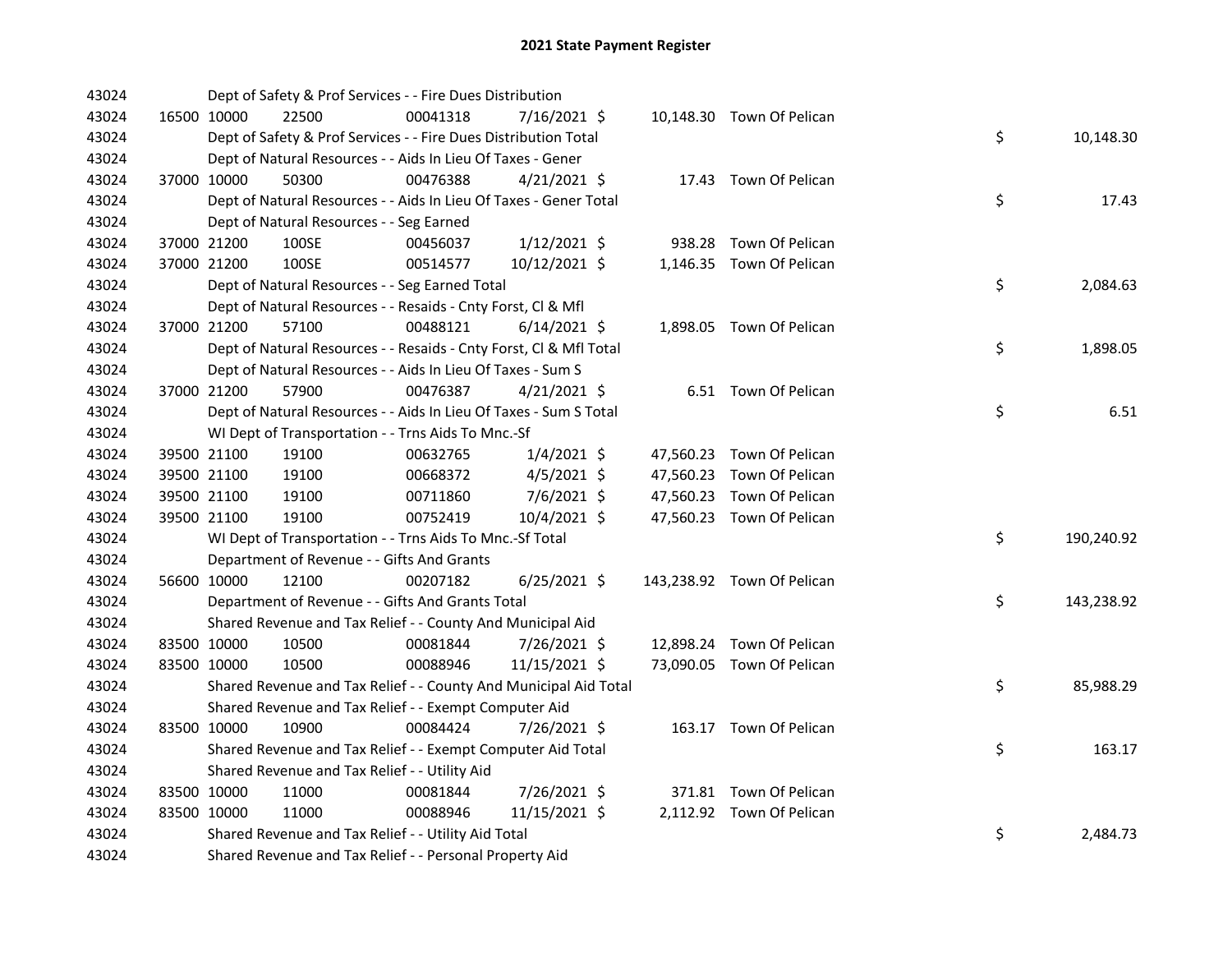| 43024       | 83500 10000 | 11100                                                         | 00077596 | 5/3/2021 \$ | 17,820.43 Town Of Pelican |            |
|-------------|-------------|---------------------------------------------------------------|----------|-------------|---------------------------|------------|
| 43024       |             | Shared Revenue and Tax Relief - - Personal Property Aid Total |          |             |                           | 17,820.43  |
| 43024 Total |             |                                                               |          |             |                           | 454.091.38 |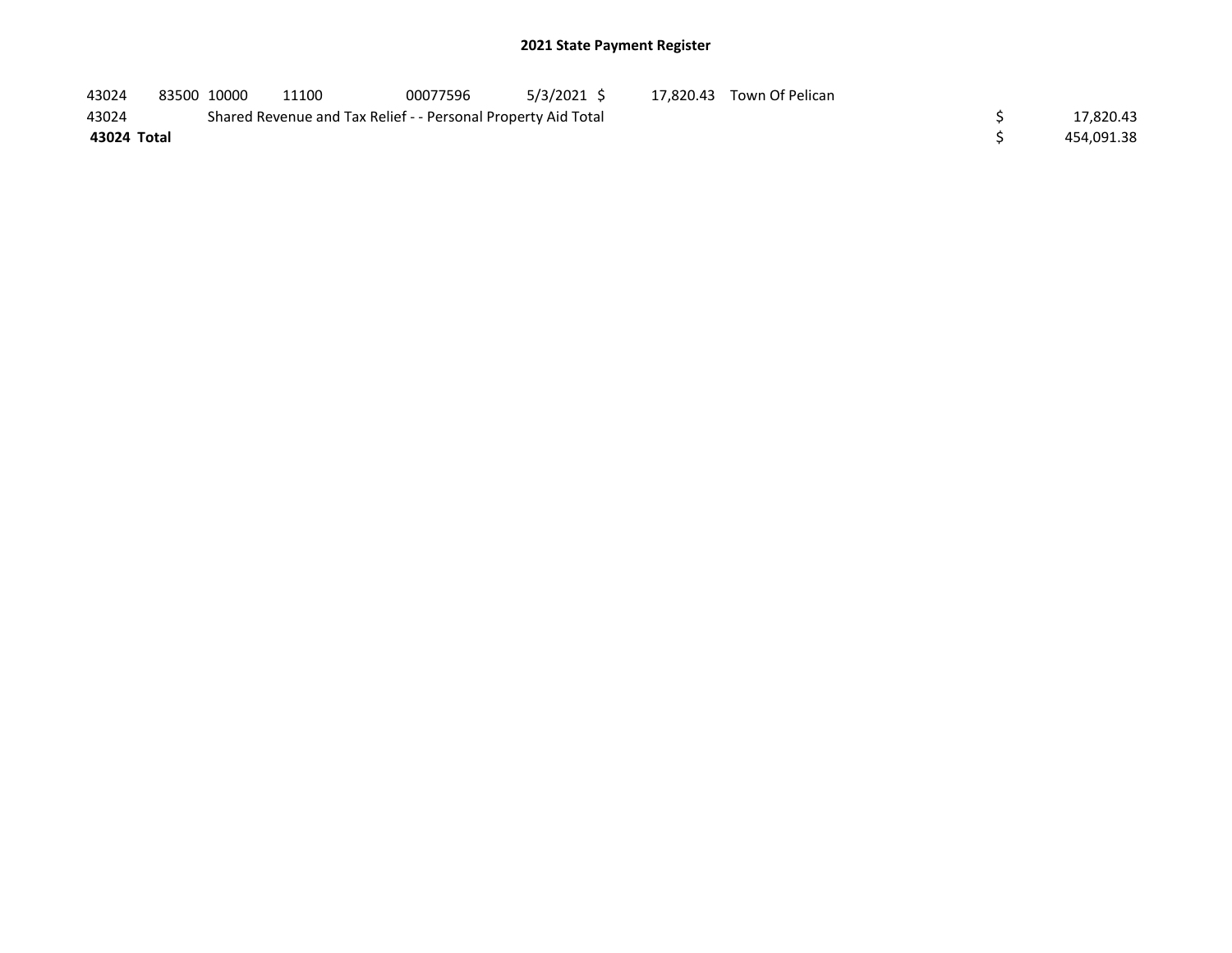| 43026       |             |             | Dept of Safety & Prof Services - - Fire Dues Distribution            |          |                |  |                         |    |           |
|-------------|-------------|-------------|----------------------------------------------------------------------|----------|----------------|--|-------------------------|----|-----------|
| 43026       | 16500 10000 |             | 22500                                                                | 00041319 | $7/16/2021$ \$ |  | 416.08 Town Of Piehl    |    |           |
| 43026       |             |             | Dept of Safety & Prof Services - - Fire Dues Distribution Total      |          |                |  |                         | \$ | 416.08    |
| 43026       |             |             | Dept of Natural Resources - - Aids In Lieu Of Taxes - Gener          |          |                |  |                         |    |           |
| 43026       |             | 37000 10000 | 50300                                                                | 00459995 | $1/29/2021$ \$ |  | 2,697.81 Town Of Piehl  |    |           |
| 43026       | 37000 10000 |             | 50300                                                                | 00475930 | $4/21/2021$ \$ |  | 290.31 Town Of Piehl    |    |           |
| 43026       |             |             | Dept of Natural Resources - - Aids In Lieu Of Taxes - Gener Total    |          |                |  |                         | \$ | 2,988.12  |
| 43026       |             |             | Dept of Natural Resources - - Resaids - Cnty Forst, Cl & Mfl         |          |                |  |                         |    |           |
| 43026       |             | 37000 21200 | 57100                                                                | 00488122 | $6/14/2021$ \$ |  | 2,993.03 Town Of Piehl  |    |           |
| 43026       |             |             | Dept of Natural Resources - - Resaids - Cnty Forst, Cl & Mfl Total   |          |                |  |                         | \$ | 2,993.03  |
| 43026       |             |             | Dept of Natural Resources - - Aids In Lieu Of Taxes - Sum S          |          |                |  |                         |    |           |
| 43026       | 37000 21200 |             | 57900                                                                | 00475931 | $4/21/2021$ \$ |  | 0.77 Town Of Piehl      |    |           |
| 43026       |             |             | Dept of Natural Resources - - Aids In Lieu Of Taxes - Sum S Total    |          |                |  |                         | \$ | 0.77      |
| 43026       |             |             | WI Dept of Transportation - - Trns Aids To Mnc.-Sf                   |          |                |  |                         |    |           |
| 43026       |             | 39500 21100 | 19100                                                                | 00632766 | $1/4/2021$ \$  |  | 8,604.05 Town Of Piehl  |    |           |
| 43026       |             | 39500 21100 | 19100                                                                | 00668373 | $4/5/2021$ \$  |  | 8,604.05 Town Of Piehl  |    |           |
| 43026       |             | 39500 21100 | 19100                                                                | 00711861 | 7/6/2021 \$    |  | 8,604.05 Town Of Piehl  |    |           |
| 43026       |             | 39500 21100 | 19100                                                                | 00752420 | 10/4/2021 \$   |  | 8,604.07 Town Of Piehl  |    |           |
| 43026       |             |             | WI Dept of Transportation - - Trns Aids To Mnc.-Sf Total             |          |                |  |                         | \$ | 34,416.22 |
| 43026       |             |             | WI Dept of Transportation - - Supplemental Transportation Aids       |          |                |  |                         |    |           |
| 43026       | 39500 21100 |             | 19600                                                                | 00633696 | $1/4/2021$ \$  |  | 6,073.45 Town Of Piehl  |    |           |
| 43026       |             |             | WI Dept of Transportation - - Supplemental Transportation Aids Total |          |                |  |                         | \$ | 6,073.45  |
| 43026       |             |             | Shared Revenue and Tax Relief - - County And Municipal Aid           |          |                |  |                         |    |           |
| 43026       | 83500 10000 |             | 10500                                                                | 00081845 | 7/26/2021 \$   |  | 2,624.07 Town Of Piehl  |    |           |
| 43026       |             | 83500 10000 | 10500                                                                | 00088947 | 11/15/2021 \$  |  | 14,869.72 Town Of Piehl |    |           |
| 43026       |             |             | Shared Revenue and Tax Relief - - County And Municipal Aid Total     |          |                |  |                         | \$ | 17,493.79 |
| 43026       |             |             | Shared Revenue and Tax Relief - - Utility Aid                        |          |                |  |                         |    |           |
| 43026       | 83500 10000 |             | 11000                                                                | 00081845 | 7/26/2021 \$   |  | 37.18 Town Of Piehl     |    |           |
| 43026       | 83500 10000 |             | 11000                                                                | 00088947 | 11/15/2021 \$  |  | 207.16 Town Of Piehl    |    |           |
| 43026       |             |             | Shared Revenue and Tax Relief - - Utility Aid Total                  |          |                |  |                         | \$ | 244.34    |
| 43026       |             |             | Shared Revenue and Tax Relief - - Personal Property Aid              |          |                |  |                         |    |           |
| 43026       | 83500 10000 |             | 11100                                                                | 00077597 | $5/3/2021$ \$  |  | 1.53 Town Of Piehl      |    |           |
| 43026       |             |             | Shared Revenue and Tax Relief - - Personal Property Aid Total        |          |                |  |                         | \$ | 1.53      |
| 43026 Total |             |             |                                                                      |          |                |  |                         | \$ | 64,627.33 |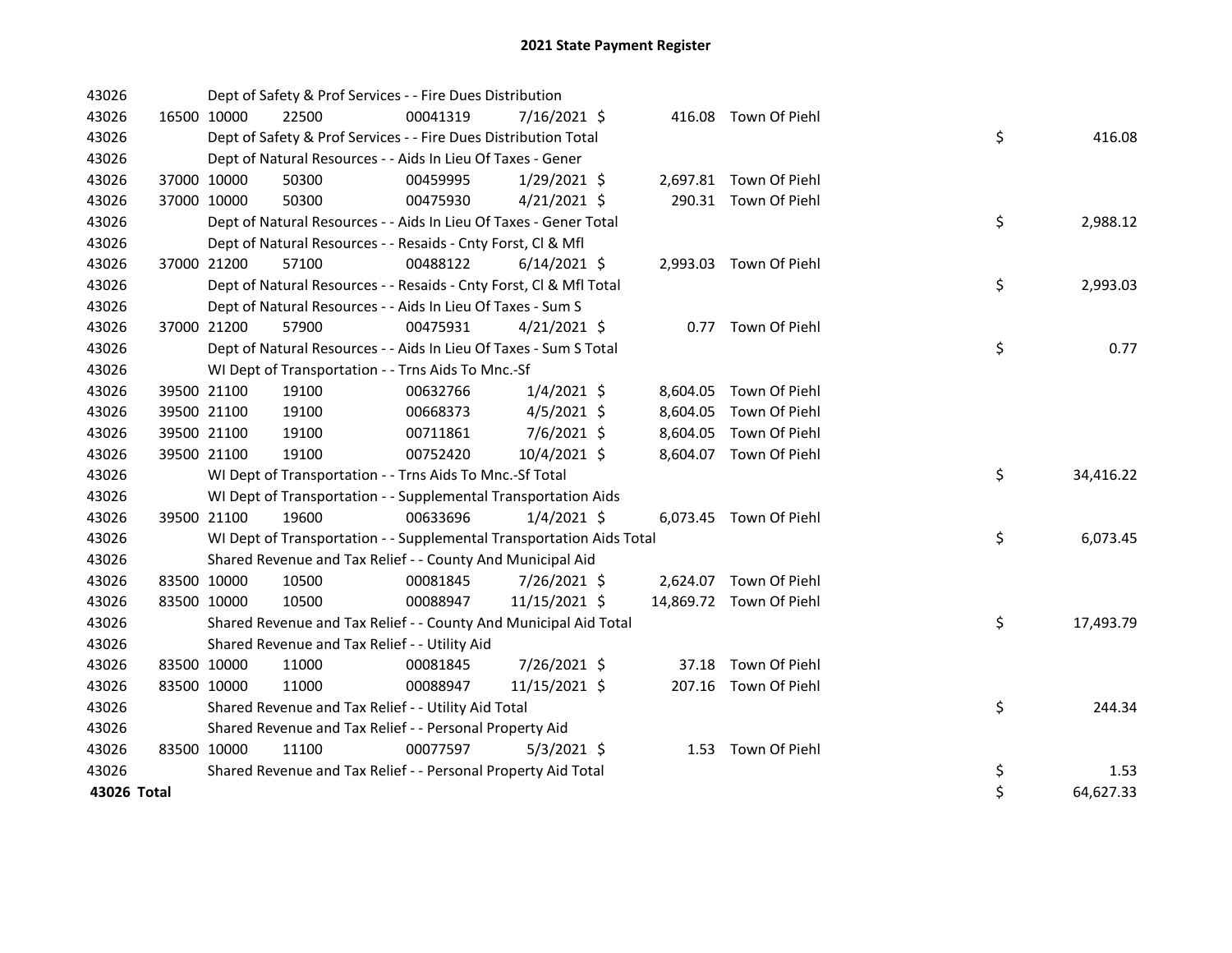| 43028       |       |             | Dept of Safety & Prof Services - - Fire Dues Distribution          |          |                |           |                              |    |            |
|-------------|-------|-------------|--------------------------------------------------------------------|----------|----------------|-----------|------------------------------|----|------------|
| 43028       |       | 16500 10000 | 22500                                                              | 00041320 | 7/16/2021 \$   |           | 10,679.56 Town Of Pine Lake  |    |            |
| 43028       |       |             | Dept of Safety & Prof Services - - Fire Dues Distribution Total    |          |                |           |                              | \$ | 10,679.56  |
| 43028       |       |             | Dept of Natural Resources - - Resaids - Cnty Forst, CI & Mfl       |          |                |           |                              |    |            |
| 43028       | 37000 | 21200       | 57100                                                              | 00488123 | $6/14/2021$ \$ |           | 1,943.88 Town Of Pine Lake   |    |            |
| 43028       |       |             | Dept of Natural Resources - - Resaids - Cnty Forst, Cl & Mfl Total |          |                |           |                              | \$ | 1,943.88   |
| 43028       |       |             | Dept of Natural Resources - - Rec & Resource Aids, Fed             |          |                |           |                              |    |            |
| 43028       |       | 37000 21200 | 58300                                                              | 00473838 | $4/19/2021$ \$ |           | 2,776.60 Town Of Pine Lake   |    |            |
| 43028       |       |             | Dept of Natural Resources - - Rec & Resource Aids, Fed Total       |          |                |           |                              | \$ | 2,776.60   |
| 43028       |       |             | WI Dept of Transportation - - Trns Aids To Mnc.-Sf                 |          |                |           |                              |    |            |
| 43028       |       | 39500 21100 | 19100                                                              | 00632767 | $1/4/2021$ \$  |           | 43,841.61 Town Of Pine Lake  |    |            |
| 43028       |       | 39500 21100 | 19100                                                              | 00668374 | $4/5/2021$ \$  |           | 43,841.61 Town Of Pine Lake  |    |            |
| 43028       |       | 39500 21100 | 19100                                                              | 00711862 | 7/6/2021 \$    |           | 43,841.61 Town Of Pine Lake  |    |            |
| 43028       |       | 39500 21100 | 19100                                                              | 00752421 | 10/4/2021 \$   |           | 43,841.61 Town Of Pine Lake  |    |            |
| 43028       |       |             | WI Dept of Transportation - - Trns Aids To Mnc.-Sf Total           |          |                |           |                              | \$ | 175,366.44 |
| 43028       |       |             | Department of Revenue - - Gifts And Grants                         |          |                |           |                              |    |            |
| 43028       |       | 56600 10000 | 12100                                                              | 00207183 | $6/25/2021$ \$ |           | 142,820.24 Town Of Pine Lake |    |            |
| 43028       |       |             | Department of Revenue - - Gifts And Grants Total                   |          |                |           |                              | \$ | 142,820.24 |
| 43028       |       |             | Shared Revenue and Tax Relief - - County And Municipal Aid         |          |                |           |                              |    |            |
| 43028       |       | 83500 10000 | 10500                                                              | 00081846 | 7/26/2021 \$   | 10,599.20 | Town Of Pine Lake            |    |            |
| 43028       |       | 83500 10000 | 10500                                                              | 00088948 | 11/15/2021 \$  |           | 60,062.14 Town Of Pine Lake  |    |            |
| 43028       |       |             | Shared Revenue and Tax Relief - - County And Municipal Aid Total   |          |                |           |                              | \$ | 70,661.34  |
| 43028       |       |             | Shared Revenue and Tax Relief - - Exempt Computer Aid              |          |                |           |                              |    |            |
| 43028       |       | 83500 10000 | 10900                                                              | 00084425 | 7/26/2021 \$   |           | 37.41 Town Of Pine Lake      |    |            |
| 43028       |       |             | Shared Revenue and Tax Relief - - Exempt Computer Aid Total        |          |                |           |                              | \$ | 37.41      |
| 43028       |       |             | Shared Revenue and Tax Relief - - Personal Property Aid            |          |                |           |                              |    |            |
| 43028       |       | 83500 10000 | 11100                                                              | 00077598 | $5/3/2021$ \$  | 735.43    | Town Of Pine Lake            |    |            |
| 43028       |       |             | Shared Revenue and Tax Relief - - Personal Property Aid Total      |          |                |           |                              | \$ | 735.43     |
| 43028 Total |       |             |                                                                    |          |                |           |                              | \$ | 405,020.90 |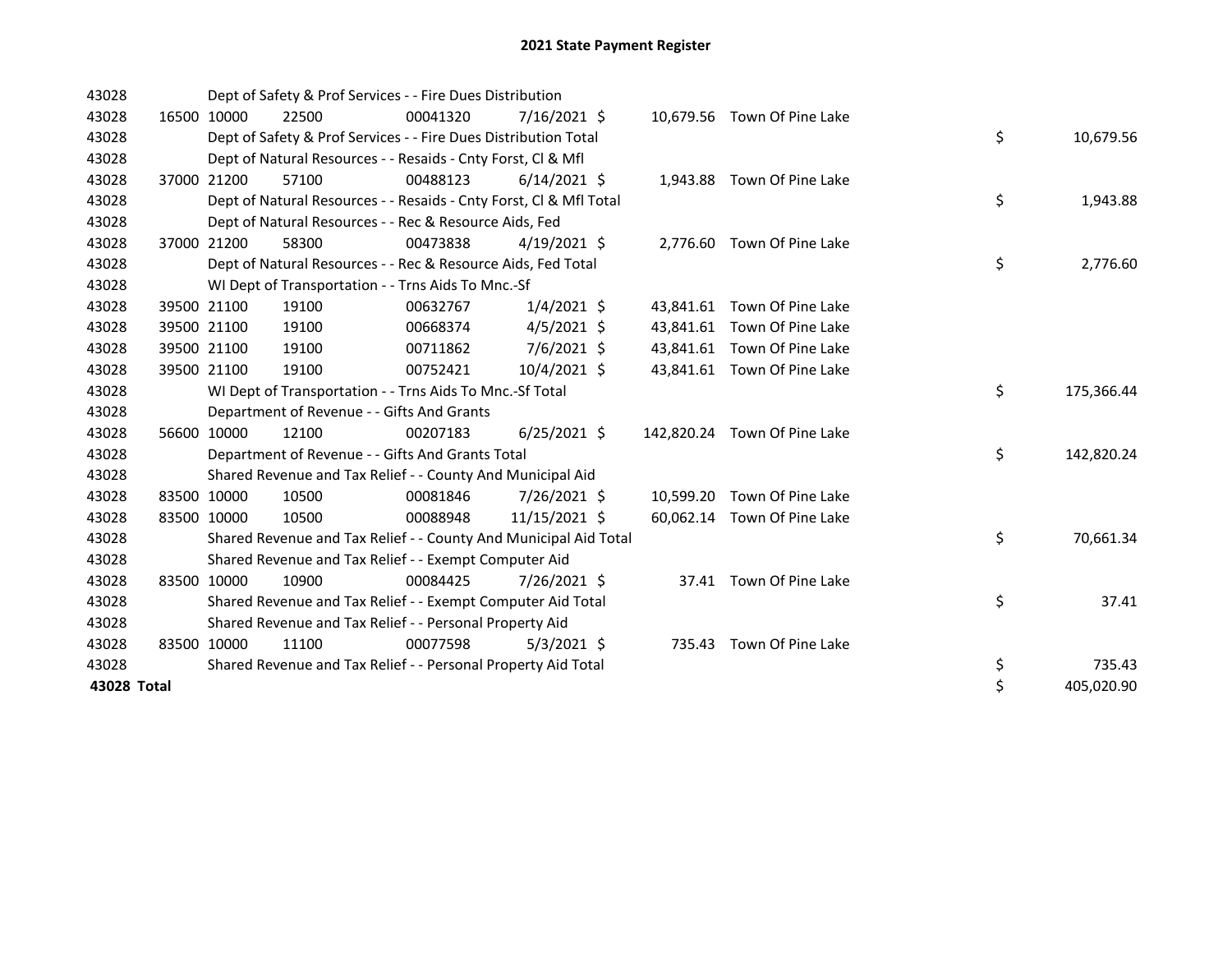| 43030       |             | Dept of Safety & Prof Services - - Fire Dues Distribution          |          |                |           |                            |    |            |
|-------------|-------------|--------------------------------------------------------------------|----------|----------------|-----------|----------------------------|----|------------|
| 43030       | 16500 10000 | 22500                                                              | 00041322 | $7/16/2021$ \$ |           | 3,070.84 Town Of Schoepke  |    |            |
| 43030       |             | Dept of Safety & Prof Services - - Fire Dues Distribution Total    |          |                |           |                            | \$ | 3,070.84   |
| 43030       |             | Dept of Natural Resources - - Aids In Lieu Of Taxes - Gener        |          |                |           |                            |    |            |
| 43030       | 37000 10000 | 50300                                                              | 00459982 | $1/29/2021$ \$ |           | 46.22 Town Of Schoepke     |    |            |
| 43030       |             | Dept of Natural Resources - - Aids In Lieu Of Taxes - Gener Total  |          |                |           |                            | \$ | 46.22      |
| 43030       |             | Dept of Natural Resources - - Resaids - Cnty Forst, CI & Mfl       |          |                |           |                            |    |            |
| 43030       | 37000 21200 | 57100                                                              | 00488124 | $6/14/2021$ \$ |           | 3,426.74 Town Of Schoepke  |    |            |
| 43030       |             | Dept of Natural Resources - - Resaids - Cnty Forst, Cl & Mfl Total |          |                |           |                            | \$ | 3,426.74   |
| 43030       |             | Dept of Natural Resources - - Aids In Lieu Of Taxes - Sum S        |          |                |           |                            |    |            |
| 43030       | 37000 21200 | 57900                                                              | 00475842 | $4/21/2021$ \$ |           | 1.50 Town Of Schoepke      |    |            |
| 43030       |             | Dept of Natural Resources - - Aids In Lieu Of Taxes - Sum S Total  |          |                |           |                            | \$ | 1.50       |
| 43030       |             | WI Dept of Transportation - - Trns Aids To Mnc.-Sf                 |          |                |           |                            |    |            |
| 43030       | 39500 21100 | 19100                                                              | 00632768 | $1/4/2021$ \$  |           | 20,150.19 Town Of Schoepke |    |            |
| 43030       | 39500 21100 | 19100                                                              | 00668375 | $4/5/2021$ \$  |           | 20,150.19 Town Of Schoepke |    |            |
| 43030       | 39500 21100 | 19100                                                              | 00711863 | 7/6/2021 \$    | 20,150.19 | Town Of Schoepke           |    |            |
| 43030       | 39500 21100 | 19100                                                              | 00752422 | 10/4/2021 \$   |           | 20,150.19 Town Of Schoepke |    |            |
| 43030       |             | WI Dept of Transportation - - Trns Aids To Mnc.-Sf Total           |          |                |           |                            | \$ | 80,600.76  |
| 43030       |             | Department of Revenue - - Gifts And Grants                         |          |                |           |                            |    |            |
| 43030       | 56600 10000 | 12100                                                              | 00207184 | $6/25/2021$ \$ |           | 20,201.03 Town Of Schoepke |    |            |
| 43030       |             | Department of Revenue - - Gifts And Grants Total                   |          |                |           |                            | \$ | 20,201.03  |
| 43030       |             | Shared Revenue and Tax Relief - - County And Municipal Aid         |          |                |           |                            |    |            |
| 43030       | 83500 10000 | 10500                                                              | 00081847 | 7/26/2021 \$   |           | 897.55 Town Of Schoepke    |    |            |
| 43030       | 83500 10000 | 10500                                                              | 00088949 | 11/15/2021 \$  |           | 5,086.13 Town Of Schoepke  |    |            |
| 43030       |             | Shared Revenue and Tax Relief - - County And Municipal Aid Total   |          |                |           |                            | \$ | 5,983.68   |
| 43030       |             | Shared Revenue and Tax Relief - - Exempt Computer Aid              |          |                |           |                            |    |            |
| 43030       | 83500 10000 | 10900                                                              | 00084426 | 7/26/2021 \$   |           | 7.27 Town Of Schoepke      |    |            |
| 43030       |             | Shared Revenue and Tax Relief - - Exempt Computer Aid Total        |          |                |           |                            | \$ | 7.27       |
| 43030       |             | Shared Revenue and Tax Relief - - Personal Property Aid            |          |                |           |                            |    |            |
| 43030       | 83500 10000 | 11100                                                              | 00077599 | $5/3/2021$ \$  |           | 139.64 Town Of Schoepke    |    |            |
| 43030       |             | Shared Revenue and Tax Relief - - Personal Property Aid Total      |          |                |           |                            | \$ | 139.64     |
| 43030 Total |             |                                                                    |          |                |           |                            | \$ | 113,477.68 |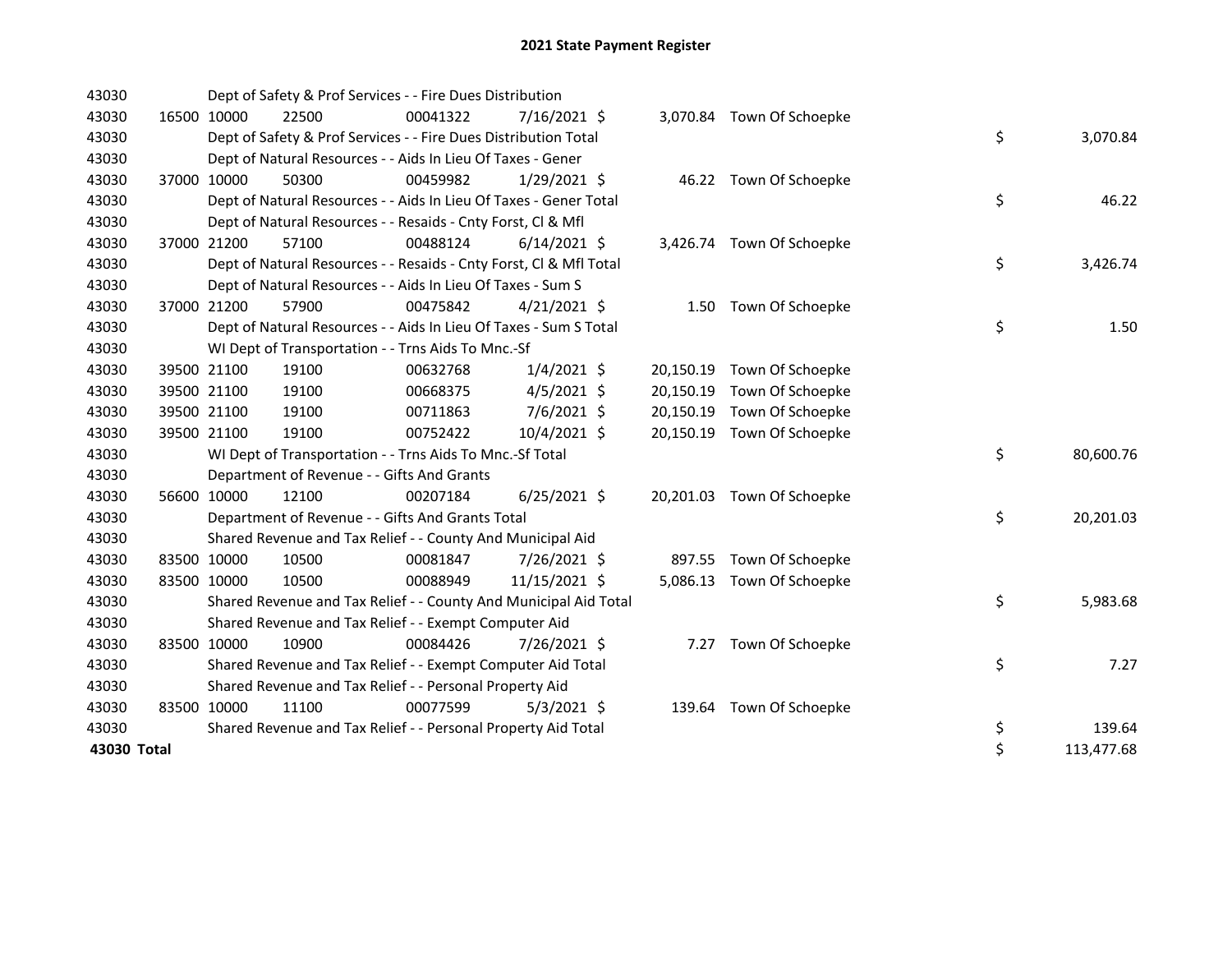| 43032       |             | Dept of Safety & Prof Services - - Fire Dues Distribution           |          |                |  |                          |    |            |
|-------------|-------------|---------------------------------------------------------------------|----------|----------------|--|--------------------------|----|------------|
| 43032       | 16500 10000 | 22500                                                               | 00041323 | 7/16/2021 \$   |  | 2,609.06 Town Of Stella  |    |            |
| 43032       |             | Dept of Safety & Prof Services - - Fire Dues Distribution Total     |          |                |  |                          | \$ | 2,609.06   |
| 43032       |             | Dept of Natural Resources - - Seg Earned                            |          |                |  |                          |    |            |
| 43032       | 37000 21200 | 100SE                                                               | 00474012 | $4/15/2021$ \$ |  | 232.14 Town Of Stella    |    |            |
| 43032       |             | Dept of Natural Resources - - Seg Earned Total                      |          |                |  |                          | \$ | 232.14     |
| 43032       |             | Dept of Natural Resources - - Resaids - Cnty Forst, Cl & Mfl        |          |                |  |                          |    |            |
| 43032       | 37000 21200 | 57100                                                               | 00488125 | $6/14/2021$ \$ |  | 1,339.33 Town Of Stella  |    |            |
| 43032       |             | Dept of Natural Resources - - Resaids - Cnty Forst, Cl & Mfl Total  |          |                |  |                          | \$ | 1,339.33   |
| 43032       |             | Dept of Natural Resources - - Aids In Lieu Of Taxes - Sum S         |          |                |  |                          |    |            |
| 43032       | 37000 21200 | 57900                                                               | 00476912 | $4/21/2021$ \$ |  | 1.32 Town Of Stella      |    |            |
| 43032       |             | Dept of Natural Resources - - Aids In Lieu Of Taxes - Sum S Total   |          |                |  |                          | \$ | 1.32       |
| 43032       |             | WI Dept of Transportation - - Trns Aids To Mnc.-Sf                  |          |                |  |                          |    |            |
| 43032       | 39500 21100 | 19100                                                               | 00632769 | $1/4/2021$ \$  |  | 25,623.00 Town Of Stella |    |            |
| 43032       | 39500 21100 | 19100                                                               | 00668376 | $4/5/2021$ \$  |  | 25,623.00 Town Of Stella |    |            |
| 43032       | 39500 21100 | 19100                                                               | 00711864 | 7/6/2021 \$    |  | 25,623.00 Town Of Stella |    |            |
| 43032       | 39500 21100 | 19100                                                               | 00752423 | 10/4/2021 \$   |  | 25,623.00 Town Of Stella |    |            |
| 43032       |             | WI Dept of Transportation - - Trns Aids To Mnc.-Sf Total            |          |                |  |                          | \$ | 102,492.00 |
| 43032       |             | Department of Revenue - - Gifts And Grants                          |          |                |  |                          |    |            |
| 43032       | 56600 10000 | 12100                                                               | 00207185 | $6/25/2021$ \$ |  | 33,755.61 Town Of Stella |    |            |
| 43032       |             | Department of Revenue - - Gifts And Grants Total                    |          |                |  |                          | \$ | 33,755.61  |
| 43032       |             | Shared Revenue and Tax Relief - - County And Municipal Aid          |          |                |  |                          |    |            |
| 43032       | 83500 10000 | 10500                                                               | 00081848 | 7/26/2021 \$   |  | 1,256.74 Town Of Stella  |    |            |
| 43032       | 83500 10000 | 10500                                                               | 00088950 | 11/15/2021 \$  |  | 7,121.51 Town Of Stella  |    |            |
| 43032       |             | Shared Revenue and Tax Relief - - County And Municipal Aid Total    |          |                |  |                          | \$ | 8,378.25   |
| 43032       |             | Shared Revenue and Tax Relief - - Exempt Computer Aid               |          |                |  |                          |    |            |
| 43032       | 83500 10000 | 10900                                                               | 00084427 | 7/26/2021 \$   |  | 34.30 Town Of Stella     |    |            |
| 43032       |             | Shared Revenue and Tax Relief - - Exempt Computer Aid Total         |          |                |  |                          | \$ | 34.30      |
| 43032       |             | Shared Revenue and Tax Relief - - Personal Property Aid             |          |                |  |                          |    |            |
| 43032       | 83500 10000 | 11100                                                               | 00077600 | $5/3/2021$ \$  |  | 2,036.77 Town Of Stella  |    |            |
| 43032       |             | Shared Revenue and Tax Relief - - Personal Property Aid Total       |          |                |  |                          | \$ | 2,036.77   |
| 43032       |             | Shared Revenue and Tax Relief - - Payments For Municipal Svcs       |          |                |  |                          |    |            |
| 43032       | 83500 10000 | 50100                                                               | 00073717 | $2/1/2021$ \$  |  | 58.86 Town Of Stella     |    |            |
| 43032       |             | Shared Revenue and Tax Relief - - Payments For Municipal Svcs Total |          |                |  |                          | \$ | 58.86      |
| 43032 Total |             |                                                                     |          |                |  |                          | \$ | 150,937.64 |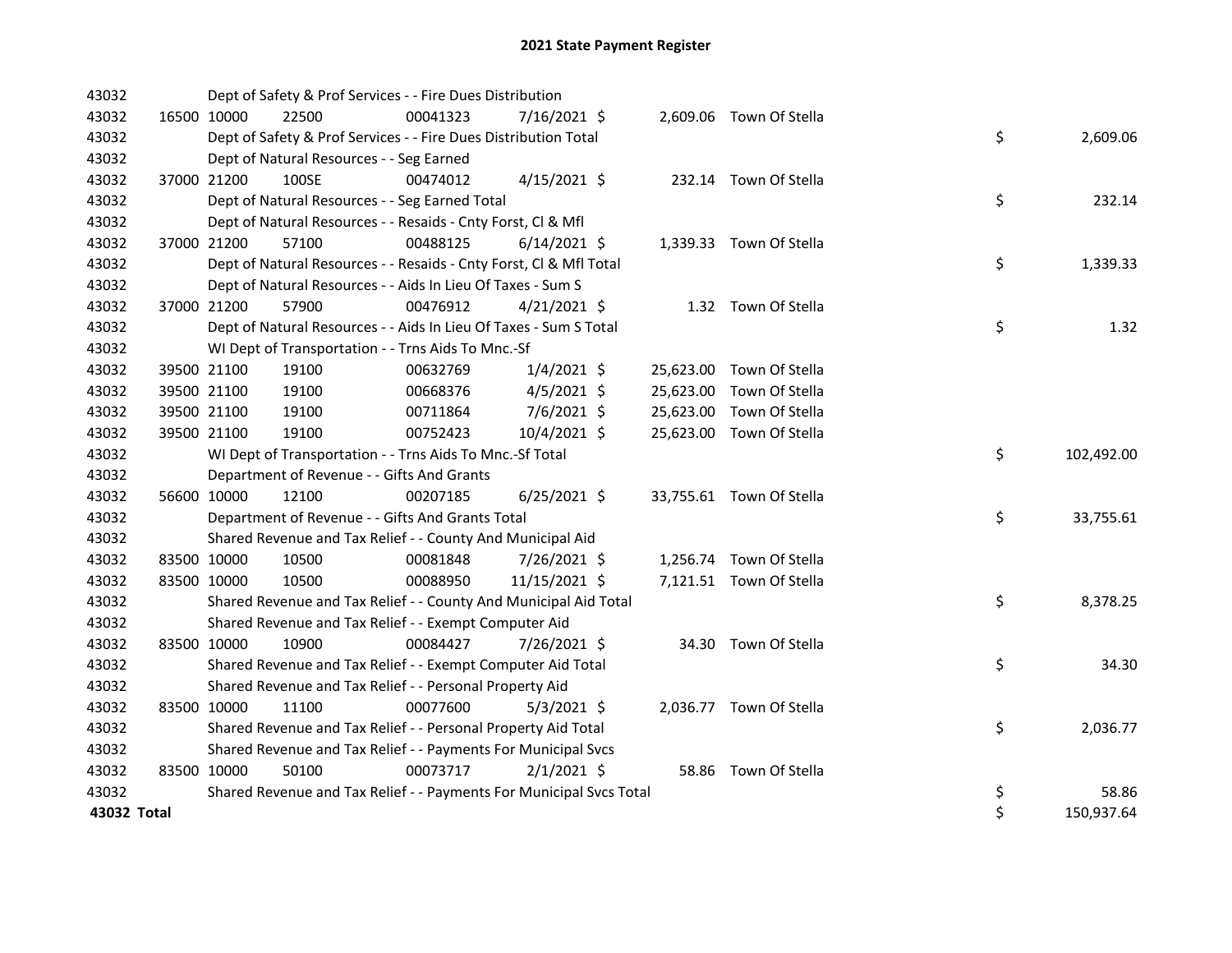| 43034 |             | Dept of Safety & Prof Services - - Fire Dues Distribution          |          |                |          |                              |    |            |
|-------|-------------|--------------------------------------------------------------------|----------|----------------|----------|------------------------------|----|------------|
| 43034 | 16500 10000 | 22500                                                              | 00041324 | 7/16/2021 \$   |          | 11,388.88 Town Of Sugar Camp |    |            |
| 43034 |             | Dept of Safety & Prof Services - - Fire Dues Distribution Total    |          |                |          |                              | \$ | 11,388.88  |
| 43034 |             | Dept of Natural Resources - - Aids In Lieu Of Taxes - Gener        |          |                |          |                              |    |            |
| 43034 | 37000 10000 | 50300                                                              | 00459946 | 1/29/2021 \$   |          | 26,016.55 Town Of Sugar Camp |    |            |
| 43034 | 37000 10000 | 50300                                                              | 00459947 | $1/29/2021$ \$ | 2,573.70 | Town Of Sugar Camp           |    |            |
| 43034 | 37000 10000 | 50300                                                              | 00475412 | $4/21/2021$ \$ |          | 4.55 Town Of Sugar Camp      |    |            |
| 43034 | 37000 10000 | 50300                                                              | 00475414 | $4/21/2021$ \$ | 51.04    | Town Of Sugar Camp           |    |            |
| 43034 |             | Dept of Natural Resources - - Aids In Lieu Of Taxes - Gener Total  |          |                |          |                              | \$ | 28,645.84  |
| 43034 |             | Dept of Natural Resources - - Seg Earned                           |          |                |          |                              |    |            |
| 43034 | 37000 21200 | 100SE                                                              | 00456038 | $1/12/2021$ \$ |          | 7,761.20 Town Of Sugar Camp  |    |            |
| 43034 | 37000 21200 | 100SE                                                              | 00497495 | 7/15/2021 \$   |          | 7,281.07 Town Of Sugar Camp  |    |            |
| 43034 | 37000 21200 | 100SE                                                              | 00514578 | 10/12/2021 \$  |          | 9,299.74 Town Of Sugar Camp  |    |            |
| 43034 |             | Dept of Natural Resources - - Seg Earned Total                     |          |                |          |                              | \$ | 24,342.01  |
| 43034 |             | Dept of Natural Resources - - Resaids - Fire Suppress Grant        |          |                |          |                              |    |            |
| 43034 | 37000 21200 | 54500                                                              | 00478764 | $5/6/2021$ \$  |          | 3,108.57 Town Of Sugar Camp  |    |            |
| 43034 |             | Dept of Natural Resources - - Resaids - Fire Suppress Grant Total  |          |                |          |                              | \$ | 3,108.57   |
| 43034 |             | Dept of Natural Resources - - Resaids - Cnty Forst, Cl & Mfl       |          |                |          |                              |    |            |
| 43034 | 37000 21200 | 57100                                                              | 00488126 | $6/14/2021$ \$ |          | 2,039.18 Town Of Sugar Camp  |    |            |
| 43034 |             | Dept of Natural Resources - - Resaids - Cnty Forst, Cl & Mfl Total |          |                |          |                              | \$ | 2,039.18   |
| 43034 |             | Dept of Natural Resources - - Aids In Lieu Of Taxes - Sum S        |          |                |          |                              |    |            |
| 43034 | 37000 21200 | 57900                                                              | 00475413 | $4/21/2021$ \$ |          | 105.60 Town Of Sugar Camp    |    |            |
| 43034 | 37000 21200 | 57900                                                              | 00475415 | $4/21/2021$ \$ |          | 8,646.13 Town Of Sugar Camp  |    |            |
| 43034 |             | Dept of Natural Resources - - Aids In Lieu Of Taxes - Sum S Total  |          |                |          |                              | \$ | 8,751.73   |
| 43034 |             | WI Dept of Transportation - - Trns Aids To Mnc.-Sf                 |          |                |          |                              |    |            |
| 43034 | 39500 21100 | 19100                                                              | 00632770 | $1/4/2021$ \$  |          | 47,836.17 Town Of Sugar Camp |    |            |
| 43034 | 39500 21100 | 19100                                                              | 00668377 | $4/5/2021$ \$  |          | 47,836.17 Town Of Sugar Camp |    |            |
| 43034 | 39500 21100 | 19100                                                              | 00711865 | $7/6/2021$ \$  |          | 47,836.17 Town Of Sugar Camp |    |            |
| 43034 | 39500 21100 | 19100                                                              | 00752424 | 10/4/2021 \$   |          | 47,836.17 Town Of Sugar Camp |    |            |
| 43034 |             | WI Dept of Transportation - - Trns Aids To Mnc.-Sf Total           |          |                |          |                              | \$ | 191,344.68 |
| 43034 |             | Commissioners of Public Lands - - General Program Operations       |          |                |          |                              |    |            |
| 43034 | 50700 10000 | 10100                                                              | 00003512 | $1/29/2021$ \$ |          | 1,228.40 Town Of Sugar Camp  |    |            |
| 43034 |             | Commissioners of Public Lands - - General Program Operations Total |          |                |          |                              | \$ | 1,228.40   |
| 43034 |             | Elections Commission - - General Program Ops, GPR                  |          |                |          |                              |    |            |
| 43034 | 51000 10000 | 10100                                                              | 00005155 | $1/8/2021$ \$  |          | 488.90 Town Of Sugar Camp    |    |            |
| 43034 |             | Elections Commission - - General Program Ops, GPR Total            |          |                |          |                              | \$ | 488.90     |
| 43034 |             | Department of Revenue - - Gifts And Grants                         |          |                |          |                              |    |            |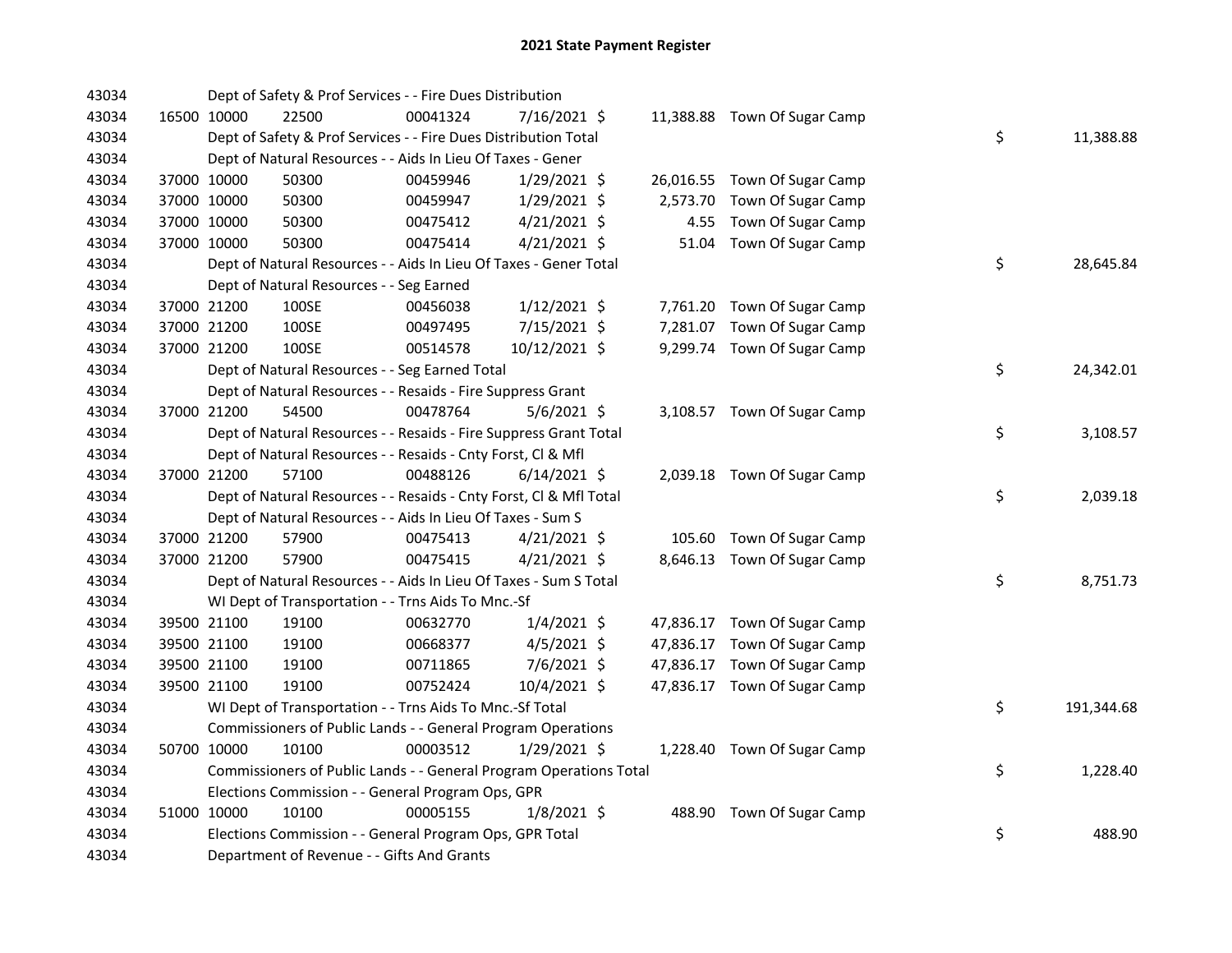| 43034       | 56600 | 10000       | 12100 | 00207186                                                         | $6/25/2021$ \$ | 85,618.88 | Town Of Sugar Camp |            |
|-------------|-------|-------------|-------|------------------------------------------------------------------|----------------|-----------|--------------------|------------|
| 43034       |       |             |       | Department of Revenue - - Gifts And Grants Total                 |                |           |                    | 85,618.88  |
| 43034       |       |             |       | Shared Revenue and Tax Relief - - County And Municipal Aid       |                |           |                    |            |
| 43034       |       | 83500 10000 | 10500 | 00081849                                                         | 7/26/2021 \$   | 4.107.77  | Town Of Sugar Camp |            |
| 43034       |       | 83500 10000 | 10500 | 00088951                                                         | 11/15/2021 \$  | 23,277.35 | Town Of Sugar Camp |            |
| 43034       |       |             |       | Shared Revenue and Tax Relief - - County And Municipal Aid Total |                |           |                    | 27,385.12  |
| 43034       |       |             |       | Shared Revenue and Tax Relief - - Exempt Computer Aid            |                |           |                    |            |
| 43034       |       | 83500 10000 | 10900 | 00084428                                                         | 7/26/2021 \$   | 68.59     | Town Of Sugar Camp |            |
| 43034       |       |             |       | Shared Revenue and Tax Relief - - Exempt Computer Aid Total      |                |           |                    | 68.59      |
| 43034       |       |             |       | Shared Revenue and Tax Relief - - Personal Property Aid          |                |           |                    |            |
| 43034       | 83500 | 10000       | 11100 | 00077601                                                         | $5/3/2021$ \$  | 5.215.95  | Town Of Sugar Camp |            |
| 43034       |       |             |       | Shared Revenue and Tax Relief - - Personal Property Aid Total    |                |           |                    | 5,215.95   |
| 43034 Total |       |             |       |                                                                  |                |           |                    | 389,626.73 |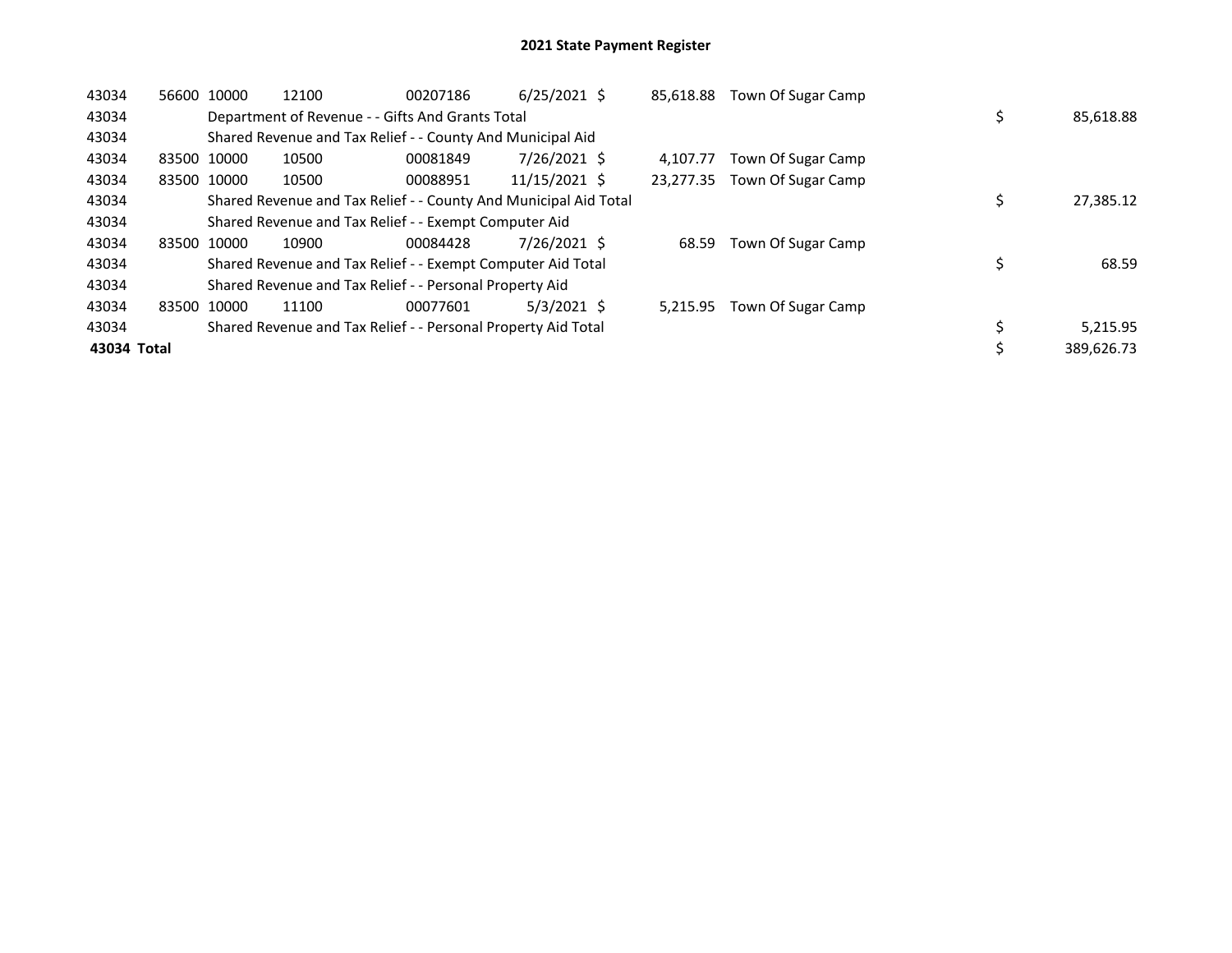| 43036 |             | Dept of Safety & Prof Services - - Fire Dues Distribution          |          |                |  |                               |    |            |
|-------|-------------|--------------------------------------------------------------------|----------|----------------|--|-------------------------------|----|------------|
| 43036 | 16500 10000 | 22500                                                              | 00041325 | 7/16/2021 \$   |  | 22,451.16 Town of Three Lakes |    |            |
| 43036 |             | Dept of Safety & Prof Services - - Fire Dues Distribution Total    |          |                |  |                               | \$ | 22,451.16  |
| 43036 |             | Dept of Natural Resources - - Aids In Lieu Of Taxes - Gener        |          |                |  |                               |    |            |
| 43036 | 37000 10000 | 50300                                                              | 00460051 | $1/29/2021$ \$ |  | 5,009.45 Town of Three Lakes  |    |            |
| 43036 | 37000 10000 | 50300                                                              | 00476492 | $4/21/2021$ \$ |  | 488.72 Town of Three Lakes    |    |            |
| 43036 | 37000 10000 | 50300                                                              | 00476494 | $4/21/2021$ \$ |  | 125.72 Town of Three Lakes    |    |            |
| 43036 |             | Dept of Natural Resources - - Aids In Lieu Of Taxes - Gener Total  |          |                |  |                               | \$ | 5,623.89   |
| 43036 |             | Dept of Natural Resources - - Gen Program Ops-State Funds          |          |                |  |                               |    |            |
| 43036 | 37000 21200 | 16100                                                              | 00509014 | 10/7/2021 \$   |  | 394.23 Town of Three Lakes    |    |            |
| 43036 |             | Dept of Natural Resources - - Gen Program Ops-State Funds Total    |          |                |  |                               | \$ | 394.23     |
| 43036 |             | Dept of Natural Resources - - GPO -Federal Funds                   |          |                |  |                               |    |            |
| 43036 | 37000 21200 | 38100                                                              | 00466893 | 3/12/2021 \$   |  | 1,160.53 Town of Three Lakes  |    |            |
| 43036 |             | Dept of Natural Resources - - GPO -Federal Funds Total             |          |                |  |                               | \$ | 1,160.53   |
| 43036 |             | Dept of Natural Resources - - Enf A - Boating Enforcement          |          |                |  |                               |    |            |
| 43036 | 37000 21200 | 55000                                                              | 00466893 | $3/12/2021$ \$ |  | 2,390.75 Town of Three Lakes  |    |            |
| 43036 |             | Dept of Natural Resources - - Enf A - Boating Enforcement Total    |          |                |  |                               | \$ | 2,390.75   |
| 43036 |             | Dept of Natural Resources - - Resaids - Cnty Forst, Cl & Mfl       |          |                |  |                               |    |            |
| 43036 | 37000 21200 | 57100                                                              | 00488127 | $6/14/2021$ \$ |  | 1,207.05 Town of Three Lakes  |    |            |
| 43036 |             | Dept of Natural Resources - - Resaids - Cnty Forst, Cl & Mfl Total |          |                |  |                               | \$ | 1,207.05   |
| 43036 |             | Dept of Natural Resources - - Aids In Lieu Of Taxes - Sum S        |          |                |  |                               |    |            |
| 43036 | 37000 21200 | 57900                                                              | 00476491 | $4/21/2021$ \$ |  | 5.63 Town of Three Lakes      |    |            |
| 43036 | 37000 21200 | 57900                                                              | 00476493 | $4/21/2021$ \$ |  | 1,775.53 Town of Three Lakes  |    |            |
| 43036 | 37000 21200 | 57900                                                              | 00476495 | $4/21/2021$ \$ |  | 59.22 Town of Three Lakes     |    |            |
| 43036 |             | Dept of Natural Resources - - Aids In Lieu Of Taxes - Sum S Total  |          |                |  |                               | \$ | 1,840.38   |
| 43036 |             | Dept of Natural Resources - - Resaids - Pymt In Lieu Tax Fed       |          |                |  |                               |    |            |
| 43036 | 37000 21200 | 58400                                                              | 00510822 | $9/28/2021$ \$ |  | 25,162.86 Town of Three Lakes |    |            |
| 43036 |             | Dept of Natural Resources - - Resaids - Pymt In Lieu Tax Fed Total |          |                |  |                               | \$ | 25,162.86  |
| 43036 |             | Dept of Natural Resources - - Fin Asst For Responsible Units       |          |                |  |                               |    |            |
| 43036 | 37000 27400 | 67000                                                              | 00483171 | $5/21/2021$ \$ |  | 8,070.09 Town of Three Lakes  |    |            |
| 43036 |             | Dept of Natural Resources - - Fin Asst For Responsible Units Total |          |                |  |                               | \$ | 8,070.09   |
| 43036 |             | WI Dept of Transportation - - Trns Aids To Mnc.-Sf                 |          |                |  |                               |    |            |
| 43036 | 39500 21100 | 19100                                                              | 00632771 | $1/4/2021$ \$  |  | 84,943.53 Town of Three Lakes |    |            |
| 43036 | 39500 21100 | 19100                                                              | 00668378 | $4/5/2021$ \$  |  | 84,943.53 Town of Three Lakes |    |            |
| 43036 | 39500 21100 | 19100                                                              | 00711866 | 7/6/2021 \$    |  | 84,943.53 Town of Three Lakes |    |            |
| 43036 | 39500 21100 | 19100                                                              | 00752425 | 10/4/2021 \$   |  | 84,943.53 Town of Three Lakes |    |            |
| 43036 |             | WI Dept of Transportation - - Trns Aids To Mnc.-Sf Total           |          |                |  |                               | \$ | 339,774.12 |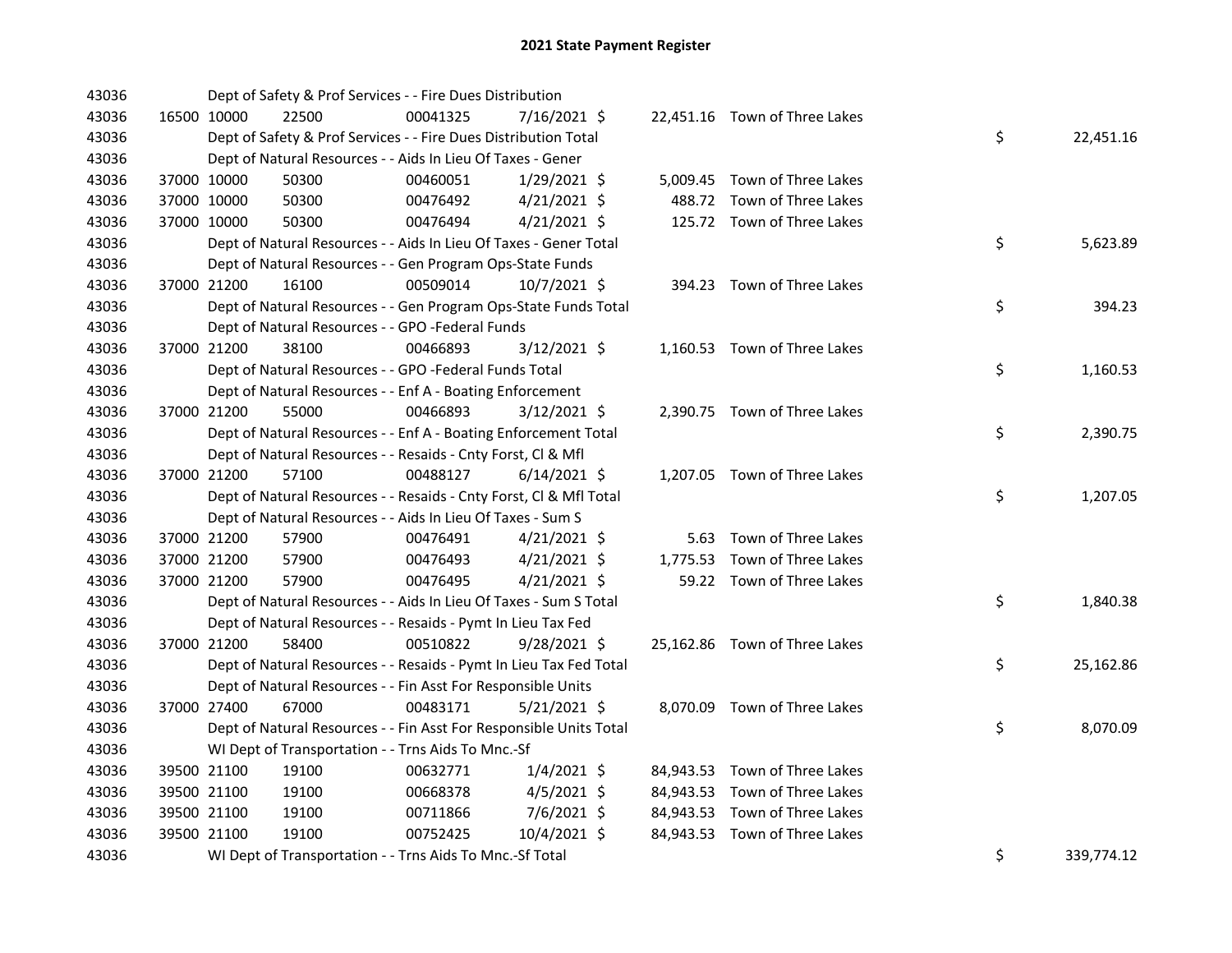| 43036       |       |             | Department of Justice - - Officer training reimbursement         |          |                 |            |                              |    |            |
|-------------|-------|-------------|------------------------------------------------------------------|----------|-----------------|------------|------------------------------|----|------------|
| 43036       |       | 45500 10000 | 21400                                                            | 00105918 | 11/24/2021 \$   | 960.00     | Town of Three Lakes          |    |            |
| 43036       |       |             | Department of Justice - - Officer training reimbursement Total   |          |                 |            |                              | \$ | 960.00     |
| 43036       |       |             | Department of Revenue - - Gifts And Grants                       |          |                 |            |                              |    |            |
| 43036       |       | 56600 10000 | 12100                                                            | 00207187 | $6/25/2021$ \$  | 110,634.66 | Town of Three Lakes          |    |            |
| 43036       |       |             | Department of Revenue - - Gifts And Grants Total                 |          |                 |            |                              | \$ | 110,634.66 |
| 43036       |       |             | Shared Revenue and Tax Relief - - County And Municipal Aid       |          |                 |            |                              |    |            |
| 43036       |       | 83500 10000 | 10500                                                            | 00081850 | 7/26/2021 \$    | 5,599.35   | Town of Three Lakes          |    |            |
| 43036       | 83500 | 10000       | 10500                                                            | 00088952 | 11/15/2021 \$   | 31,729.64  | Town of Three Lakes          |    |            |
| 43036       |       |             | Shared Revenue and Tax Relief - - County And Municipal Aid Total |          |                 |            |                              | \$ | 37,328.99  |
| 43036       |       |             | Shared Revenue and Tax Relief - - Exempt Computer Aid            |          |                 |            |                              |    |            |
| 43036       |       | 83500 10000 | 10900                                                            | 00084429 | 7/26/2021 \$    |            | 358.54 Town of Three Lakes   |    |            |
| 43036       |       |             | Shared Revenue and Tax Relief - - Exempt Computer Aid Total      |          |                 |            |                              | \$ | 358.54     |
| 43036       |       |             | Shared Revenue and Tax Relief - - Utility Aid                    |          |                 |            |                              |    |            |
| 43036       |       | 83500 10000 | 11000                                                            | 00081850 | $7/26/2021$ \$  | 1,607.78   | Town of Three Lakes          |    |            |
| 43036       |       | 83500 10000 | 11000                                                            | 00088952 | $11/15/2021$ \$ |            | 8,450.76 Town of Three Lakes |    |            |
| 43036       |       |             | Shared Revenue and Tax Relief - - Utility Aid Total              |          |                 |            |                              | \$ | 10,058.54  |
| 43036       |       |             | Shared Revenue and Tax Relief - - Personal Property Aid          |          |                 |            |                              |    |            |
| 43036       |       | 83500 10000 | 11100                                                            | 00077602 | $5/3/2021$ \$   | 2,050.68   | Town of Three Lakes          |    |            |
| 43036       |       |             | Shared Revenue and Tax Relief - - Personal Property Aid Total    |          |                 |            |                              | \$ | 2,050.68   |
| 43036 Total |       |             |                                                                  |          |                 |            |                              | \$ | 569,466.47 |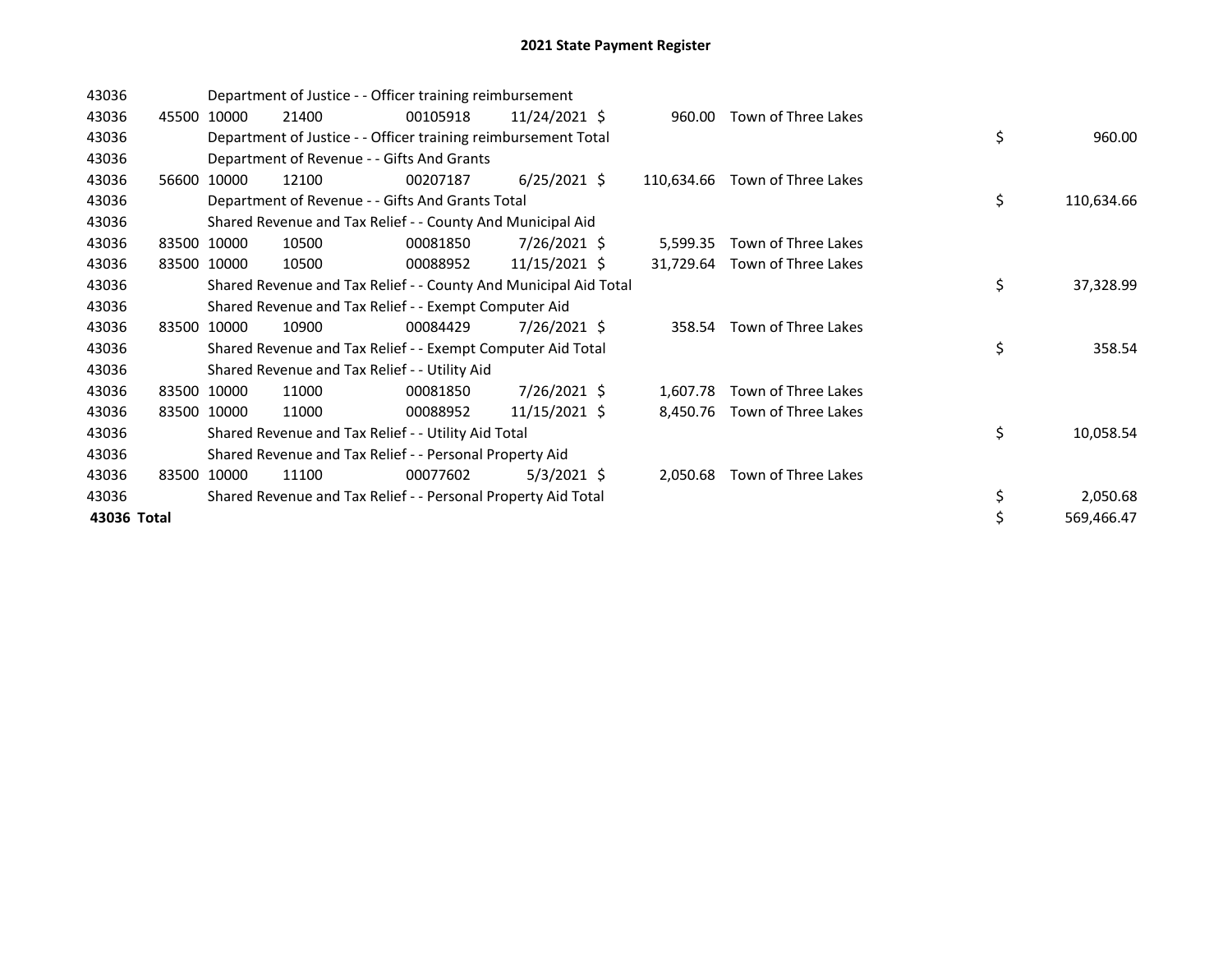| 43038 |             |             | Dept of Safety & Prof Services - - Fire Dues Distribution          |          |                |  |                             |    |            |
|-------|-------------|-------------|--------------------------------------------------------------------|----------|----------------|--|-----------------------------|----|------------|
| 43038 |             | 16500 10000 | 22500                                                              | 00041326 | 7/16/2021 \$   |  | 4,908.79 Town Of Woodboro   |    |            |
| 43038 |             |             | Dept of Safety & Prof Services - - Fire Dues Distribution Total    |          |                |  |                             | \$ | 4,908.79   |
| 43038 |             |             | Dept of Natural Resources - - Aids In Lieu Of Taxes - Gener        |          |                |  |                             |    |            |
| 43038 | 37000 10000 |             | 50300                                                              | 00459933 | $1/29/2021$ \$ |  | 86,251.26 Town Of Woodboro  |    |            |
| 43038 |             |             | Dept of Natural Resources - - Aids In Lieu Of Taxes - Gener Total  |          |                |  |                             | \$ | 86,251.26  |
| 43038 |             |             | Dept of Natural Resources - - Seg Earned                           |          |                |  |                             |    |            |
| 43038 | 37000 21200 |             | 100SE                                                              | 00497496 | 7/15/2021 \$   |  | 22,600.55 Town Of Woodboro  |    |            |
| 43038 |             |             | Dept of Natural Resources - - Seg Earned Total                     |          |                |  |                             | \$ | 22,600.55  |
| 43038 |             |             | Dept of Natural Resources - - Resaids - Cnty Forst, Cl & Mfl       |          |                |  |                             |    |            |
| 43038 |             | 37000 21200 | 57100                                                              | 00488128 | $6/14/2021$ \$ |  | 2,927.36 Town Of Woodboro   |    |            |
| 43038 |             |             | Dept of Natural Resources - - Resaids - Cnty Forst, Cl & Mfl Total |          |                |  |                             | \$ | 2,927.36   |
| 43038 |             |             | Dept of Natural Resources - - Ra- Atv Project Aids                 |          |                |  |                             |    |            |
| 43038 |             | 37000 21200 | 57700                                                              | 00466018 | $3/5/2021$ \$  |  | 127,365.00 Town Of Woodboro |    |            |
| 43038 |             |             | Dept of Natural Resources - - Ra- Atv Project Aids Total           |          |                |  |                             | \$ | 127,365.00 |
| 43038 |             |             | Dept of Natural Resources - - Aids In Lieu Of Taxes - Sum S        |          |                |  |                             |    |            |
| 43038 |             | 37000 21200 | 57900                                                              | 00475240 | $4/21/2021$ \$ |  | 4.51 Town Of Woodboro       |    |            |
| 43038 |             |             | Dept of Natural Resources - - Aids In Lieu Of Taxes - Sum S Total  |          |                |  |                             | \$ | 4.51       |
| 43038 |             |             | WI Dept of Transportation - - Trns Aids To Mnc.-Sf                 |          |                |  |                             |    |            |
| 43038 |             | 39500 21100 | 19100                                                              | 00632772 | $1/4/2021$ \$  |  | 31,792.23 Town Of Woodboro  |    |            |
| 43038 |             | 39500 21100 | 19100                                                              | 00668379 | $4/5/2021$ \$  |  | 31,792.23 Town Of Woodboro  |    |            |
| 43038 |             | 39500 21100 | 19100                                                              | 00711867 | 7/6/2021 \$    |  | 31,792.23 Town Of Woodboro  |    |            |
| 43038 |             | 39500 21100 | 19100                                                              | 00752426 | 10/4/2021 \$   |  | 31,792.23 Town Of Woodboro  |    |            |
| 43038 |             |             | WI Dept of Transportation - - Trns Aids To Mnc.-Sf Total           |          |                |  |                             | \$ | 127,168.92 |
| 43038 |             |             | WI Dept of Transportation - - Loc Rd Imp Prg St Fd                 |          |                |  |                             |    |            |
| 43038 |             | 39500 21100 | 27800                                                              | 00735840 | $8/17/2021$ \$ |  | 25,810.35 Town Of Woodboro  |    |            |
| 43038 |             |             | WI Dept of Transportation - - Loc Rd Imp Prg St Fd Total           |          |                |  |                             | \$ | 25,810.35  |
| 43038 |             |             | Department of Revenue - - Gifts And Grants                         |          |                |  |                             |    |            |
| 43038 |             | 56600 10000 | 12100                                                              | 00207188 | $6/25/2021$ \$ |  | 42,076.76 Town Of Woodboro  |    |            |
| 43038 |             |             | Department of Revenue - - Gifts And Grants Total                   |          |                |  |                             | \$ | 42,076.76  |
| 43038 |             |             | Shared Revenue and Tax Relief - - County And Municipal Aid         |          |                |  |                             |    |            |
| 43038 |             | 83500 10000 | 10500                                                              | 00081851 | 7/26/2021 \$   |  | 1,568.30 Town Of Woodboro   |    |            |
| 43038 | 83500 10000 |             | 10500                                                              | 00088953 | 11/15/2021 \$  |  | 8,887.00 Town Of Woodboro   |    |            |
| 43038 |             |             | Shared Revenue and Tax Relief - - County And Municipal Aid Total   |          |                |  |                             | \$ | 10,455.30  |
| 43038 |             |             | Shared Revenue and Tax Relief - - Personal Property Aid            |          |                |  |                             |    |            |
| 43038 | 83500 10000 |             | 11100                                                              | 00077603 | $5/3/2021$ \$  |  | 168.33 Town Of Woodboro     |    |            |
| 43038 |             |             | Shared Revenue and Tax Relief - - Personal Property Aid Total      |          |                |  |                             | \$ | 168.33     |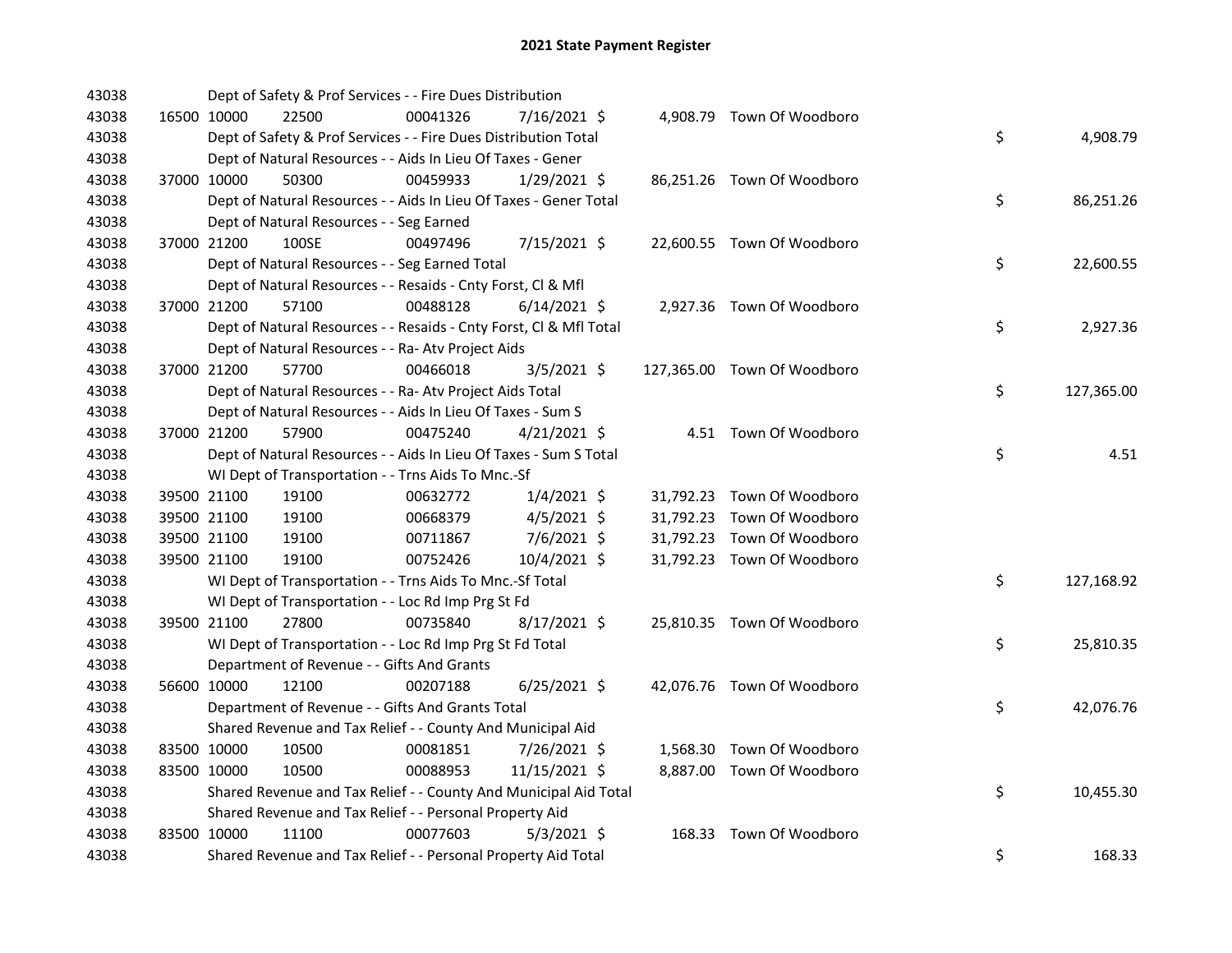43038 Total \$ 449,737.13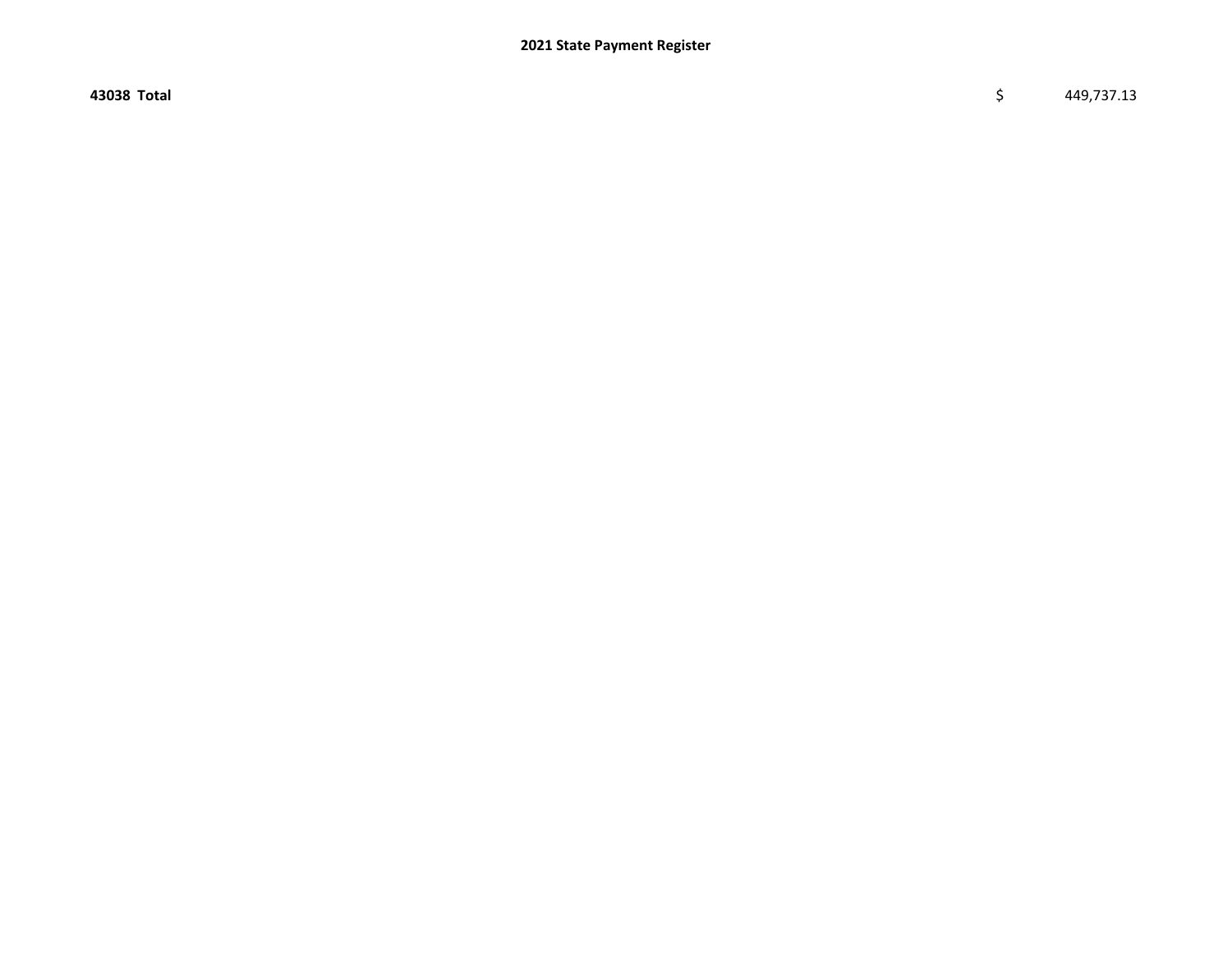| 43040 |             | Dept of Safety & Prof Services - - Fire Dues Distribution          |          |                |  |                                                                                                         |    |            |
|-------|-------------|--------------------------------------------------------------------|----------|----------------|--|---------------------------------------------------------------------------------------------------------|----|------------|
| 43040 | 16500 10000 | 22500                                                              | 00041327 | 7/16/2021 \$   |  | 12,191.43 Town Of Woodruff                                                                              |    |            |
| 43040 |             | Dept of Safety & Prof Services - - Fire Dues Distribution Total    |          |                |  |                                                                                                         | \$ | 12,191.43  |
| 43040 |             | Dept of Natural Resources - - Aids In Lieu Of Taxes - Gener        |          |                |  |                                                                                                         |    |            |
| 43040 | 37000 10000 | 50300                                                              | 00460065 | 1/29/2021 \$   |  | 6,683.98 Town Of Woodruff                                                                               |    |            |
| 43040 |             | Dept of Natural Resources - - Aids In Lieu Of Taxes - Gener Total  |          |                |  |                                                                                                         | \$ | 6,683.98   |
| 43040 |             | Dept of Natural Resources - - Resaids - Cnty Forst, Cl & Mfl       |          |                |  |                                                                                                         |    |            |
| 43040 | 37000 21200 | 57100                                                              | 00488129 | $6/14/2021$ \$ |  | 67.60 Town Of Woodruff                                                                                  |    |            |
| 43040 |             | Dept of Natural Resources - - Resaids - Cnty Forst, Cl & Mfl Total |          |                |  |                                                                                                         | \$ | 67.60      |
| 43040 |             | Dept of Natural Resources - - Aids In Lieu Of Taxes - Sum S        |          |                |  |                                                                                                         |    |            |
| 43040 | 37000 21200 | 57900                                                              | 00476615 | $4/21/2021$ \$ |  | 90.87 Town Of Woodruff                                                                                  |    |            |
| 43040 | 37000 21200 | 57900                                                              | 00476616 | $4/21/2021$ \$ |  | 11,649.22 Town Of Woodruff                                                                              |    |            |
| 43040 |             | Dept of Natural Resources - - Aids In Lieu Of Taxes - Sum S Total  |          |                |  |                                                                                                         | \$ | 11,740.09  |
| 43040 |             | Dept of Natural Resources - - Rec & Resource Aids, Fed             |          |                |  |                                                                                                         |    |            |
| 43040 | 37000 21200 | 58300                                                              | 00459428 | $1/27/2021$ \$ |  | 1,000.00 Town Of Woodruff                                                                               |    |            |
| 43040 |             | Dept of Natural Resources - - Rec & Resource Aids, Fed Total       |          |                |  |                                                                                                         | \$ | 1,000.00   |
| 43040 |             | WI Dept of Transportation - - Trns Aids To Mnc.-Sf                 |          |                |  |                                                                                                         |    |            |
| 43040 | 39500 21100 | 19100                                                              | 00632773 | $1/4/2021$ \$  |  | 39,711.04 Town Of Woodruff                                                                              |    |            |
| 43040 | 39500 21100 | 19100                                                              | 00668380 | $4/5/2021$ \$  |  | 39,711.04 Town Of Woodruff                                                                              |    |            |
| 43040 | 39500 21100 | 19100                                                              | 00711868 | 7/6/2021 \$    |  | 39,711.04 Town Of Woodruff                                                                              |    |            |
| 43040 | 39500 21100 | 19100                                                              | 00752427 | 10/4/2021 \$   |  | 39,711.06 Town Of Woodruff                                                                              |    |            |
| 43040 |             | WI Dept of Transportation - - Trns Aids To Mnc.-Sf Total           |          |                |  |                                                                                                         | \$ | 158,844.18 |
| 43040 |             | Department of Justice - - Law Enforcement Train, Local             |          |                |  |                                                                                                         |    |            |
| 43040 | 45500 10000 | 23100                                                              | 00105988 | 11/26/2021 \$  |  | 800.00 Town Of Woodruff                                                                                 |    |            |
| 43040 |             | Department of Justice - - Law Enforcement Train, Local Total       |          |                |  |                                                                                                         | \$ | 800.00     |
| 43040 |             |                                                                    |          |                |  | Public Defender Board - - Transcript, Discovery and Records Provided to the Public Defender Board       |    |            |
| 43040 | 55000 10000 | 10600                                                              | 00299254 | $7/1/2021$ \$  |  | 20.75 Town Of Woodruff                                                                                  |    |            |
| 43040 |             |                                                                    |          |                |  | Public Defender Board - - Transcript, Discovery and Records Provided to the Public Defender Board Total | \$ | 20.75      |
| 43040 |             | Department of Revenue - - Gifts And Grants                         |          |                |  |                                                                                                         |    |            |
| 43040 | 56600 10000 | 12100                                                              | 00207189 | $6/25/2021$ \$ |  | 103,412.53 Town Of Woodruff                                                                             |    |            |
| 43040 |             | Department of Revenue - - Gifts And Grants Total                   |          |                |  |                                                                                                         | \$ | 103,412.53 |
| 43040 |             | Shared Revenue and Tax Relief - - County And Municipal Aid         |          |                |  |                                                                                                         |    |            |
| 43040 | 83500 10000 | 10500                                                              | 00081852 | 7/26/2021 \$   |  | 3,443.32 Town Of Woodruff                                                                               |    |            |
| 43040 | 83500 10000 | 10500                                                              | 00088954 | 11/15/2021 \$  |  | 19,512.14 Town Of Woodruff                                                                              |    |            |
| 43040 |             | Shared Revenue and Tax Relief - - County And Municipal Aid Total   |          |                |  |                                                                                                         | \$ | 22,955.46  |
| 43040 |             | Shared Revenue and Tax Relief - - Exempt Computer Aid              |          |                |  |                                                                                                         |    |            |
| 43040 | 83500 10000 | 10900                                                              | 00084430 | 7/26/2021 \$   |  | 2,492.13 Town Of Woodruff                                                                               |    |            |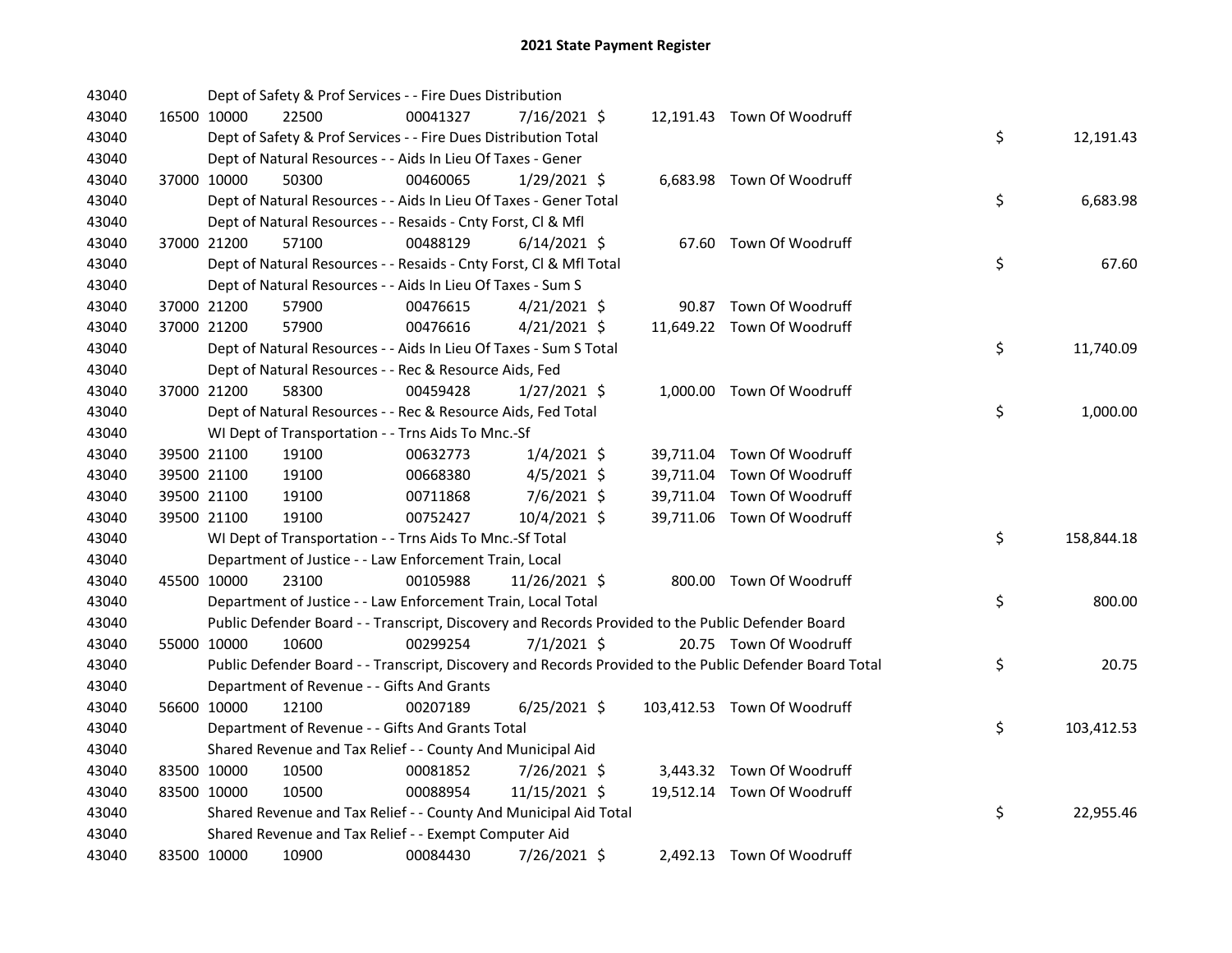| 43040       |             |       | Shared Revenue and Tax Relief - - Exempt Computer Aid Total         |               | 2,492.13  |                            |            |
|-------------|-------------|-------|---------------------------------------------------------------------|---------------|-----------|----------------------------|------------|
| 43040       |             |       | Shared Revenue and Tax Relief - - Utility Aid                       |               |           |                            |            |
| 43040       | 83500 10000 | 11000 | 00081852                                                            | 7/26/2021 \$  | 1.769.84  | Town Of Woodruff           |            |
| 43040       | 83500 10000 | 11000 | 00088954                                                            | 11/15/2021 \$ | 10.154.45 | Town Of Woodruff           |            |
| 43040       |             |       | Shared Revenue and Tax Relief - - Utility Aid Total                 |               |           |                            | 11,924.29  |
| 43040       |             |       | Shared Revenue and Tax Relief - - Personal Property Aid             |               |           |                            |            |
| 43040       | 83500 10000 | 11100 | 00077604                                                            | $5/3/2021$ \$ | 4.459.03  | Town Of Woodruff           |            |
| 43040       |             |       | Shared Revenue and Tax Relief - - Personal Property Aid Total       |               |           |                            | 4,459.03   |
| 43040       |             |       | Shared Revenue and Tax Relief - - Payments For Municipal Svcs       |               |           |                            |            |
| 43040       | 83500 10000 | 50100 | 00073718                                                            | $2/1/2021$ \$ |           | 14.128.45 Town Of Woodruff |            |
| 43040       |             |       | Shared Revenue and Tax Relief - - Payments For Municipal Svcs Total |               |           |                            | 14,128.45  |
| 43040 Total |             |       |                                                                     |               |           |                            | 350.719.92 |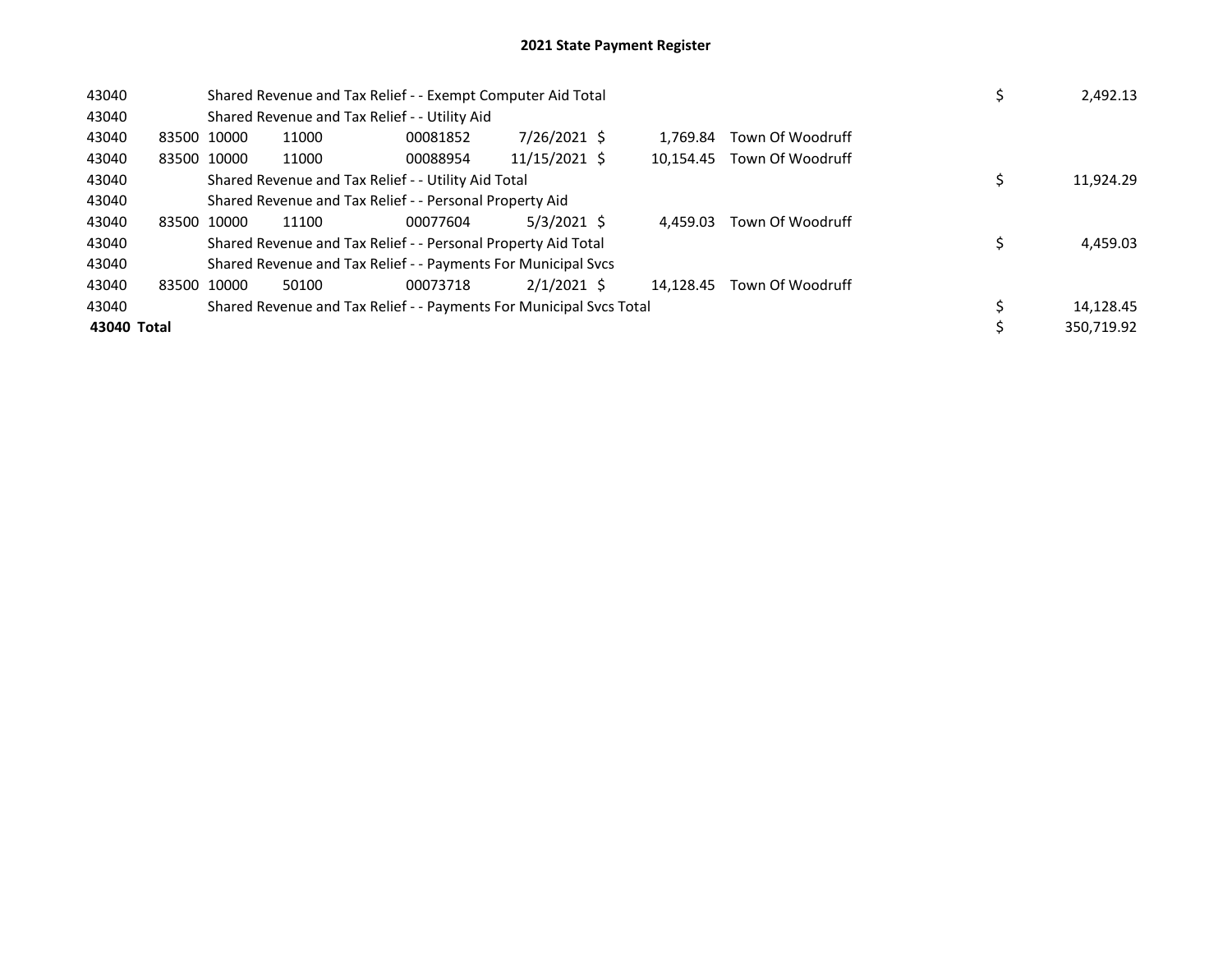| 43276 |             |       | Dept of Ag, Trade & Cons Protc - - Retail Petroleum               |                |           |                               |                 |  |
|-------|-------------|-------|-------------------------------------------------------------------|----------------|-----------|-------------------------------|-----------------|--|
| 43276 | 11500 27200 | 16100 | 00065844                                                          | $1/13/2021$ \$ | 192.00    | City Of Rhinelander           |                 |  |
| 43276 | 11500 27200 | 16100 | 00067107                                                          | $3/1/2021$ \$  | 435.00    | City Of Rhinelander           |                 |  |
| 43276 | 11500 27200 | 16100 | 00069274                                                          | $5/17/2021$ \$ | 96.00     | City Of Rhinelander           |                 |  |
| 43276 | 11500 27200 | 16100 | 00069394                                                          | $5/17/2021$ \$ | 96.00     | City Of Rhinelander           |                 |  |
| 43276 | 11500 27200 | 16100 | 00070037                                                          | $6/16/2021$ \$ | 1,632.00  | City Of Rhinelander           |                 |  |
| 43276 | 11500 27200 | 16100 | 00070445                                                          | 6/28/2021 \$   | 250.00    | City Of Rhinelander           |                 |  |
| 43276 | 11500 27200 | 16100 | 00070756                                                          | 7/13/2021 \$   | 1,824.00  | City Of Rhinelander           |                 |  |
| 43276 | 11500 27200 | 16100 | 00070862                                                          | 7/13/2021 \$   | 280.80    | City Of Rhinelander           |                 |  |
| 43276 | 11500 27200 | 16100 | 00072318                                                          | $9/8/2021$ \$  | 877.00    | City Of Rhinelander           |                 |  |
| 43276 | 11500 27200 | 16100 | 00072326                                                          | $9/8/2021$ \$  | 96.00     | City Of Rhinelander           |                 |  |
| 43276 | 11500 27200 | 16100 | 00074343                                                          | 10/28/2021 \$  | 966.00    | City Of Rhinelander           |                 |  |
| 43276 | 11500 27200 | 16100 | 00076015                                                          | 12/27/2021 \$  | 40.00     | City Of Rhinelander           |                 |  |
| 43276 |             |       | Dept of Ag, Trade & Cons Protc - - Retail Petroleum Total         |                |           |                               | \$<br>6,784.80  |  |
| 43276 |             |       | Dept of Safety & Prof Services - - Fire Dues Distribution         |                |           |                               |                 |  |
| 43276 | 16500 10000 | 22500 | 00041321                                                          | 7/16/2021 \$   | 24,939.89 | City Of Rhinelander           |                 |  |
| 43276 |             |       | Dept of Safety & Prof Services - - Fire Dues Distribution Total   |                |           |                               | \$<br>24,939.89 |  |
| 43276 |             |       | Dept of Natural Resources - - Aids In Lieu Of Taxes - Gener       |                |           |                               |                 |  |
| 43276 | 37000 10000 | 50300 | 00460003                                                          | 1/29/2021 \$   |           | 18,947.55 City Of Rhinelander |                 |  |
| 43276 |             |       | Dept of Natural Resources - - Aids In Lieu Of Taxes - Gener Total |                |           |                               | \$<br>18,947.55 |  |
| 43276 |             |       | Dept of Natural Resources - - General Program Operations --       |                |           |                               |                 |  |
| 43276 | 37000 21200 | 25400 | 00456227                                                          | $1/14/2021$ \$ | 128.83    | City Of Rhinelander           |                 |  |
| 43276 | 37000 21200 | 25400 | 00466253                                                          | $3/4/2021$ \$  | 238.90    | City Of Rhinelander           |                 |  |
| 43276 | 37000 21200 | 25400 | 00472351                                                          | $4/9/2021$ \$  | 118.70    | City Of Rhinelander           |                 |  |
| 43276 | 37000 21200 | 25400 | 00490031                                                          | $6/15/2021$ \$ | 262.73    | City Of Rhinelander           |                 |  |
| 43276 | 37000 21200 | 25400 | 00497731                                                          | 7/19/2021 \$   | 132.47    | City Of Rhinelander           |                 |  |
| 43276 | 37000 21200 | 25400 | 00507768                                                          | 9/10/2021 \$   | 262.73    | City Of Rhinelander           |                 |  |
| 43276 |             |       | Dept of Natural Resources - - General Program Operations -- Total |                |           |                               | \$<br>1,144.36  |  |
| 43276 |             |       | Dept of Natural Resources - - GPO--State Funds                    |                |           |                               |                 |  |
| 43276 | 37000 21200 | 86100 | 00460188                                                          | $2/1/2021$ \$  | 60.83     | City Of Rhinelander           |                 |  |
| 43276 | 37000 21200 | 86100 | 00464948                                                          | 2/26/2021 \$   | 60.83     | City Of Rhinelander           |                 |  |
| 43276 | 37000 21200 | 86100 | 00467530                                                          | $3/16/2021$ \$ | 984.75    | City Of Rhinelander           |                 |  |
| 43276 | 37000 21200 | 86100 | 00471234                                                          | $4/1/2021$ \$  | 60.83     | City Of Rhinelander           |                 |  |
| 43276 | 37000 21200 | 86100 | 00478146                                                          | 4/29/2021 \$   | 60.83     | City Of Rhinelander           |                 |  |
| 43276 | 37000 21200 | 86100 | 00484839                                                          | 5/28/2021 \$   | 60.83     | City Of Rhinelander           |                 |  |
| 43276 | 37000 21200 | 86100 | 00493314                                                          | $7/2/2021$ \$  | 1,015.67  | City Of Rhinelander           |                 |  |
| 43276 | 37000 21200 | 86100 | 00493575                                                          | 7/8/2021 \$    | 60.83     | City Of Rhinelander           |                 |  |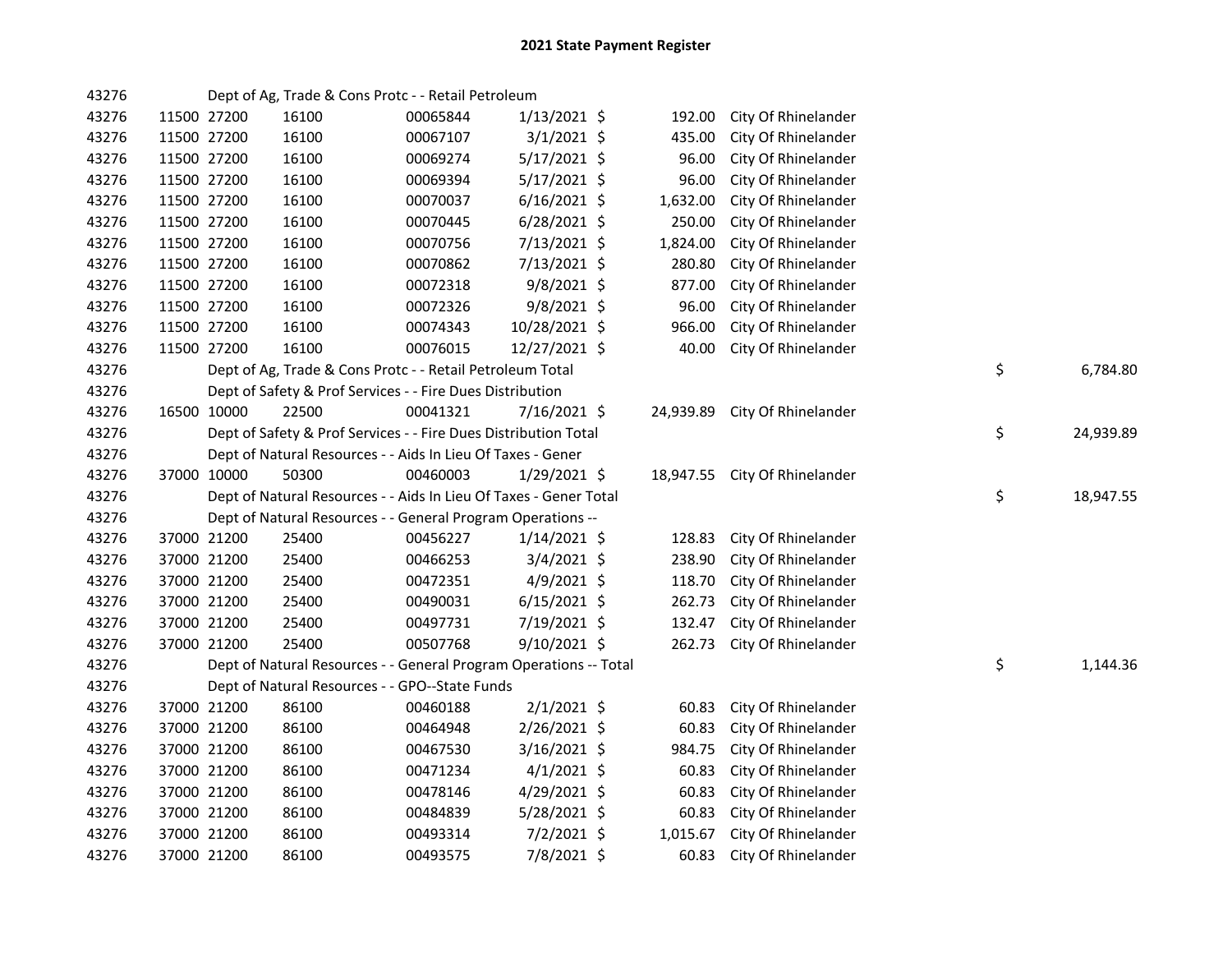| 43276 | 37000 21200 | 86100                                                              | 00499647 | 7/29/2021 \$   | 60.83      | City Of Rhinelander           |    |            |
|-------|-------------|--------------------------------------------------------------------|----------|----------------|------------|-------------------------------|----|------------|
| 43276 | 37000 21200 | 86100                                                              | 00506004 | 8/31/2021 \$   | 60.83      | City Of Rhinelander           |    |            |
| 43276 | 37000 21200 | 86100                                                              | 00511981 | 9/30/2021 \$   | 60.83      | City Of Rhinelander           |    |            |
| 43276 | 37000 21200 | 86100                                                              | 00517118 | 10/28/2021 \$  | 60.83      | City Of Rhinelander           |    |            |
| 43276 | 37000 21200 | 86100                                                              | 00522381 | 12/1/2021 \$   | 60.83      | City Of Rhinelander           |    |            |
| 43276 | 37000 21200 | 86100                                                              | 00524042 | 12/30/2021 \$  | 262.73     | City Of Rhinelander           |    |            |
| 43276 | 37000 21200 | 86100                                                              | 00524900 | 12/30/2021 \$  | 2,440.00   | City Of Rhinelander           |    |            |
| 43276 | 37000 21200 | 86100                                                              | 00526223 | 12/29/2021 \$  | 60.83      | City Of Rhinelander           |    |            |
| 43276 |             | Dept of Natural Resources - - GPO--State Funds Total               |          |                |            |                               | \$ | 5,433.11   |
| 43276 |             | Dept of Natural Resources - - Fin Asst For Responsible Units       |          |                |            |                               |    |            |
| 43276 | 37000 27400 | 67000                                                              | 00483636 | $5/21/2021$ \$ |            | 22,653.78 City Of Rhinelander |    |            |
| 43276 |             | Dept of Natural Resources - - Fin Asst For Responsible Units Total |          |                |            |                               | \$ | 22,653.78  |
| 43276 |             | WI Dept of Transportation - - Tc, Trns Oper Aid Sf                 |          |                |            |                               |    |            |
| 43276 | 39500 21100 | 17700                                                              | 00709695 | $6/23/2021$ \$ | 52,180.00  | City Of Rhinelander           |    |            |
| 43276 | 39500 21100 | 17700                                                              | 00754692 | $9/30/2021$ \$ | 156,533.00 | City Of Rhinelander           |    |            |
| 43276 |             | WI Dept of Transportation - - Tc, Trns Oper Aid Sf Total           |          |                |            |                               | \$ | 208,713.00 |
| 43276 |             | WI Dept of Transportation - - Trnst/Trns-Rel Aid F                 |          |                |            |                               |    |            |
| 43276 | 39500 21100 | 18200                                                              | 00675037 | $4/6/2021$ \$  | 92,093.39  | City Of Rhinelander           |    |            |
| 43276 | 39500 21100 | 18200                                                              | 00747068 | 9/16/2021 \$   | 93,518.90  | City Of Rhinelander           |    |            |
| 43276 | 39500 21100 | 18200                                                              | 00778294 | 11/26/2021 \$  | 18,653.00  | City Of Rhinelander           |    |            |
| 43276 |             | WI Dept of Transportation - - Trnst/Trns-Rel Aid F Total           |          |                |            |                               | \$ | 204,265.29 |
| 43276 |             | WI Dept of Transportation - - Trns Aids To Mnc.-Sf                 |          |                |            |                               |    |            |
| 43276 | 39500 21100 | 19100                                                              | 00632774 | $1/4/2021$ \$  | 187,534.27 | City Of Rhinelander           |    |            |
| 43276 | 39500 21100 | 19100                                                              | 00668381 | $4/5/2021$ \$  | 187,534.27 | City Of Rhinelander           |    |            |
| 43276 | 39500 21100 | 19100                                                              | 00711869 | $7/6/2021$ \$  | 187,534.27 | City Of Rhinelander           |    |            |
| 43276 | 39500 21100 | 19100                                                              | 00752428 | 10/4/2021 \$   | 187,534.30 | City Of Rhinelander           |    |            |
| 43276 |             | WI Dept of Transportation - - Trns Aids To Mnc.-Sf Total           |          |                |            |                               | \$ | 750,137.11 |
| 43276 |             | WI Dept of Transportation - - Loc Rd Imp Prg St Fd                 |          |                |            |                               |    |            |
| 43276 | 39500 21100 | 27800                                                              | 00716145 | $7/1/2021$ \$  | 43,440.13  | City Of Rhinelander           |    |            |
| 43276 |             | WI Dept of Transportation - - Loc Rd Imp Prg St Fd Total           |          |                |            |                               | \$ | 43,440.13  |
| 43276 |             | WI Dept of Transportation - - Dept Mgt & Oper St Fd                |          |                |            |                               |    |            |
| 43276 | 39500 21100 | 46100                                                              | 00648017 | $2/2/2021$ \$  | 439.88     | City Of Rhinelander           |    |            |
| 43276 | 39500 21100 | 46100                                                              | 00661303 | $3/4/2021$ \$  | 1,323.39   | City Of Rhinelander           |    |            |
| 43276 | 39500 21100 | 46100                                                              | 00689254 | $5/5/2021$ \$  | 138.39     | City Of Rhinelander           |    |            |
| 43276 | 39500 21100 | 46100                                                              | 00702378 | $6/3/2021$ \$  | 1,772.62   | City Of Rhinelander           |    |            |
| 43276 | 39500 21100 | 46100                                                              | 00743810 | $9/7/2021$ \$  | 1,854.94   | City Of Rhinelander           |    |            |
| 43276 | 39500 21100 | 46100                                                              | 00781016 | 12/6/2021 \$   | 1,913.74   | City Of Rhinelander           |    |            |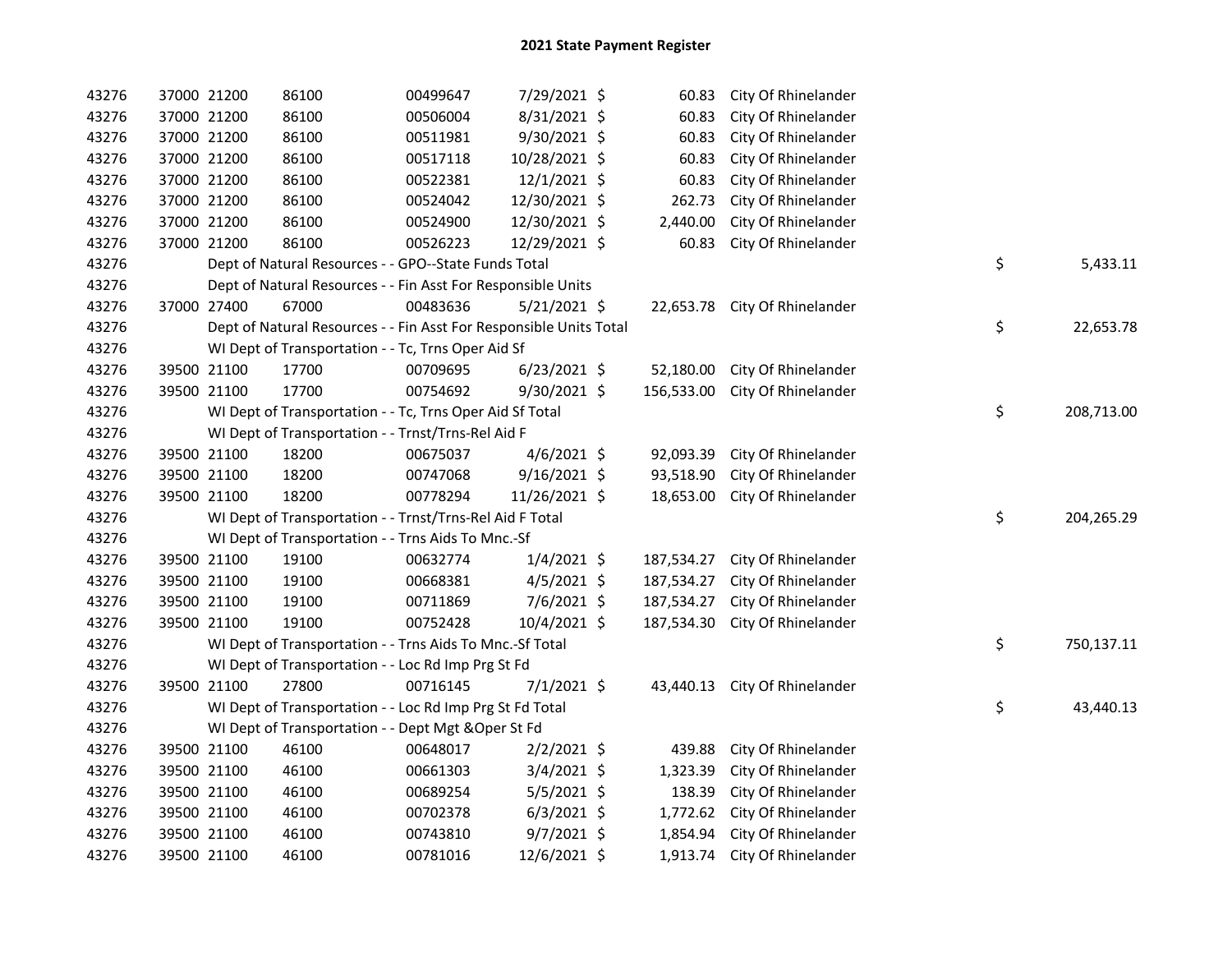| 43276 |                                                                         | WI Dept of Transportation - - Dept Mgt & Oper St Fd Total         |          |                |  |          |                                | \$ | 7,442.96       |
|-------|-------------------------------------------------------------------------|-------------------------------------------------------------------|----------|----------------|--|----------|--------------------------------|----|----------------|
| 43276 | Dept of Workforce Development - - Title Ib Aids State GPR               |                                                                   |          |                |  |          |                                |    |                |
| 43276 | 44500 10000                                                             | 50900                                                             | 00330485 | $6/24/2021$ \$ |  | 38.34    | City Of Rhinelander            |    |                |
| 43276 | 44500 10000                                                             | 50900                                                             | 00333699 | 7/21/2021 \$   |  | 38.34    | City Of Rhinelander            |    |                |
| 43276 | 44500 10000                                                             | 50900                                                             | 00338785 | $9/1/2021$ \$  |  | 47.92    | City Of Rhinelander            |    |                |
| 43276 |                                                                         | Dept of Workforce Development - - Title Ib Aids State GPR Total   |          |                |  |          |                                | \$ | 124.60         |
| 43276 |                                                                         | Dept of Workforce Development - - Title Ib Aids Federal Prf       |          |                |  |          |                                |    |                |
| 43276 | 44500 10000                                                             | 54400                                                             | 00330485 | $6/24/2021$ \$ |  | 141.66   | City Of Rhinelander            |    |                |
| 43276 | 44500 10000                                                             | 54400                                                             | 00333699 | 7/21/2021 \$   |  | 141.66   | City Of Rhinelander            |    |                |
| 43276 | 44500 10000                                                             | 54400                                                             | 00338785 | $9/1/2021$ \$  |  | 177.08   | City Of Rhinelander            |    |                |
| 43276 |                                                                         | Dept of Workforce Development - - Title Ib Aids Federal Prf Total |          |                |  |          |                                | \$ | 460.40         |
| 43276 |                                                                         | Department of Justice - - Officer training reimbursement          |          |                |  |          |                                |    |                |
| 43276 | 45500 10000                                                             | 21400                                                             | 00105866 | 11/24/2021 \$  |  | 2,240.00 | City Of Rhinelander            |    |                |
| 43276 |                                                                         | Department of Justice - - Officer training reimbursement Total    |          |                |  |          |                                | \$ | 2,240.00       |
| 43276 |                                                                         | Department of Military Affairs - - Energy Costs, Energy-Related A |          |                |  |          |                                |    |                |
| 43276 | 46500 10000                                                             | 10600                                                             | 00087685 | $1/14/2021$ \$ |  | 992.58   | City Of Rhinelander            |    |                |
| 43276 | 46500 10000                                                             | 10600                                                             | 00092672 | 4/19/2021 \$   |  | 1,046.52 | City Of Rhinelander            |    |                |
| 43276 | 46500 10000                                                             | 10600                                                             | 00097082 | 7/9/2021 \$    |  | 1,078.98 | City Of Rhinelander            |    |                |
| 43276 | 46500 10000                                                             | 10600                                                             | 00101291 | 10/13/2021 \$  |  | 1,053.24 | City Of Rhinelander            |    |                |
| 43276 | Department of Military Affairs - - Energy Costs, Energy-Related A Total |                                                                   |          |                |  |          |                                |    | \$<br>4,171.32 |
| 43276 |                                                                         | Public Defender Board - - Trial Representation                    |          |                |  |          |                                |    |                |
| 43276 | 55000 10000                                                             | 10300                                                             | 00288893 | 5/7/2021 \$    |  | 217.00   | City Of Rhinelander            |    |                |
| 43276 | 55000 10000                                                             | 10300                                                             | 00292851 | $6/24/2021$ \$ |  | 7.00     | City Of Rhinelander            |    |                |
| 43276 | Public Defender Board - - Trial Representation Total                    |                                                                   |          |                |  |          |                                | \$ | 224.00         |
| 43276 |                                                                         | Department of Revenue - - Gifts And Grants                        |          |                |  |          |                                |    |                |
| 43276 | 56600 10000                                                             | 12100                                                             | 00207190 | $6/25/2021$ \$ |  |          | 399,938.55 City Of Rhinelander |    |                |
| 43276 |                                                                         | Department of Revenue - - Gifts And Grants Total                  |          |                |  |          |                                | \$ | 399,938.55     |
| 43276 |                                                                         | Department of Revenue - - Misc Revenue Holding Clearing           |          |                |  |          |                                |    |                |
| 43276 | 56600 10000                                                             | 99500                                                             | 00192792 | $3/1/2021$ \$  |  | 9,267.87 | City Of Rhinelander            |    |                |
| 43276 | 56600 10000                                                             | 99500                                                             | 00194206 | $3/8/2021$ \$  |  | 662.00   | City Of Rhinelander            |    |                |
| 43276 | 56600 10000                                                             | 99500                                                             | 00195061 | $3/15/2021$ \$ |  | 3,552.94 | City Of Rhinelander            |    |                |
| 43276 | 56600 10000                                                             | 99500                                                             | 00195891 | 3/22/2021 \$   |  | 2,083.24 | City Of Rhinelander            |    |                |
| 43276 | 56600 10000                                                             | 99500                                                             | 00196564 | 3/29/2021 \$   |  | 667.00   | City Of Rhinelander            |    |                |
| 43276 | 56600 10000                                                             | 99500                                                             | 00197311 | $4/5/2021$ \$  |  | 553.37   | City Of Rhinelander            |    |                |
| 43276 | 56600 10000                                                             | 99500                                                             | 00198512 | $4/12/2021$ \$ |  | 744.11   | City Of Rhinelander            |    |                |
| 43276 | 56600 10000                                                             | 99500                                                             | 00199246 | $4/20/2021$ \$ |  | 1,921.16 | City Of Rhinelander            |    |                |
| 43276 | 56600 10000                                                             | 99500                                                             | 00199889 | 4/26/2021 \$   |  | 811.00   | City Of Rhinelander            |    |                |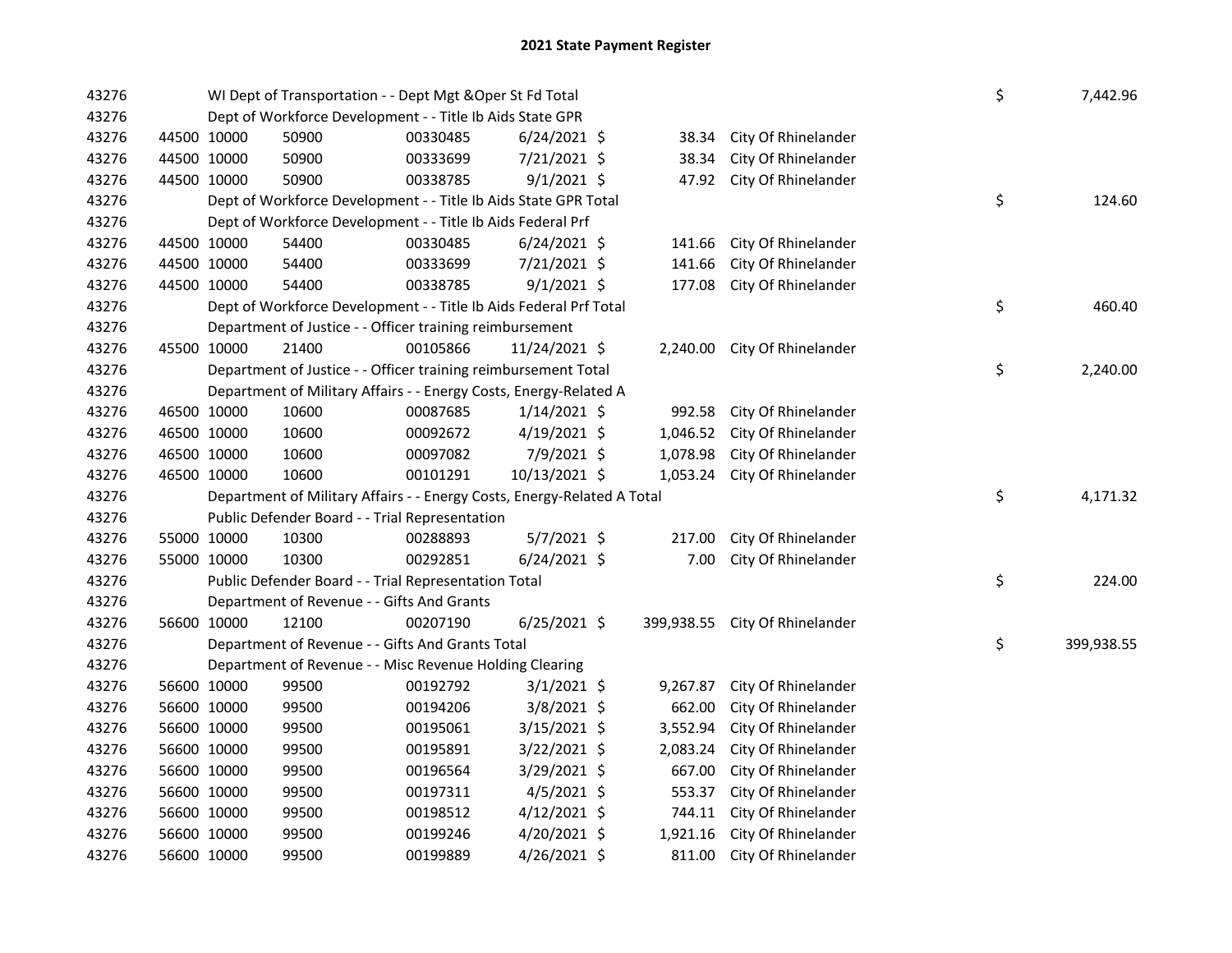| 43276 | 56600 10000 | 99500                                                                         | 00200479 | 5/3/2021 \$    | 808.77     | City Of Rhinelander |    |            |
|-------|-------------|-------------------------------------------------------------------------------|----------|----------------|------------|---------------------|----|------------|
| 43276 | 56600 10000 | 99500                                                                         | 00202318 | 5/17/2021 \$   | 2,198.91   | City Of Rhinelander |    |            |
| 43276 | 56600 10000 | 99500                                                                         | 00203042 | $5/24/2021$ \$ | 1,218.21   | City Of Rhinelander |    |            |
| 43276 | 56600 10000 | 99500                                                                         | 00203741 | $6/1/2021$ \$  | 121.00     | City Of Rhinelander |    |            |
| 43276 | 56600 10000 | 99500                                                                         | 00213574 | 8/30/2021 \$   | 352.82     | City Of Rhinelander |    |            |
| 43276 | 56600 10000 | 99500                                                                         | 00214017 | $9/7/2021$ \$  | 316.62     | City Of Rhinelander |    |            |
| 43276 |             | Department of Revenue - - Misc Revenue Holding Clearing Total                 |          |                |            |                     | \$ | 25,279.02  |
| 43276 |             | Shared Revenue and Tax Relief - - Expenditure Restraint Program               |          |                |            |                     |    |            |
| 43276 | 83500 10000 | 10100                                                                         | 00081853 | 7/26/2021 \$   | 219,258.49 | City Of Rhinelander |    |            |
| 43276 |             | Shared Revenue and Tax Relief - - Expenditure Restraint Program Total         |          |                |            |                     | \$ | 219,258.49 |
| 43276 |             | Shared Revenue and Tax Relief - - County And Municipal Aid                    |          |                |            |                     |    |            |
| 43276 | 83500 10000 | 10500                                                                         | 00081853 | $7/26/2021$ \$ | 135,396.39 | City Of Rhinelander |    |            |
| 43276 | 83500 10000 | 10500                                                                         | 00088955 | 11/15/2021 \$  | 767,246.22 | City Of Rhinelander |    |            |
| 43276 |             | Shared Revenue and Tax Relief - - County And Municipal Aid Total              |          |                |            |                     | \$ | 902,642.61 |
| 43276 |             | Shared Revenue and Tax Relief - - Exempt Computer Aid                         |          |                |            |                     |    |            |
| 43276 | 83500 10000 | 10900                                                                         | 00084431 | 7/26/2021 \$   | 25,216.50  | City Of Rhinelander |    |            |
| 43276 | 83500 10000 | 10900                                                                         | 00085862 | 7/26/2021 \$   | 29,590.97  | City Of Rhinelander |    |            |
| 43276 |             | Shared Revenue and Tax Relief - - Exempt Computer Aid Total                   |          |                |            |                     | \$ | 54,807.47  |
| 43276 |             | Shared Revenue and Tax Relief - - Utility Aid                                 |          |                |            |                     |    |            |
| 43276 | 83500 10000 | 11000                                                                         | 00081853 | 7/26/2021 \$   | 11,068.61  | City Of Rhinelander |    |            |
| 43276 | 83500 10000 | 11000                                                                         | 00088955 | 11/15/2021 \$  | 65,325.08  | City Of Rhinelander |    |            |
| 43276 |             | Shared Revenue and Tax Relief - - Utility Aid Total                           |          |                |            |                     | \$ | 76,393.69  |
| 43276 |             | Shared Revenue and Tax Relief - - Personal Property Aid                       |          |                |            |                     |    |            |
| 43276 | 83500 10000 | 11100                                                                         | 00077605 | $5/3/2021$ \$  | 91,111.81  | City Of Rhinelander |    |            |
| 43276 | 83500 10000 | 11100                                                                         | 00078950 | $5/3/2021$ \$  | 16,094.80  | City Of Rhinelander |    |            |
| 43276 |             | Shared Revenue and Tax Relief - - Personal Property Aid Total                 |          |                |            |                     | \$ | 107,206.61 |
| 43276 |             | Shared Revenue and Tax Relief - - State Aid; Video Service Provider Fee       |          |                |            |                     |    |            |
| 43276 | 83500 10000 | 11200                                                                         | 00083065 | $7/26/2021$ \$ | 36,201.43  | City Of Rhinelander |    |            |
| 43276 |             | Shared Revenue and Tax Relief - - State Aid; Video Service Provider Fee Total |          |                |            |                     | \$ | 36,201.43  |
| 43276 |             | Shared Revenue and Tax Relief - - Premier Resort Areas Tax                    |          |                |            |                     |    |            |
| 43276 | 83500 10000 | 43400                                                                         | 00073944 | $2/26/2021$ \$ | 184,593.30 | City Of Rhinelander |    |            |
| 43276 | 83500 10000 | 43400                                                                         | 00079904 | $5/28/2021$ \$ | 164,874.82 | City Of Rhinelander |    |            |
| 43276 | 83500 10000 | 43400                                                                         | 00086728 | $8/20/2021$ \$ | 19,762.89  | City Of Rhinelander |    |            |
| 43276 | 83500 10000 | 43400                                                                         | 00086740 | 8/31/2021 \$   | 201,393.00 | City Of Rhinelander |    |            |
| 43276 | 83500 10000 | 43400                                                                         | 00089741 | 11/30/2021 \$  | 211,370.62 | City Of Rhinelander |    |            |
| 43276 |             | Shared Revenue and Tax Relief - - Premier Resort Areas Tax Total              |          |                |            |                     | \$ | 781,994.63 |
| 43276 |             | Shared Revenue and Tax Relief - - Payments For Municipal Svcs                 |          |                |            |                     |    |            |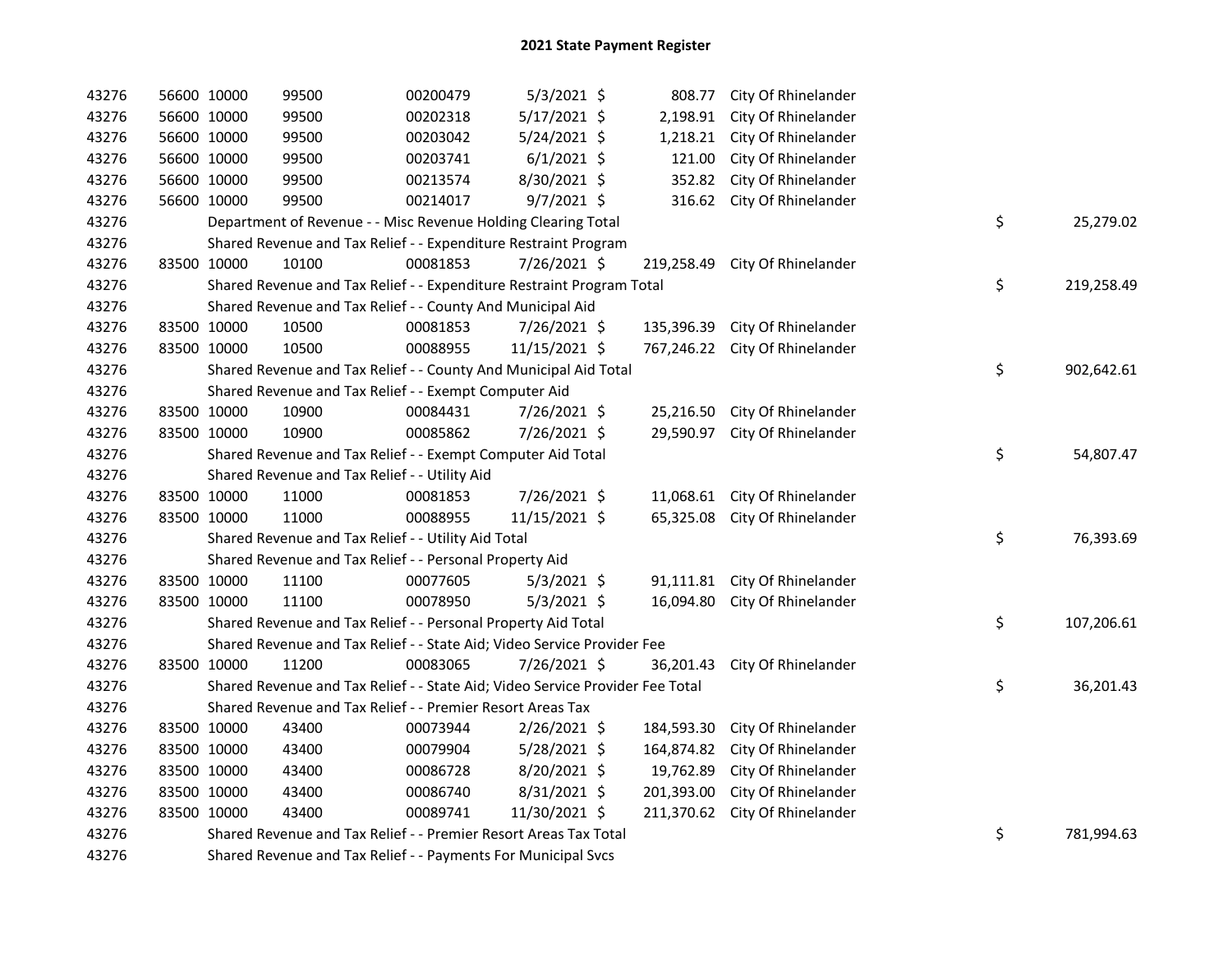| 43276       | 83500 10000 | 50100                                                               | 00073719 | $2/1/2021$ \$ |  |           | 28,589.26 City Of Rhinelander |  |              |
|-------------|-------------|---------------------------------------------------------------------|----------|---------------|--|-----------|-------------------------------|--|--------------|
| 43276       |             | Shared Revenue and Tax Relief - - Payments For Municipal Svcs Total |          |               |  |           |                               |  |              |
| 43276       |             | Shared Revenue and Tax Relief - - Lottery & Gaming Credit           |          |               |  |           |                               |  |              |
| 43276       | 83500 52100 | 36300                                                               | 00074321 | 3/22/2021 \$  |  | 20.173.32 | City Of Rhinelander           |  |              |
| 43276       |             | Shared Revenue and Tax Relief - - Lottery & Gaming Credit Total     |          |               |  |           |                               |  | 20,173.32    |
| 43276       |             | Miscellaneous Appropriations - - Terminal Tax Distribution          |          |               |  |           |                               |  |              |
| 43276       | 85500 21100 | 46100                                                               | 00001456 | 11/3/2021 \$  |  | 1.494.67  | City Of Rhinelander           |  |              |
| 43276       |             | Miscellaneous Appropriations - - Terminal Tax Distribution Total    |          |               |  |           |                               |  |              |
| 43276 Total |             |                                                                     |          |               |  |           |                               |  | 3,955,102.05 |